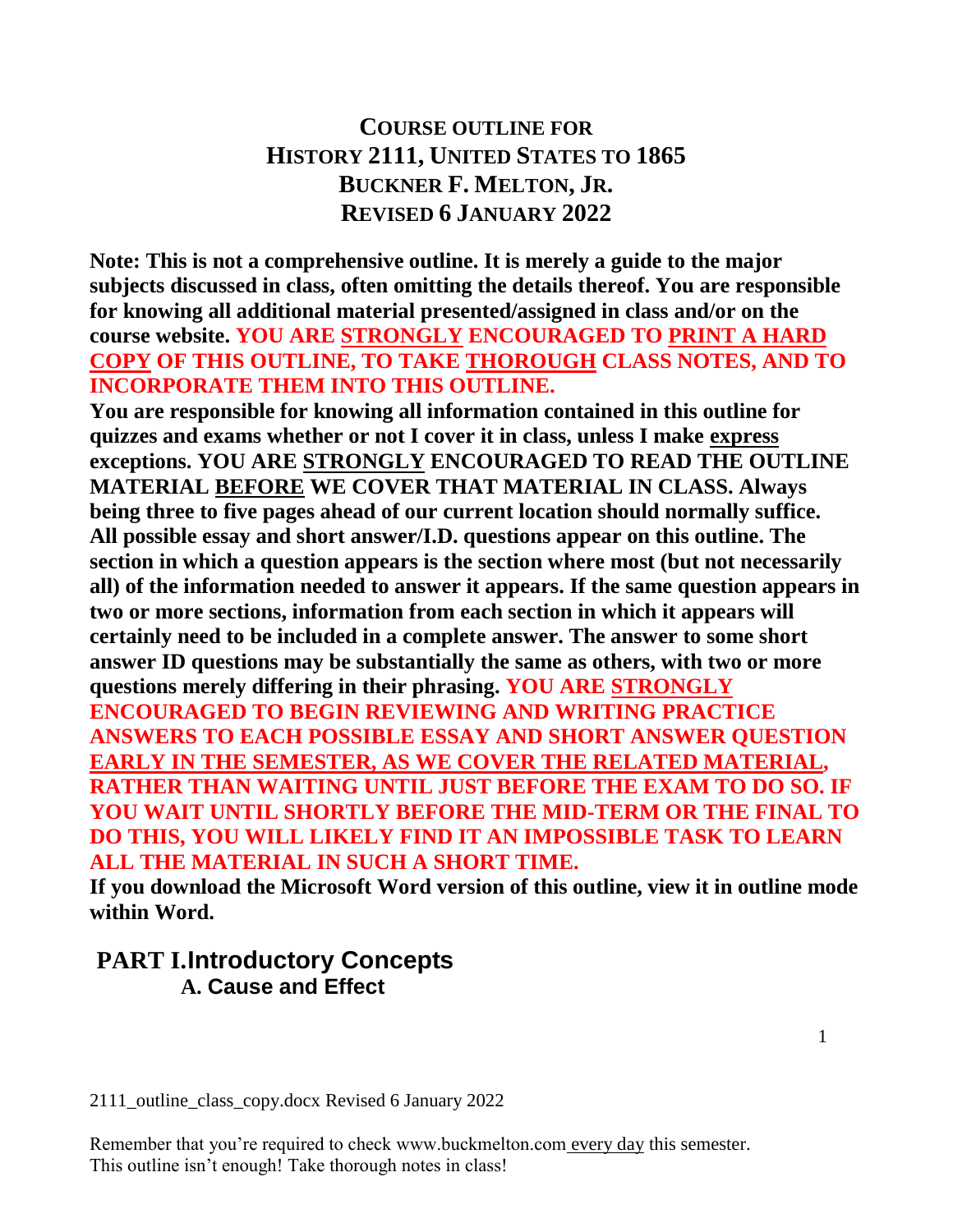- **1. History is not a study of random unconnected events but the relationship between and among events**
- **2. This course seeks to explain how, in 1865, there came to be a United States that was a single, united country, republican rather than monarchical, without slavery, that stood on the verge of becoming a great world power, when four hundred years earlier Europeans were not even aware that the American continents existed.**
- **3. In other words, how does the chain of causation stretch from the Age of Exploration to the United States of 1865?**
	- **a. Don't ask when things happened; instead, ask why they happened when they did.**
- **4. To understand this chain of causation, consider the questions presented in the outline below at the beginning of each major section.**
- **B. The Reptile brain**
	- **1. Older parts of our brains (in evolutionary terms) are the stronger parts of our brains**
	- **2. The oldest/strongest parts of our brains (shared with more primitive animals) are the seat of our survival behaviors (autonomic functions like breathing and heartbeat; food; reproduction/gene transmission)**
	- **3. these survival behaviors are inherently selfish and extremely powerful**
	- **4. the altruistic, selfless, and rational parts of our brains are far newer and weaker**
	- **5. The result: history is not generally the story of people/groups/tribes being nice to each other**
	- **6. Civilization is the story of how, and to what degree, we can keep these selfish instincts under control**
- **C. The individual or the community?**

2111\_outline\_class\_copy.docx Revised 6 January 2022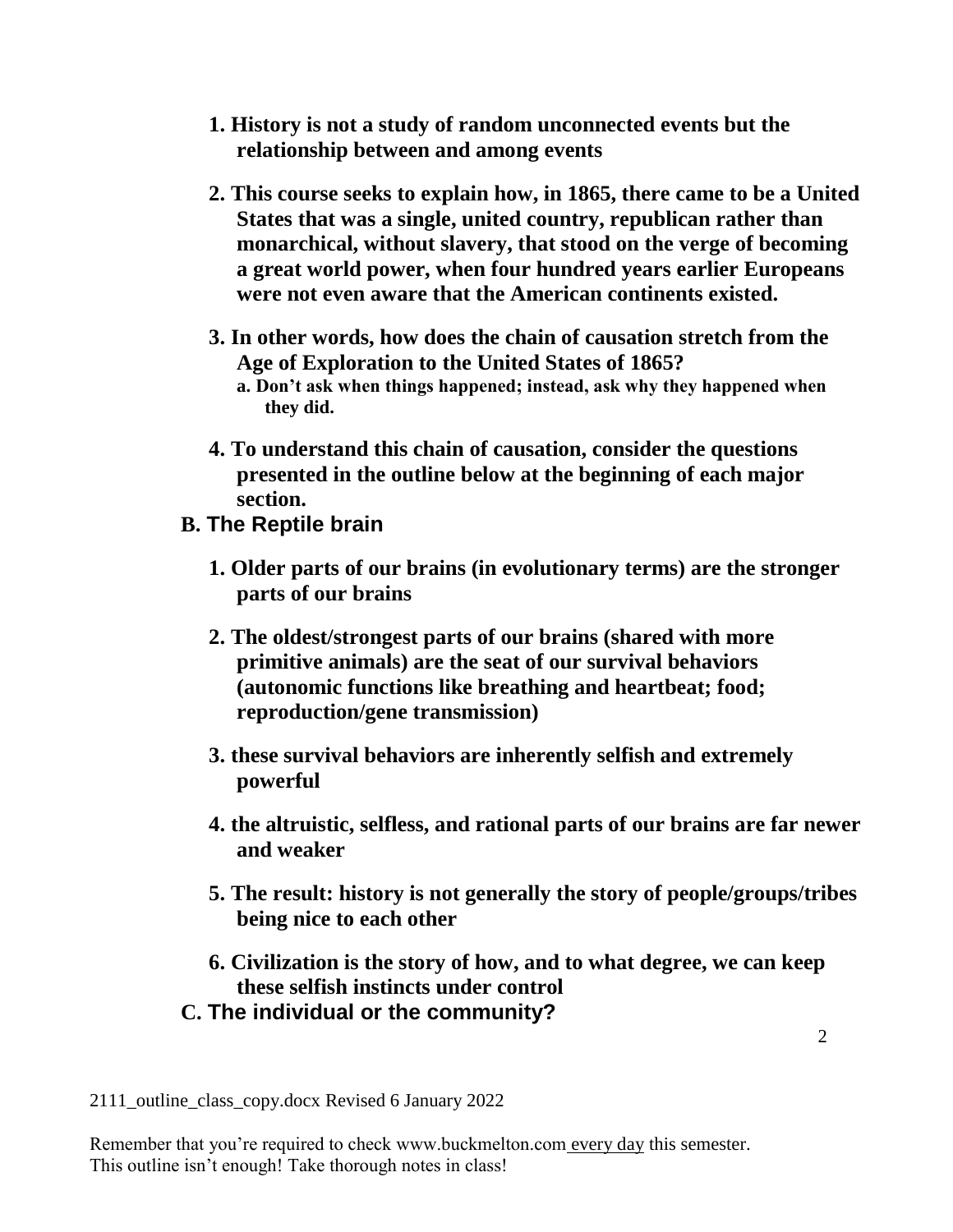- **1. Each person is an individual: Unique experiences, unique needs**
- **2. But all individuals live in a community**
- **3. the individual can affect the community**
- **4. the community has the raw power to take everything from the individual**
- **5. But since there is no community without individuals, shouldn't there be limits on what the community can do to the individual?**
- **6. Can the community offload all of its burdens, all of its pain, all of its duties, onto the backs of just some individuals so that the rest of the community may benefit?**
	- **a. Examples**
		- (i) Slavery
		- (ii) Denial of equal treatment
		- (iii) Denial of legal protection
		- (iv) Unfair tax burden
		- (v) denial of representation/voice in the community

## **7. How do we balance the individual's needs with the community's? D. Westward movement**

- **1. A constant theme in this course is westward migration of people a. First from Europe/Africa to America**
	- **b. Then westward across the American continent**
- **2. The United States today is populated largely by people of European and African descent (i.e., people who had come, or been brought, westward from Europe and Africa to North America.)**
	- **a. Prior to 1865, the population was overwhelmingly Western European (mainly English/Scottish, some Dutch and German, later also Irish) and partly African, with practically no other nationality or ethnicity except for the indigenous peoples (i.e. Native Americans/American Indians).**
- **3. Question: Why did people move west, and what impact did their reasons have on the development of American society? a. Religious reasons?**

2111\_outline\_class\_copy.docx Revised 6 January 2022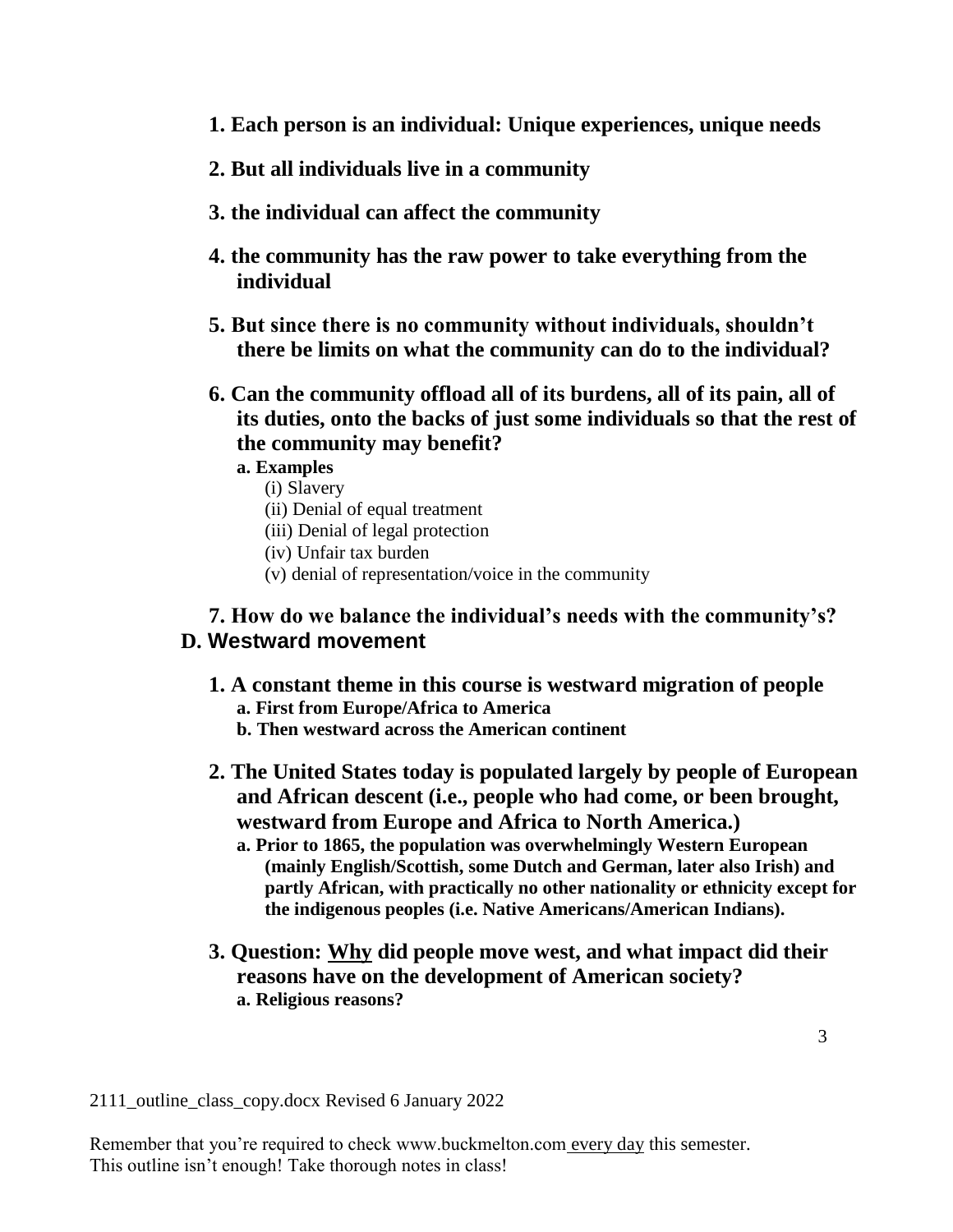- **b. Economic reasons?**
- **c. Political reasons?**
- **d. Other reasons?**
- **4. Question: When people move west, what moves with them? What doesn't move with them? What moves first, and what takes longer to move? What tensions does this cause in American politics and society?**
	- **a. Political representation?**
	- **b. The political system in general?**
	- **c. Legal institutions?**
	- **d. Social institutions?**
- **E. E Pluribus Unum—or not?**
	- **1. The thirteen colonies were founded at different times, in different places (coastline is 1000 miles) for different reasons, by different groups (i.e., diversity). Yet later these former colonies claimed to be united in some sense.**
		- **a. This question of unity was hotly debated almost from the beginning, and ultimately contributed to the bloodiest war in American history.**
	- **2. In what ways were the former colonies united? In what ways weren't they united? What was the main mechanism that kept them united until they divided? Ultimately, which did they believe was the fundamental value: unity or diversity? Can the unity be undone or not? If it can be, should it be?**

**a. To put this another way: properly understood, should the emphasis be** (i) UNITED States, or

- (ii) United STATES?
- **3. Compare this with individual versus community above**
	- **a. One approach: If the state is the "individual," what is it's relation to the nation, i.e., the community?**
	- **b. Another approach: which is the true community for any American; the state, or the nation?**

2111\_outline\_class\_copy.docx Revised 6 January 2022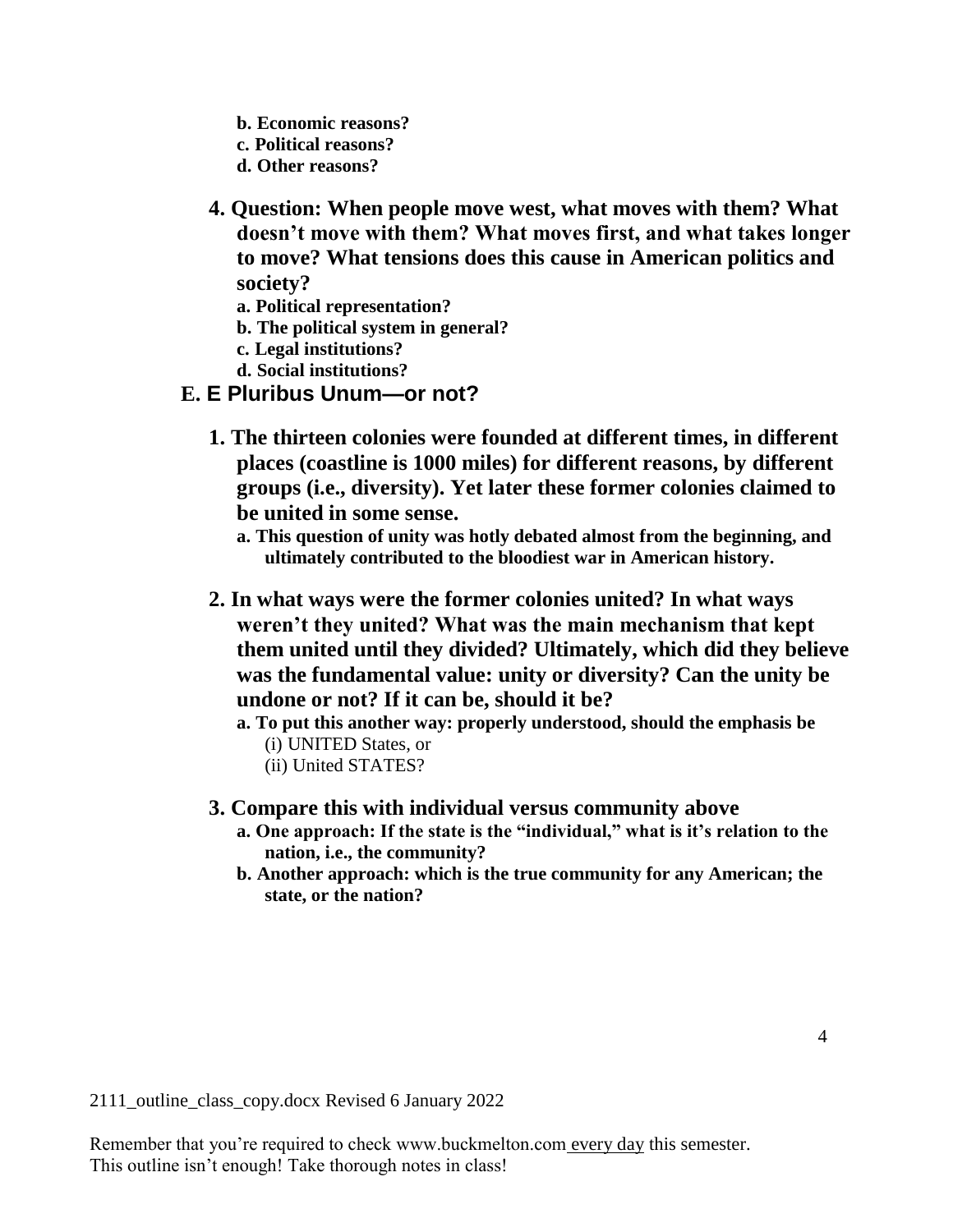# **PART II. The Age of Exploration, ca. 1453-1492 (Textbook Chapters 1 and 2)**

**Central idea: Economic, political, technological, and religious developments in 1400s Europe gave some European states the capability and desire to systematically venture into the deep ocean for the first time in history, leading them to discover the American continents and ultimately transfer their cultures there.**

**Legacy for modern America: Native American culture has today been almost entirely subsumed by Eurasian/African culture. In terms of ethnicity, political and legal systems, language, culture, and religion, the United States is predominately an outgrowth of Europe.**

# **A. Questions to think about:**

- **1. Why did Europeans sail across the Atlantic, thus discovering the Americas?**
- **2. Why did they do this at the time they did, and not hundreds of years earlier or later?**
- **B. Possible essay questions:**
	- **1. Write a history of Europe from the fall of the Roman Empire to the beginning of the Age of Exploration.**
	- **2. Write a history of the transformations in Europe that led to the Age of Exploration.**
	- **3. Write a history of Portuguese and Spanish explorations in the 1400s**
- **C. Possible short answer/ID questions**
	- **1. The fall of Constantinople**
	- **2. The lateen rig**
	- **3. The caravel**
	- **4. Prince Henry the Navigator**
	- **5. Vasco de Gama**
	- **6. The fall of Granada**

2111\_outline\_class\_copy.docx Revised 6 January 2022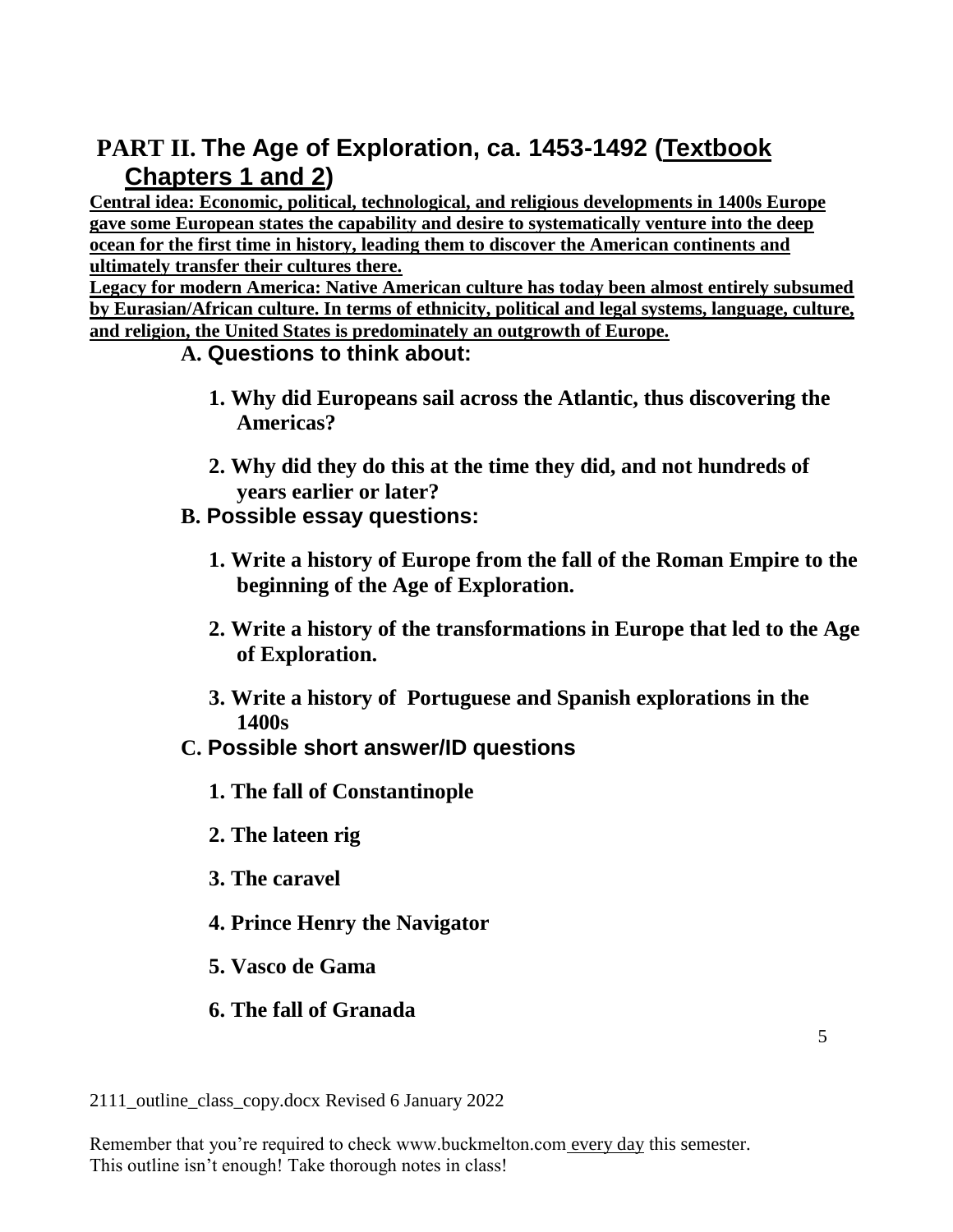### **7. Christopher Columbus**

## **D. Section outline**

### **1. The Age of Exploration**

- **a. aka the Age of Discovery**
- **b. Began in 1400s at the end of the Middle Ages**
- **c. Most famous moments were in 1400, especially Columbus/Americas 1492**
- **d. But continued into 1800s**
- **e. Why did it begin when it did?**

#### **2. Overview of European History prior to the Age of Exploration**

**a. Decline of the Roman Empire, 400s AD, and the beginning of the [Middle](http://www.buckmelton.com/medieval_europe.jpg)  [Ages,](http://www.buckmelton.com/medieval_europe.jpg) ca. 500-1500**

(i) The Western Empire

- (A) That part of the Roman Empire that existed in Western Europe
- (B) In the 400s, it was over-run by Germanic tribes and disintegrated
	- 1. Political unity shattered
	- 2. Disruption of communications
	- 3. Population decline
	- 4. Deurbanization
	- 5. Result of all of this was a decline in economic activity/trade/wealth
- (C) [Feudalism](http://www.buckmelton.com/feudalism.jpg)
	- 1. A military/social/landholding system that replaced the Western Empire for nearly 1000 years
	- 2. Was a means of providing land ownership and directing agricultural production to support military defense
	- 3. Was based on the idea of personal loyalty to one's lord and to one's vassals, NOT a system of public officials who worked for the government and administered government affairs
		- a. A feudal lord (e.g., a king) would convey land to vassals for the vassals' upkeep
		- b. in exchange, the vassals had to provide military service/protection to the lord
		- c. The vassals themselves cold subinfeudate (i.e., convey some of their land to vassals of their own
		- d. Feudalism was in a sense private and compartmentalized

i. Was based on interlocking personal agreements and relationships between lord and vassal: there was no "law" or "government" as we understand the term

- ii. borders were fluid
- iii. There was less notion of ethnic unity: your loyalty was to your lord, not to your "people"

6

2111\_outline\_class\_copy.docx Revised 6 January 2022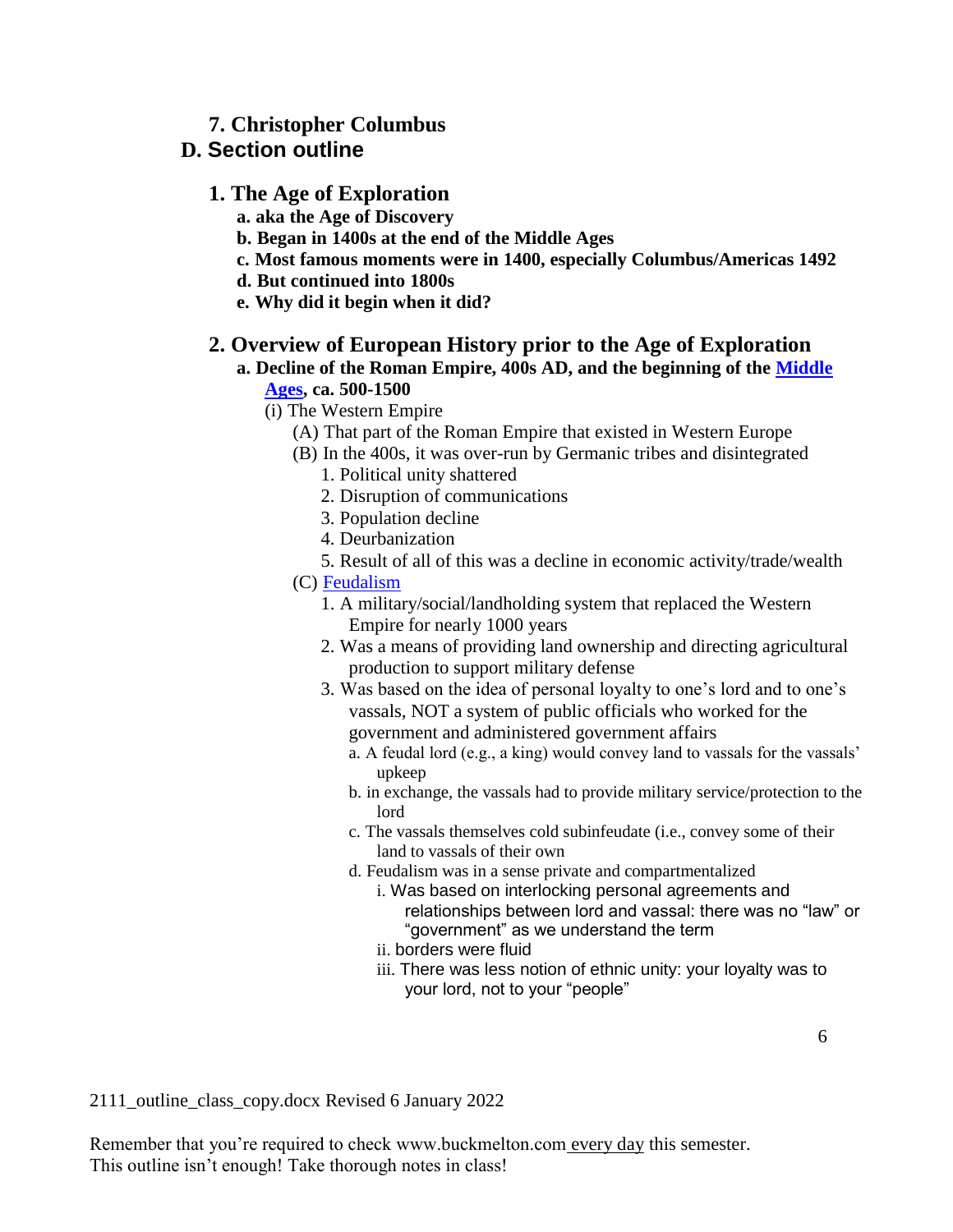- iv. social mobility ("the chance to get ahead") was severely limited—your role in life was determined by your status, not by your abilities
- (ii) The Eastern Empire/Byzantine Empire endured
	- (A) Capital of the Byzantine Empire was Constantinople (present-day Istanbul)
	- (B) Became one of the major borders between Christian Europe and the Muslim world to the east and south

#### **b. Norse/Viking expansion, ca. 800-1000's**

- (i) Norse were Scandinavian seafarers/raiders
- (ii) Raided western Europe by sea
	- (A) These raids led to the Norse venturing farther afield, e.g., to Iceland
- (iii) This seafaring eventually led to discovery of Greenland
- (iv) Ultimately the Norse reached the extreme northern part of North America (present-day Newfoundland/Nova Scotia) reached ca. 1000 by Leif Erikson
	- (A) Norse colonies there were sporadic and short-lived; perhaps used for timber
	- (B) No large impact on either Europe or the Americas
		- 1. Not enough wealth or support from Europe to help maintain colony
	- (C) Stories of the discovery may have circulated in a legendary/semimythical fashion in European seaports thereafter, perhaps influencing Christopher Columbus

#### **c. The revival of Europe in the Late Middle Ages**

(i) High Middle Ages, ca. 1000-1300

- (ii) Late Middle Ages, ca. 1300-1500
	- (A) Increasing population
		- 1. Means greater production, greater surpluses, and thus greater wealth/investment
		- 2. These forces were actually accelerated because of the Black Death of the mid-1300s
			- a. The Black Death killed as much as 50% of Europe's population in a few years
			- b. This led to surpluses of land, food, and money for the survivors (same resources, fewer people to share them)—i.e., greater wealth per capita
				- i. This meant more money available for luxuries and thus an increase in trade
			- c. Scarce labor gave peasants more bargaining power with their lords and began to lead to the social mobility that the feudal world had lacked
		- 3. Revival of learning: the formation of the first universities
			- a. Learning requires that a society be wealthy enough for some of its members not to have to be using their labor to produce food in the short term

2111\_outline\_class\_copy.docx Revised 6 January 2022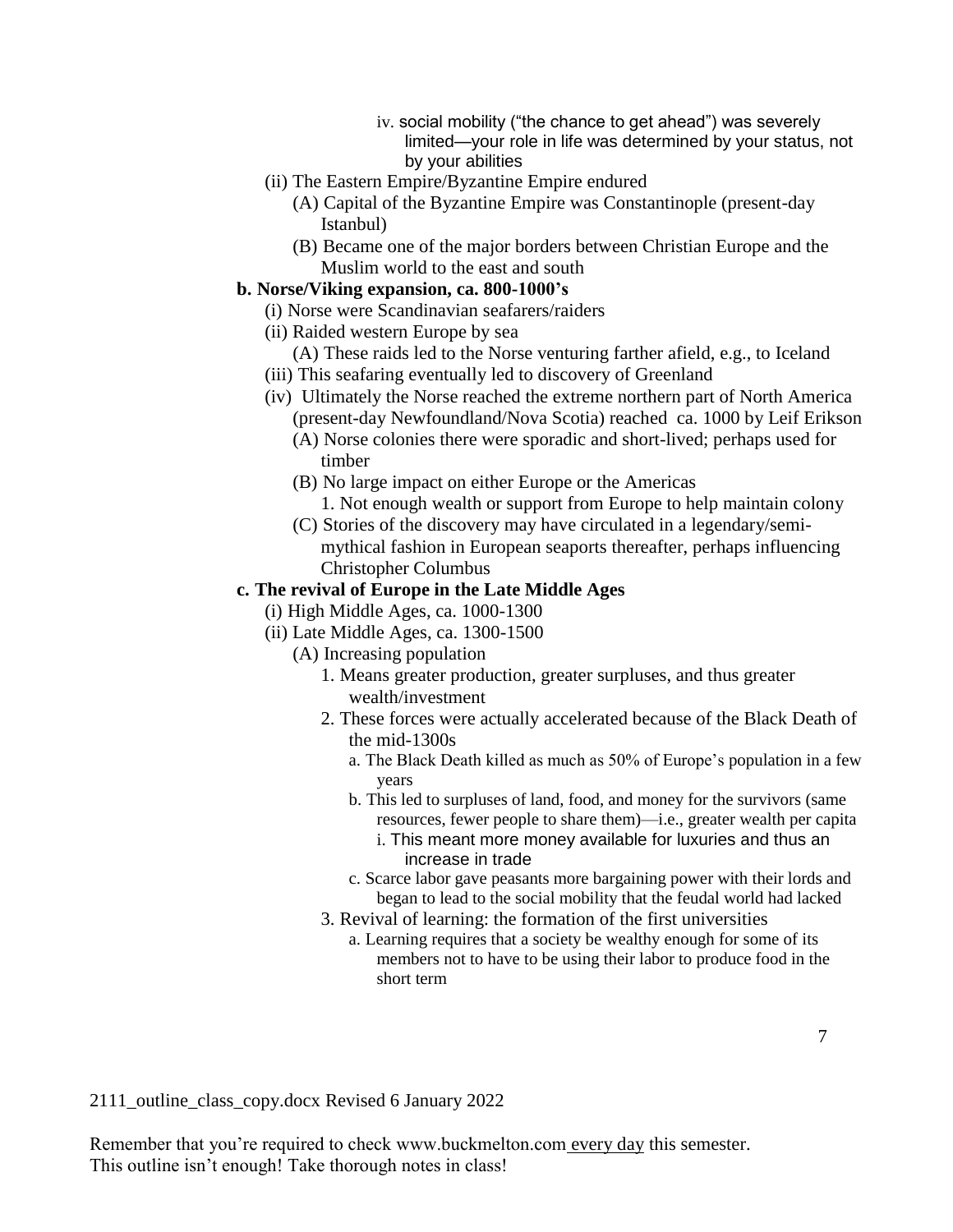- b. This enables them to use education to increase their productivity and money-making potential in the long-term through the acquisition and use of advanced and specialized knowledge
- (B) The Renaissance; 1450-1650
	- 1. A cultural movement of the Late Middle Ages/early modern period
	- 2. Rediscovery of ancient writings such as Aristotle a. Largely through Muslim world
		- b. led to rebirth of science and interest in geography, experimentation, and the natural world

# **3. Setting the Stage: the Transformations in Europe that led to the Age of Exploration**

#### **a. The religious motivations for oceanic exploration by western Europe**

(i) [The Fall of Constantinople](http://www.buckmelton.com/medieval_europe.jpg) (in Byzantine Empire) to the Turks, 1453

- (ii) End of the Eastern Empire
- (iii) Major setback of Christianity/victory of Islam (A) Brings about a felt need to expand Christendom in the west

#### **b. The economic motivations for oceanic exploration by western Europe**

- (i) Capitalism/ revival of trade
- (ii) Incentive for Exploration: Trade with the Orient
	- (A) Asian/African goods in high demand in Europe
	- (B) The Fall of Constantinople, 1453
		- 1. Cuts off Christian access to the Silk Road and other means of overland trade with the East
	- (C) Western Europe, bordering on the Atlantic, have two incentives for exploration
		- 1. Being farthest from the East via land, the prices they pay are the highest
		- 2. Being on the Atlantic, they have the easiest water access to the East if they can discover a water route

### **c. The technological advances that permitted oceanic exploration by western Europe**

- (i) Maritime travel and exploration
	- (A) Travel by sea tends to be easier and cheaper than travel by land
	- (B) This is especially true when transporting bulk goods
	- (C) This was also especially true before the development of railroads and steam power
- (ii) Maritime technologies
	- (A) Instruments that allowed more precise navigation
		- 1. Compass (useful for determining heading/direction)
		- 2. Astrolabe (useful for measuring latitude, the navigational computer of the Middle Ages)

2111\_outline\_class\_copy.docx Revised 6 January 2022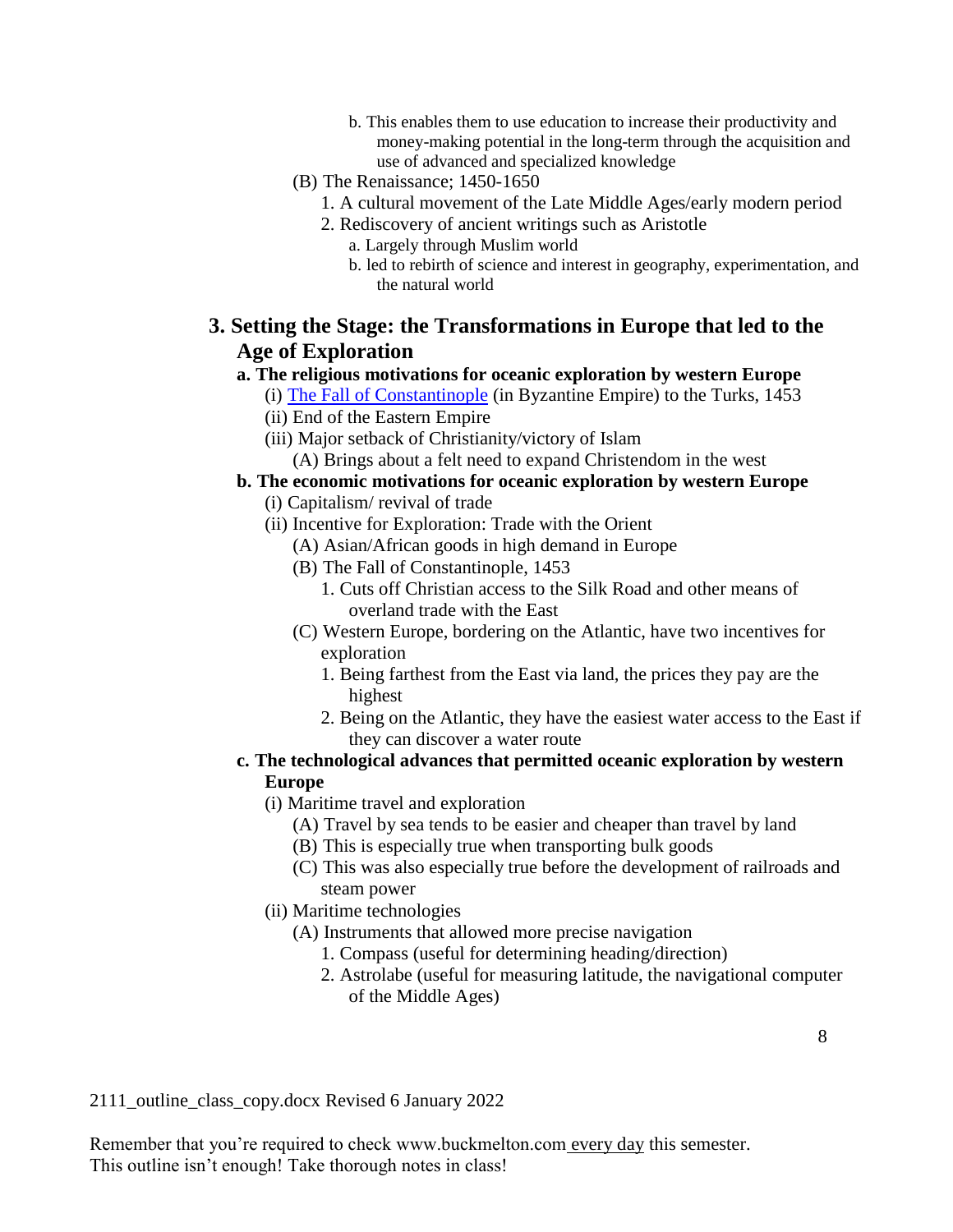- 3. accurate clocks (useful for measuring longitude)
- (B) Lateen sail/lateen rig
	- 1. Adopted by Atlantic world by late Middle Ages
	- 2. A fore-and-aft rig as opposed to a square rig or square sail
	- 3. allowed better control and maneuverability (sailing/beating to windward)
- (C) [The caravel](http://www.buckmelton.com/caravel_1.jpg)
	- 1. Developed in the mid 1400s
	- 2. Often [lateen-rigged](http://www.buckmelton.com/lateen_rigged_caravel.jpg)
	- 3. One of the first deep ocean vessels
		- a. Light, maneuverable, able to sail close to the wind and thus make voyages far into the North Atlantic and back

#### **d. The political changes that permitted oceanic exploration by western Europe**

- (i) The rise of nation-states
	- (A) The state: a political entity that possesses
		- 1. A sovereign
		- 2. Government over
		- 3. Land/territory and
		- 4. Population/people
	- (B) Begins to replace feudalism by the 1300s
	- (C) Has a public administrative and legal system for the
		- 1. Making and enforcing of laws
		- 2. Collecting of taxes
		- 3. Spending for purposes that benefit the population at large
	- (D) Modern states provide (via taxation) a means of raising large amounts of capital, which can then be used for investment and exploration
	- (E) Modern states are in competition with each other for trade and political advantage
	- (F) A state that is based on people's ethnic identity (i.e. their national identity) is known as a nation-state

#### **4. The Age of Exploration, 1400s**

#### **a. Portugal**

- (i) One of the first modern nation-states
	- (A) Consolidated as nation-state ca. 1300
- (ii) The First European Sea Power
	- (A) Geographically had strong motivations and opportunities for oceanic trade with Asia
- (iii) Prince Henry the Navigator, 1394-1460
	- (A) Considered the first main figure in the Age of Exploration•
	- (B) Highly interested in Portuguese expansion and exploration
	- (C) Wanted to find source of West African gold trade

2111\_outline\_class\_copy.docx Revised 6 January 2022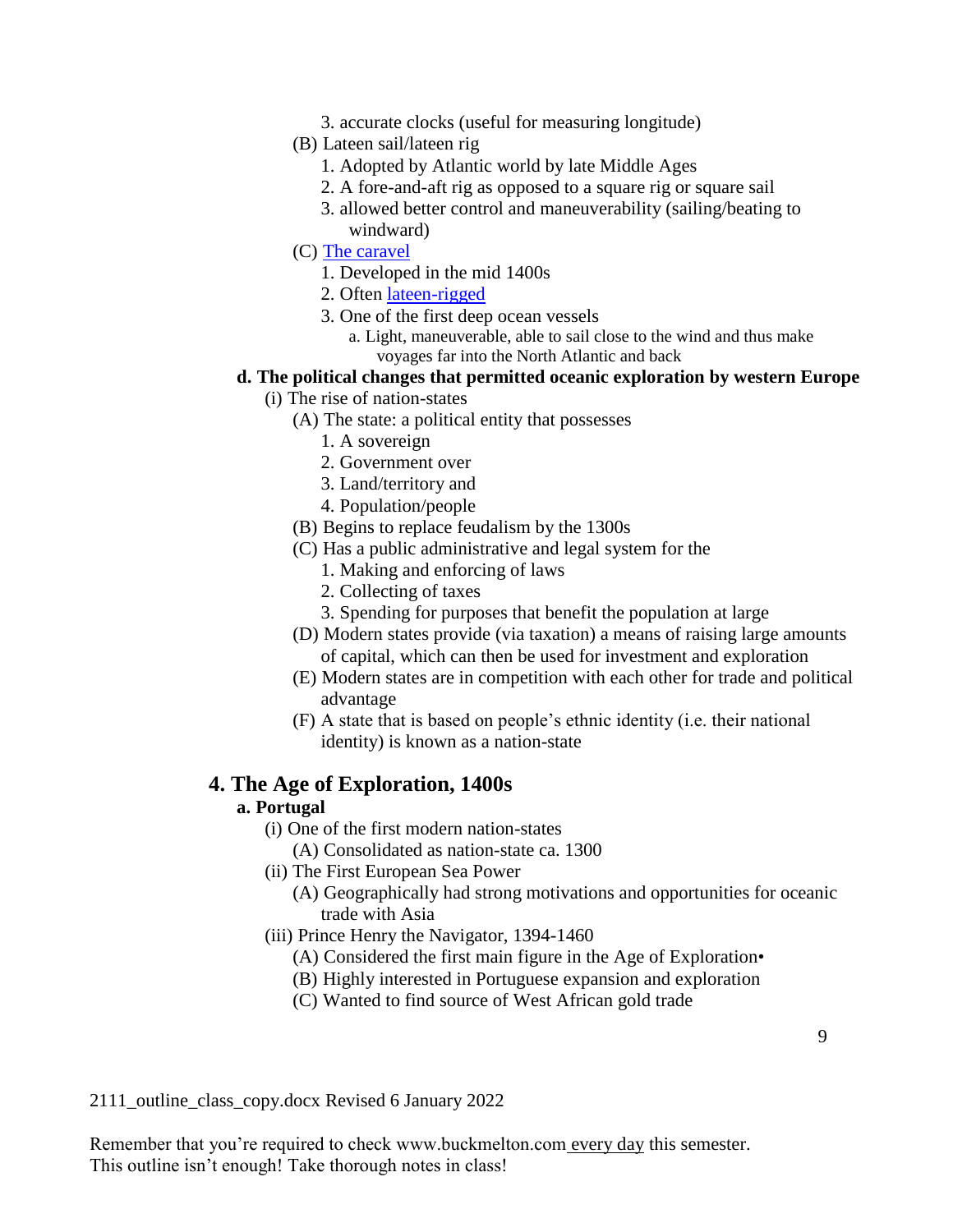- (D) Wanted to prevent the Barbary pirates from raiding Portuguese coast and selling Christians into slavery
- (E) Wanted to discover new trade routes
- (F) Encouraged studies in navigation and cartography
- (G) Sponsored voyages of exploration
- (iv) [Major Explorers](http://www.buckmelton.com/world_exploration_015.jpg)
	- (A) Bartholomew Diaz Cape of Good Hope (1487/88)
		- 1. Showed that Africa could be gotten around in attempt to reach the Far East
	- (B) Vasco de Gama
		- 1. Reached India in 1499

#### **b. Spain**

- (i) The Fall of Granada, 1492
	- (A) The last Moorish stronghold in the Iberian Peninsula
	- (B) The end of the Reconquista
	- (C) Brings about the political unification of Spain
		- 1. States that are united and lack internal political problems are in the best position to expand/explore/colonize
	- (D) After the fall of Granada, Spain, like Portugal, shows an interest in exploration
- (ii) [Columbian Voyages](http://www.buckmelton.com/age.jpg)
	- (A) Christopher Columbus
		- 1. Genoese Navigator, backed by Ferdinand of Aragon and Isabella of castile
		- 2. Posited direct route to Asia by sailing west
		- 3. Miscalculates size of globe and believes that Asia can be reached by a 3000 mile voyage west
		- 4. Arrives in Caribbean, October 1492 and believes himself to bee off the coast of India/Asia
		- 5. Hence the name "West Indies"
		- 6. Made three more voyages to Caribbean and Central/South America, 1493-1502
		- 7. Never stopped believing he'd reached the coast of Asia
	- (B) Amerigo Vespucci
		- 1. Made at least two voyages for Spain and Portugal, 1499-1502 along the coast of South America
		- 2. One of the first to suspect that this wasn't Asia but, as he called it, a "New World"
		- 3. Letters ostensibly written by Vespucci acquainted Europe with the discovery of these new lands
		- 4. Based on these letters, early maps named the new land America

2111\_outline\_class\_copy.docx Revised 6 January 2022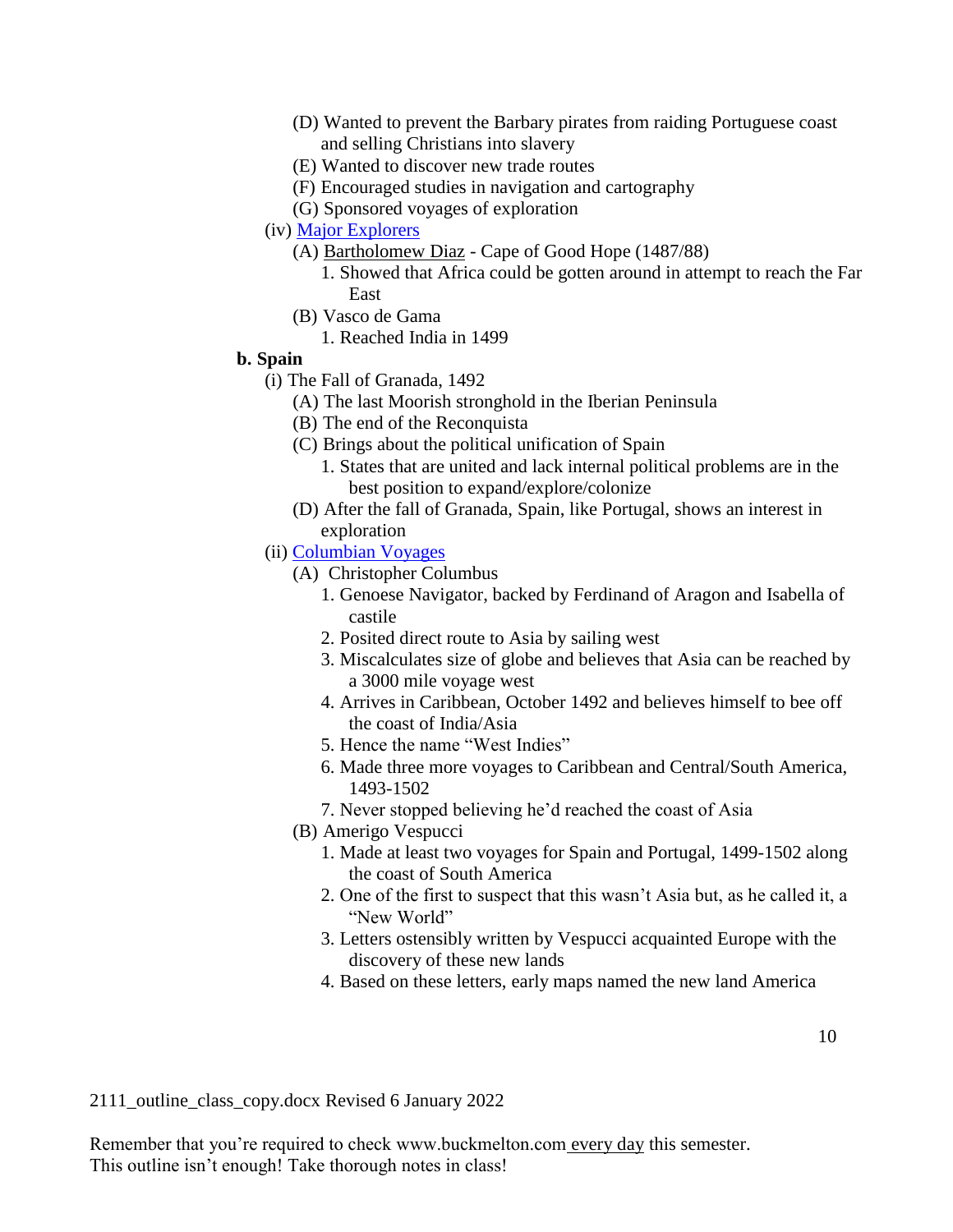# **PART III.Spain in the New World, 1492- ca. 1550 (Textbook Chapter 3)**

**Central idea: Spain's explorations of and focus upon Central America, largely due to its precious metals, left the door open in North America for later colonization by other European powers. Legacy for modern America: Today, the American continents south of the Rio Grande are dominated by Hispanic culture, creating ethnic, economic, and political tensions between the United states and regions to its south that remain controversial today. How will this play out? What ends to this dynamic should we seek?**

# **A. Questions to think about:**

- **1. What effects did communication between the Old and New Worlds have on the Americas?**
- **2. Upon Spain's discovery of the Americas, what goals did it adopt with regard to the New World?**
- **3. Why was Spanish involvement in the New World limited mainly to Central and South America, thus leaving North America open for other European countries?**
- **B. Possible essay questions:**

**1. Write a history of Spain's conquest of the New World in the 1500s. C. Possible short answer/ID questions**

- **1. The Columbian exchange**
- **2. The Conquistadors**
- **3. Vasco Núñez de Balboa**
- **4. Hernando de Soto**

# **D. Section outline**

# **1. [The Columbian exchange](http://www.buckmelton.com/columbian-exchange-map.png)**

**a. An exchange of animals, plants, culture, human populations, communicable diseases, technology and ideas between the American and Afro-Eurasian hemispheres in the wake of Columbus**

```
(i) Plants:
```

```
(A) To New World:
```
1. Coffee

2111\_outline\_class\_copy.docx Revised 6 January 2022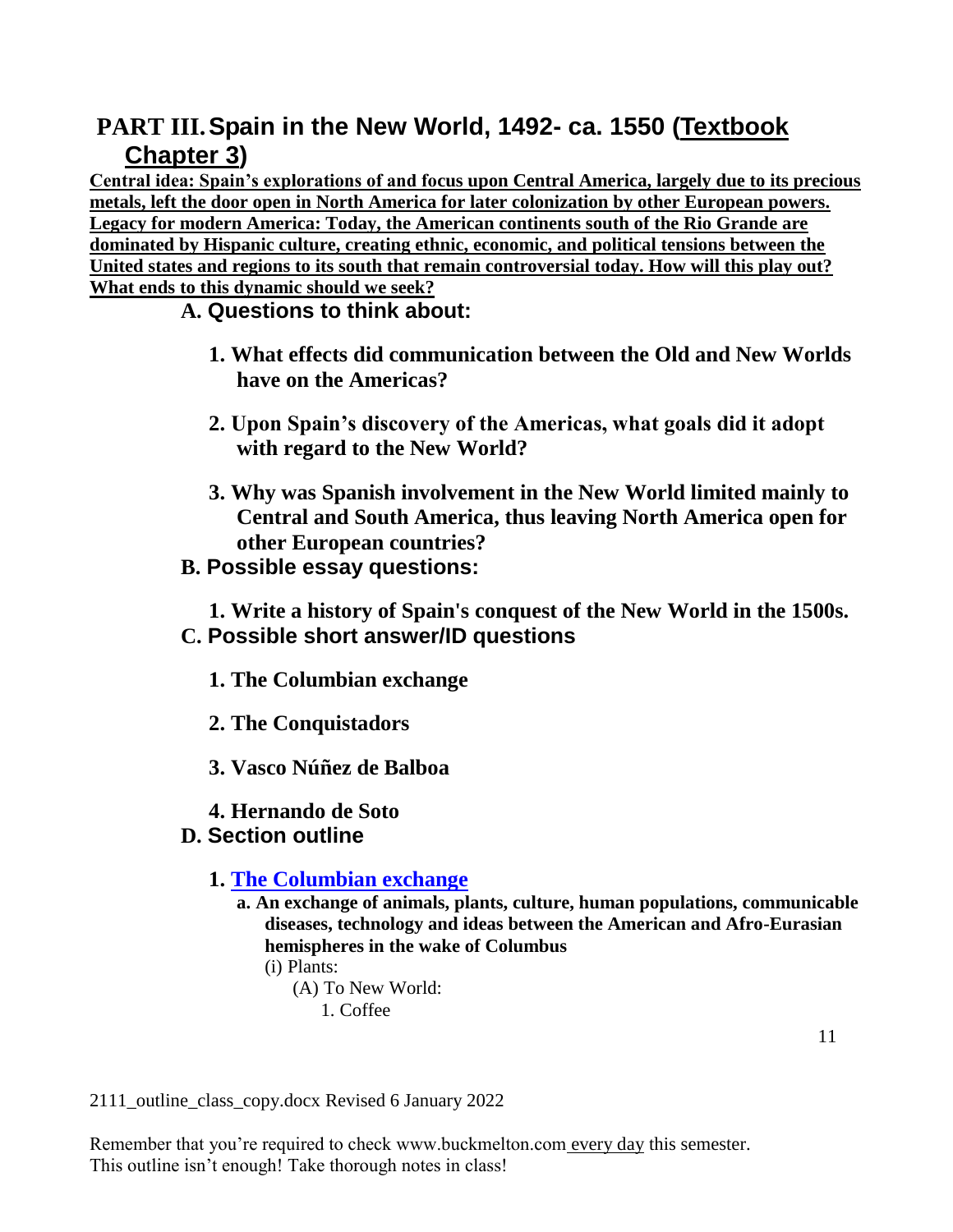- 2. Rice
- 3. Wheat
- 4. Oats
- 5. Sugarcane
- (B) To Europe:
	- 1. Potatoes
	- 2. Beans
	- 3. Corn
	- 4. Tomatoes
	- 5. Cocoa
	- 6. Caffeine/sugar/rum
		- a. Although sugarcane came from Europe, The New World became a prime source for it, greatly increasing European sugar consumption by the 1700s
		- b. Likewise coffee: By late 1700s more than half the world's coffee was grown in the Caribbean and Latin America
- (ii) Animals to New World:
	- (A) Sheep
	- (B) Cows
	- (C) Pigs
	- (D) Goats
	- (E) Chickens
	- (F) horses
- (iii) Disease:
	- (A) Eurasian immunity developed as a result of animal husbandry, which was practiced to a much lesser extent in the New World before Columbus
	- (B) Thus, New World Populations had no immunity to European diseases, which devastated Indian populations
		- 1. Typhus
		- 2. Cholera
		- 3. Bubonic Plague
		- 4. Diphtheria
		- 5. Malaria
		- 6. Yellow Fever
		- 7. Smallpox
	- (C) Europeans neither understood nor (for the most part) intended the spread of these diseases among the native population
	- (D) Some estimates hold that by the mid-1600s, as many as 95% of the Native American population had died in epidemics

2111\_outline\_class\_copy.docx Revised 6 January 2022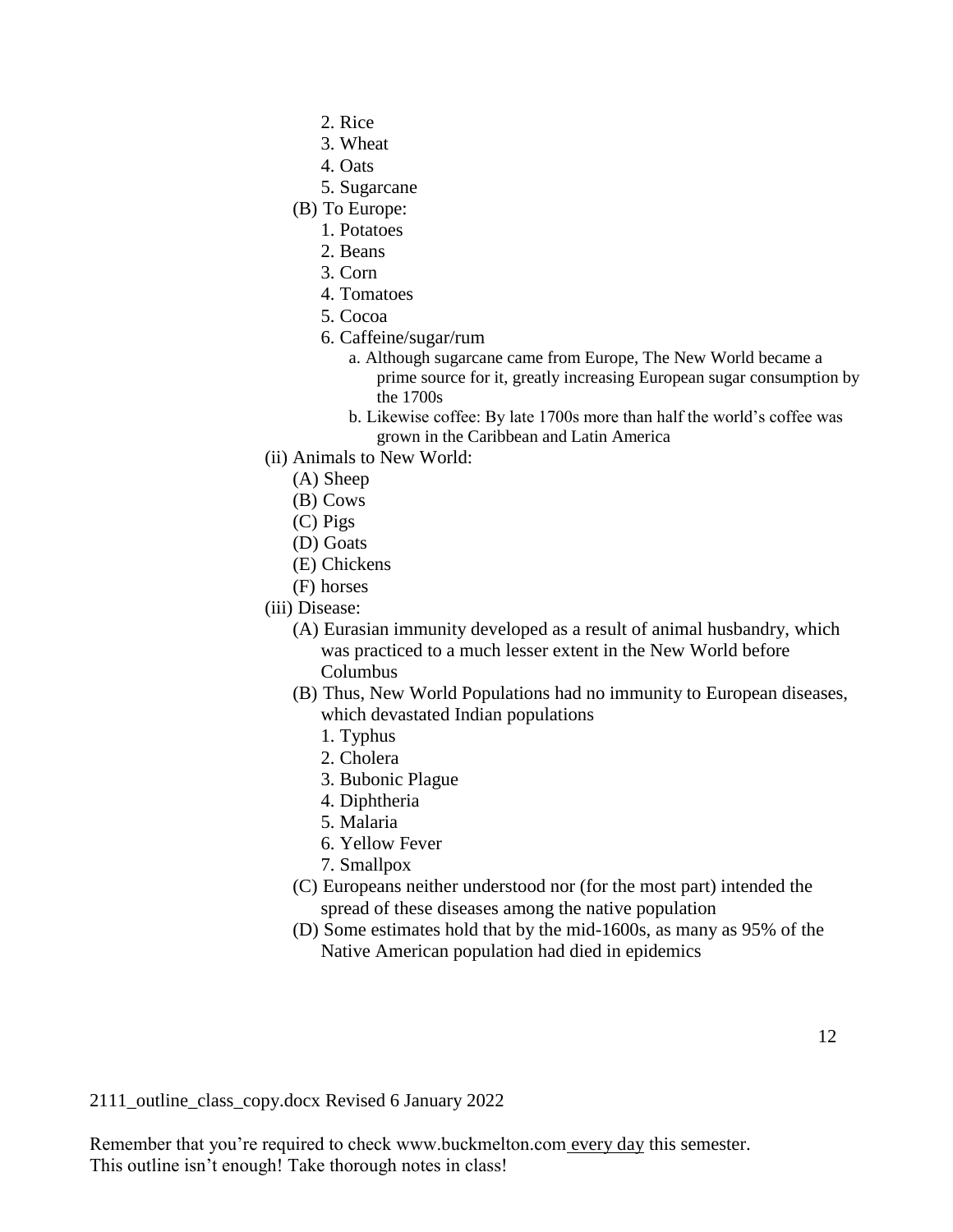1. This meant that Native American ability to resist European incursion was severely weakened and thus allowed the transplantation of European populations and culture to the New World

### **2. Spain in America**

## **a. Precious metal injection**

# **b. The Conquistadors**

(i) Spanish adventurers who were motivated by

- (A) Gold
- (B) Glory
- (C) God
- (ii) Hernán Cortés 1519
	- (A) Aztecs
- (iii) Francisco Pizarro 1531
	- (A) Inca

### **c. Continued search for a western water route to Asia**

- (i) [Vasco Núñez de Balboa, Isthmus/Pacific 1513](http://www.buckmelton.com/balboa_map.jpg)
- (ii) [Ferdinand Magellan 1519-22](http://www.buckmelton.com/magellan.pdf)
	- (A) Shows maritime travel from Europe westward to Asia is possible but not practical with 1500s technology
- (iii) [Hernando de Soto 1539](http://www.buckmelton.com/de_soto_map.jpg)
	- (A) The first major exploration of North America
	- (B) Reveals little in the way of advanced civilizations or precious metals

#### **d. Spain's long decline**

- (i) Huge supply of silver and gold from new World ultimately led to massive inflation in Spain
- (ii) This contributed to Spain's weakening and decline weakened economically, militarily, and politically after the late 1500s

2111\_outline\_class\_copy.docx Revised 6 January 2022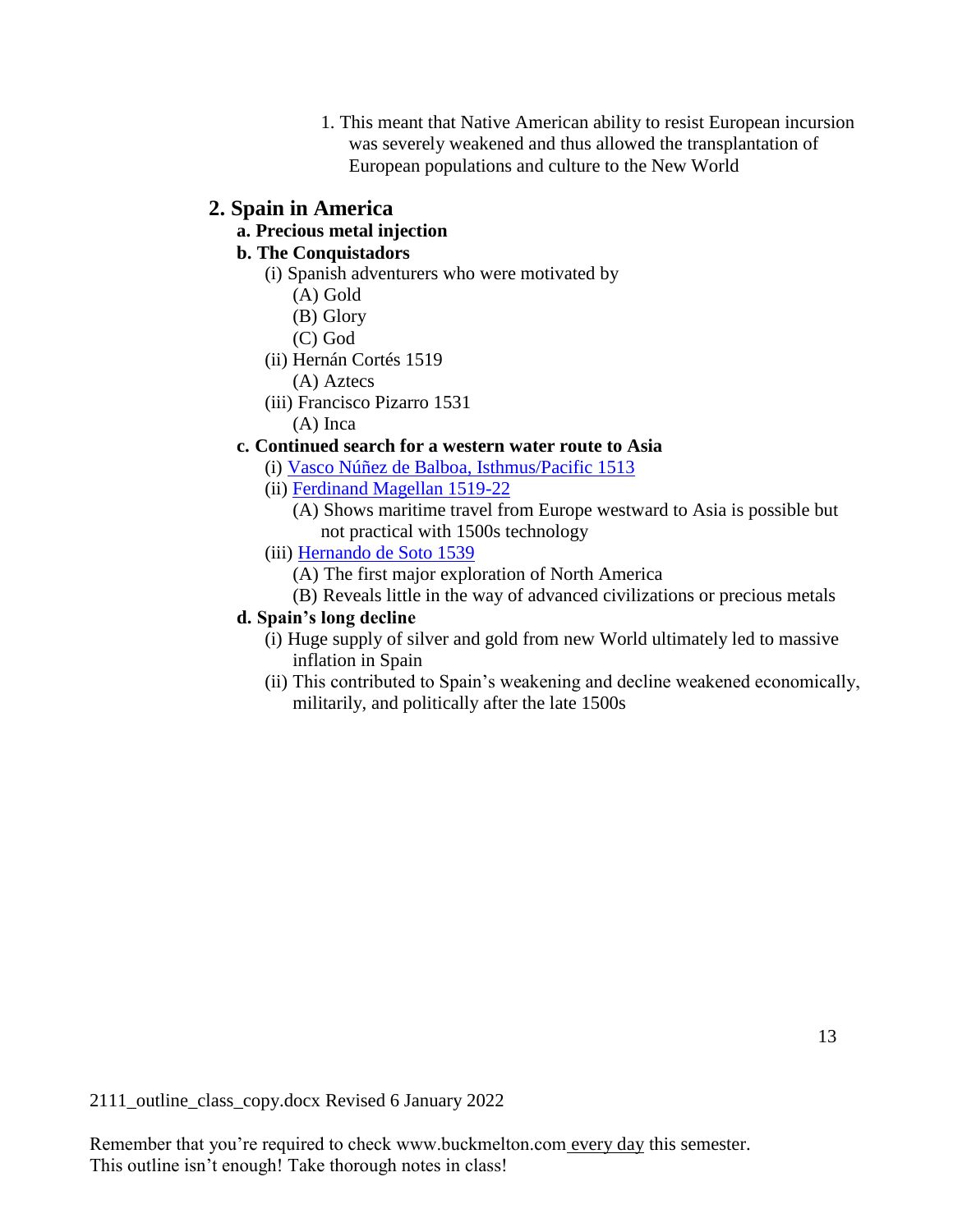# **PART IV. England, the New World, and Failed Colonization Attempts, 1485-1604 (Textbook Chapter 4 through page 126)**

**Central idea: Torn by internal political and religious upheavals and threatened by foreign enemies, England was almost a century behind Spain in its serious colonization efforts, but the developments of the 1500s laid the groundwork and provided the motivations for later English colonization.**

**Legacy for modern America: The United States today, while increasingly multicultural, remains heavily English in its language, culture, political and legal systems, and strategic outlook. This grew out of England's interest in North America in the 1500s. Yet some of the same problems continue: religious and ideological differences still produce conflicts today? How should we deal with them? How far should free exercise of religion extend?**

# **A. Questions to think about:**

- **1. Why did England lag behind Spain in its explorations in the Atlantic and the New World?**
- **2. Why did early English efforts at colonization fail?**
- **B. Possible essay questions:**
	- **1. Discuss the Protestant "Reformation" during the 1500s, both generally and with special reference to England. What effects did it have on English colonization efforts of the 1500s?**
	- **2. Write a history of English colonization attempts down to 1600. Why did they take place? Why did they fail?**
- **C. Possible short answer/ID questions**
	- **1. The Protestant "Reformation"**
	- **2. Martin Luther**
	- **3. The printing press**
	- **4. Henry VIII**
	- **5. Francis Drake**
	- **6. Roanoke**

2111\_outline\_class\_copy.docx Revised 6 January 2022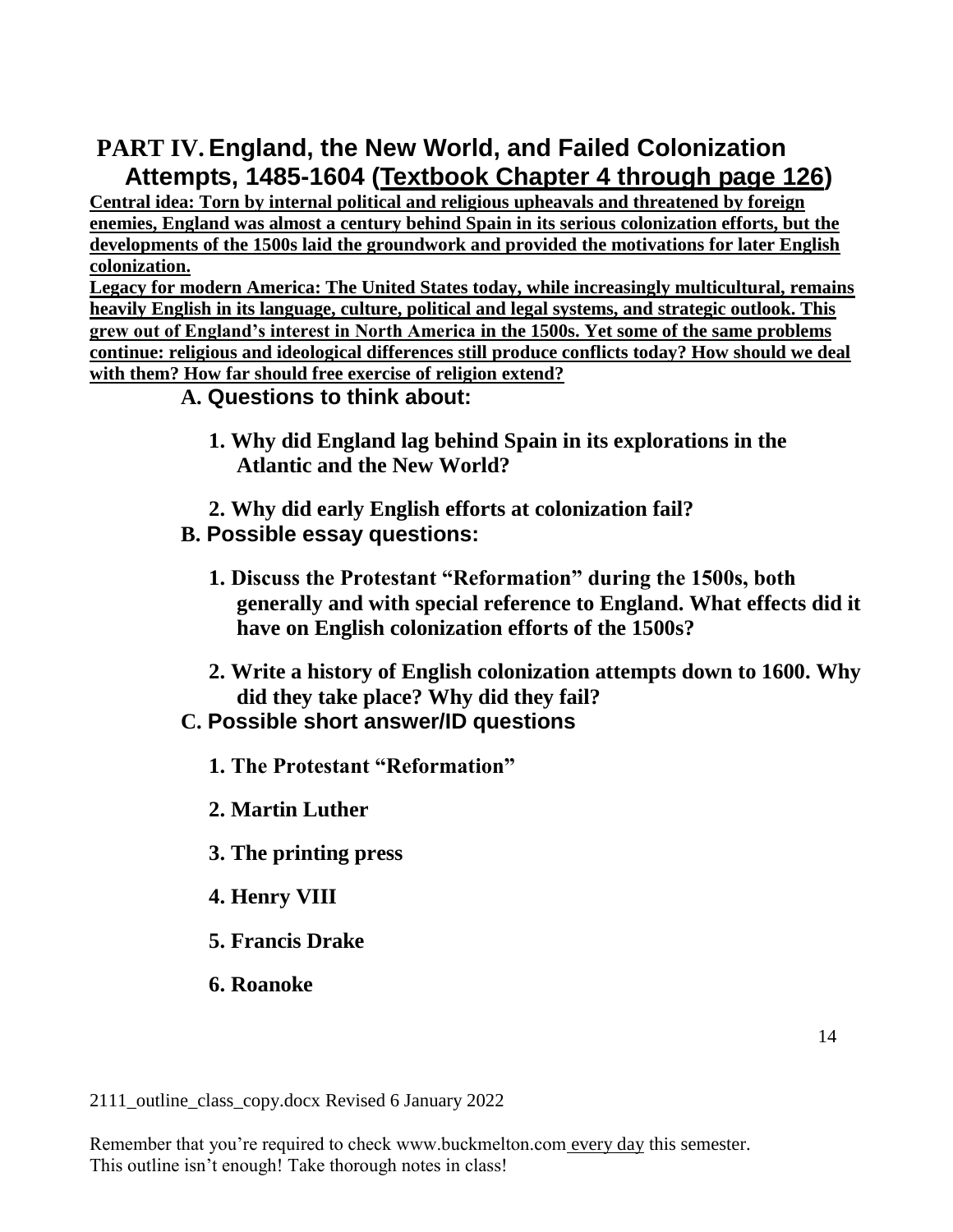# **7. The Spanish Armada**

# **D. Section outline**

### **1. England in the 1400s**

- **a. Poorer than Spain**
- **b. Smaller population than Spain**
- **c. Torn by internal troubles, i.e., the Wars of the Roses**
	- (i) Dynastic battles for the English throne. 1455-87
	- (ii) Eventually won by the Tudor family
	- (iii) The Tudors ruled England from 1485 to 1603
	- (iv) In general, very capable monarchs who consolidated royal power

# **2. England's first explorations: [The Voyages of John Cabot, 1497-98](http://www.buckmelton.com/world_exploration_015.jpg)**

**3. England's explorations derailed: The Protestant "Reformation" (beginning in 1517)**

### **a. Actually a change of essence/substance, not of mere form**

### **b. Better referred to as the Protestant Revolution**

### **c. Catholicism:**

- (i) The pope and the bishops are the legal successors of the Apostles, who had been chosen by Christ
- (ii) The pope and the bishops thus are the ultimate authority in the Church on earth
- (iii) The role of the Bible
	- (A) The Bible was seen as only the written portion of a larger source of authority called Sacred Tradition (*traditio*, what has been handed down)
	- (B) The Bible was thus subject to official interpretation by the pope and bishops
	- (C) Writing was not nearly as important in passing on any kind of knowledge until the 1500s as it was afterwards
		- 1. Bibles were extremely expensive since they had to be copied by hand, so the great majority of people couldn't afford one
		- 2. The great majority of people couldn't read, so owning a Bible would have done them no good

### **d. Reasons for the "Reformation"**

- (i) Corruption among the clergy
- (ii) Sale of indulgences
- (iii) Martin Luther's OCD
	- (A) Luther: A Catholic monk and priest
	- (B) Had ongoing sense of impending doom
	- (C) Resented sale of indulgences

2111\_outline\_class\_copy.docx Revised 6 January 2022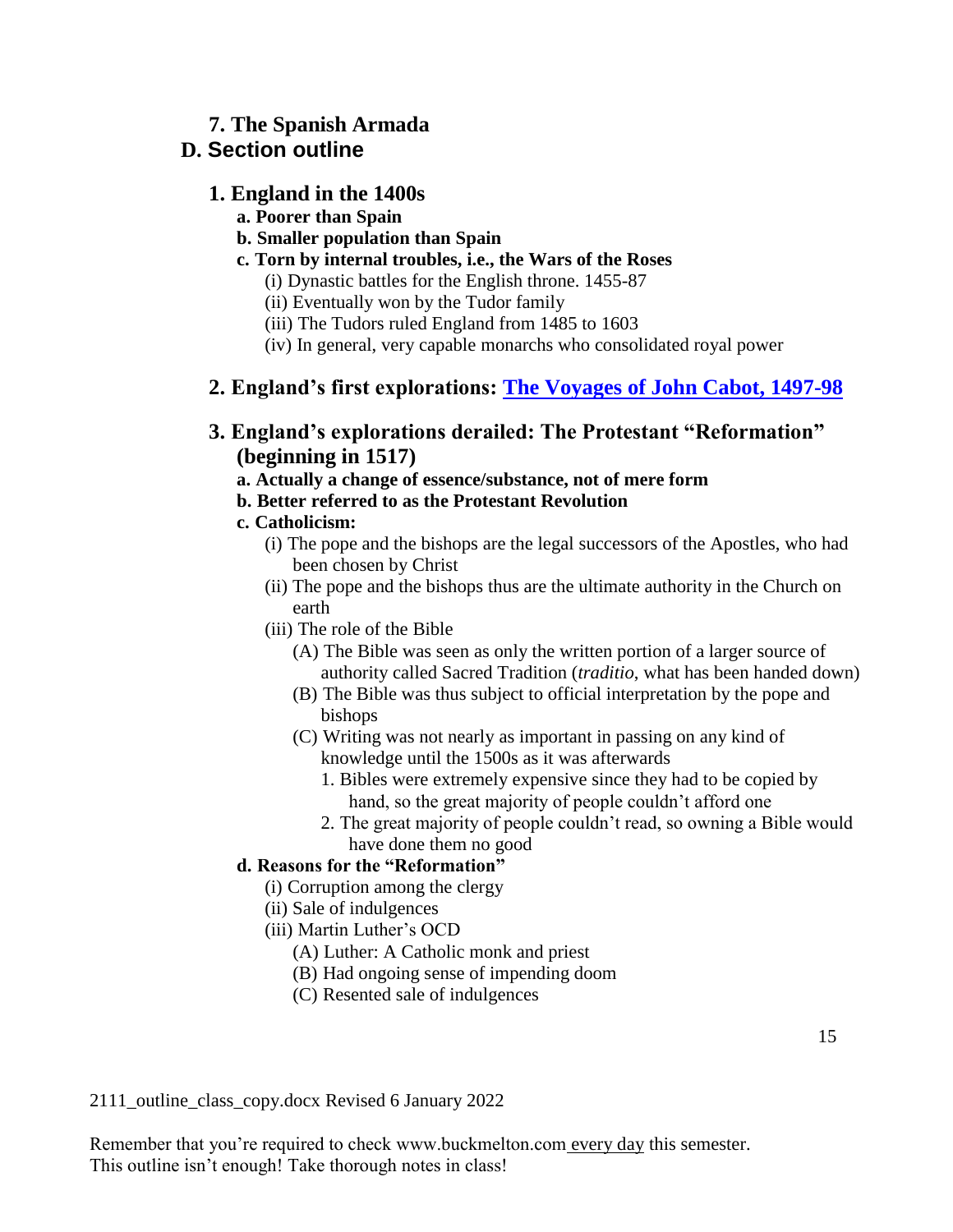- (D) Beginning in 1517, he challenged the authority of the Church
- (E) Ultimately argued that all a Christian needed in order to understand Christianity was a Bible, not popes, bishops, and priests
	- 1. This coincided with the appearance of the printing press a few decades earlier

#### **e. Reason's for the Reformation's success**

- (i) Unlike earlier heretical movements, Protestantism appeared after the rise of the modern state
- (ii) Many kings and princes wished to be free of Rome's political and economic control
- (iii) They therefore backed Luther's movement and established or supported their own national Protestant churches, often for political rather than religious reasons

#### **f. Effects of the Reformation**

- (i) [Protestantism sweeps through many sections of Europe](http://www.buckmelton.com/reformation.png)
- (ii) Many people agree with Luther that the Catholic Church is teaching error, but they disagree that Luther's teaching is correct
- (iii) Thus not one, but many different Protestant denominations/sects arise (A) The only thing that all Protestants had in common was the belief that
	- the Catholic Church was wrong
- (iv) Leads to religious dissent and a century of religious warfare
	- (A) Warfare between Catholics and Protestants
	- (B) Warfare among different Protestant sects
- (v) Freedom of religion did not exist
	- (A) As a subject of your king, you had to practice the religion of your king; otherwise you were a national security risk and risked death
	- (B) But if you believed your king's religion to be heresy, you were risking eternal damnation
	- (C) A third possibility: leave and find a new place to live—a place such as the New World
	- (D) The Reformation thus provided dissenters with an incentive to move to America

#### **g. Effects of the Reformation on England**

- (i) England becomes Protestant
	- (A) Henry VIII's wife, Katherine of Aragon, has no sons, only a daughter
	- (B) Henry VIII wishes to divorce and marry someone new (Anne Boleyn) who will produce a male heir
	- (C) Upon the Pope's refusal to annul his marriage to Katherine, Henry oversees the establishment of the Church of England and grants himself a divorce
	- (D) No dissent from the Church of England is allowed

2111\_outline\_class\_copy.docx Revised 6 January 2022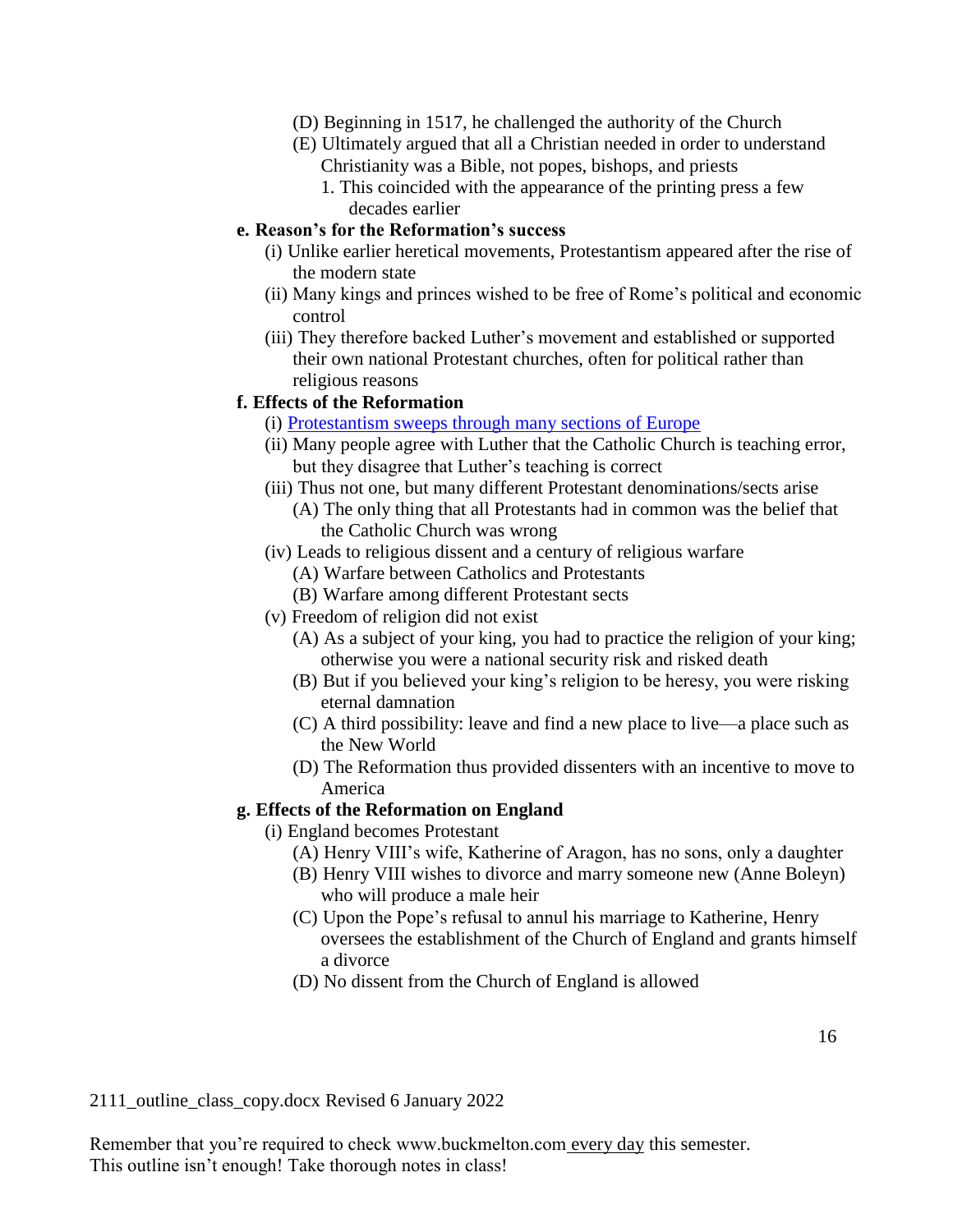(ii) This leads to decades of on-again, off-again war between Protestant

England and Catholic Spain

- (A) England is ruled by Queen Elizabeth as of 1558
- (B) England, being weaker than Spain, adopts a policy of what we would today call "plausible deniability"
- (C) Use of pirates ("Sea Dogs") to disrupt the flow of precious metals from the New World to Spain
	- 1. E.g., Francis Drake
	- 2. E.g., John Hawkins

### **4. Raleigh, Virginia, the Armada, and the Lost Colony**

- **a. [Establishment of English colonies in North America m](http://www.buckmelton.com/05Eurosettlement16th.jpg)ight lead to discoveries of gold and increase England's wealth**
- **b. May also provide strategic bases from which to strike out at Spanish trade**
- **c. The First English Colony - Roanoke**
	- (i) Sir Walter Raleigh
		- (A) Receives patent for colonizing land in New World (1584)
	- (ii) First Attempt 1585
	- (A) Fails within a year: the colonists are returned to England by Drake
	- (iii) Second Attempt 1587
		- (A) The plan is to resupply the colony frequently
		- (B) This plan is disrupted by Spain's attempt to invade England: [The](http://www.buckmelton.com/Routes_of_the_Spanish_Armada.gif)  [Spanish Armada](http://www.buckmelton.com/Routes_of_the_Spanish_Armada.gif)
		- (C) Relief mission not launched until 1590; colonists have vanished
	- (iv) Failure of the Roanoke Colony (relief voyage 1590)

### **5. Peace between England and Spain, 1604**

**a. As with Spain in 1492, peace leads to a more conducive environment for colonization**

# **PART V. The Founding of the English Colonies, 1607-ca. 1745 (Textbook page 126 through end of Chapter 4)**

**Central idea: The two dominant motivations for English colonization were religion (i.e., a refuge for religious dissenters in the wake of the Reformation) and a desire for profit. The numerous English colonies were founded at different times, in different places, by different groups, each with its own particular motives, leading to a geographic and cultural diversity from the very beginning.**

2111\_outline\_class\_copy.docx Revised 6 January 2022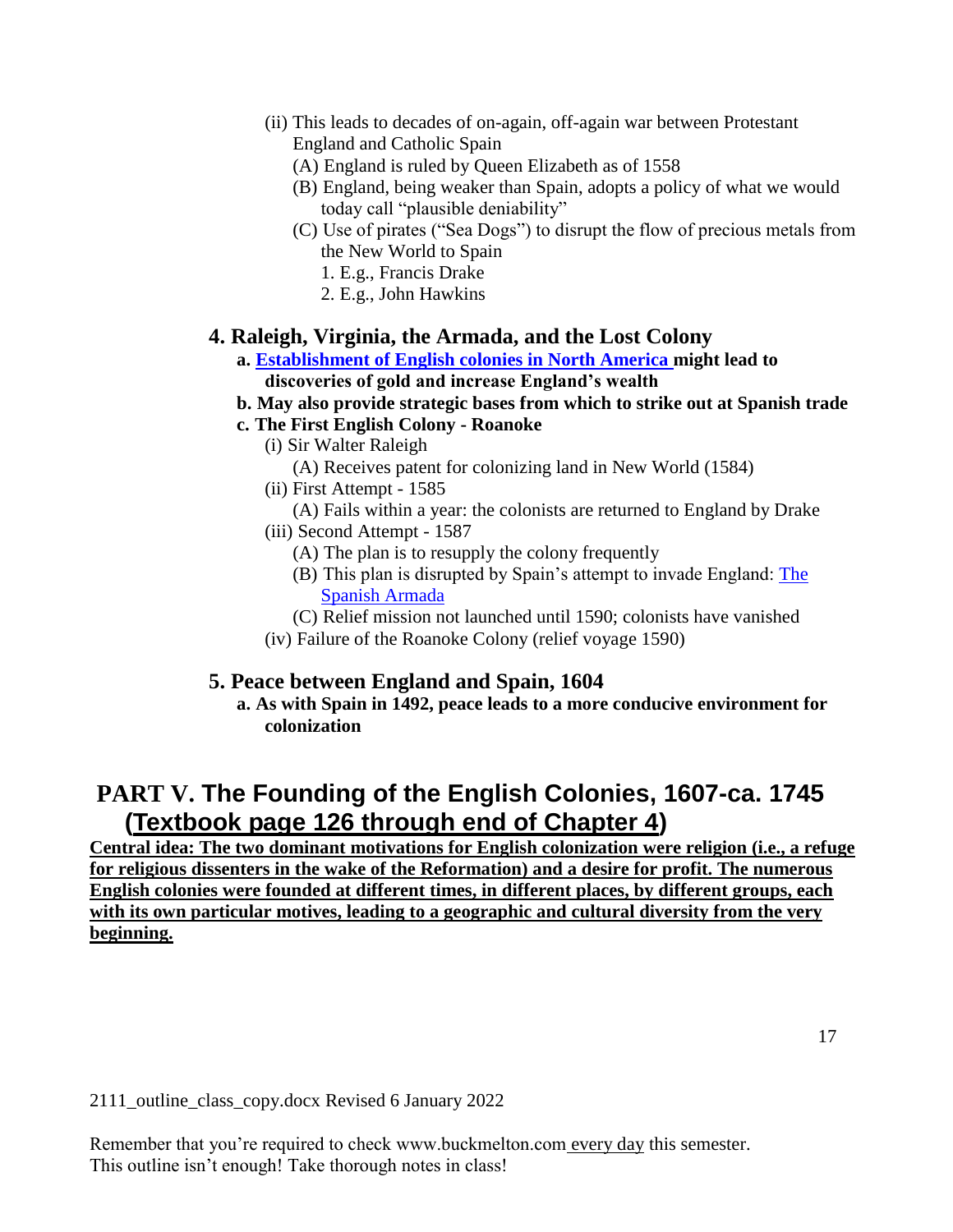**Legacy for modern America: The United States today consists of many different states, and each state has—or is at least supposed to have—considerable political power/sovereignty over its own affairs, with a national government that is supposed to be one of limited powers. While this model has changed considerably in the past eighty years, it remains at least partly true, and it is based ultimately in the fact that separate, legally and culturally distinct colonies predated the national government by as much as a century and a half. Some of Americans' most fundamental beliefs regarding freedom of religion, the need for education, the importance of market capitalism, and the special role of America as a force for good in the world all date from the founding of the colonies in the 16-00s and early 1700s. The great geographic diversity meant that significant cultural differences between North American regions also existed from the very beginning, and that these differences have caused—and could continue to cause—significant problems in the future.**

# **A. Questions to think about:**

- **1. Why did English colonization efforts in the early 1600s succeed while earlier efforts had failed?**
- **2. What were the main motivations for English colonization?**
- **3. What basic, enduring aspects of the American character did the early colonies establish? Why?**
- **B. Possible essay questions:**
	- **1. Write a history of English colonization during the 1600s. Why did they take place? How did they differ from colony to colony? What elements of today's American character resulted from this period?**
	- **2. Write a history of the contributions of Puritanism to the American character.**
- **C. Possible short answer/ID questions**
	- **1. Jamestown**
	- **2. Events in Jamestown in 1619**
	- **3. The Mayflower Compact**
	- **4. John Winthrop**
	- **5. The Fall Line**

2111\_outline\_class\_copy.docx Revised 6 January 2022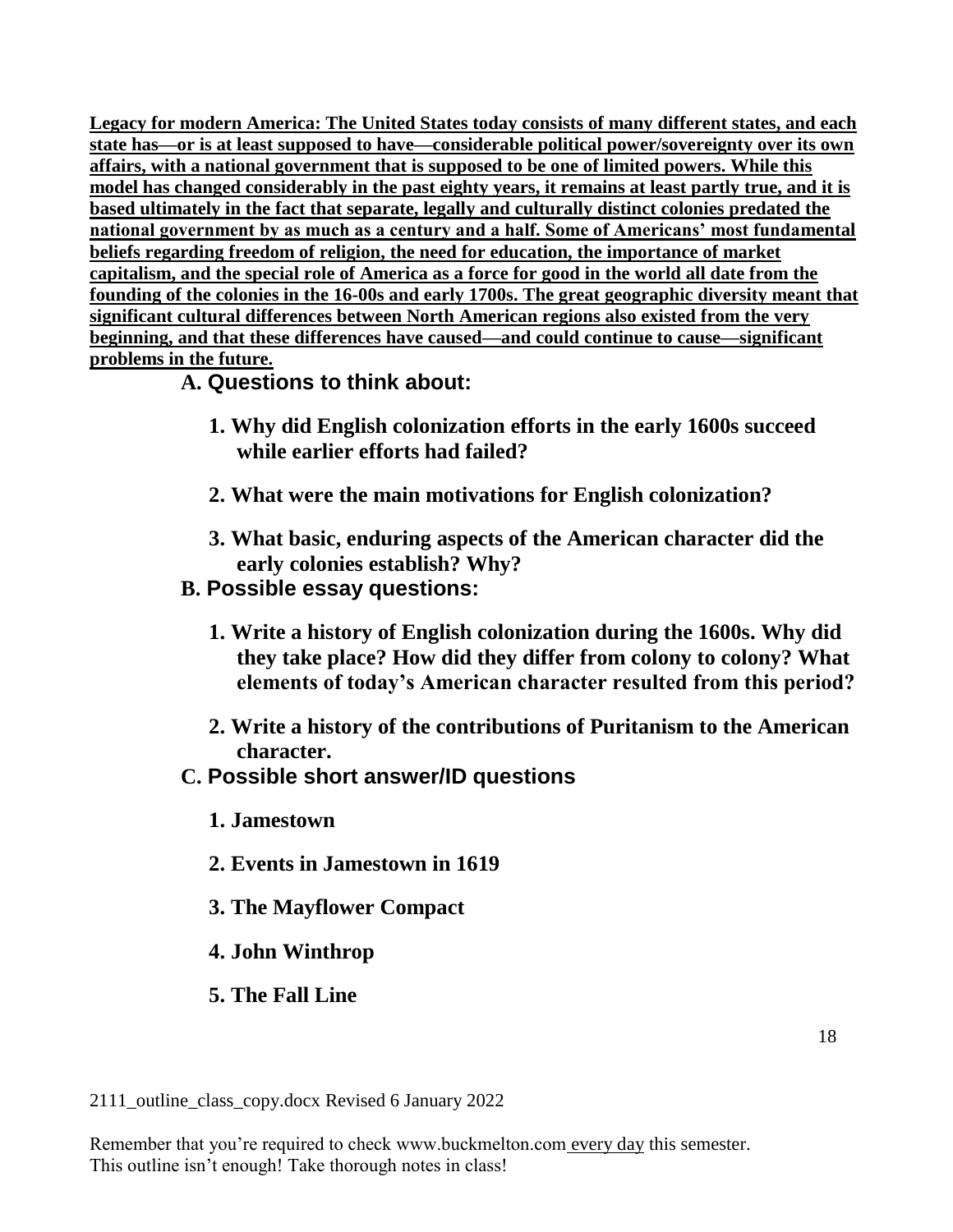## **6. The Battle of Bloody Marsh**

## **7. The Frontier Thesis**

**D. Advance reading assignment: Before class, carefully read the [Mayflower Compact](http://avalon.law.yale.edu/17th_century/mayflower.asp) at** 

**http://avalon.law.yale.edu/17th\_century/mayflower.asp (link is on course web page)** 

# **E. Section outline**

# **1. Wealth/Economy as a Motivation for Colonization**

### **a. The Joint-Stock Companies**

- (i) early version of a modern corporation
- (ii) Formed by London merchants to finance colonization and turn a profit

### **2. Religion as a Motivation for Colonization**

- **a. The Protestant "Reformation" had produced many diverse religious groups in England**
- **b. Members of these groups could face persecution from the government and the official Church of England**
- **c. This gave them an incentive to form their own colonies where they could practice their religion without persecution**

#### **3. Jamestown, 1607**

- **a. Motivated by economics/desire for wealth, not religion**
- **b. Settled by employees of the London Company (1607)**
- **c. Came seeking wealth**
	- (i) Most were young adventurers, goldsmiths, etc.
	- (ii) Could do little meaningful work

#### **d. Starving time (1607 - 1612)**

- (i) Starvation and disease take toll on colonists
- (ii) Evolves into a military garrison for survival

#### **e. John Smith takes command, forcing men to farm**

- (i) "New employment incentive plan: If you don't work, you don't eat"
- (ii) Free enterprise, market capitalism, productivity become a major contribution of Jamestown to the American character

#### **f. The Virginia Economy**

- (i) Based on Tobacco
	- (A) Spanish seeds brought to Virginia by John Rolfe
	- (B) More colonists arrive to cash in on tobacco boom
- (ii) Tobacco cultivation gives rise to Planter Class

#### **g. 1619:**

2111\_outline\_class\_copy.docx Revised 6 January 2022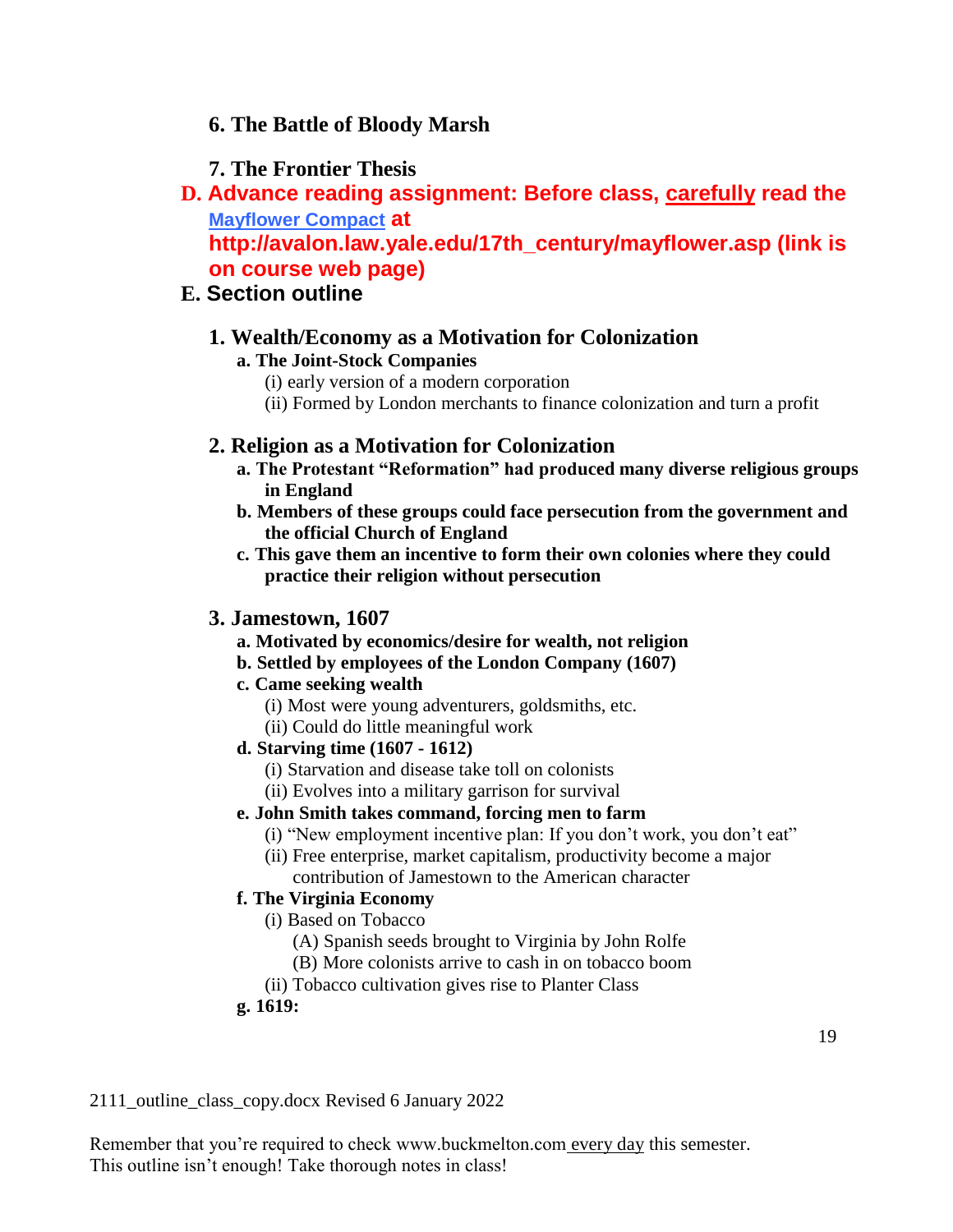- (i) Self-Government
	- (A) Formation of the House of Burgesses
	- (B) Burgesses pass laws relating to the governance of Virginia
	- (C) Another contribution of Virginia to the American character
- (ii) Women/Family Structure
	- (A) Large numbers of women begin arriving after 1618
	- (B) Leads to traditional family structure and population growth
- (iii) Africans/Slaves
	- (A) Africans arrive on Dutch ships
	- (B) At first they are indentured servants
	- (C) Later they will become slaves due to economic competition with whites

### **4. The Separatists/Pilgrims and the Plymouth Colony, 1620**

- **a. The Separatists: wished to separate themselves completely from the Church of England**
- **b. Self-Government and the Social Contract: [The Mayflower Compact](http://avalon.law.yale.edu/17th_century/mayflower.asp)**

#### **5. The Puritans and the Massachusetts Bay Colony, 1630**

#### **a. The Puritans**

- (i) Unlike the Separatists, did not wish a separation from the Church of England
- (ii) But believed the Church of England, although Protestant, to still be too Catholic
- (iii) Received permission to found a Puritan colony called Massachusetts Bay

#### **b. Contributions of the Puritans to the American character**

- (i) The idea of American Exceptionalism
	- (A) A sense that American civilization is fundamentally different from (and superior to) other civilizations
	- (B) A belief that America is to be an example for the rest of the world 1. John Winthrop's "City on a Hill"
	- (C) Helped America to become the leader of the free world in the 20th and 21st centuries
- (ii) Literacy
	- (A) Development of movable type and the printing press, late 1400s, led to Protestantism's extreme emphasis on the Bible
	- (B) Emphasis on the Bible required believers to be able to read it
	- (C) This led to Puritan emphasis on education and literacy
- (iii) Participatory Government/Congregationalism
	- (A) The Catholic Church was governed by bishops and priests
	- (B) But members of Puritan congregation participated in decisionmaking within the church structure rather than deferring to leadership of priests or bishops

2111\_outline\_class\_copy.docx Revised 6 January 2022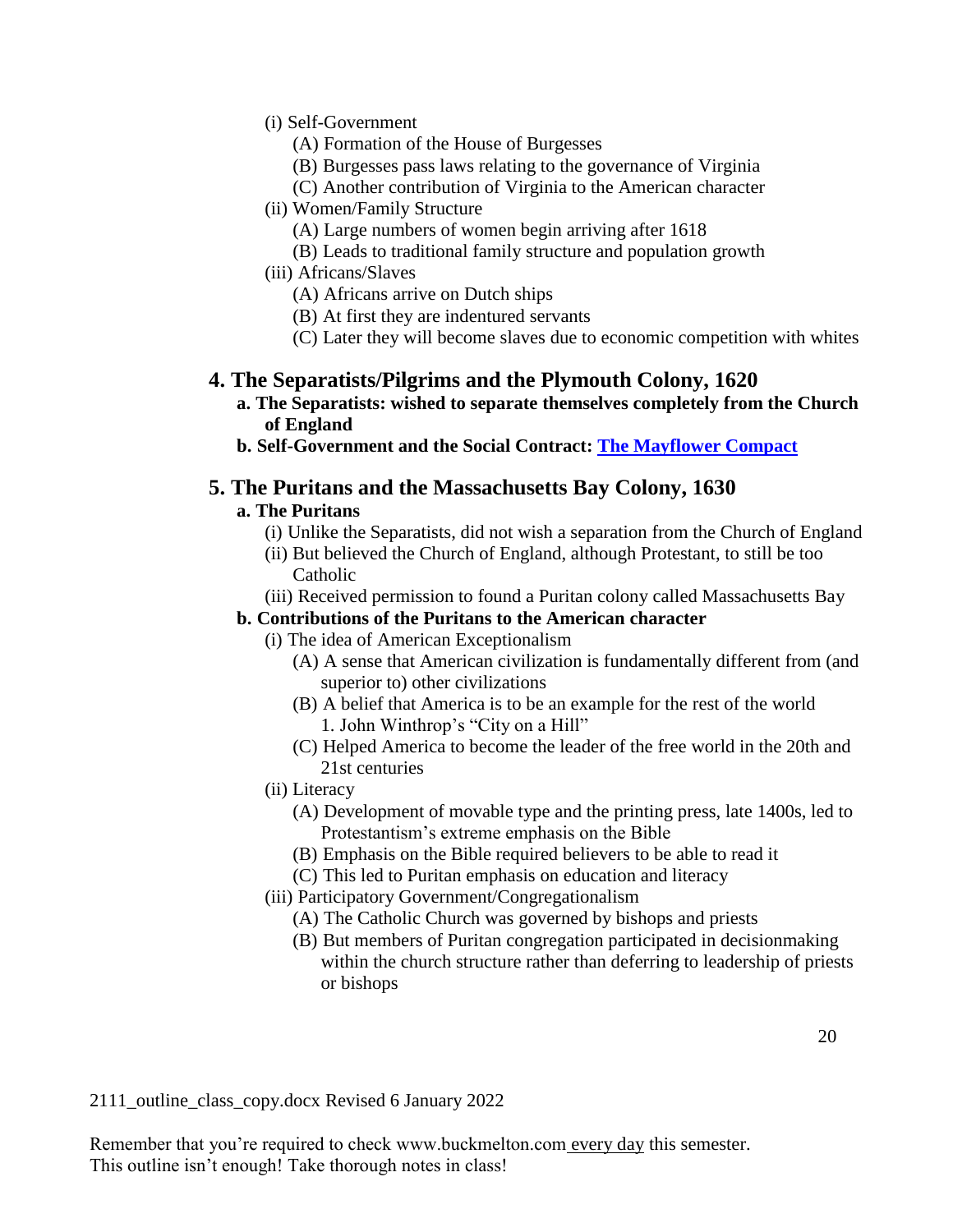(C) Laid the basis for popular government: republicanism and ultimately democracy

## **6. Rhode Island, Roger Williams, and "Separation of Church and State"**

**a. Another major (but misunderstood) contribution of new England to the American character**

### **7. Other Colonies, the climate, and the Fall Line**

### **a. [The Fall Line](http://www.buckmelton.com/fall_line.jpg)**

- (i) A sharp drop from rocky highlands to more fertile/farmable lowlands
- (ii) Characterized by rapids and waterfalls where the break occurs
- (iii) Hard to navigate the rivers above the Fall Line
- (iv) In the South it is hundreds of miles inland (e.g., Macon, Georgia)
- (v) By the time it reaches New England, it has moved off the coast

#### **b. Northern colonies**

- (i) Much colder then southern colonies, with shorter growing seasons
- (ii) Poorer soil as the Fall Line moved closer to the coast
- (iii) But good harbors due to sharper drop-off in elevation due to the Fall Line
- (iv) Fall Line also led to more mills/waterwheels close to the coast at the waterfalls
- (v) Gave rise to industry and manufacturing
- (vi) Off the coast of New England, the "Fall Line" results in wide continental shelf with excellent fishing
- (vii) This combination of poor soil, short growing seasons, good harbors, and good fishing grounds pushes New England towards trade (domestic and overseas) and manufacturing

#### **c. Southern colonies**

- (i) With long growing seasons, good land, and fewer harbors, the South became focused on large-scale commercial agriculture
- (ii) Labor-intensive nature of agriculture required more labor, made slavery more pronounced in South
- (iii) Tobacco, rice, indigo, small amounts of sea island cotton

#### **d. Result: [Economic diversity](http://www.buckmelton.com/colonial_products_and_trade.jpg)**

- (i) The climactic and geological differences between North and South had tremendous influence in the development of the American economy and American politics from the beginning of colonization through 1865 and beyond
- **e. Economic diversity was strengthened by [ethnic diversity](http://www.buckmelton.com/2Ethnic%20settlement1760.jpg)**

#### **f. Georgia and the High Tide of Spain, 1732-1742**

- (i) Georgia: A military defense zone
- (ii) The Battle of Bloody Marsh, 1742

2111\_outline\_class\_copy.docx Revised 6 January 2022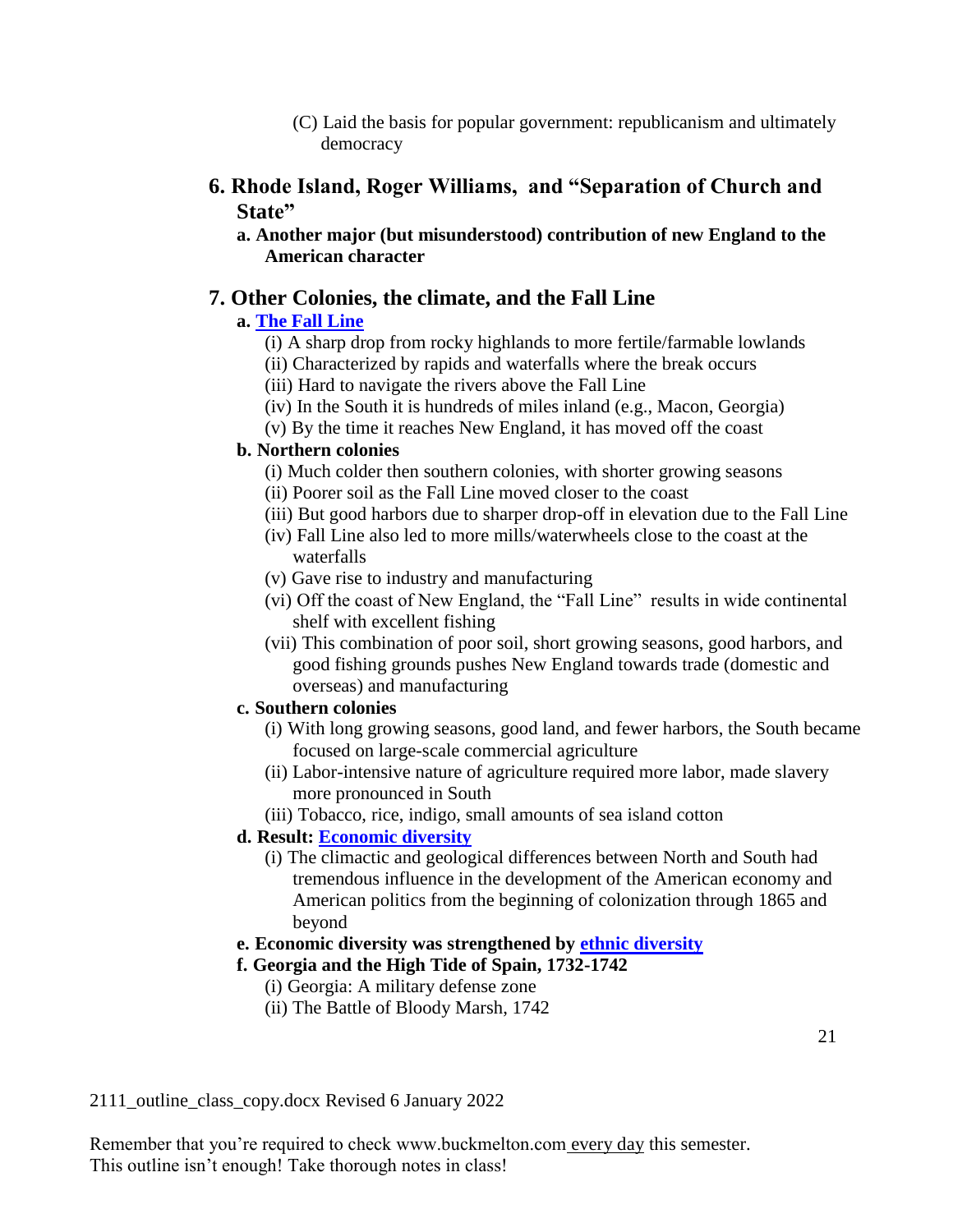### **8. The Frontier Thesis**

- **a. Put forward by historian Frederick Jackson Turner in 1893**
- **b. Argued that the frontier (a place where civilization and socio-political conventions disappeared, or "the meeting point between savagery and civilization") was essential to the forming of the American character**
	- (i) "The peculiarity of American institutions is, the fact that they have been compelled to adapt themselves to the changes of an expanding people—to the changes involved in crossing a continent, in winning a wilderness, and in developing at each area of this progress out of the primitive economic and political conditions of the frontier into the complexity of city life. … But the most important effect of the frontier has been in the promotion of democracy here and in Europe. … [T]he frontier is productive of individualism. Complex society is precipitated by the wilderness into a kind of primitive organization based on the family. The tendency is anti-social. It produces antipathy to control, and particularly to any direct control. The tax-gatherer is viewed as a representative of oppression. … The frontier conditions prevalent in the colonies are important factors in the explanation of the American Revolution, where individual liberty was sometimes confused with absence of all effective government. … The frontier individualism has from the beginning promoted democracy. … What the Mediterranean Sea was to the Greeks, breaking the bond of custom, offering new experiences, calling out new institutions and activities, that, and more, the ever retreating frontier has been to the United States[.]"
- **c. When a person's conditions in "civilization" aren't acceptable, he moves west, into a region (the frontier) where the conditions of civilization no longer apply and he can make a fresh start**
	- (i) These conditions may include
		- (A) economic hardship
		- (B) political persecution
		- (C) religious persecution
		- (D) and other factors

#### **d. The frontier is high-risk, high-return**

- (i) Individuals on the fontier have often come there because they resent government and social controls (which are largely absent); in other words, they prize individualism and personal lberty
- (ii) And because of the absence of government and the security it offers, frontier dwellers must become highly self-reliant
- **e. As the population moves west, centers of representation and power often lag behind, remaining in the east, thus robbing westerners of political input**

2111\_outline\_class\_copy.docx Revised 6 January 2022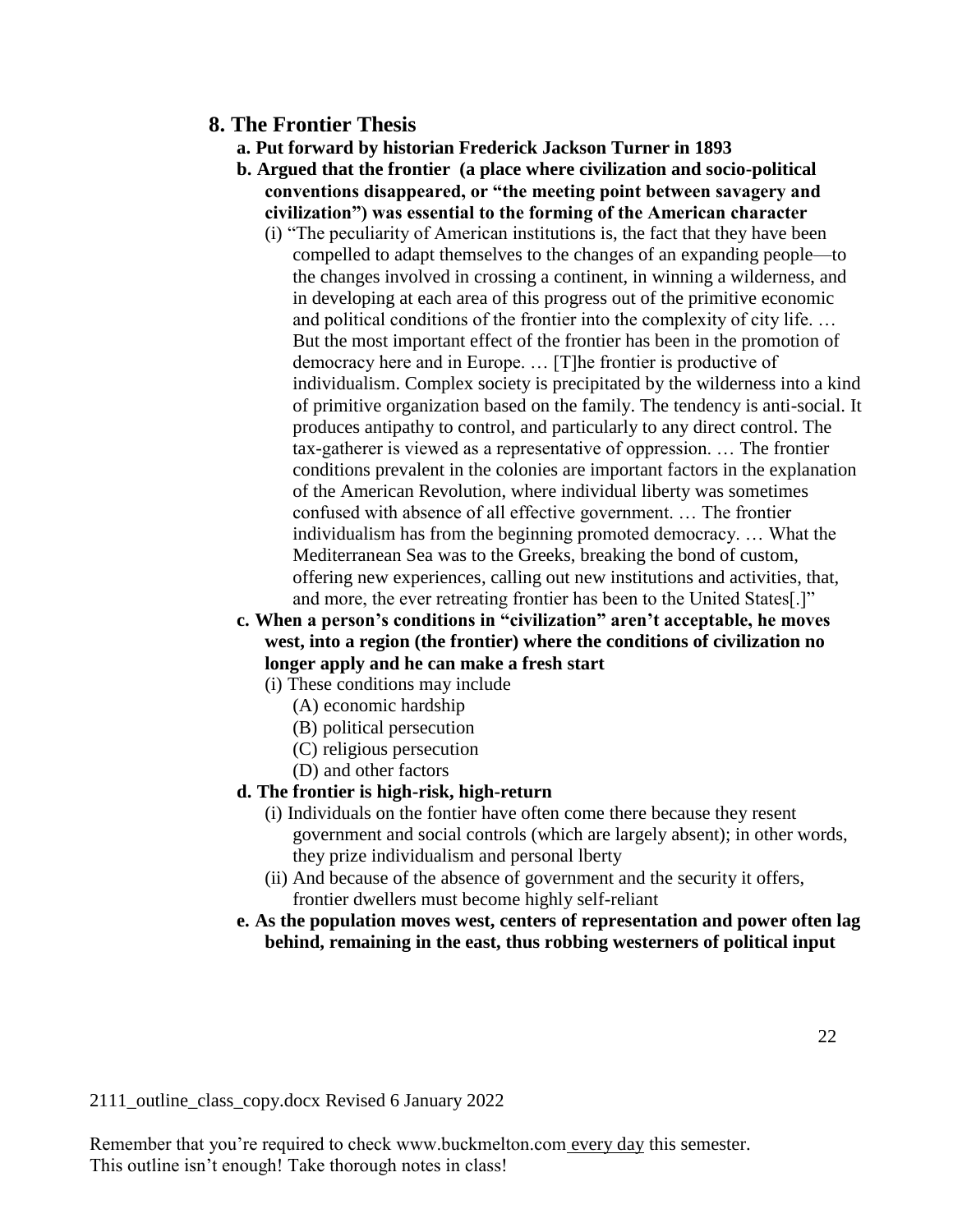# **PART VI. Colonial Government and the Colonial Economy, 1607 ca. 1754 (Textbook Chapter 5 and Chapter 6 through page 260)**

**Central idea: The American colonial systems that developed in the 1600s and early 1700s led to both free and slave labor, political systems that were based heavily on English government, and considerable colonial political and economic autonomy. All of this meant that, while the colonists were part of the British Empire, in practical terms they governed themselves from a very early stage.**

**Legacy for modern America: The United States national government and state governments, along with national and state legal systems, are the direct descendants of the colonial governments of the 1600s and 1700s. By studying those early governments, we are in a better position to understand the purpose and functions of our governments today, especially the notions of federalism and separation of powers.**

# **A. Questions to think about:**

- **1. What was the basic template of colonial government? Why did this template develop? What long-term effects did it have on American government?**
- **2. What was the basic relationship of the colonies to England? What is the reason for this relationship? How did this relationship shape American's understanding of government?**
- **B. Possible essay questions:**
	- **1. Describe the development of the English colonies in terms of their political structure and their economic role in the British Empire from their origins to the early 1750s.**
- **C. Possible short answer/ID questions**
	- **1. Indentured servants**
	- **2. The typical governmental structure of the typical royal colony**
	- **3. Mercantilism**
	- **4. The Navigation Acts**
	- **5. The Molasses Act**
	- **6. Salutary Neglect**

2111\_outline\_class\_copy.docx Revised 6 January 2022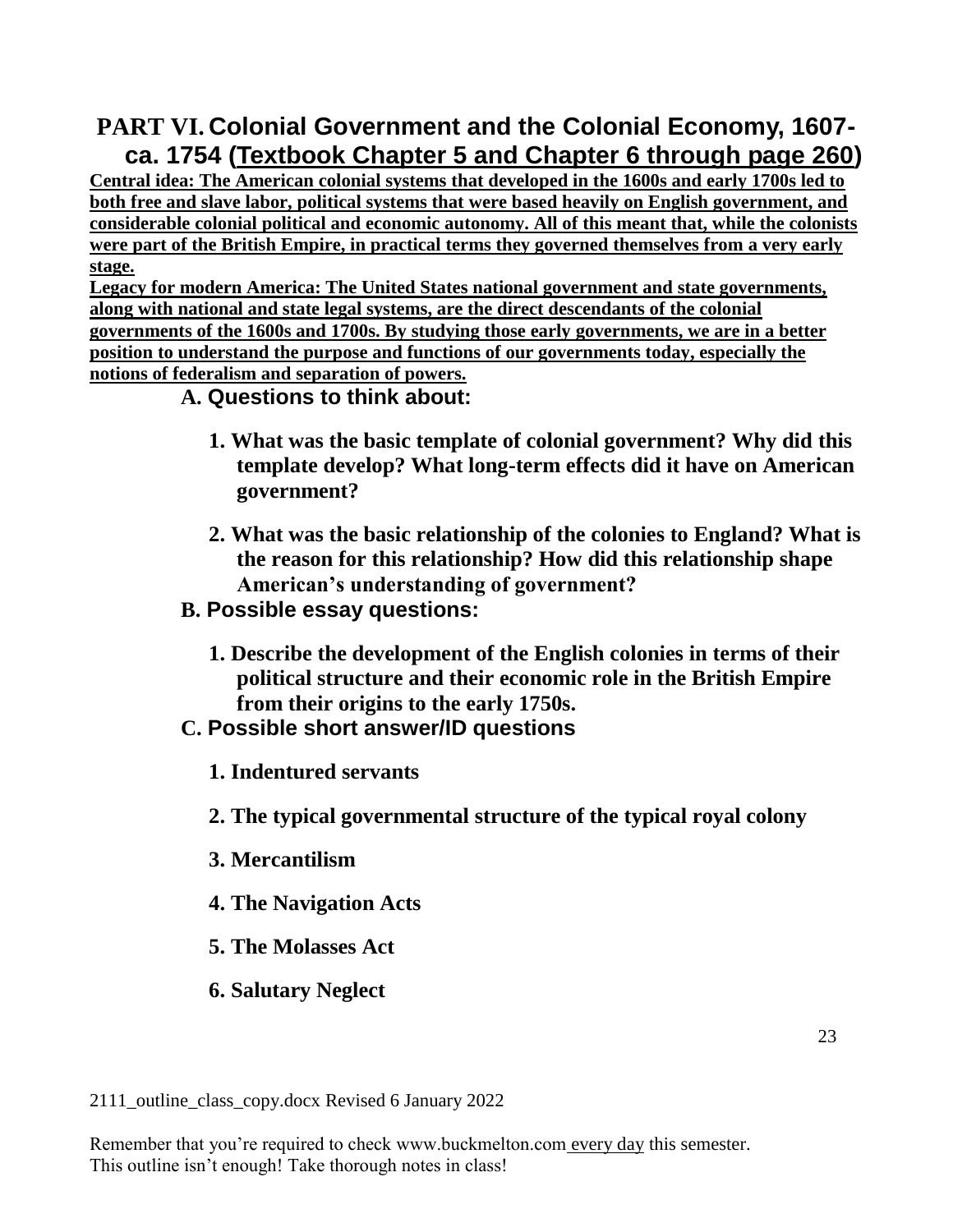# **D. Section outline**

### **1. Economy and social systems**

- **a. Free Laborers**
- **b. Indentured servants/Indentured servitude**
- **c. Slaves**
	- (i) First Africans were indentured servants
	- (ii) African Americans in Virginia initially had more or less the same rights as whites
	- (iii) The planter class eventually came to prefer slaves to indentured servants
	- (iv) Decline in availability of indentured servants in later 1600s as English economy improved
	- (v) Fears of a glut of propertyless white laborers in the wake of Bacon's Rebellion, 1676
	- (vi) By late 1600s, colonial law was forcing blacks into a position of slavery
	- (vii) Slavery could be found as far north as Massachusetts, but was more common in warmer climates with large-scale agriculture

# **2. The Typical Governmental Structure of the Typical Royal Colony [\(See chart\)](http://www.buckmelton.com/Colonial_Government.jpg)**

### **a. Eventually, all colonies reverted to direct royal control**

## **b. In each royal colony:**

- (i) The royal governor was appointed by the Crown but paid by the colonists
- (ii) The assembly was elected by the voters of the colony to pass laws of that colony
- (iii) The council consisted of a few leading citizens of the colony; appointed by the governor and served as a combination of upper legislative house, cabinet/advisory body, and highest court in the colony
- **c. This system provided a template for the later notion of separation of powers**

# **3. Mercantilism**

- **a. [A type of protectionism](http://www.buckmelton.com/protectionism.pdf) (favoring your country's products over products from other countries)**
- **b. A policy of maximizing monetary reserves of a nation by maintaining a favorable balance of trade with other nations (more money coming in than going out of your country)**
- **c. Use of colonies to help the British Empire become economically selfsufficient by**
	- (i) Providing a source of raw materials for the mother country and
	- (ii) Providing a market for the mother country's finished goods
- **d. The Navigation Acts**

2111\_outline\_class\_copy.docx Revised 6 January 2022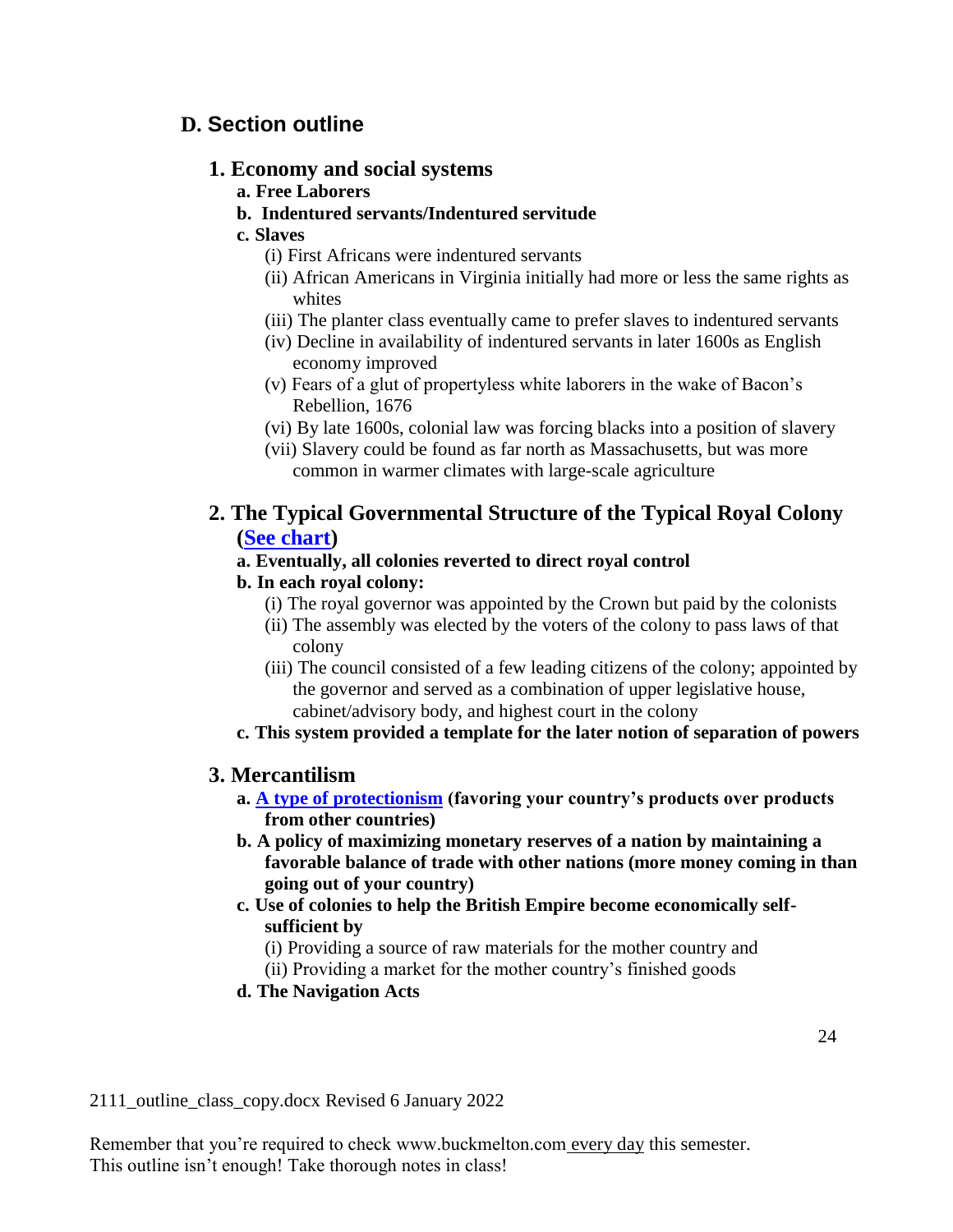- (i) A series of parliamentary laws designed to direct colonies into an appropriate niche to enable mercantilism to work
- (ii) Aimed largely at restricting access of the Dutch to the American shipping trade
- (iii) Navigation Act of 1651:
- (A) Trade to England or the colonies to be carried in English bottoms (iv) Navigation Act of 1660:
	- (A) All trade between colonies must be carried in English ships
- (v) Navigation Act of 1663:
	- (A) All imports from Europe to colonies must stop in England and be taxed (making them more expensive, thus less desirable)
- (vi) Later protectionist acts:
	- (A) Iron Act of 1750
		- 1. Designed to prevent the development of manufacturing in the colonies while encouraging manufacturing in England
			- a. No mill for rolling iron or any furnace for making steel could be erected in America.
	- (B) Molasses Act, 1733
		- 1. Taxed molasses imports from non-British sources in West Indies
		- 2. Designed to protect interests of British West Indian plantations/colonies
		- 3. Hurt economies of the North American colonies since non-British colonies sold molasses more cheaply and for fish/lumber instead of cash
			- a. England had little means or will to enforce this act strongly
			- b. Led to widespread smuggling of molasses by Americans c. Segue to . . .

#### **e. Salutary Neglect and Effective Self-Government**

- (i) As long as the colonies generally fulfilled their role in the mercantilist system, Parliament generally ignored matters of internal government, leaving the colonies to govern themselves
- (ii) Over time, the colonies came to accept this arrangement and internal selfgovernment as a matter of right

# **PART VII. The Great Nationalizing Influences: The Great Awakening, the Enlightenment, and The French and Indian War (Textbook page 260 through page 294)**

2111\_outline\_class\_copy.docx Revised 6 January 2022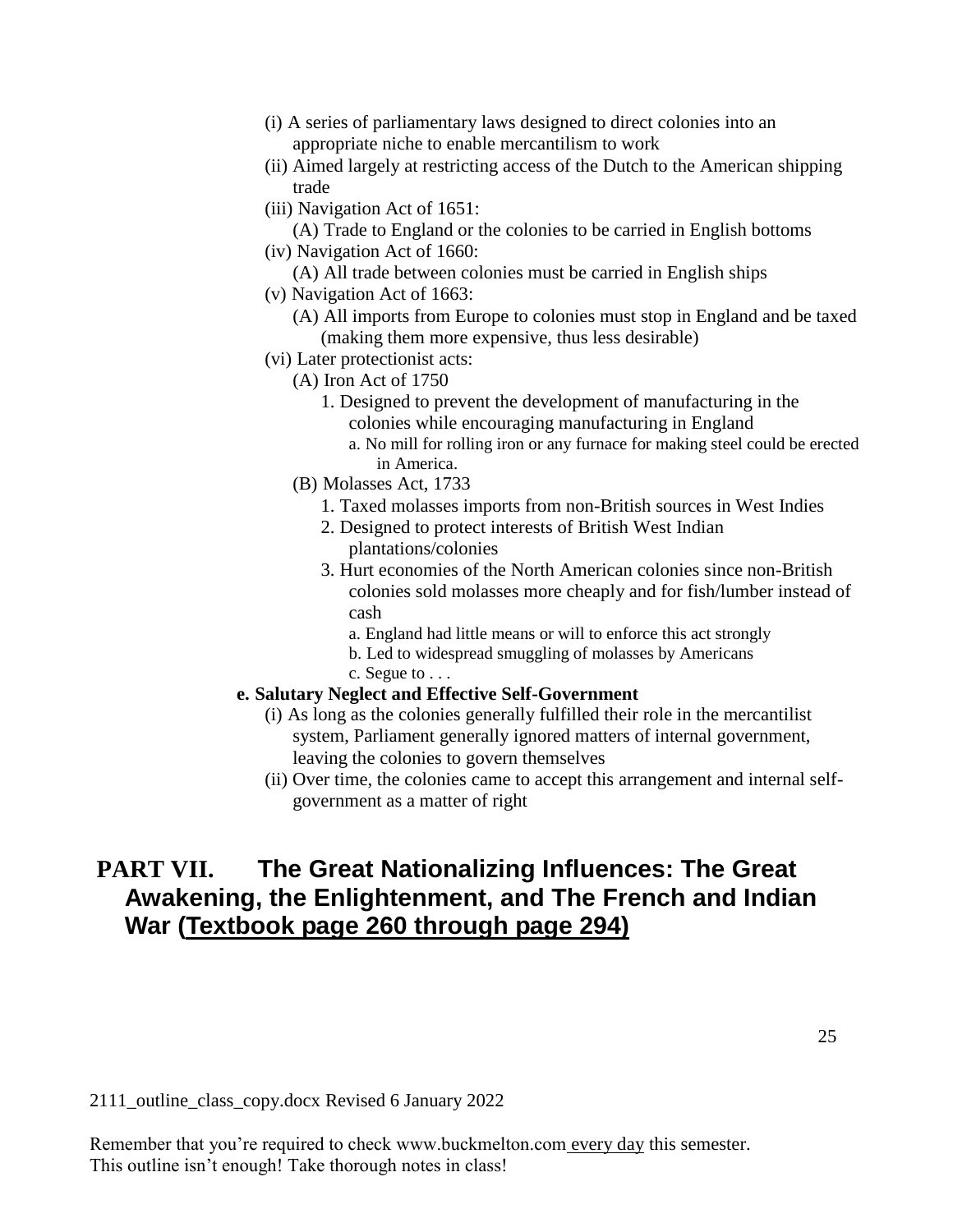**Central idea: Founded by very different movements and groups over more than a century, the English colonies in North America were gradually drawn together by a variety of forces, including a modern scientific outlook, a common religious experience, and most importantly a common enemy. By the mid-1700s, these forces were encouraging Americans to think of themselves, in some ways, as a single people with common interests. Legacy for modern America: We call ourselves the United States. In what ways are we united?** 

**What divisions exist among us today? Which are stronger today—the unifying forces or the divisive ones? What effects might this fact have in the next few years or decades?**

# **A. Questions to think about:**

- **1. How did differences between colonial society ands European society lead to a uniquely American outlook?**
- **2. How did this outlook help create a spirit of American nationalism and promote the concept of independence?**
- **3. Why did the colonies become involved in wars between England and other European countries?**
- **4. Why did the Seven Years' war (aka the French and Indian War) occur?**
- **5. What effects did the Seven Years War have on the relationship between England and the colonies?**

# **B. Possible essay questions:**

- **1. Write a history of the great nationalizing influences that took place in the colonies in the century prior to the American Revolution. Which, in your opinion, was the most important? Why?**
- **2. Write an essay describing the differences between tigers (continental powers) and sharks (maritime powers).**
- **3. Write a history of the French and Indian War, 1754-1763. C. Possible short answer/ID questions**
	- **1. The Great Awakening**
	- **2. "Sinners in the Hands of an Angry God"**

2111\_outline\_class\_copy.docx Revised 6 January 2022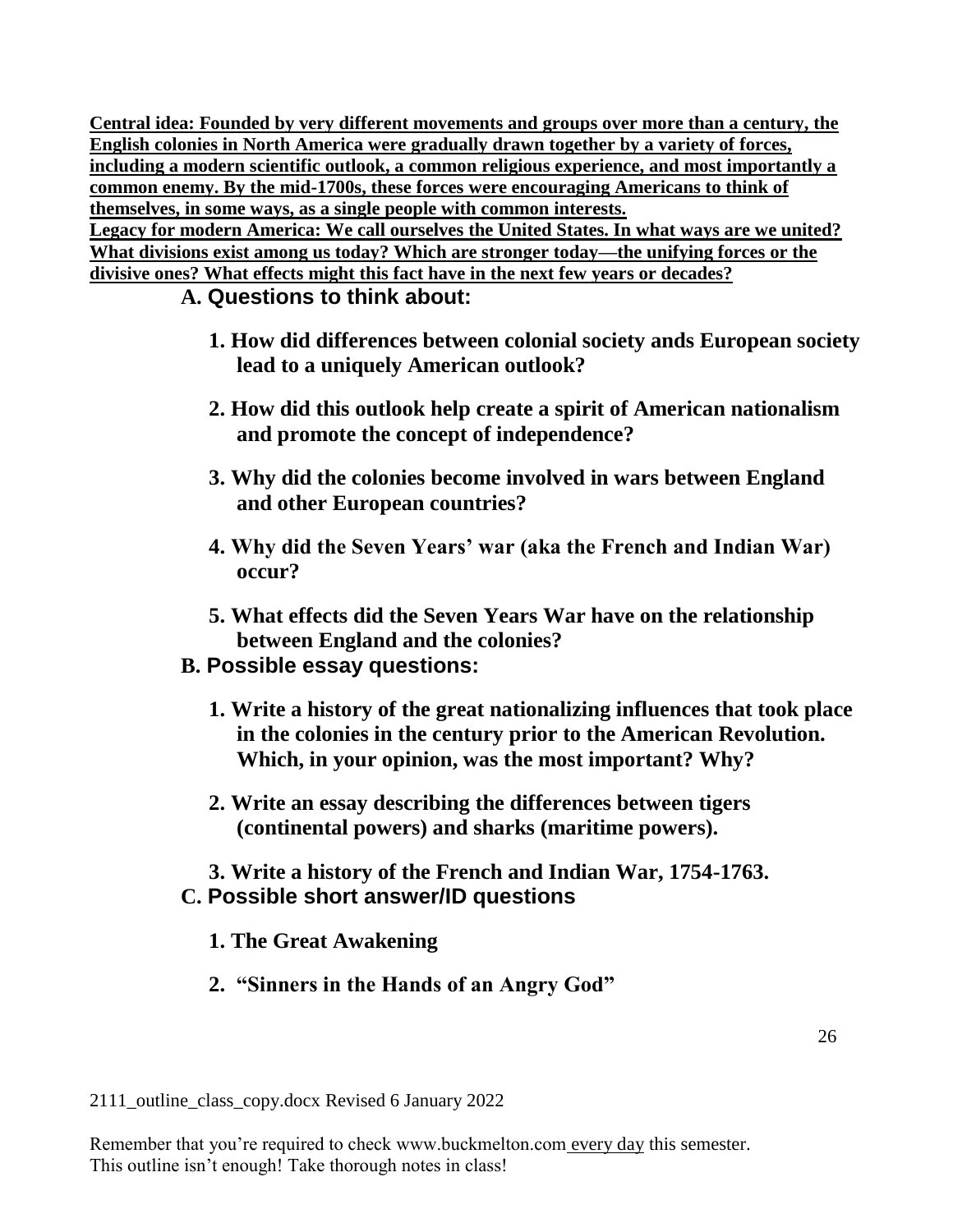- **3. The Enlightenment**
- **4. Sir Isaac Newton**
- **5. The Four Great Rivers**
- **6. The Appalachian Mountains**
- **7. Militia**
- **8. Linear tactics**
- **9. General Edward Braddock**
- **10. William Pitt the Elder**
- **11. The Plains of Abraham**
- **12. The Treaty of Paris of 1763**
- **D. Section outline**

#### **1. The Great Awakening, 1730s and 1740s a. A Protestant revival**

- (i) A reaction to the dry, logical discussions of doctrinal differences between Catholicism and Protestantism as well as among different Protestant denominations
	- (A) Emphasized emotion, not reason
	- (B) Personal conviction of sin
	- (C) Personal religious experience
		- 1. The believer's personal experience of salvation was more important than his particular Protestant denomination
			- a. This meant greater unity and fewer differences between the different "flavors" of Protestantism
- (ii) Figures
	- (A) Rev. George Whitefield
		- 1. Native of England who preached widely in America, spreading the Great Awakening
	- (B) Rev. Jonathan Edwards
		- 1. A native of New England, the most famous American-born minister of the Great Awakening
		- 2. Traveled from colony to colony, delivering the same sermons a. E.g., "Sinners in the Hands of an Angry God"

2111\_outline\_class\_copy.docx Revised 6 January 2022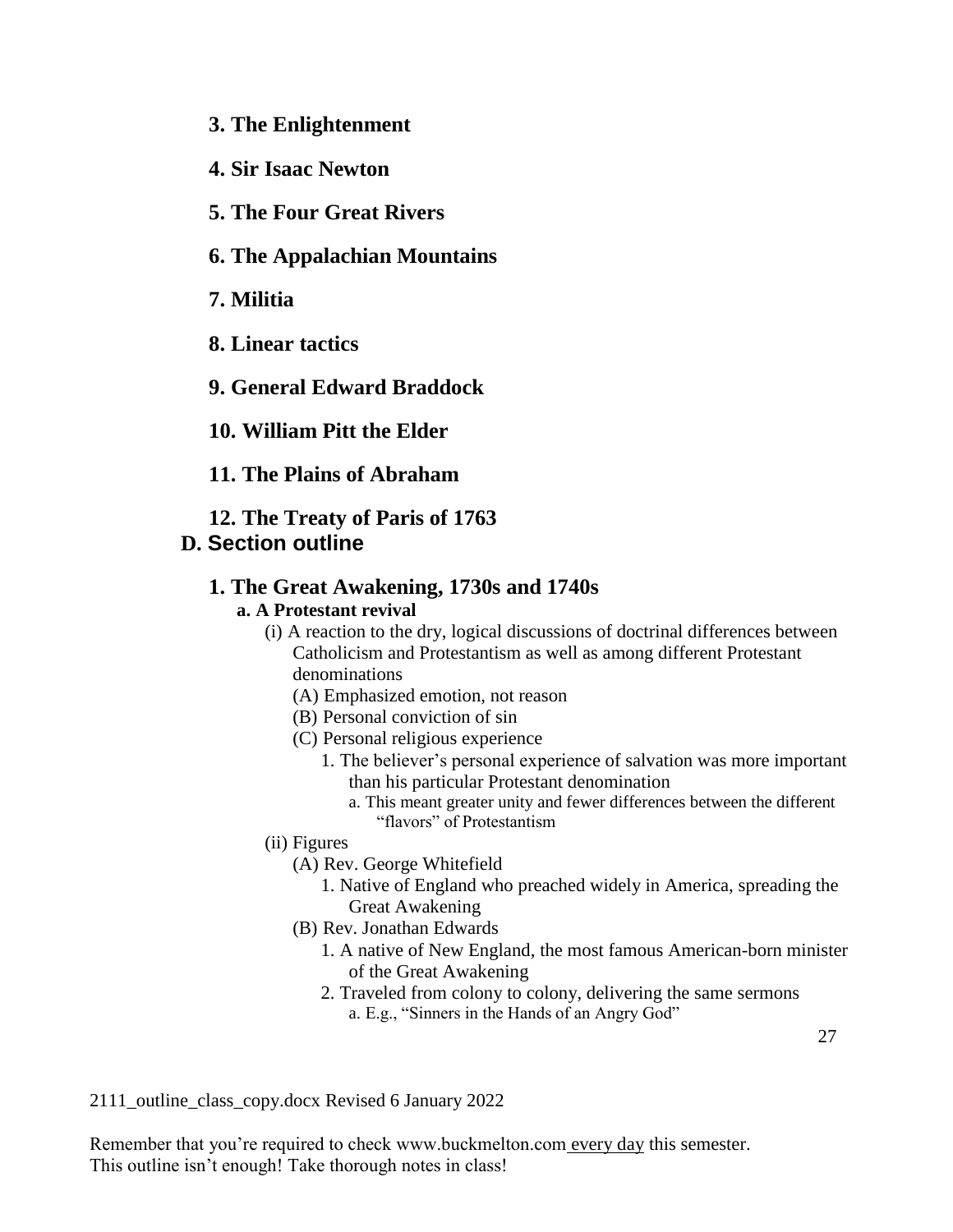(iii) Importance

- (A) The first national event in American history
	- 1. An event that cut across Protestant denominations
	- 2. An event that cut across colonial boundaries
	- 3. It is around this time that the term "Americans" emerged to identify people in all of the colonies
- (B) Led to the questioning of authority (of the old, established ministers)

## **2. The era of The Enlightenment**

#### **a. Also known as the Age of Reason**

- **b. The idea that the natural world operates according to rational, predictable laws**
	- (i) This knowledge, and these laws, can be:
		- (A) Known and understood by the human mind
		- (B) Used to understand how nature, the world, and the universe operate (i.e., they aren't chaotic, mysterious, uncontrollable, and scary but orderly and predictable); and
		- (C) Used to invent and improve technology and make human institutions more rational and efficient

#### **c. Rise of Modern Science**

- (i) Empiricism
	- (A) Knowledge arising from experimentation and data, not received authority
- (ii) Rationalism
- (A) Logic, reason, mathmatics
- (iii) Challenge to Tradition
	- (A) A refusal to accept authority (monarchy, religion, the Church),
		- 1. I.e., rejection of commands or laws handed down by someone else who claims a special position or special knowledge that cannot be shared by others
	- (B) Instead, a desire to discover truth for one's self through scientific method and analytical/logical reasoning
- (iv) The Scientists: Some examples
	- (A) Francis Bacon (1561-1626): Induction
	- (B) Rene Descartes (1596-1650): Cartesian mathematics
	- (C) Sir Isaac Newton (1642-1727)
		- 1. Calculus
		- 2. Classical mechanics/mathematical description, quantification, prediction of the physical universe

#### **d. Political Science**

(i) Progress

2111\_outline\_class\_copy.docx Revised 6 January 2022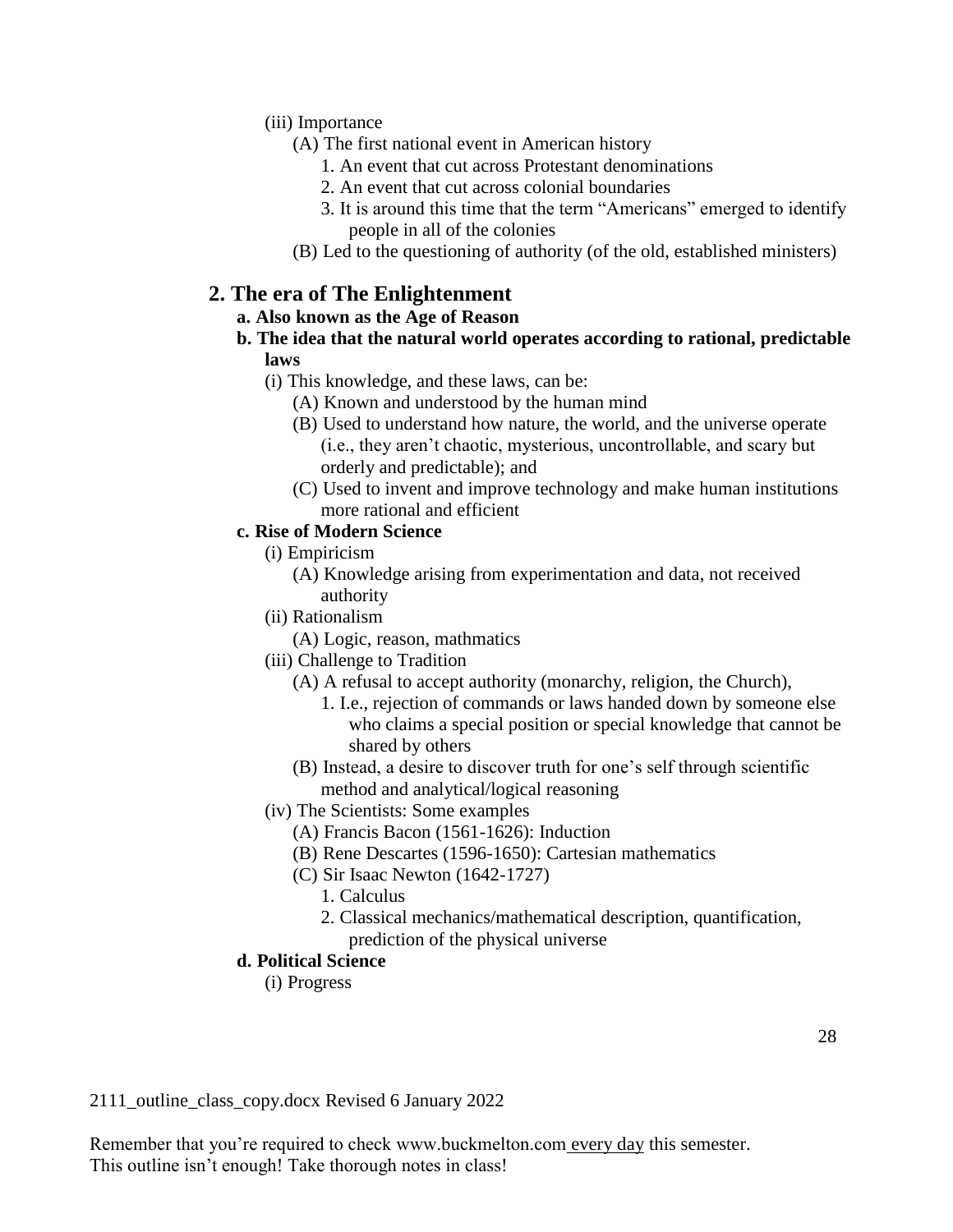- (A) The concept of liberating society from problems and errors of the past (classical liberalism)
- (B) Use of the new scientific method to understand and improve government, society, and the human condition
- (ii) The Political Scientists: Rational study of the origins purpose, and functions of government
	- (A) Thomas Hobbes of England
	- (B) John Locke of England
		- 1. The Social Contract
	- (C) Baron de Montesquieu of France
		- 1. Republics and the need for virtuous citizens
		- 2. Separation of powers

#### **e. The Enlightenment in the Colonies**

- (i) The Great Laboratory
	- (A) A self-conscious effort in America to build rational government and economic systems rather than blindly follow what people in Europe had always done
	- (B) In the 1700s, Enlightenment ideas in the developing society of the colonies created an emphasis on
		- 1. Economic liberty
		- 2. Republicanism
		- 3. Religious tolerance
		- 4. "The pursuit of happiness by the practice of reason and truth"
- (ii) Dr. Benjamin Franklin
	- (A) "The First American"
	- (B) A true Enlightenment figure: Scientist, inventor, political theorist, author, postmaster, and printer
	- (C) A strong believer in public virtue
		- 1. A republic can only survive if the people are virtuous
	- (D) The first internationally famous American

### **3. The French and Indian War, 1754-1763**

- **a. [The Geostrategy of North America](http://www.buckmelton.com/Eastern_North_America.jpg)**
	- (i) The Appalachians
		- (A) A mountain range that keeps the colonists safely protected—or bottled up—in the east, allowing society (and social pressures) to build up strength
	- (ii) The Four Great Rivers
		- (A) The Hudson
			- 1. Cuts the English colonies in half
			- 2. One of the only easy access points through the Appalachians between New France (Canada) and the English colonies

2111\_outline\_class\_copy.docx Revised 6 January 2022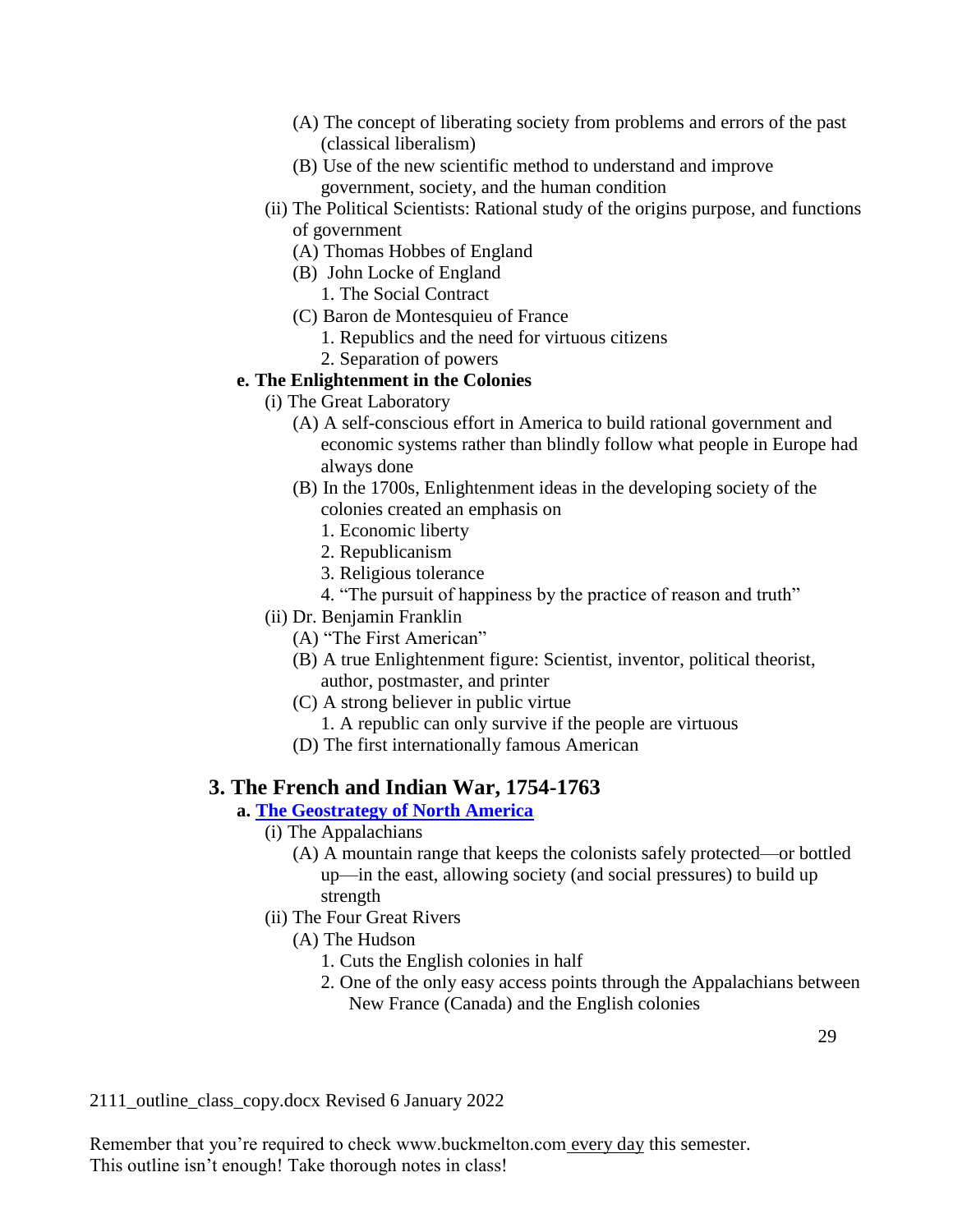- (B) The St. Lawrence
	- 1. The French Penetration route to the Great Lakes and the interior of the continent
- (C) [The Mississippi](http://www.buckmelton.com/mississippi_river_valley.jpg)
	- 1. The French penetration route north from the Gulf of Mexico interior of the continent
	- 2. The central river of the vast North American river network: the key to military and economic domination of North America
- (D) The Ohio
	- 1. A river that flows west into the heart of the continent—if the English can cross the Appalachians and reach its headwaters
- (iii) English settlement patterns
	- (A) On the eastern seaboard
	- (B) The Appalachians slow westward advance, allowing for population concentration and increase in the east
	- (C) The Appalachians also insulate the English colonies from French incursion
- (iv) French settlement patterns
	- (A) Up the St. Lawrence and Mississippi
	- (B) Focused heavily on the fur trade
	- (C) Low population compared to the English colonies
- (v) The Anglo-French Wars, 1689-1815
	- (A) A series of six major wars fought between England and France, fought for a variety of reasons
	- (B) The first four of these take place before American independence
	- (C) The first three of these begin in Europe and spread to North America, resulting in battles between the English and French
		- 1. King William's War (1689–97)
		- 2. Queen Anne's War (1702–13)
		- 3. King George's War, (1744-1748)
- (vi) [The French and Indian War,](http://www.buckmelton.com/French_and_Indian_War.png) 1754-1763
	- (A) Unlike the first three wars, this one begins in North America
		- 1. Conflict in the Ohio River Valley
			- a. French and English contact, 1754
			- b. The Virginia militia in Ohio, 1754
				- i. Sidebar: the difference between militia and regular army
			- c. The Braddock expedition, 1755
		- 2. European versus frontier tactics
			- a. [Linear tactics](https://www.youtube.com/watch?v=d9IpI1C25Jc&list=PLBeAtDe5MEHrDjNY7T1Jm3I8lC95cPjF0&index=4)
				- i. Smoothbore musket
				- ii. Muzzle loading
				- iii. Black powder
				- iv. Rank fire

2111\_outline\_class\_copy.docx Revised 6 January 2022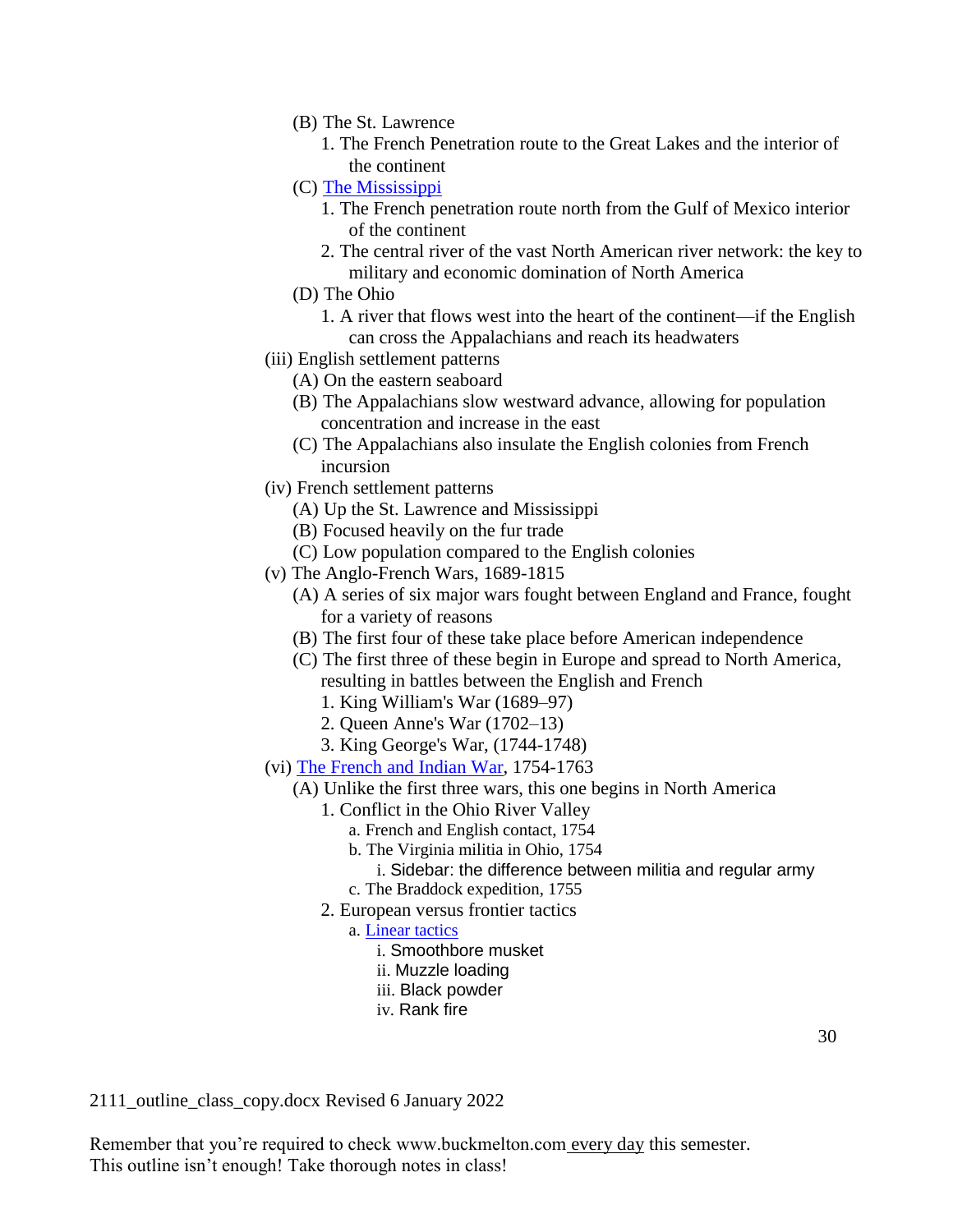v. The battlefield

- b. [Indian/frontier tactics](https://www.youtube.com/watch?v=sn0Hgnni4KI)
	- i. The individual warrior
	- ii. [Close-quarters in the forest](https://www.youtube.com/watch?v=oyrPzy6y_IA)
- (B) Escalation: The Seven Years' War
- (C) [Tiger and Shark: William Pitt the Elder's maritime strategy](http://www.buckmelton.com/tiger_versus_shark.pdf)
	- 1. "[W]hosoever commands the sea commands the trade; whosoever commands the trade of the world commands the riches of the world, and consequently the world itself."—Sir Walter Raleigh
- (D) Battle of Quebec, 1759: The Plains of Abraham
	- 1. The deaths of [Wolfe](http://www.buckmelton.com/The_Death_of_General_Wolfe_B.West,1770.jpg) and [Montcalm](http://www.buckmelton.com/Sketch_for_The_Death_of_Montcalm.jpg)
- (E) Capture of Montreal, 1760
- (F) The Treaty of Paris of 1763
	- 1. France loses all territory in North America to England
	- 2. France has already given Louisiana to Spain to keep it out of English hands
- (G) Results of the French and Indian War
	- 1. [The English colonies no longer face a threat from France](http://www.buckmelton.com/north_america_1763.jpg)
	- 2. This means that they have less need of England's protection and are thus less tied to England
	- 3. England's national debt has doubled; England will turn to the colonies to help pay this debt, alienating them
	- 4. This sets the stage for the American Revolution

# **PART VIII. [The American Revolution,](http://www.buckmelton.com/north_america_1763_1775.png) 1760-1776 (Textbook pages 294 through 337)**

**Central idea: England, which had largely left the colonies to govern themselves for more than a century, began in the 1760s to tax them and regulate their commerce. Lack of a colonial voice in these measures at first produced anger and then a sense that America was its own nation, leading to the Declaration of Independence.**

**Legacy for modern America: What are Americans' most basic views about society and government today? Why do we have those views? How is the American national government especially Congress—similar to the British Parliament of the 1700s in regard to the states and the American people? How is it different?**

**A. Questions to think about:**

# **1. As a result of the Seven Years' War, what new policy did England adopt towards the colonies?**

2111\_outline\_class\_copy.docx Revised 6 January 2022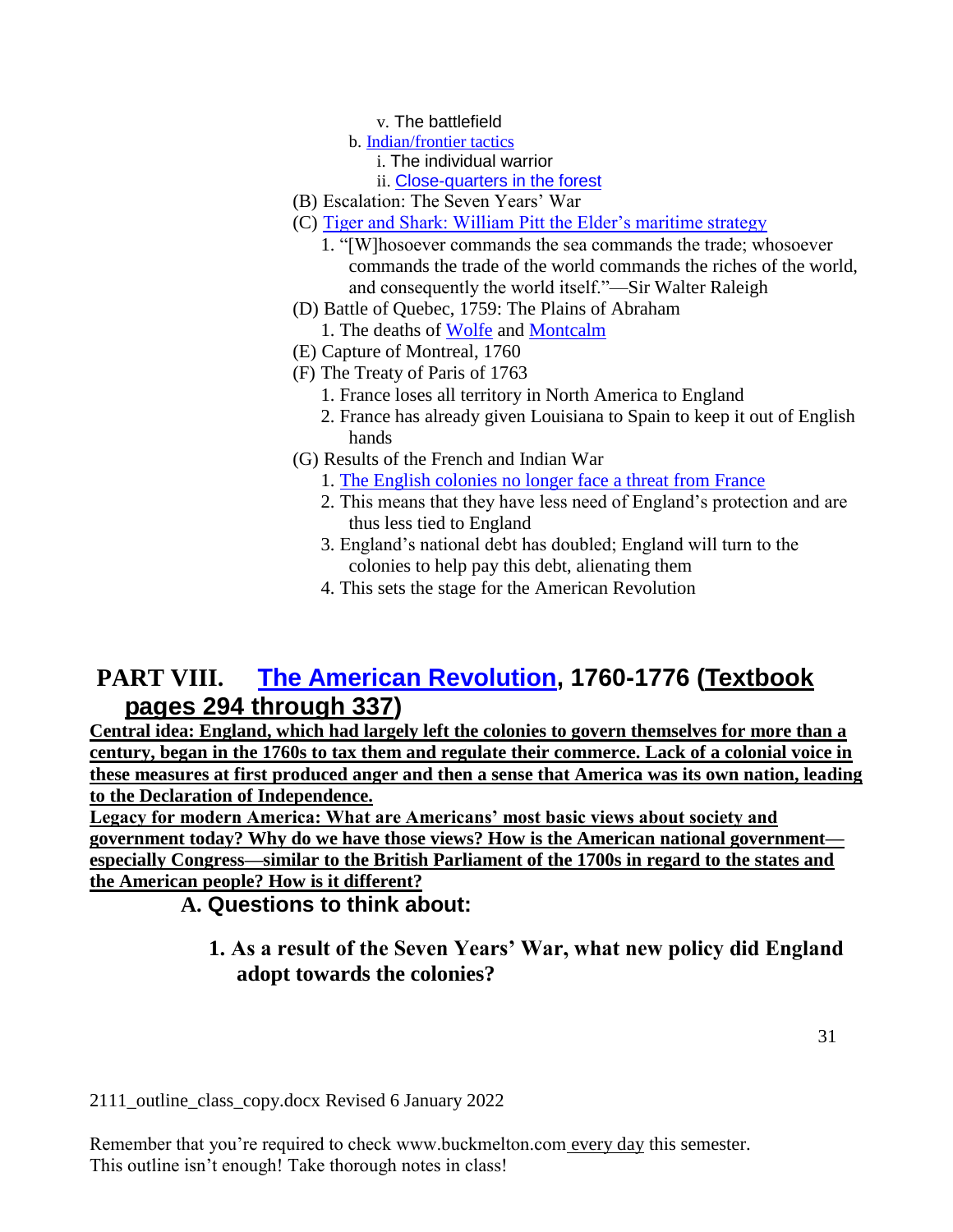**2. What was the reaction of the colonies to this policy? Why?**

**3. Why did this policy result in the American Revolution? B. Possible essay questions:** 

- **1. Write a history of the American Revolution, 1760-1776.**
- **2. Analyze and describe the contents of the Declaration of Independence. Why is this document important in American history and government?**
- **C. Possible short answer/ID questions**
	- **1. The Writs of Assistance**
	- **2. The Proclamation of 1763**
	- **3. Sugar Act**
	- **4. The Stamp Act**
	- **5. Virtual representation**
	- **6. The Boston "Massacre"**
	- **7. The Boston Tea Party**
	- **8. The "Intolerable Acts"**
	- **9. The First Continental Congress**
	- **10. The Battle of Bunker Hill**
	- **11. The Olive Branch Petition**
	- **12. "Common Sense"**
	- **13. The Lee Resolution**

2111\_outline\_class\_copy.docx Revised 6 January 2022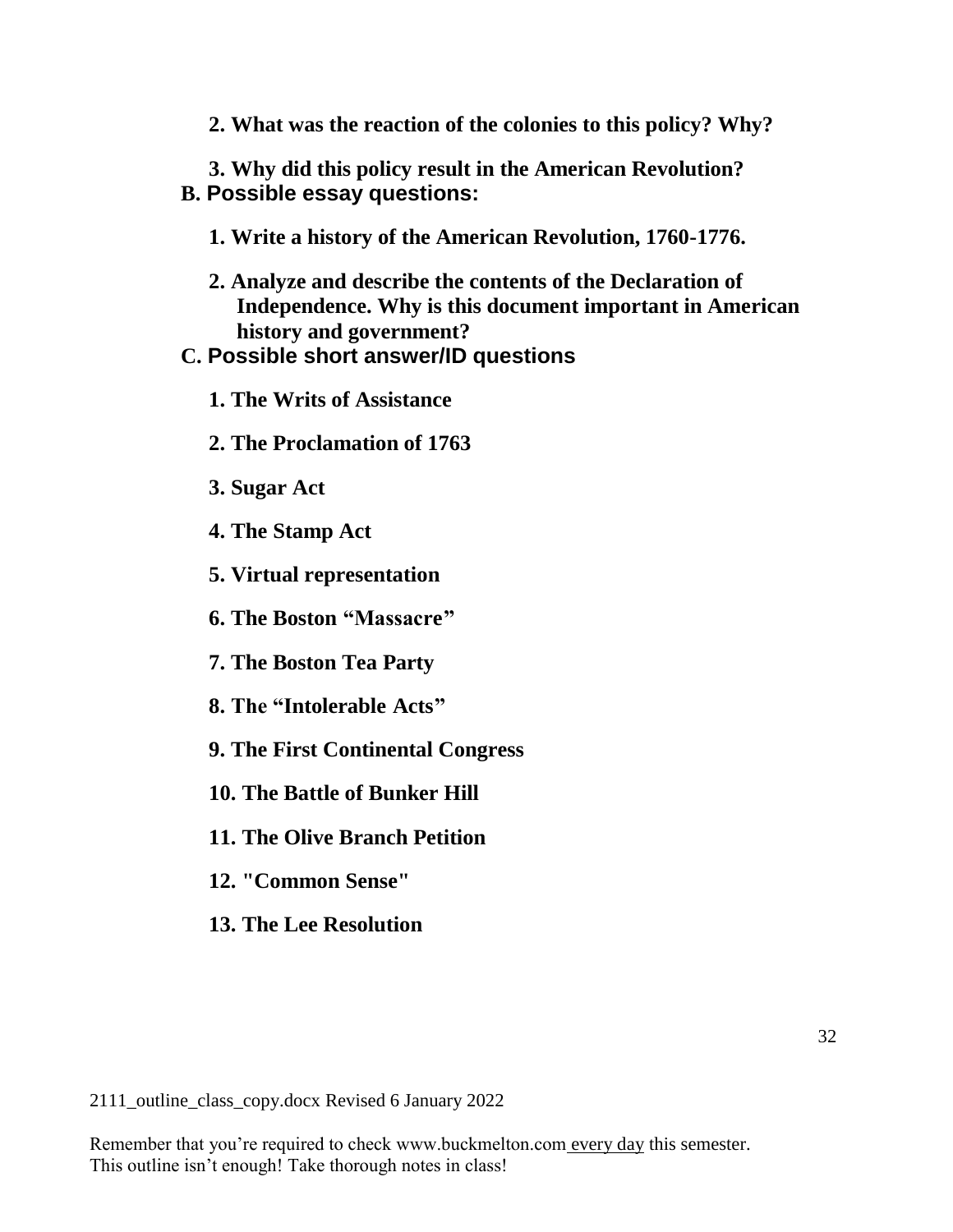**D. Advance reading assignment: Before class, carefully read the first two paragraphs of the [Declaration of Independence](http://www.cato.org/publications/commentary/declaration-independence) (beginning with "When in the course of human events") at http://www.cato.org/publications/commentary/declarationindependence (link is on course web page)**

# **E. Section outline**

- **1. American Revolution and War of Independence: Two different things**
	- **a. "But what do we mean by the American Revolution? Do we mean the American war? The Revolution was effected before the war commenced." —John Adams, letter to Hezekiah Niles, 13 February 1818**
	- **b. What do we mean by the revolution? [Do we mean] the war? That was no part of the revolution; it was only an effect and consequence of it. The revolution was in the minds of the people, and this was effected from 1760 to 1775, in the course of fifteen years, before a drop of blood was shed at Lexington."—John Adams, letter to Thomas Jefferson, 24 August 1815**

# **2. 1760-1764: As a result of the French and Indian War, Great Britain begins to adopt a new policy of imperialism designed to administer North America and recoup part of the war's cost from the colonies**

### **a. The Writs of Assistance, 1760**

- (i) A type of search warrant for enforcing the Navigation Acts
- (ii) General, reusable, and transferable search warrants that allowed a customs officer to search any premises for contraband.
- (iii) Use by royal customs officials escalate beginning in 1760
- (iv) Paxton's Case, 1761:
	- (A) Boston merchants challenge the validity of the writs of assistance Attorney James Otis argues that such writs violate English principles of law and equity and claims that search warrants must describe the particular persons and places to be searched, and must be based on some evidence instead of just mere suspicion.
	- (B) Otis essentially argues that natural law limits the operation of parliamentary law (i.e., there are some things that parliament cannot legally do; some laws that Parliament may not pass). This is one of the earliest challenges to English authority over the colonies.

### **b. [The Proclamation of 1763](http://www.buckmelton.com/north_america_1763_1775.png)**

(i) Purpose: in the wake of Pontiac's Rebellion, the Proclamation sought

2111\_outline\_class\_copy.docx Revised 6 January 2022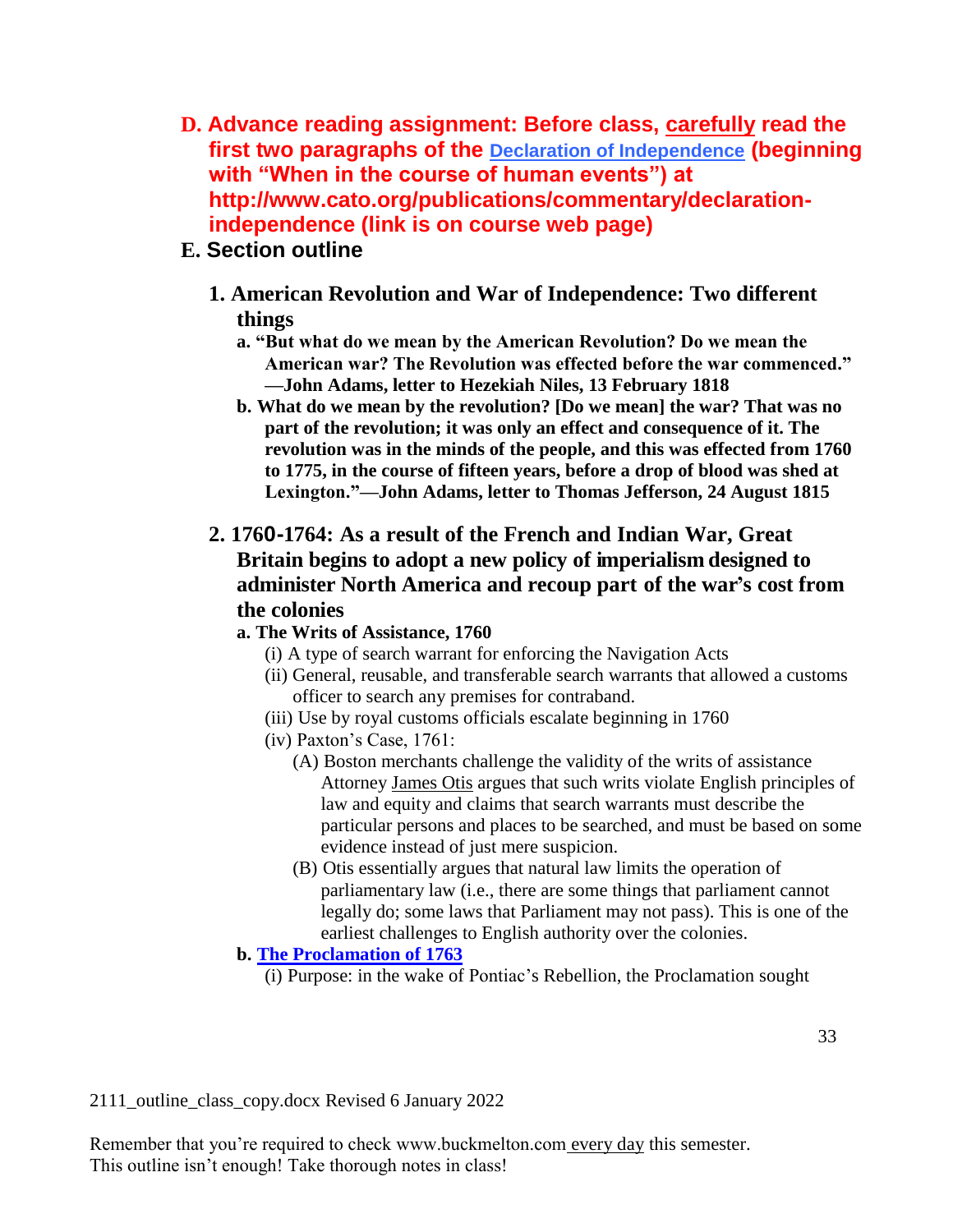- (ii) to avoid inciting disputes with Indians, thus preventing future uprisings/wars
- (iii) Forbade colonists to move west of the Appalachians
- (iv) Colonists infuriated
- (v) Many veterans had fought in the war and felt betrayed: "We fought the war for the right to move west"
- (vi) Land speculators believed Americans should have access to lands.

#### **c. Sugar Act passed in 1764**

- (i) First act ever passed specifically designed to raise revenue from the colonies for the Crown.
- (ii) Reduced taxes on molasses but taxed all molasses, not just molasses from French West Indies.
- (iii) Enforced more rigorously than the Molasses Act had been

#### **d. Quartering Act, 1765**

Certain colonies required to provide food & quarters for British troops.

## **3. 1765-1774: Three great crises in the colonies lead to Independence: Stamp Act, Townshend Acts, & Tea Act**

#### **a. The Stamp Act of 1765**

- (i) Purpose: to raise revenues to support the new military force in the colonies
- (ii) Provisions:
	- (A) Official stamps on paper would serve as proof of payment. Tax applied to published materials and legal documents
		- 1. e.g., pamphlets, newspapers, diplomas, bills of lading, marriage certificates, death certificates, mortgages, insurance policies, liquor licenses, & playing cards.
- (iii) English Prime Minister Grenville's view:
	- (A) Stamp Act was reasonable and just
	- (B) Only required colonials to pay their fair share for colonial defense
	- (C) Stamp Act in Britain had been much heavier and in effect for 2 generations.
- (iv) Colonists' views
	- (A) distinguished between "legislation" and "taxation" "No taxation" without representation"
	- (B) Legislation, "external taxes," the right of Parliament regarding the empire; e.g. customs duties (tariffs)
	- (C) Taxation, "internal taxes," exclusive right of local representative government
	- (D) British taxation was robbery; attacked sacred rights of property
- (v) Grenville's response:
	- (A) colonies had "virtual representation" in Parliament

2111\_outline\_class\_copy.docx Revised 6 January 2022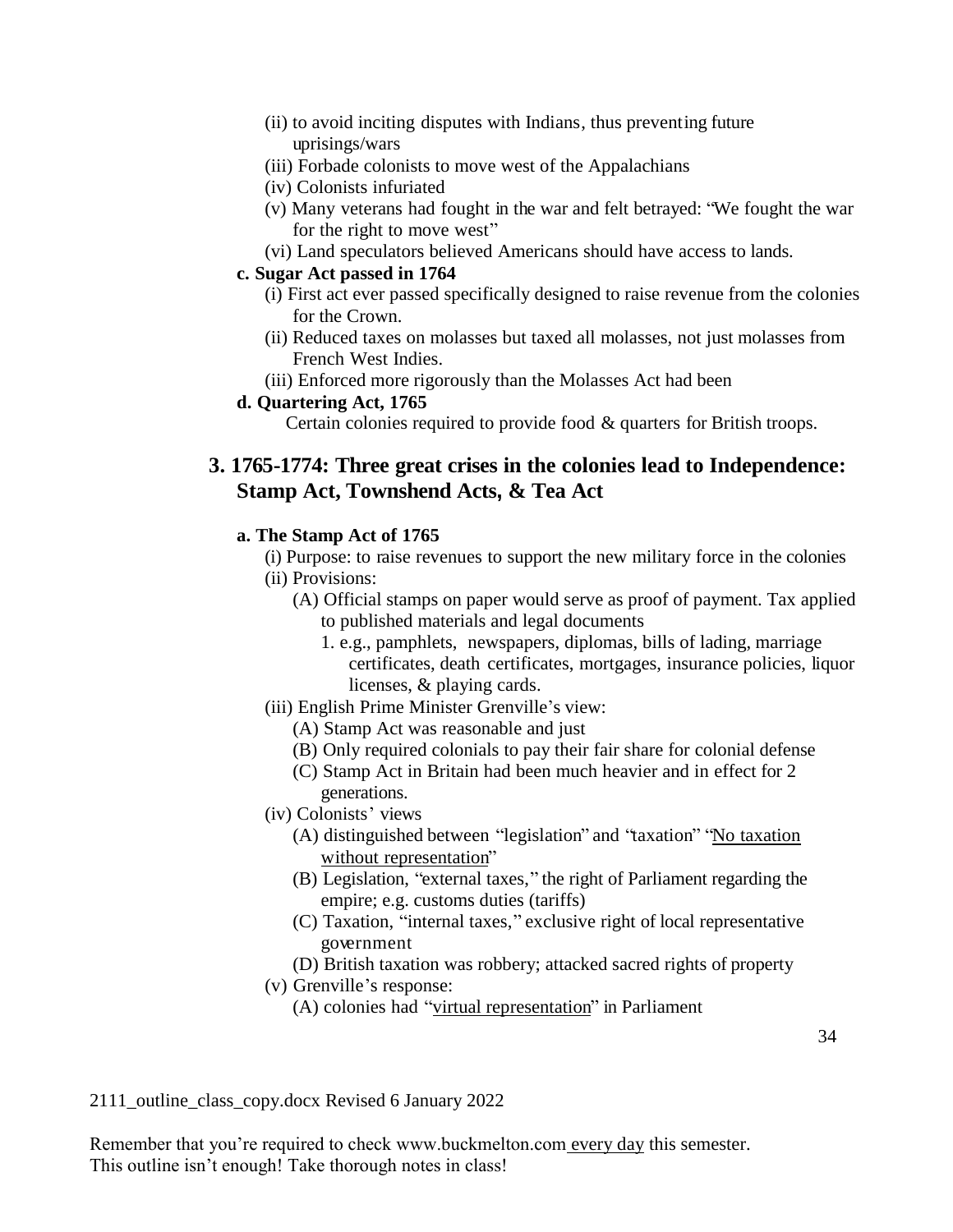- (B) All British subjects were represented, even those who did not vote for members in Parliament.
- (vi) Stamp Act repealed in 1766 after widespread colonial agitation
- (vii) But at the same time, Parliament passed the Declaratory Act
	- (A) Claimed that Parliament had the right to tax colonies in the future.
	- (B) Purpose was partly to save face

#### **b. Townshend Acts (1767)**

- (i) Charles Townshend took control of Parliament and sought to punish the colonies for the Stamp Act uprising. Provisions:
	- (A) Small import duty placed on glass, white lead, paper, paint, silk and tea.
	- (B) Tax was an indirect customs duty ("external tax")
- (ii) Colonial reaction
	- (A) Colonies angrily interpreted the act as an inappropriate tax to raise revenue
- (iii) The Boston "Massacre"
	- (A) Peaceful arrival of troops in Boston aroused American resistance
	- (B) Colonials fearful of standing armies; believed Britain sought to suppress colonial liberties.
	- (C) March 5, 1770 British soldiers (having been provoked) fired on a crowd
	- (D) Eleven civilians killed or wounded
	- (E) Word of the "massacre" spread throughout [the colonies](http://www.buckmelton.com/boston-massacre-2.jpg) (esp. by Sons of Liberty)
	- (F) Colonial propaganda grossly exaggerated the event. John Adams and the trial of the soldiers
	- (G) Samuel Adams used propaganda to whip up colonial resentment

#### **c. The Tea Act Crisis and the First Continental Congress**

- (i) Tea Act (1773)
	- (A) British government granted BritishEast India Company a monopoly of the American tea trade.
- (ii) Price of tea would be even lower than existing prices, even with the tax.
- (iii) Americans reacted angrily: saw Tea Act as an attempt to trick colonies into accepting the tax through cheaper tea.
- (iv) Boston Tea Party, Dec. 16, 1773
	- (A) Sons of Liberty, dressed as Indians, boarded three ships, smashed hundreds of chests open, and dumped the tea into the harbor.
	- (B) Interesting aside: Americans' switch from tea to rum

2111\_outline\_class\_copy.docx Revised 6 January 2022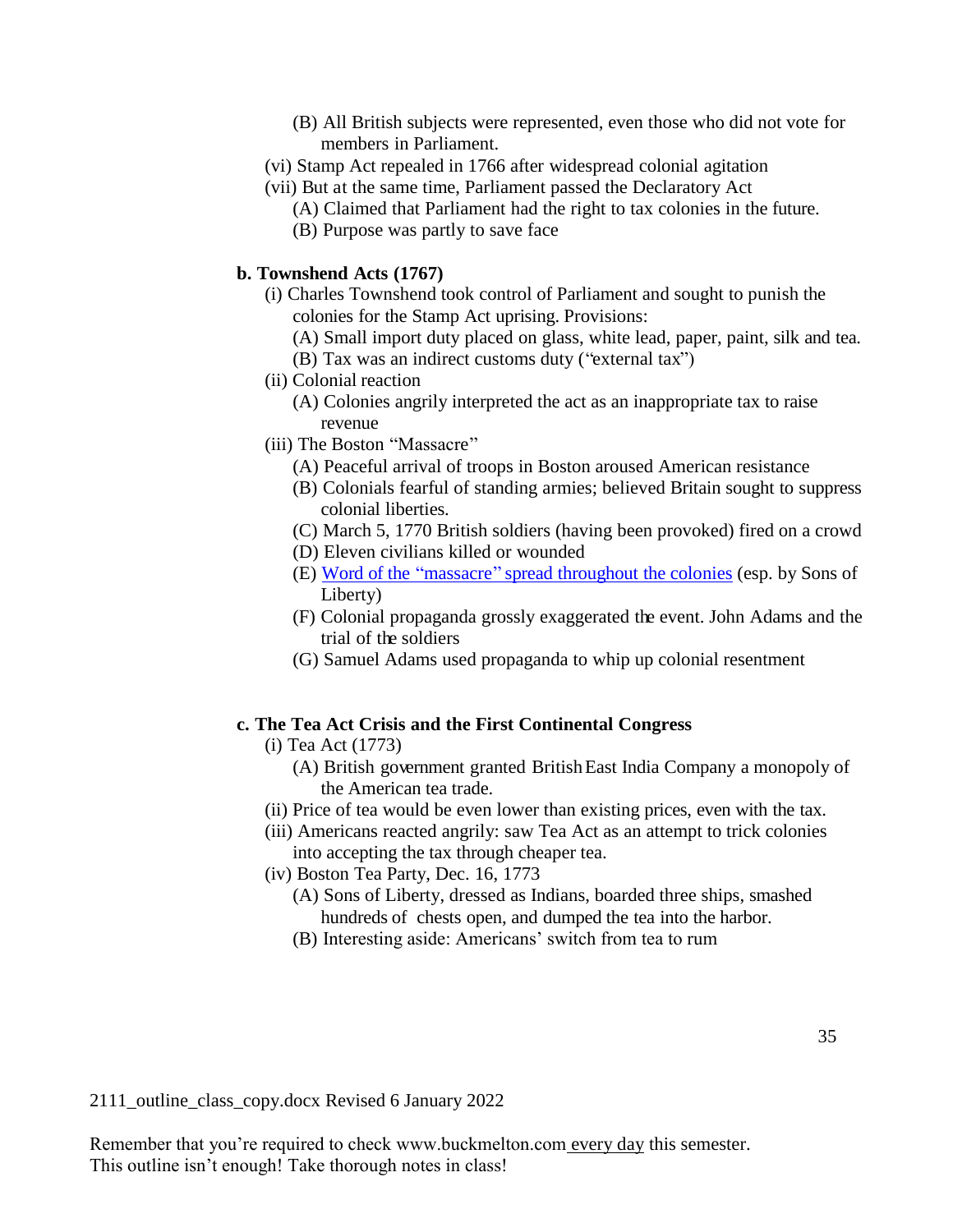- 1. John Adams to Abigail Adams, 6 July 1774: *"*When I first came to this House it was late in the Afternoon, and I had ridden 35 miles at least. 'Madam' said I to Mrs. Huston, "'is it lawfull for a weary Traveller to refresh himself with a Dish of Tea provided it has been honestly smuggled, or paid no Duties?' 'No sir, said she, we have renounced all Tea in this Place. I cant make Tea, but I'le make you Coffee.' Accordingly I have drank Coffee every Afternoon since, and have borne it very well. Tea must be universally renounced. I must be weaned, and the sooner, the hetter."
- (v) The "Intolerable Acts" (Coercive Acts)
	- (A) 1774, Parliament passed laws designed to punish Boston for the Tea Party
		- 1. Boston Port Act harbor remained closed until damages were paid and law and order restored. Massachusetts charter revoked
		- 2. King had power to appoint the Governor's Council, not the assembly
		- 3. Forbade town meetings except for election of town officials.
		- 4. Enforcing officials who killed colonists could now be tried in England instead of the colonies (thereby avoiding colonial juries).
		- 5. A new Quartering Act: Provided for the quartering of troops once again in Boston.
- (vi) The First Continental Congress, 1774
	- (A) Called in response to the Coercive Acts
	- (B) The first meeting ever of delegates from nearly every colony
		- 1. 12 of 13 colonies present (except Georgia)
		- 2. Two earlier congresses (The Albany Congress, 1754; The Stamp Act Congress, 1765) had met, but with only some colonies represented
	- (C) Delegates included Samuel Adams, John Adams, George Washington, & Patrick Henry.
	- (D) 1st Step: endorse several resolutions known as the Suffolk Resolves. 1. Denounced "Intolerable " Acts
		- 2. Urged colonies to organize militia for defensive purposes
		- 3. Called on colonies to suspend all trade with rest of British empire Urged citizens not to pay taxes.
		- 4. Main purpose: Petition for redress of grievances
	- (E) Yet, Congress restated allegiance to the King
	- (F) No real desire for independence; merely wanted grievances redressed
	- (G) Had no power to pass "national" laws: could only make recommendations to the colonial governments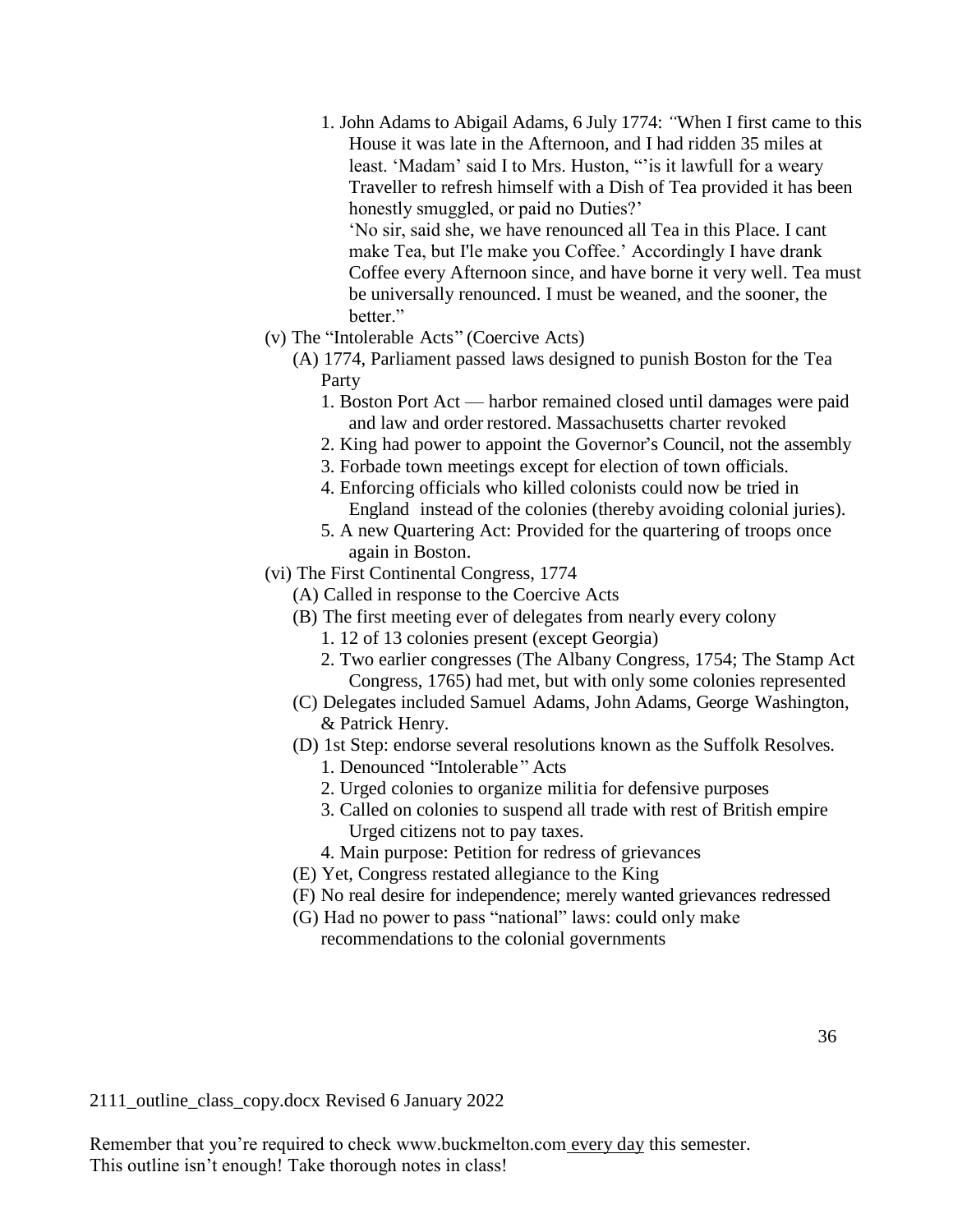## **4. 1775-1776: The Resort to War and Independence**

### **a. Lexington and Concord — "The Shot Heard around the World"**

- (i) Parliament ordered General Gage, new Gov. of Massachusetts, to arrest leaders of the rebellion and prepare for military action. Gage sought to prevent bloodshed by disarming the local militia.
- (ii) April 1775, 700 British redcoats went secretly to nearby Concord to seize gunpowder and arrest Sam Adams & John Hancock. Paul Revere's ride
- (iii) Battle of Lexington and Concord began when Minutemen (Massachusetts Militia), confronted by redcoates, refused to disperse on the Lexington Green and shots were fired (source/side unknown).
	- (A) 8 Americans killed, 10 wounded.
	- (B) Redcoats continued on to Concord. 6 miles away.
	- (C) Militia then forced redcoats back into Boston
- (iv) April 23—The Provincial Congress in Massachusetts orders 13,600 American soldiers to be mobilized. Colonial volunteers from all over New England assemble and head for Boston, then establish camps around the city and begin a year long siege of British-held Boston.

### **b. Escalation: The Battle of Bunker Hill**

- (i) June 17—The first major fight between British and American troops occurs at Boston in the Battle of Bunker Hill.
- (ii) American troops are dug in along the high ground of Breed's Hill (the actual location) and are attacked by a frontal assault of over 2000 British soldiers who storm up the hill.
- (iii) The Americans are ordered not to fire until they can see "the whites of their eyes." As the British get within 15 paces, the Americans let loose a deadly volley of musket fire and halt the British advance.
- (iv) The British then regroup and attack 30 minutes later with the same result. A third attack, however, succeeds as the Americans run out of ammunition and are left only with bayonets and stones to defend themselves.
- (v) The British succeed in taking the hill, but at a loss of half their force, over a thousand casualties, with the Americans losing about 400

### **c. The Second Continental Congress**

- (i) May 10—The Second Continental Congress convenes in Philadelphia, with John Hancock elected as its president.
- (ii) On May 15, 1775, the Congress places the colonies in a state of defense. On June 15, the Congress unanimously votes to appoint George Washington general and commander-in-chief of the new Continental Army.
- (iii) July 5, 1775—The Continental Congress adopts the Olive Branch Petition which expresses hope for a reconciliation with Britain, appealing directly to the King for help in achieving this.

2111\_outline\_class\_copy.docx Revised 6 January 2022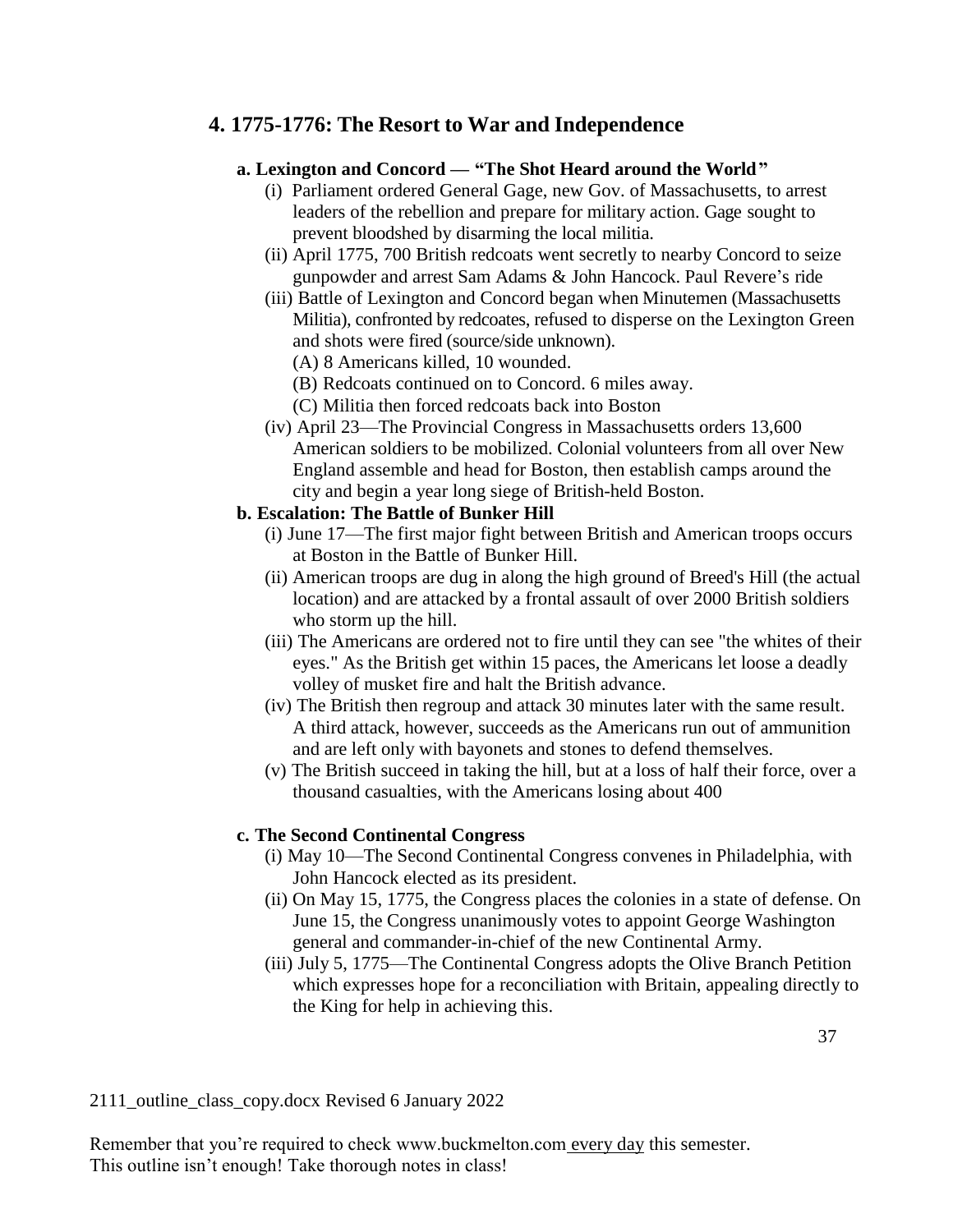- (A) In August, King George III refuses even to look at the petition and instead issues a proclamation declaring the Americans to be in a state of open rebellion.
- (iv) July 6, 1775—The Continental Congress issues a Declaration on the Causes and Necessity of Taking Up Arms detailing the colonists' reasons for fighting the British and states the Americans are "resolved to die free men rather than live as slaves."

#### **d. 1776: Independence**

- (i) January 9, 1776—Thomas Paine's "Common Sense" is published in Philadelphia.
	- (A) The 50 page pamphlet is highly critical of King George III and attacks allegiance to Monarchy in principle while providing strong arguments for American independence.
	- (B) It becomes an instant best-seller in America. "We have it in our power to begin the world anew...American shall make a stand, not for herself alone, but for the world," Paine states.
- (ii) June-July 1776:
	- (A) On June 7, Richard Henry Lee, a Virginia delegate to the Continental Congress, presents a formal resolution calling for America to declare its independence from Britain.
	- (B) On June 11, Congress appoints a committee to draft a declaration of independence.
		- 1. Committee members are Thomas Jefferson, Benjamin Franklin, John Adams, Roger Livingston and Roger Sherman. Jefferson is chosen by the committee to prepare the first draft of the declaration, which he completes in one day.
		- 2. Just seventeen days later, June 28, Jefferson's Declaration of Independence is ready and is presented to the Congress, with changes made by Adams and Franklin.
	- (C) On July 2, twelve of thirteen colonial delegations (New York abstains) vote in support of Lee's resolution for independence. On July 4, the Congress formally endorses Jefferson's Declaration, with copies to be sent to all of the colonies. The actual signing of the document occurs on August 2, as most of the 55 members of Congress place their names on the parchment copy.
	- (D) The Declaration of Independence
		- 1. America's most famous statement of the premises of government
		- 2. Key elements
			- a. The social contract
			- b. Natural law/natural rights
			- c. Rights that come from God, not government

2111\_outline\_class\_copy.docx Revised 6 January 2022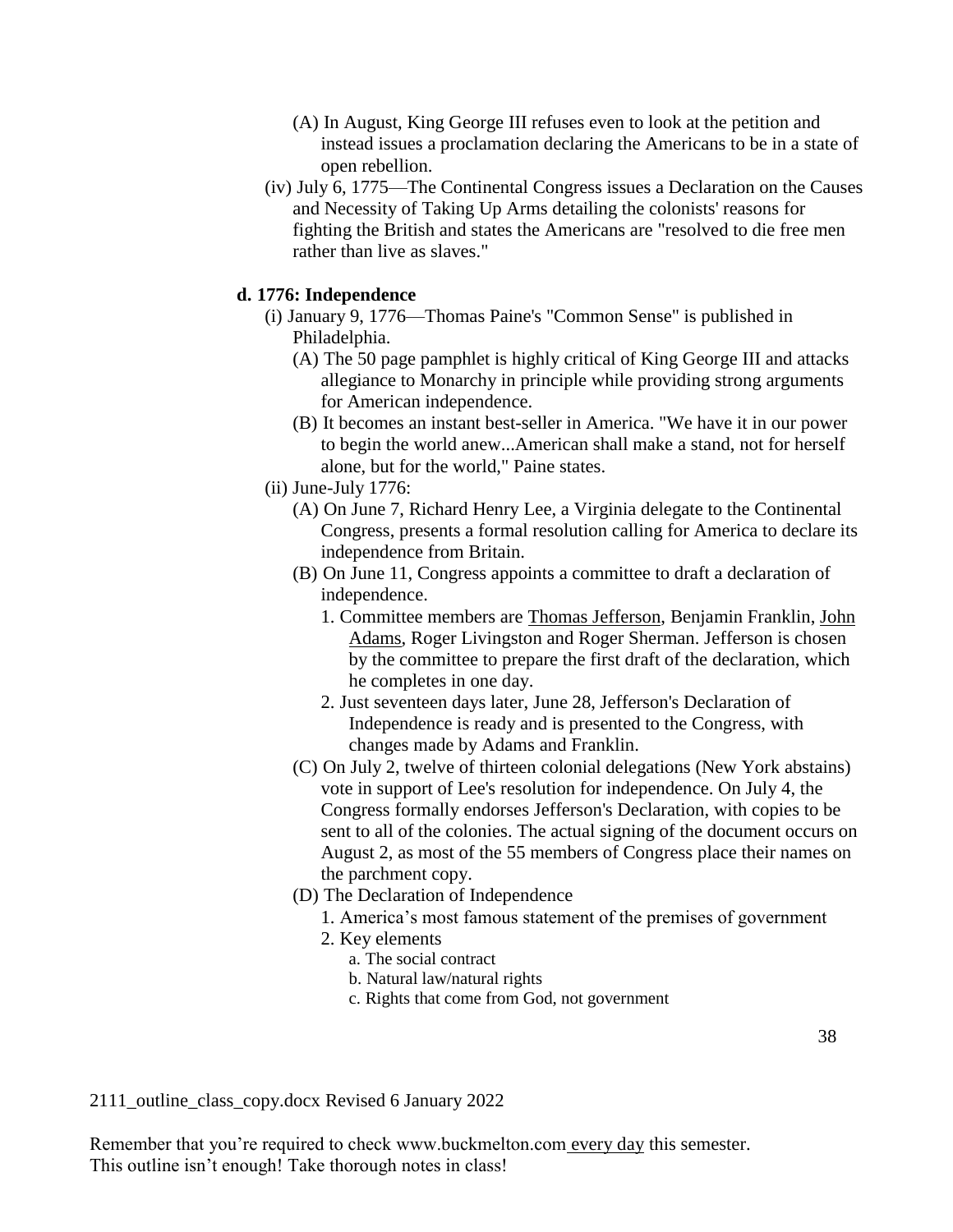- d. The purpose of government: Not to give rights but to protect them
- e. The consent of the governed
- f. The right of the people to alter or abolish governments that aren't protecting natural rights
- g. The question of equality: haw can a slaveowner write that "all men are created equal?"
- (E) June-July—A massive British war fleet arrives in New York Harbor consisting of 30 battleships with 1200 cannon, 30,000 soldiers, 10,000 sailors, and 300 supply ships, under the command of General William Howe and his brother Admiral Lord Richard Howe.

# **PART IX. The War of American Independence, 1775-1783 (Textbook page 337 through end of Chapter 8)**

**Central idea: Having declared their independence, the new American states now had to make that declaration "stick" through the use of force. Through good military leadership, excellent diplomacy, and the fact that England at the time was poorly led, Americans pulled off the nearmiracle of independence by 1783.**

**Legacy for modern America: What disadvantages did England face in fighting the United States? What similar disadvantages do we face in our confrontations with various forces in the Middle East and Far East?**

## **A. Questions to think about:**

- **1. What was the American objective in the War of Independence?**
- **2. What did it have to achieve in order to win?**
- **3. How did it go about achieving this objective?**

## **B. Possible essay questions:**

- **1. Write a military/diplomatic history of the War of American Independence, 1775-1783.**
- **C. Possible short answer/ID questions**
	- **1. The Battles of Princeton and Trenton**
	- **2. The Battle of Saratoga**
	- **3. The Cowpens, King's Mountain, and Guilford Courthouse**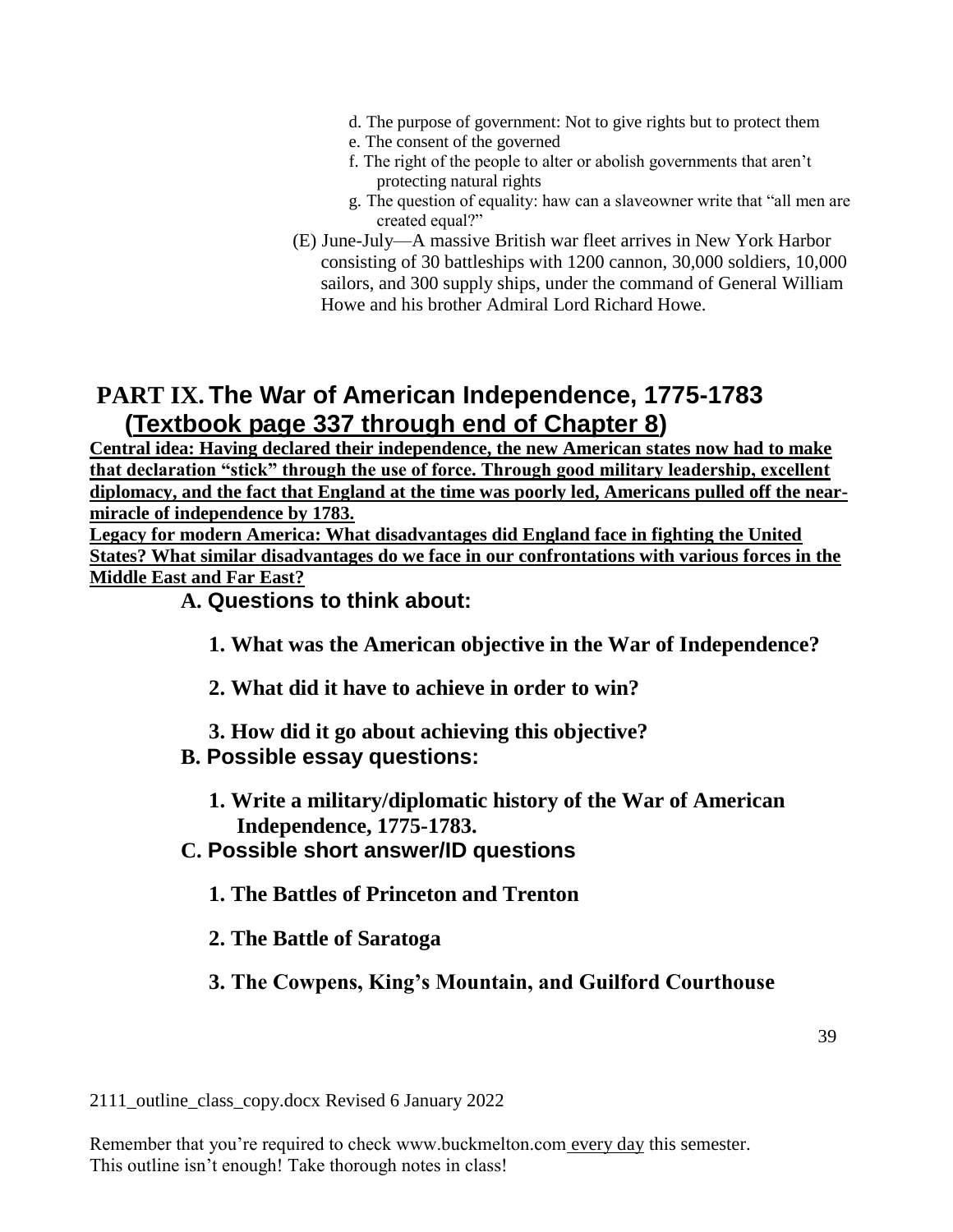## **4. Yorktown**

## **5. The Treaty of Paris of 1783 D. Section outline**

## **1. Strategic overview**

### **a. British strengths**

- (i) Wealth
- (ii) Professional army
- (iii) strong navy

### **b. British weaknesses**

- (i) Distance from America
- (ii) Poor political and military leadership during this period

### **c. British strategy**

(i) Find a loyalist base in America

## **d. American strengths**

- (i) Ideology—hard to conquer an idea
- (ii) Distance from England

### **e. American weaknesses**

- (i) U.S.
	- (A) Is underpopulated
	- (B) Is undercapitalized
	- (C) Is unindustrialized
	- (D) Has very weak military
	- (E) Has no allies
	- (F) Is going up against one of the most powerful countries on earth

## **f. Washington's Strategy**

- (i) keep army in being—no pitched battles against main British forces
- (ii) Keep resisting until England gives up and goes home

## **2. Operations [\(Map\)](http://www.buckmelton.com/newmaps/war_of_independence_overview.pdf)**

## **a. The Northern Phase, 1775-76**

- (i) Lexington, Concord, Bunker Hill, 1775
- (ii) [New York, 1776:](http://www.buckmelton.com/newmaps/war_of_independence_new_york_to_princeton.pdf) Washington Learns the Hard Way
- (iii) [Washington Crossing the Delaware](http://www.buckmelton.com/Washington_Crossing_the_Delaware_by_Emanuel_Leutze,_MMA-NYC,_1851.jpg)
	- (A) Princeton
	- (B) Trenton

## **b. The Middle Phase, 1777-78**

- (i) [Burgoyne's campaign](http://www.buckmelton.com/newmaps/war_of_independence_burgoyne.pdf)
	- (A) The Battle of Saratoga, 1777
- (ii) The treaties with France, 1778—a direct result of Saratoga (A) Amity and commerce

2111\_outline\_class\_copy.docx Revised 6 January 2022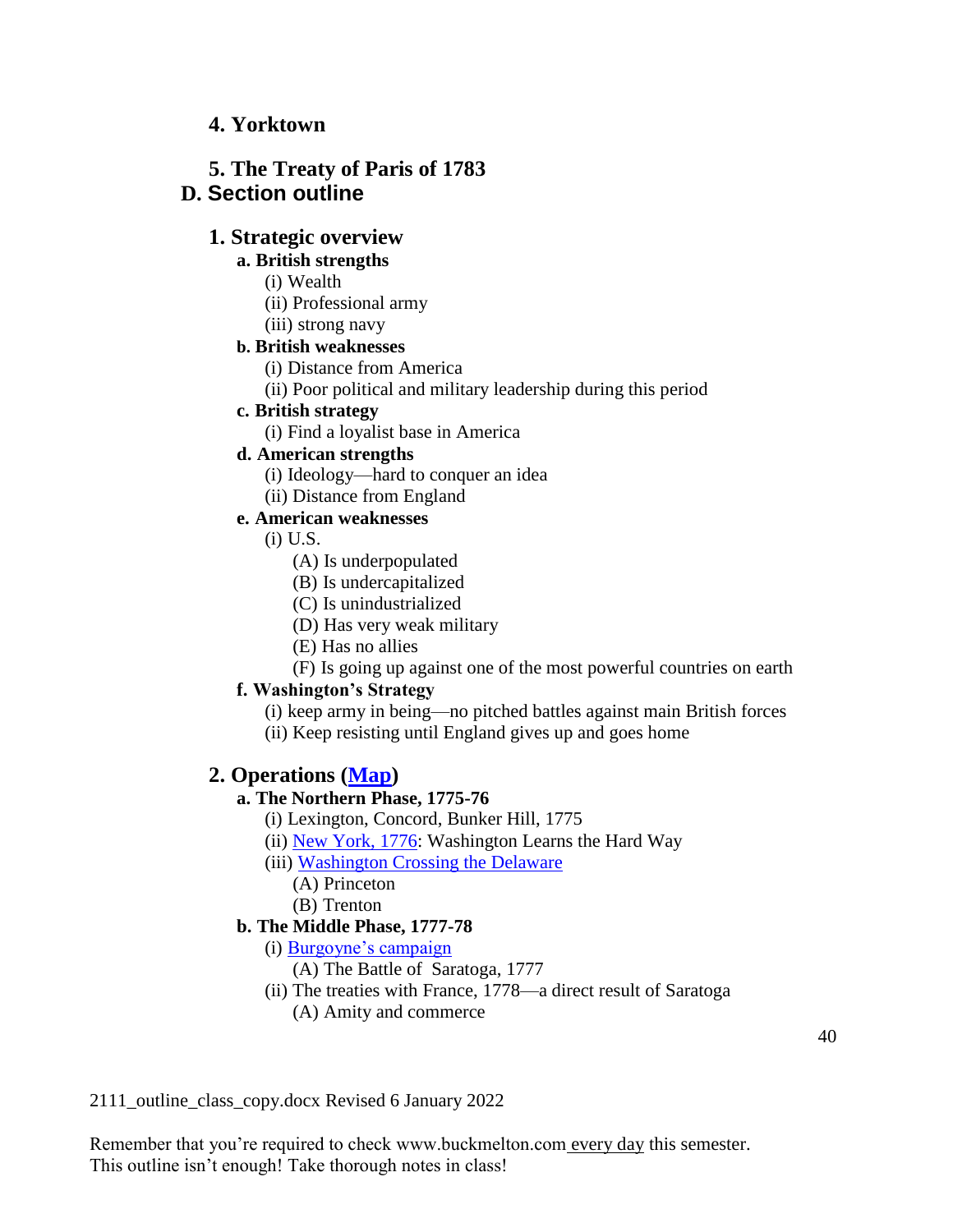(B) Mutual defense

### **c. The [Southern Phase,](http://www.buckmelton.com/newmaps/war_of_independence_south_1781.pdf) 1778-81**

- (i) British victories
	- (A) The capture of Savannah
	- (B) The Capture of Charleston
	- (C) The Battle of Camden
- (ii) American counterstrike
	- (A) The Battle of the Cowpens
	- (B) The Battle of King's Mountain
	- (C) The Battle of Guilford Courthouse
- (iii) [Yorktown and British Capitulation](http://www.buckmelton.com/newmaps/war_of_independence_yorktown.pdf)

## **3. [The Treaty of Paris of 1783](http://www.buckmelton.com/treaty_of_paris_1783.jpg)**

- **a. U.S. gets its independence**
- **b. Britain also cedes the Trans-Appalachian region (between Appalachians and the Mississippi River) to the United States**

# **PART X. The Confederation Era and the Drafting of the Constitution, ca. 1781-1789 (Textbook Chapter 9)**

**Central idea: During the American revolution, Americans generally believed that the problem was a central government that had too much power. Once independence was a reality, they overreacted by establishing a national government that had too little power to deal with economic crises resulting from the war. The result was the United States Constitution: a document designed to achieve the Goldilocks effect of a central government with enough power to govern effectively without having so much power that it threatened Americans' rights to life, liberty, and property.**

**Legacy for modern America: The United States Constitution today is one of the oldest written constitutions still in effect. Only four pages long, its meaning and contents are still the subject of intense debate today. Can Muslims be banned from entering the United States? Under what conditions may police use lethal force against suspects? Do terrorists have legal rights? All of these recent political issues involve the Constitution written in 1787.**

**A. Questions to think about:**

- **1. What type of government did the United States adopt upon gaining independence?**
- **2. Why this type of government and not another?**

# **3. What problems developed with this type of government?**

2111\_outline\_class\_copy.docx Revised 6 January 2022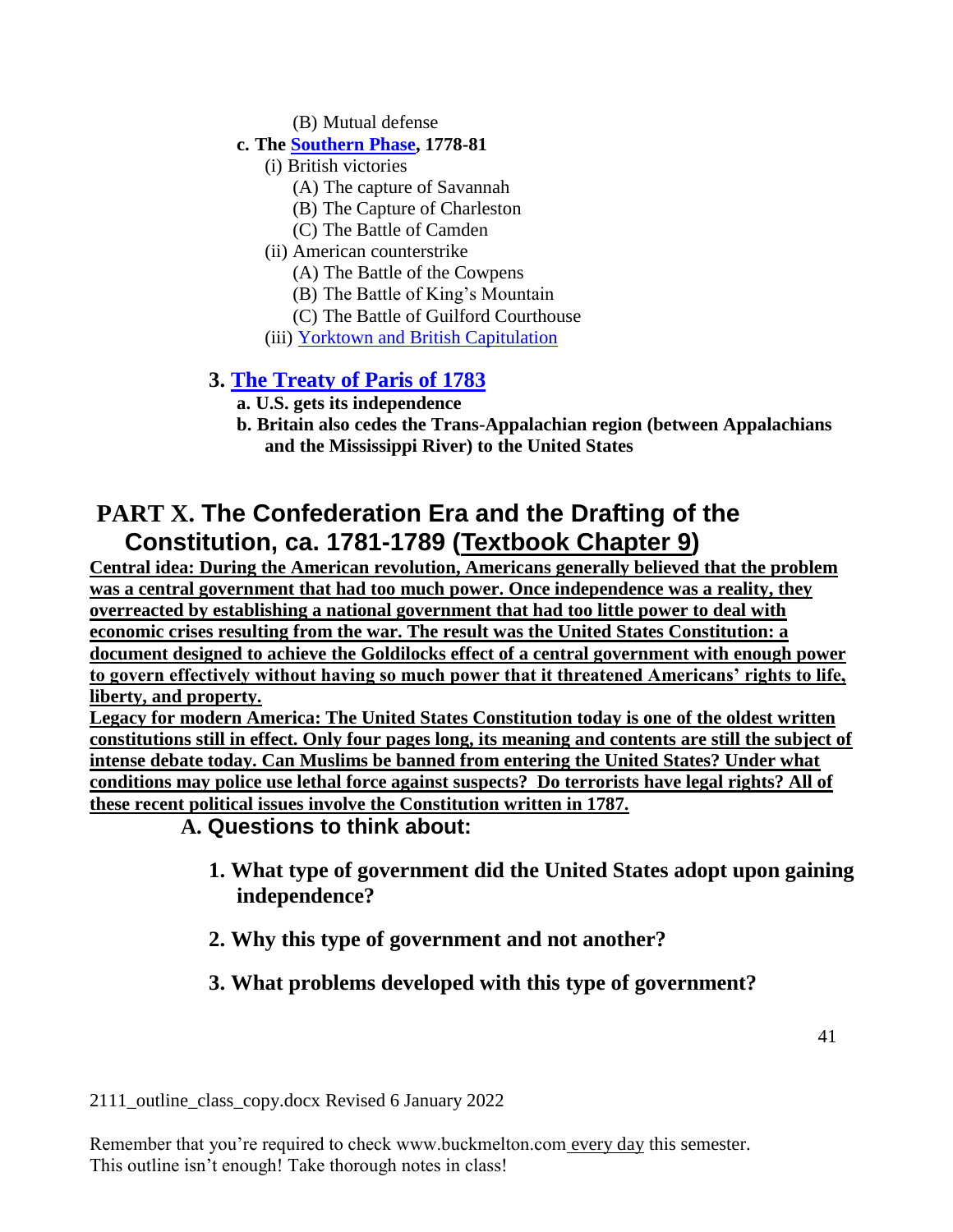**4. How did the United States address these problems? B. Possible essay questions:**

**1. Write an essay discussing why the founding generation decided to replace the Articles of Confederation with the United States Constitution. In what ways was the Constitution different from the Articles?**

## **C. Possible short answer/ID questions**

- **1. The Articles of Confederation**
- **2. The Annapolis Convention**
- **3. Shays's Rebellion**
- **4. Separation of Powers**
- **5. Federalism**
- **6. The Great Compromise of 1787**
- **7. The Three-Fifths Compromise**
- **8. Federalists and Antifederalists**
- **9. The Federalist Papers**
- **10. The Bill of Rights**
- **D. Advance reading assignment: Before class, carefully read the [Bill of Rights](http://www.let.rug.nl/usa/documents/1786-1800/bill-of-rights-and-the-amendments-to-the-constitution.php) (the first ten amendments to the Constitution) at http://www.let.rug.nl/usa/documents/1786-1800/bill-of-rightsand-the-amendments-to-the-constitution.php (link is on course web page)**
- **E. Section outline**
	- **1. The Articles of Confederation**
		- **a. A League of 13 (International Law) States**
		- **b. A Reaction to an Overbearing Parliament: Distrust of National Government**
			- (i) Amendments must pass Congress unanimously

2111\_outline\_class\_copy.docx Revised 6 January 2022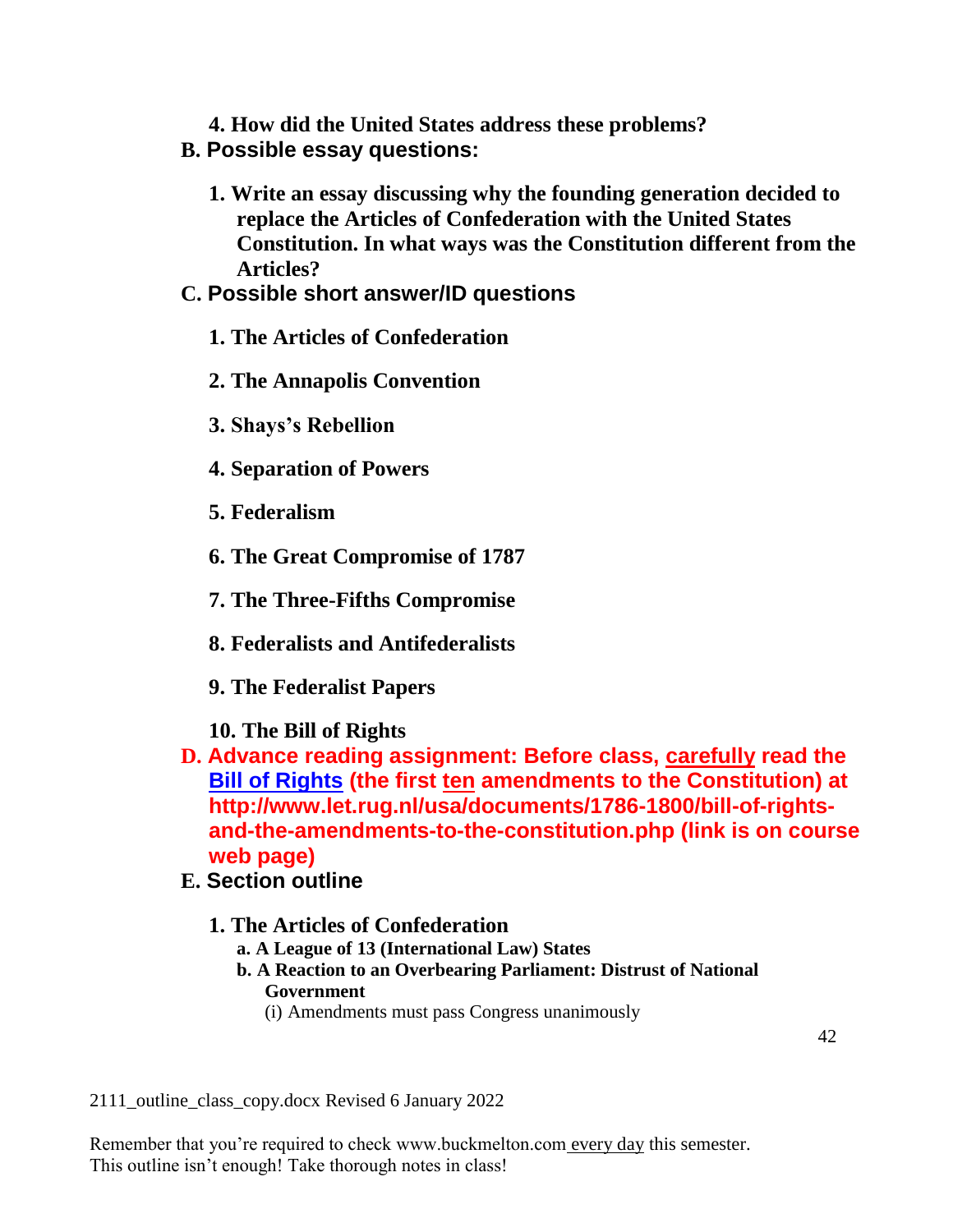- (ii) National government cannot tax
- (iii) National government cannot regulate interstate commerce
- **c. Result: failing economy and danger of interstate trade wars**

### **2. The Movement Towards Stronger National Government a. The Annapolis Convention, 1786**

- (i) A convention promoted by James Madison of Virginia to amend the Articles of Confederation, allowing the national government to regulate interstate trade and thus prevent trade wars among the states
- (ii) Only five states sent delegates
- (iii) The Convention thus proposed that another convention take place in Philadelphia the following May, with hopes that more states would send delegates

### **b. Shays's Rebellion, 1786-87**

- (i) A rebellion of 4000 farmers and others in western Massachusetts against eastern Massachusetts merchants
- (ii) Showed weakness of national government under the Articles
	- (A) National government lacked money necessary to raise an armed force
	- (B) Convinced many people that revision of the Articles was in fact necessary
	- (C) As a result, the Philadelphia Convention, unlike the Annapolis Convention, was well-attended

#### **c. The Philadelphia Convention, summer 1787**

- (i) An attempt to steer a middle course between a too-powerful Parliament and an impotent Confederation Congress
- (ii) The ongoing problem of American government: How do we give the government(particularly the national government, the heir to Parliament and the ineffective Confederation Congress) enough power to govern effectively while simultaneously ensuring that the government doesn't have so much power that it can threaten our lives, liberty, and property?
- (iii) The Constitution's original two [methods of granting and controlling power](http://www.buckmelton.com/ho_constitution_chart.pdf)  [simultaneously](http://www.buckmelton.com/ho_constitution_chart.pdf)
	- (A) The concept of Separation of Powers
		- 1. Legislative, executive, and judicial powers each to be exercised by a different branch of government to prevent concentration of power in one group of hands
	- (B) The concept of Federalism
		- 1. Dividing government power between two different governments, each presumably jealous of its own power
			- a. Article I, Section 8: The Convention gives Congress the power:
				- i. To tax and
				- ii. To regulate interstate (and foreign) commerce

2111\_outline\_class\_copy.docx Revised 6 January 2022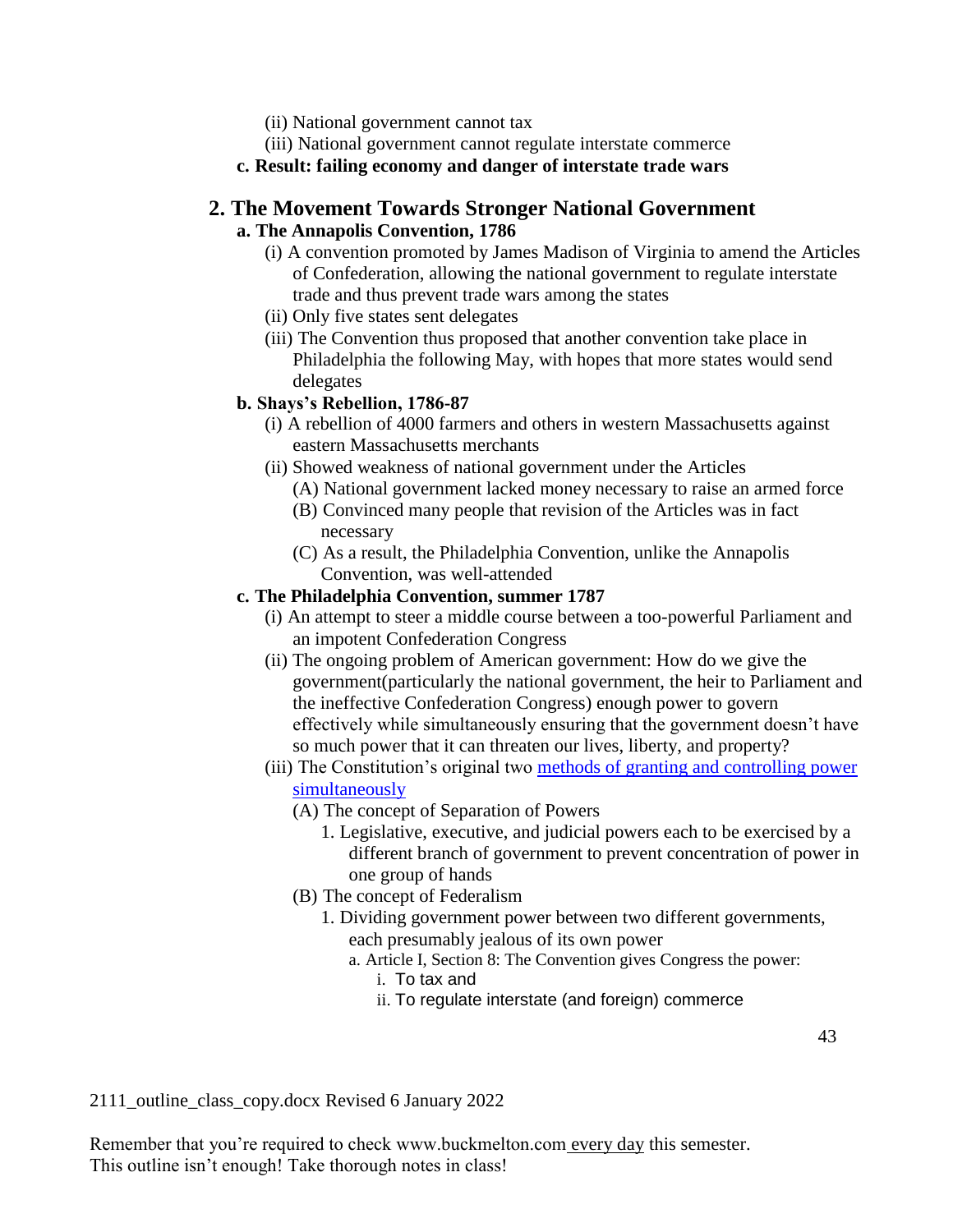- (iv) Problem: since Congress, like Parliament, will have the controversial powers of taxation and trade regulation, how does each state make sure that it has adequate representation in Congress?
	- (A) I.e., taxation without representation is not acceptable
	- (B) Possible solutions
		- 1. The Virginia Plan
		- 2. The New Jersey Plan
	- (C) The Great Compromise
- (v) The Great Compromise raises another taxation and representation problem: if representation and apportioned taxation are to be based on population, should slaves be counted as part of that population?
	- (A) The Three-Fifths Compromise
- (vi) The Electoral College: A means of electing the president that reflects (A) Diversity
	- (B) Federalism
	- (C) Republicanism (not democracy)

### **d. Ratification**

- (i) [Federalists and Antifederalists](http://www.buckmelton.com/federalist_chart.pdf)
- (ii) The Federalist, aka The Federalist Papers
	- (A) A series of newspaper articles written by Alexander Hamilton, James Madison, and John Jay explaining and promoting the new Constitution
- (iii) The Push for a National [Bill of Rights](http://www.let.rug.nl/usa/documents/1786-1800/bill-of-rights-and-the-amendments-to-the-constitution.php)

Several states coupled their ratification with a demand for a national bill of Rights to be added to the new Constitution

# **PART XI. The Federalist Era, 1789-1801 (Textbook Chapter 10)**

**Central idea: Although the Constitution didn't anticipate or provide for political parties, they soon developed. Partisan strife was severe; the Federalist Party, which controlled the new national government for the first twelve years, ultimately fell into disrepute, but not before establishing permanent constitutional structures and precedents that are still in place today. Legacy for modern America: Both major political parties today want what is best for America (um . . . don't they? Is it really reasonable to assume that the members of one party are all selfless heroes while the members of the other are all selfish villains bent on the country's destruction?). Yet the parties can agree on almost nothing in either domestic or foreign policy, leading to deadlock and endless partisan warfare that makes government inefficient and which compromises America's interests when dealing with other countries. Is this desirable? If not, what should we do about it?**

## **A. Questions to think about:**

2111\_outline\_class\_copy.docx Revised 6 January 2022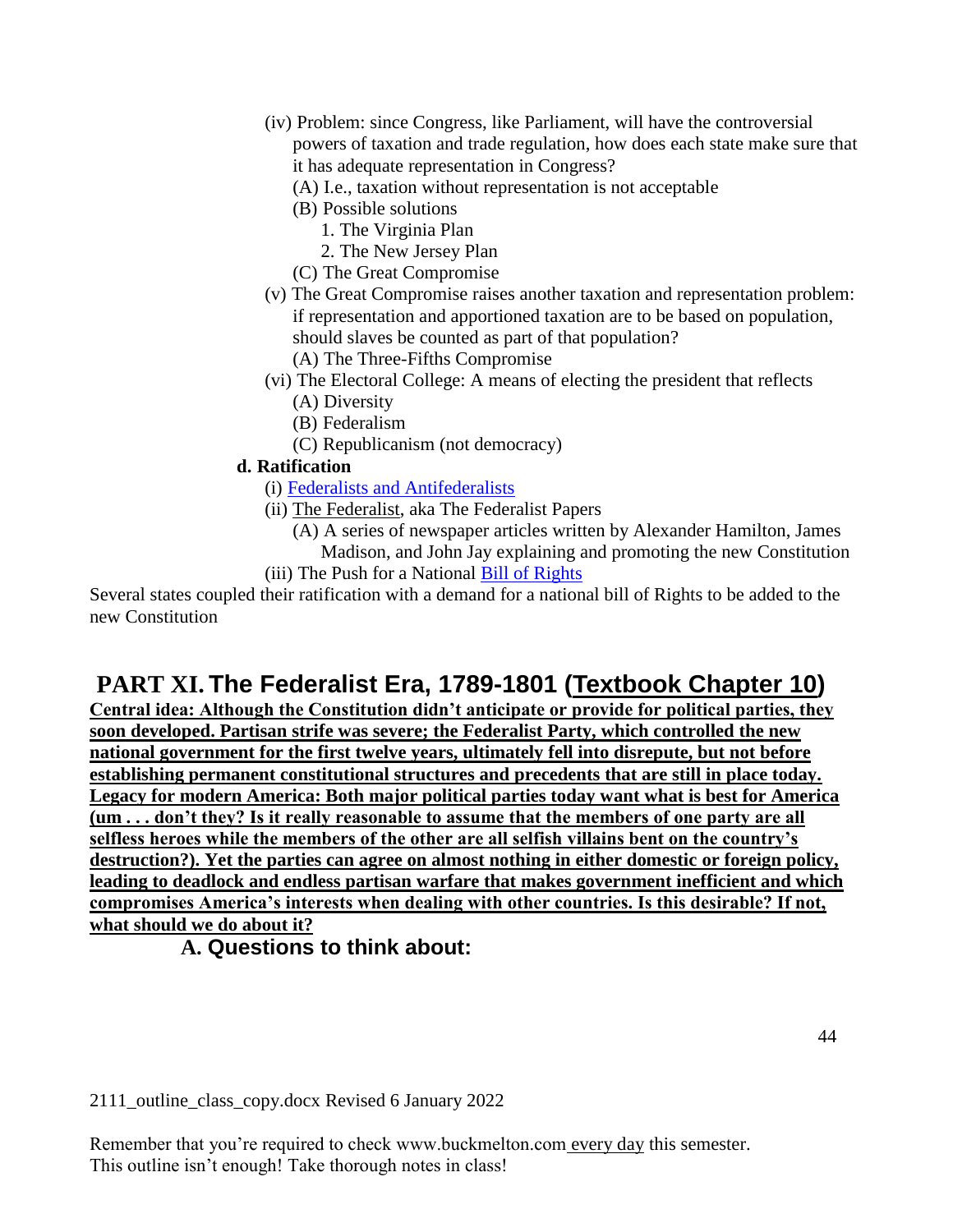- **1. What policies did George Washington and his administration adopt during the first dozen years of the new government?**
- **2. What long-term impacts on American government did these policies have?**
- **3. Why did political parties develop?**
- **4. What caused the Federalists to fall from power? B. Possible essay questions:**
	- **1. Write a history of the Federalist Era, 1789-1801.**
	- **2. Discuss Alexander Hamilton's background, his goals, and his three reports to Congress. How do these things continue to influence America today?**
	- **3. Discuss in detail Washington's Farewell Address. What did Washington advise? What had caused him to offer this advice? How does this advice relate to America today?**

### **C. Possible short answer/ID questions**

- **1. Implied powers**
- **2. The Whiskey Rebellion**
- **3. The Reign of Terror**
- **4. Jay's Treaty**
- **5. Pinckney's Treaty**
- **6. Washington's Farewell Address**
- **7. The XYZ Affair**
- **8. The Undeclared Naval War with France**
- **9. The Alien and Sedition Acts**

2111\_outline\_class\_copy.docx Revised 6 January 2022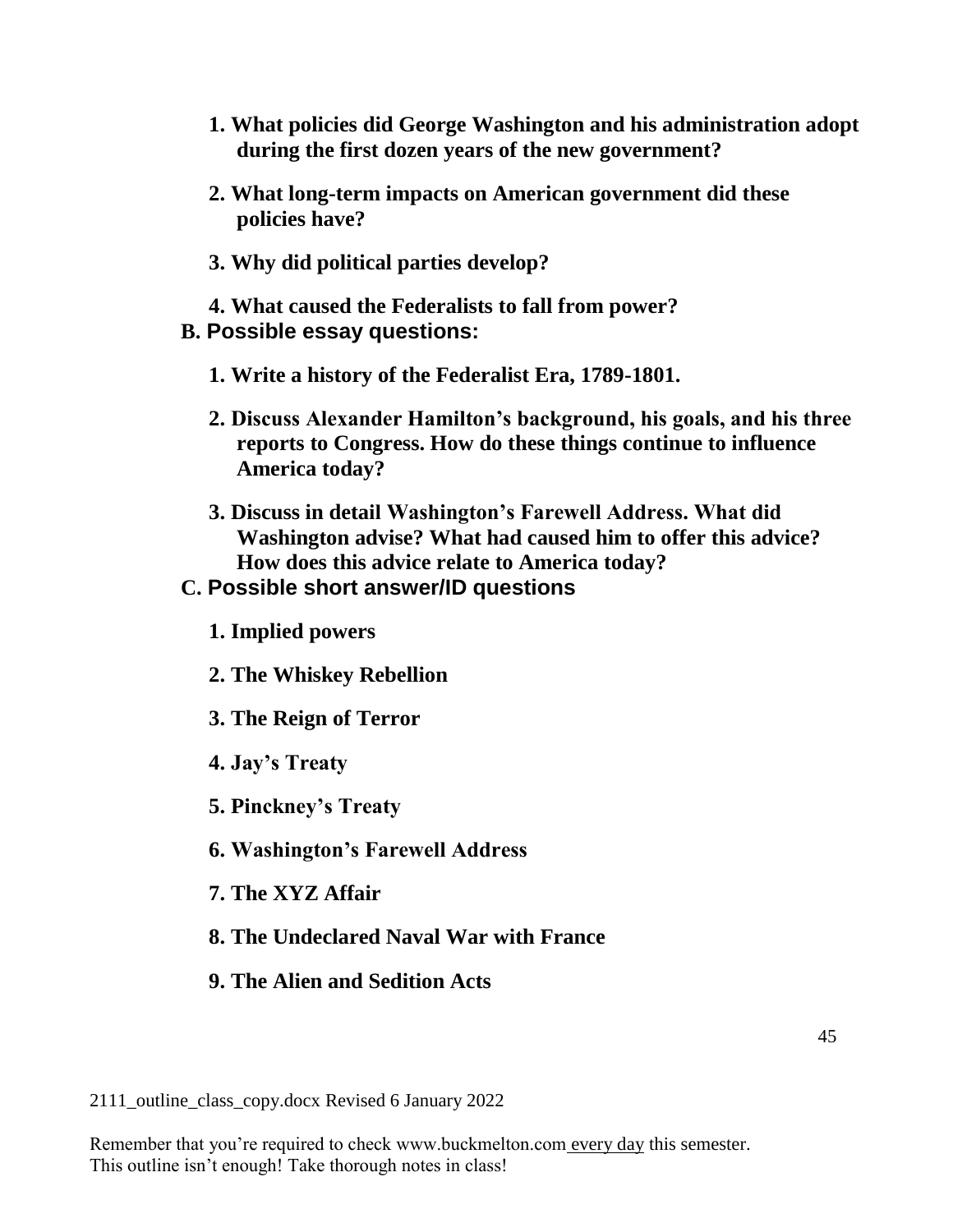### **10. The Virginia and Kentucky Resolutions D. Section outline**

## **1. Domestic Affairs**

### **a. Washington's administration**

- (i) Everything that George Washington did, as the first president, was likely to set a precedent
- (ii) He was generally restrained in his use of presidential power
- (iii) Only vetoed laws that he believed to be unconstitutional
- (iv) Appointments
	- (A) Alexander Hamilton, Secretary of the Treasury
	- (B) Thomas Jefferson, Secretary of State

## **b. Hamilton's program**

- (i) Alexander Hamilton: protégé of George Washington, first Secretary of the Treasury, and financial genius
- (ii) Hamilton's goals
	- (A) To establish and maintain the public credit and thereby revive confidence in the government at home and abroad
	- (B) To encourage the development of American industry and manufacturing, leading to a strengthening of the American economy and decreased economic dependence on foreign countries
	- (C) To strengthen and stabilize the central government by fostering a consciousness of national solidarity of interest among business and commercial groups who held most of the domestic debt.
- (iii) Hamilton's Three Reports, 1790-91
	- (A) First Report on the Public Credit, January 1790
		- 1. Called for the new government to fund (pay off) existing national debt
			- a. This would favor speculators
		- 2. Also called for the national government to assume all state war debts a. This would favor the northern states, since most of the southern states had already paid off their war debts
		- 3. Jefferson and Madison opposed the funding and assumption plan because it discriminated against the South and would concentrate too much economic power in the national government
		- 4. Hamilton compromised with Jefferson and Madison
			- a. Jefferson and Madison agreed not to oppose the funding and assumption plan
			- b. In return, Hamilton and his faction would allow the new national capital to be located in the South (i.e., Washington, D.C.)
	- (B) Report on a National Bank (December 1790)
		- 1. Called on Congress to charter a national bank

2111\_outline\_class\_copy.docx Revised 6 January 2022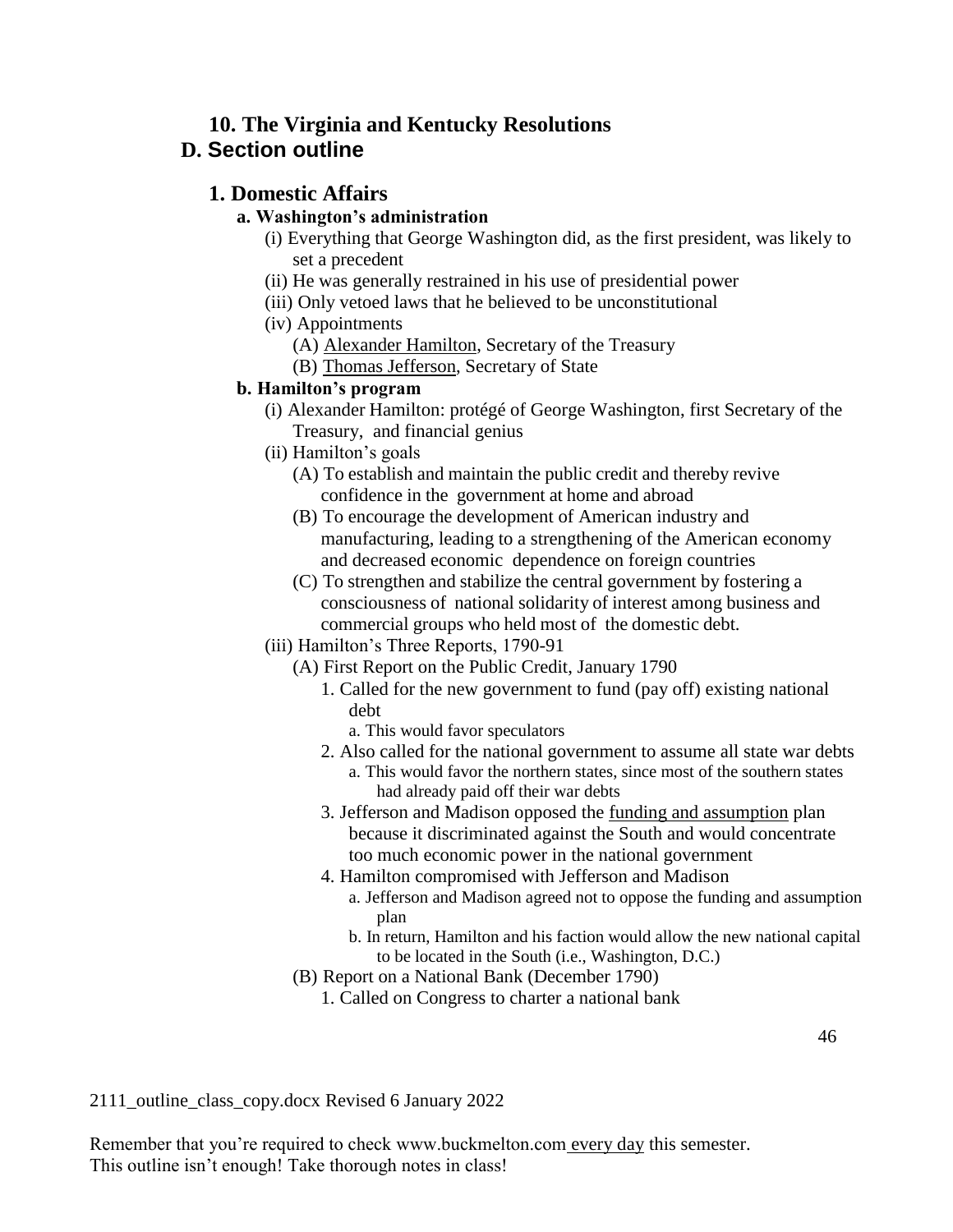- 2. Privately owned but publicly funded
- 3. Would perform fiscal operations for the national government on a nationwide scale
- 4. Jefferson objected
	- a. Would give too much economic power to the national government
	- b. Argued that Congress had no express (explicitly stated) power to charter a bank
- 5. Hamilton replied that Congress had an implied power to charter a bank under the Necessary and Proper Clause
- 6. Washington sided with Hamilton and signed the bank bill, creating the (First) Bank of the United States in 1791
- (C) Report on Manufactures (December 1791)
	- 1. Called on Congress to raise tariffs (taxes on imports), thus making goods manufactured in the U.S. relatively cheaper and more attractive to American consumers compared to foreign imports, thus encouraging consumers to "buy American"
	- 2. These tariffs would
		- a. protect infant American industry for a short term until it could compete;
		- b. raise revenue to pay the expenses of government;
		- c. raise revenue to directly support manufacturing through subsidies to domestic industry
		- d. raise revenue to pay for internal improvements (roads, canals, bridges) that would improve domestic trade
		- e. reduce the flow of American money out of the country
	- 3. Jefferson and Madison opposed the proposals
	- 4. Viewed them as showing favoritism to manufacturers and the wealthy at the expense of consumers (because consumers would have to pay higher prices)
	- 5. Congress refused to pass most of these proposals
	- 6. Would resurface after the War of 1812

#### **c. Whiskey Rebellion, 1794**

- (i) Whiskey Tax, March 1791
	- (A) Hamilton convinced Congress to levy an excise tax on manufactured distilled liquors to raise revenue
	- (B) This tax of seven cents per gallon imposed a heavy burden on backwoods farmers for whom distilling was the chief means of disposing of surplus grain (because of poor roads and high shipment costs)
- (ii) 1794, Western counties in Pennsylvania erupted in open resistance to the whiskey tax
- (iii) Seizing this opportunity to show the authority of the new government, Washington sent 15,000 troops to those counties under Henry Lee accompanied by Hamilton.

2111\_outline\_class\_copy.docx Revised 6 January 2022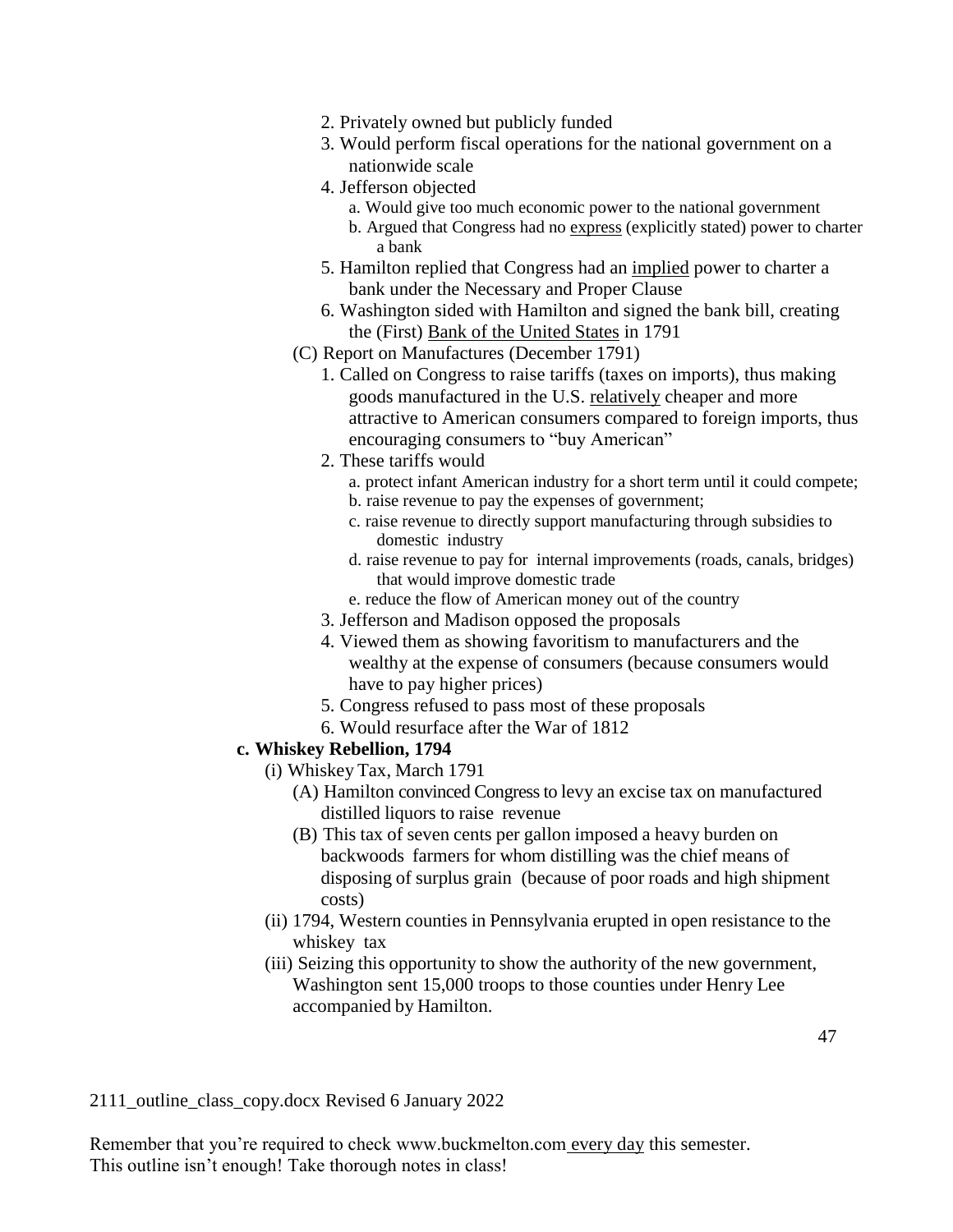(iv) This show of force suggested to Jefferson and Madison that the national government was becoming too powerful and following in the footsteps of Parliament

### **d. The Beginning of Political Parties**

- (i) Factions began to coalesce around Hamilton and his programs on the one hand, and Jefferson and Madison and their opposition to Hamilton on the other
- (ii) These factions soon began to harden into political parties
- (iii) Parties are groups who share an ideology and work together to elect their members and enact their programs
- (iv) Parties had not been foreseen by the founders and were not seen as desirable since a party might be more concerned with its own good rather than with the common good
- (v) The pro-Hamilton party became known as the [Federalist Party](http://www.buckmelton.com/federalist_chart.pdf)
- (vi) The anti-Hamilton party became known as the Republican Party (sometimes called the Democratic-Republican Party or Jeffersonian Party)
- (vii) The two parties [differed on nearly every important issue](http://www.buckmelton.com/federalists_and_republicans_chart.pdf)

## **2. Foreign Affairs**

### **a. Impact of the French Revolution**

- (i) Nature of the Revolution
	- (A) Popular overthrow of French monarchy and aristocracy, beginning in July 1789
	- (B) Revolt against the handful of aristocrats who controlled almost all of France's wealth and political power
	- (C) [Internationalist:](http://www.buckmelton.com/nationalism.pdf) the common people regardless of country/nationality, against the wealthy and entitled, regardless of country/nationality
	- (D) [Collectivist:](http://www.buckmelton.com/individualsm_versus_collectivism_chart.pdf) rule not by a monarch or aristocrats, but by an abstract thing called "the people"
		- 1. France proclaimed itself a republic (similar to the U.S.)
- (ii) Americans initially pleased (especially Jeffersonians)
	- (A) Saw the French Revolution as the second chapter of the American Revolution.
- (iii) The Reign of Terror
	- (A) mid-1790s, the French revolutionary government executed thousands of conservatives, clergy, & anti-revolutionaries
	- (B) 1793, King Louis XVI & his wife, Mary Antoinette, beheaded
	- (C) Christianity was abolished
	- (D) Jeffersonians continued to support principles of the Revolution in spite of the bloodshed
	- (E) Federalists frightened at the scope of the carnage; viewed Jeffersonian masses with concern.

2111\_outline\_class\_copy.docx Revised 6 January 2022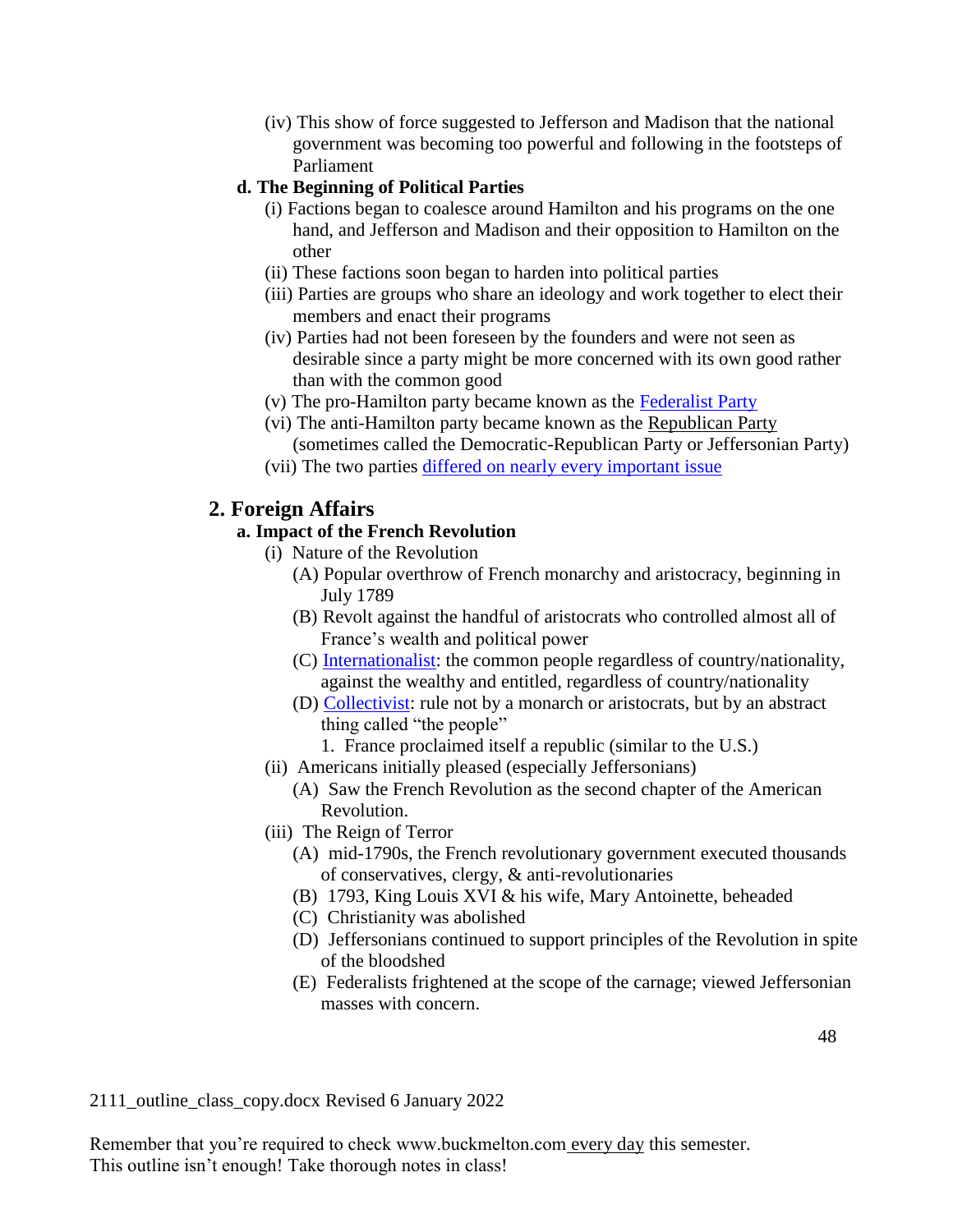- (iv) Revolution became a struggle between the France and the monarchies of Europe, ultimately becoming a world war
	- (A) 1792, war breaks out in Europe
	- (B) 1793, Britain sucked into the conflict; became France's main opponent, 1793-1815
	- (C) U.S. had to decide which side to support when war spread to the Atlantic & Caribbean.

## **b. The problem for the U.S.: side with France or side with England?**

- (i) Jefferson:
	- (A) Republics (U.S. and France) should stick together in the face of monarchies
	- (B) The revolutionaries are fighting for peoples' rights
	- (C) In the 1770's France was on our side: England tried to conquer us; now we owe them
	- (D) U.S. is still obligated to France under the Franco-American mutual defense alliance of 1778
- (ii) Hamilton:
	- (A) The French Republic is run by a lawless, murdering mob that threatens people's rights
	- (B) Our biggest and most important trading partner by far is England; our economy would take a huge hit if we sided with France
	- (C) The Royal Navy is insulating the U.S. from the French Revolution
	- (D) The treaty was with the prior French government, not with the French Republic
- (iii) Washington:
	- (A) U.S. was militarily weak in 1793
	- (B) believed war should be avoided at all costs due to American weakness
- (iv) B. President Washington's Neutrality Proclamation of 1793
	- (A) Proclaimed U.S. neutrality toward the war between Britain and France
	- (B) Warned citizens to be impartial to both Britain and France
	- (C) Federalists supported the Proclamation
	- (D) Jeffersonians were enraged by the Proclamation, especially by Washington's failure to consult Congress.
	- (E) America & France benefited from U.S. neutrality
		- 1. America's neutrality meant it could still deliver foodstuffs to the West Indies.
		- 2. France did not officially ask the U.S. to honor the Franco-American treaty.
		- 3. If U.S. entered war, British navy would blockade U.S. coasts and cut off supplies the French relied on.
- (v) C. Citizen Genêt

2111\_outline\_class\_copy.docx Revised 6 January 2022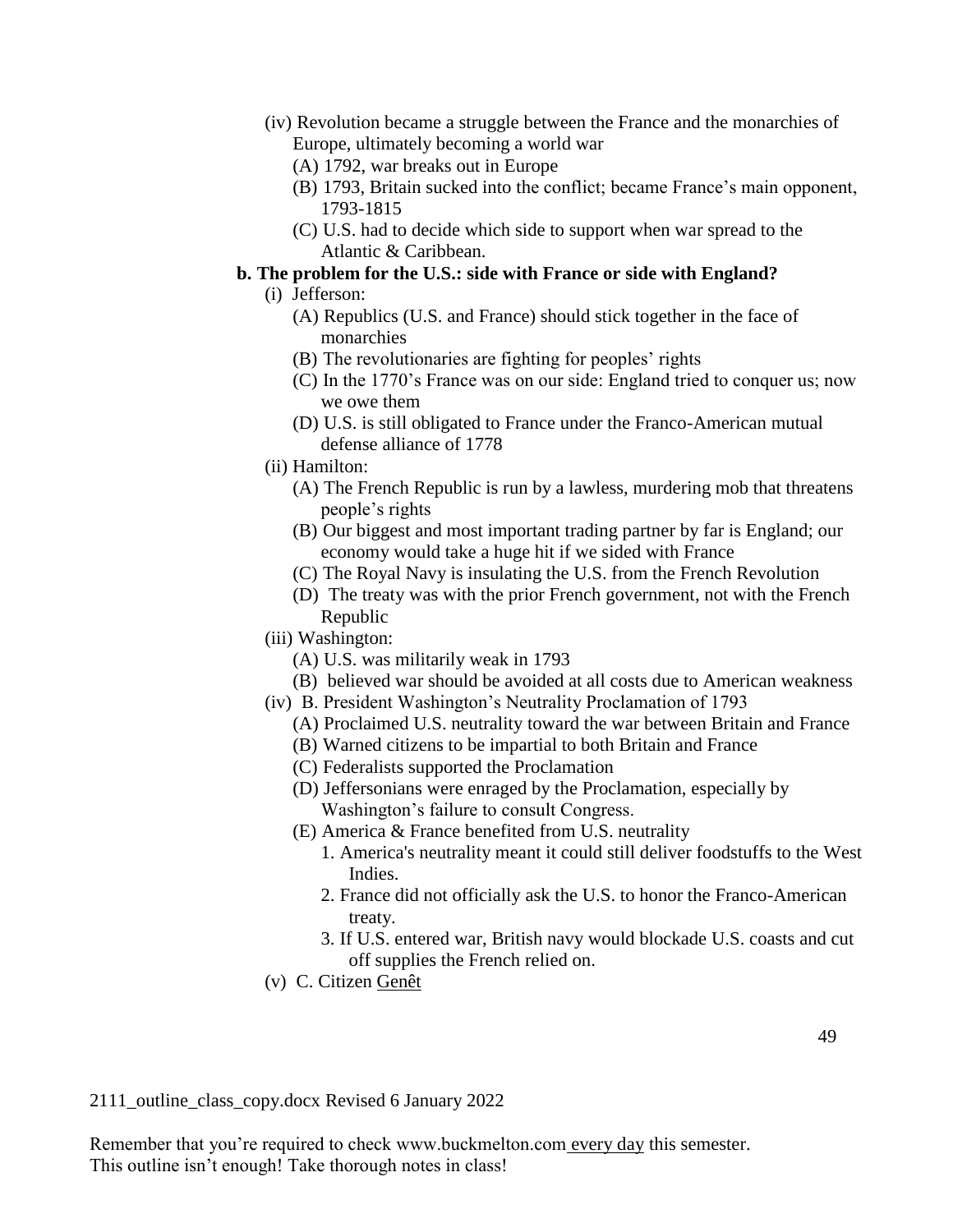- (A) Genêt was French minister to U.S. who recruited Americans and commissioned American ships to fight for France
- (B) Genêt believed that the Neutrality Proclamation did not truly reflect American public opinion; attempted to bypass Washington by appealing directly to the voters.
- (C) Washington demanded Genêt's withdrawal, & the French Government replaced him.
- (D) The Genêt affair showed that the ideas of the revlution were capable of "infecting" the United States, and also that it would be difficult for te U.S. to remain neutral in the face of French (and English) pressure
- (vi) [Video review of partisan tensions and foreign policy: Genêt](https://www.youtube.com/watch?v=a5wCl3aAMEQ)
- (vii) [Video review of partisan tensions and foreign policy: Adams/Jefferson](https://www.youtube.com/watch?v=C7o5kWrbJJE)  [face-off](https://www.youtube.com/watch?v=C7o5kWrbJJE)

### **c. Jay's Treaty of 1794 (ratified by Senate in 1795)**

- (i) Background: British continued harassing American frontier settlers and U.S. maritime commerce.
	- (A) British remained in their northern frontier posts on U.S. soil in violation of the Treaty of Paris of 1783
	- (B) British were selling firearms and alcohol to Indians in Old Northwest, who continued to attack American settlers
	- (C) Beginning in 1793, British navy seized about 300 U.S. ships trading with French West Indies
	- (D) As Britain and France went to war, British pressed hundreds of Americans sailors from U.S. merchant vessels into service on British warships (impressment).
- (ii) Federalists were unwilling to go to war
	- (A) U.S. depended on nearly 75% of its revenue from tariffs on British imports.
	- (B) Jeffersonians nevertheless argued that U.S. should impose an embargo against Britain.
- (iii) Washington sent John Jay to London in 1794 to negotiate.
- (iv) [Provisions of the treaty that Jay negotiated:](http://www.buckmelton.com/jay.jpg)
	- (A) Generally very favorable to Britain; U.S. won few concessions
	- (B) British pledged to remove their posts from U.S. soil by 1796
	- (C) British refused to guarantee against future maritime seizures and impressments or the inciting of Indians to violence on the frontier.
- (v) Washington pushed for ratification of the treaty, realizing that war with Britain would be disastrous to the weak U.S.
- (vi) The Senate narrowly approved the treaty in 1795
- (vii) War with Britain was averted

2111\_outline\_class\_copy.docx Revised 6 January 2022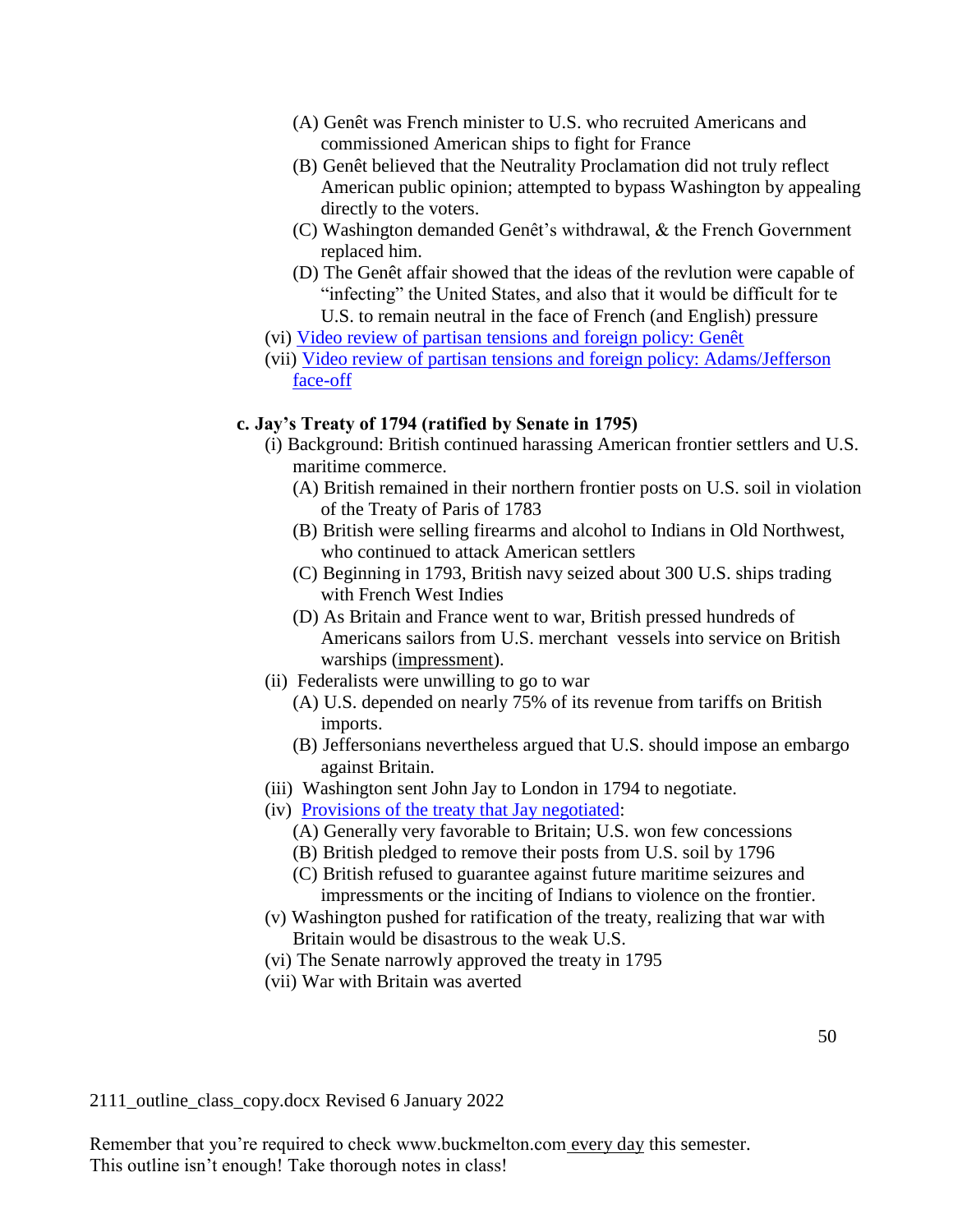(viii) Jeffersonian outrage resulted in creation/solidification of the Republican Party.

### **d. Pinckney's Treaty of 1795 (ratified by Senate in 1796)**

- (i) Spain feared that Jay's Treaty portended an Anglo-American alliance; Spain thus sought to appease U.S. and thus head off U.S. expansion on the frontier (A) 1. Spain was a declining power in Europe
	- (B) 2. Spain's position was also declining on the American frontier
- (ii) [Treaty provisions:](http://www.buckmelton.com/pinckney.gif)
	- (A) 1. Unlike Jay's Treaty, Pinckney's Treaty was very favorable to U.S.
	- (B) 2. Granted free navigation of the Mississippi River to the U.S., including right of deposit at the port city of New Orleans
	- (C) 3. Yielded large area north of Florida that had been in dispute for over a decade

### **e. [Washington's Farewell Address,](http://www.buckmelton.com/farewell_address_edited.pdf) September 1796**

- (i) The two-term tradition
- (ii) The Address
	- (A) Offered in reaction to what Washington had seen happening during his two terms as president
	- (B) The advice:
		- 1. National unity is important; sectional jealousies are bad
		- 2. Political parties are bad
		- 3. National debt is bad
		- 4. entangling alliances are bad
			- a. We should trade freely with all but not tie ourselves politically to any foreign state
		- 5. Virtue and morality of citizens is required if the citizens are to govern the nation (res publica)
		- 6. The public must be educated and informed if it is to govern the nation (res publica)
- (iii) Washington's vision:
	- (A) Washington was a western land surveyor
	- (B) Knew of the potential wealth of the North American continent if the U.S. was given sufficient time to develop it and build up the population
	- (C) In time, we would become unconquerable by the Great Powers of Europe, insulated as we were from them by the Atlantic
	- (D) The problem lay in buying enough time to allow this to happen
		- 1. The threat of internal faction/infighting/disunity
		- 2. The threat from foreign powers

### **3. The Adams Administration, 1797-1801**

### **a. The election of 1796**

(i) The first truly contested presidential election:

2111\_outline\_class\_copy.docx Revised 6 January 2022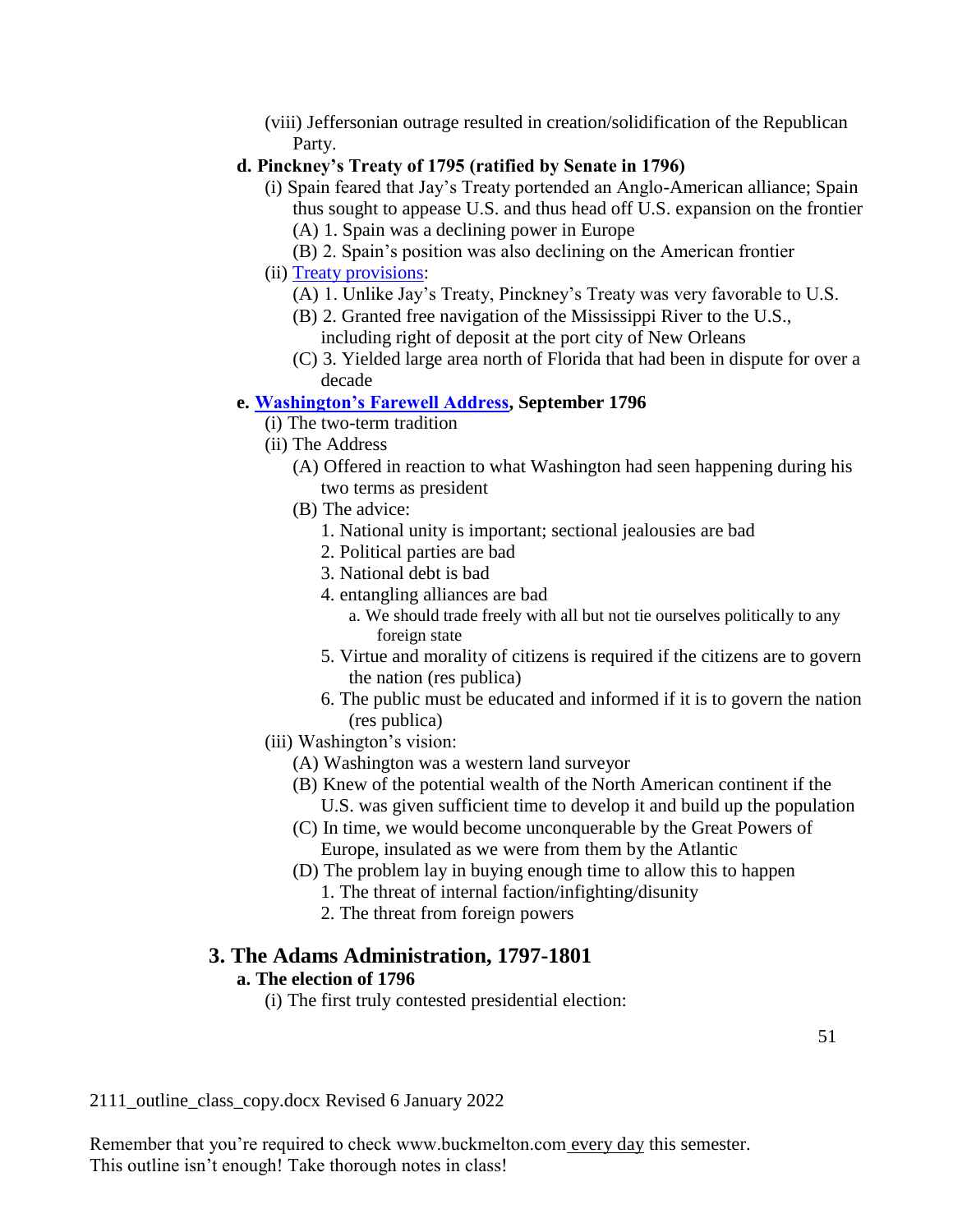- (ii) Adams, a moderate Federalist, versus
- (iii) Jefferson, the leader of the Republicans
	- (A) Jefferson secretly hired newspaper publisher James Callendar to orchestrate a smear campaign against Adams
- (iv) Result of election:
	- (A) Adams won the most electoral votes, followed by Jefferson
	- (B) Because of the way the Electoral College worked in the 1790s, this meant that Adams became president while Jefferson became his vice president
- (v) Adams's approach as president
	- (A) As a moderate Federalist, Adams was leery of France
	- (B) As a diplomat, Adams tended to favor a diplomatic rather than a military approach to the foreign policy problems
	- (C) Adams took Washington's advice in the Farewell Address to heart used it as guidance
		- 1. As a moderate, Adams was hated by the more doctrinaire Federalists such as Hamilton
		- 2. As a Federalist, Adams was hated by the Republicans

#### **b. War with France**

- (i) French government condemned Jay's Treaty
	- (A) Saw it as an initial step towards a U.S. alliance with Britain
	- (B) Saw it as a flagrant violation of the Franco-American mutual defense treaty of 1778
	- (C) French warships seized about 300 U.S. merchant vessels by mid-1797, mainly in the Caribbean
	- (D) 4. France refused to receive America's newly appointed envoy.
- (ii) The XYZ Affair
	- (A) President Adams sent a delegation to Paris in 1797 to settle the problem.
	- (B) The U.S. delegates were approached by three French agents, to whom the delegates referred in their official dispatches as "X, Y, and Z"
	- (C) "X, Y, and Z" demanded a large loan and a bribe of \$250.000 for the privilege of opening discussions with French foreign minister Talleyrand.
	- (D) The Americans refused to pay; negotiations broke down.
	- (E) News of the episode insulted and infuriated Americans, and war hysteria swept the U.S.
- (iii) The Undeclared Naval War with France, 1798-1799 The "Quasi -War"
	- (A) U.S. war preparations set in motion
		- 1. Navy Department at the cabinet level was created: the navy was expanded
		- 2. Marine Corps established

2111\_outline\_class\_copy.docx Revised 6 January 2022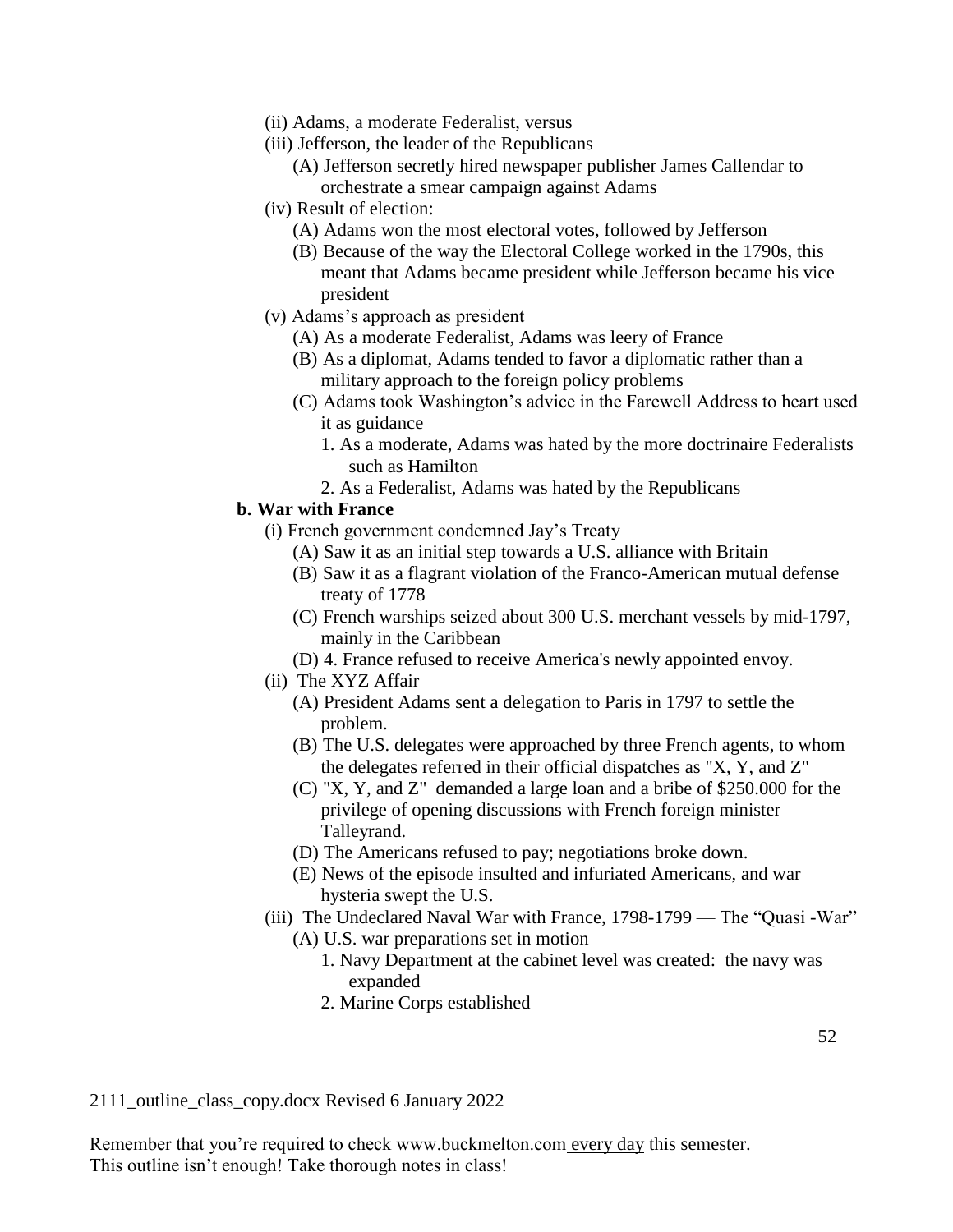- 3. Army of 10,000 men was authorized (not fully raised)
- 4. Washington was named the top general, but he gave active command to Hamilton (the leading Federalist)
- (B) 2. President Adams suspended all trade with France and authorized American ships to capture armed French vessels
- (C) 3. Undeclared hostilities ensued for 2 1/2 years between 1798-1800 1. Principally in the West Indies.
	- 2. U.S. privateers and U.S. Navy captured over 80 French armed ships
	- 3. Several hundred U.S. merchantmen were lost to the French.
- (iv) D. Convention of 1800 (Adams's "Finest Moment")
	- (A) France, reluctant to encourage an Anglo-American alliance, became eager to negotiate a peace
	- (B) Adams sent new foreign envoys to France
		- 1. Hamiltonian "High Federalists" enraged; sought conquest, expansion, and military glory
		- 2. Jeffersonians and moderate Federalists approved, favoring one last try for peace
	- (C) 3. 1800, U.S. negotiated with Napoleon (who was bent on European conquest)
	- (D) 4. Convention of 1800
		- 1. France agreed to end the 22-year Franco-American alliance with the U.S.
		- 2. U.S. agreed to pay the damage claims of American shippers.
	- (E) 5. Significance:
		- 1. Major war with France avoided
		- 2. Improved relations made possible the Louisiana Purchase 3 years later—if war had occurred, Napoleon would not have sold Louisiana
		- 3. Adams felt this to be his finest achievement.

### **c. Domestic consequences of the undeclared naval war with France**

- (i) The Alien and Sedition Acts (1798)
	- (A) Anti-French hysteria played into the hands of the Federalists
	- (B) Largest ever Federalist victory in the 1798-99 congressional elections
	- (C) This popular approval led Federalists to pass a series of four controversial national security laws in 1798 to neutralize power of French agents in U.S. and prevent interference with the war effort; these laws are collectively known as the Alien and Sedition Acts
		- 1. A collateral effect of the laws was to reduce the power of Jeffersonians and silence their anti-war opposition
		- 2. This was a deliberate effect; many Federalists saw the Jeffersonians as tools or partners of the French revolutionary government
	- (D) The Alien Acts

2111\_outline\_class\_copy.docx Revised 6 January 2022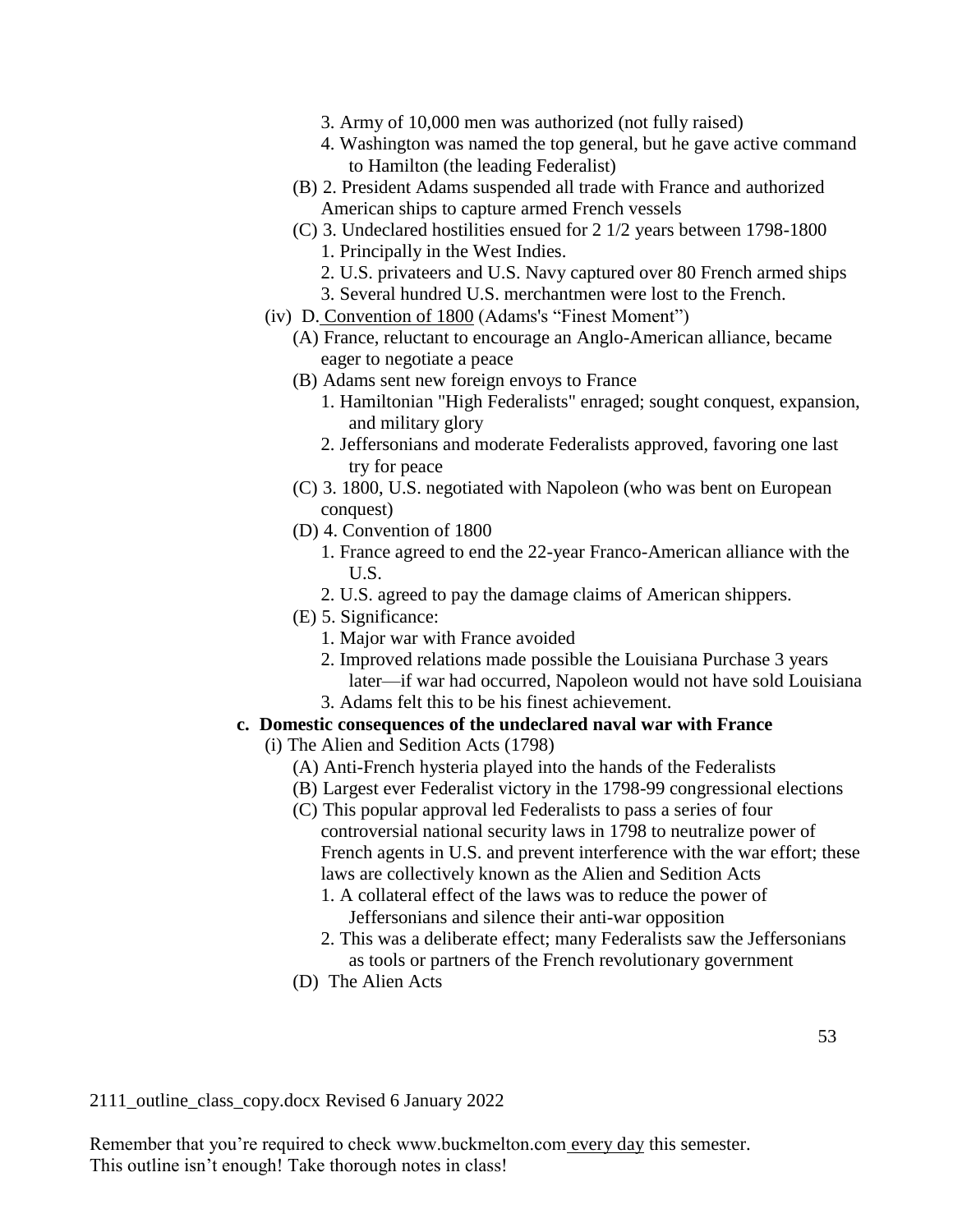- 1. a. A series of naturalization acts that raised residence requirements for U.S. citizenship from 5 years to 14 years and allowed the president to deport dangerous foreigners
- 2. b. The Alien Acts were never enforced, but some frightened foreign agitators left
- (E) The Sedition Act
	- 1. Anyone who conspired to impede the policies of government or falsely or maliciously criticized its officials, including the president, would be liable to a heavy fine and imprisonment.
	- 2. The act would automatically expire in 1801 the day before Adams's term was to end; this showed the law's political character (if a Republican became president in 1801, Republicans wouldn't be able to use the Sedition Act to prosecute Federalists.)
	- 3. A Republican member of Congress and ten Republican newspaper editors were brought to trial and convicted
	- 4. Defense of the Sedition Act: The First Amendment only prohibits prior censorship
- (ii) Republican response to the Alien and Sedition Acts—The Virginia and Kentucky Resolutions (authored by Jefferson and Madison)
	- (A) A series of resolutions adopted by the Virginia and Kentucky state legislatures, secretly authored by Jefferson (Kentucky Resolutions) and Madison (Virginia Resolutions)
	- (B) The resolutions argued that some aspects of the Alien and Sedition Acts were unconstitutional (especially the Sedition Act)
	- (C) The resolutions further argued that individual state governments had the right to
		- 1. **interpose** themselves between their own citizens and the overreaching national government (Virginia Resolution of 1798), and to
		- 2. **nullify** unconstitutional federal laws (Kentucky resolution of 1799) a. Nullification is based on the theory that individual states are the final judges of whether a federal law is constitutional.
	- (D) Context:
		- 1. State governments were older, more established, more respected, and generally more powerful than the national government
		- 2. According to the theory of state sovereignty, the states had in fact created the national government (in Philadelphia Convention, 1787) and decided what powers it would and wouldn't have
		- 3. Not until the 1900s did the national government become significantly more powerful than the state governments

2111\_outline\_class\_copy.docx Revised 6 January 2022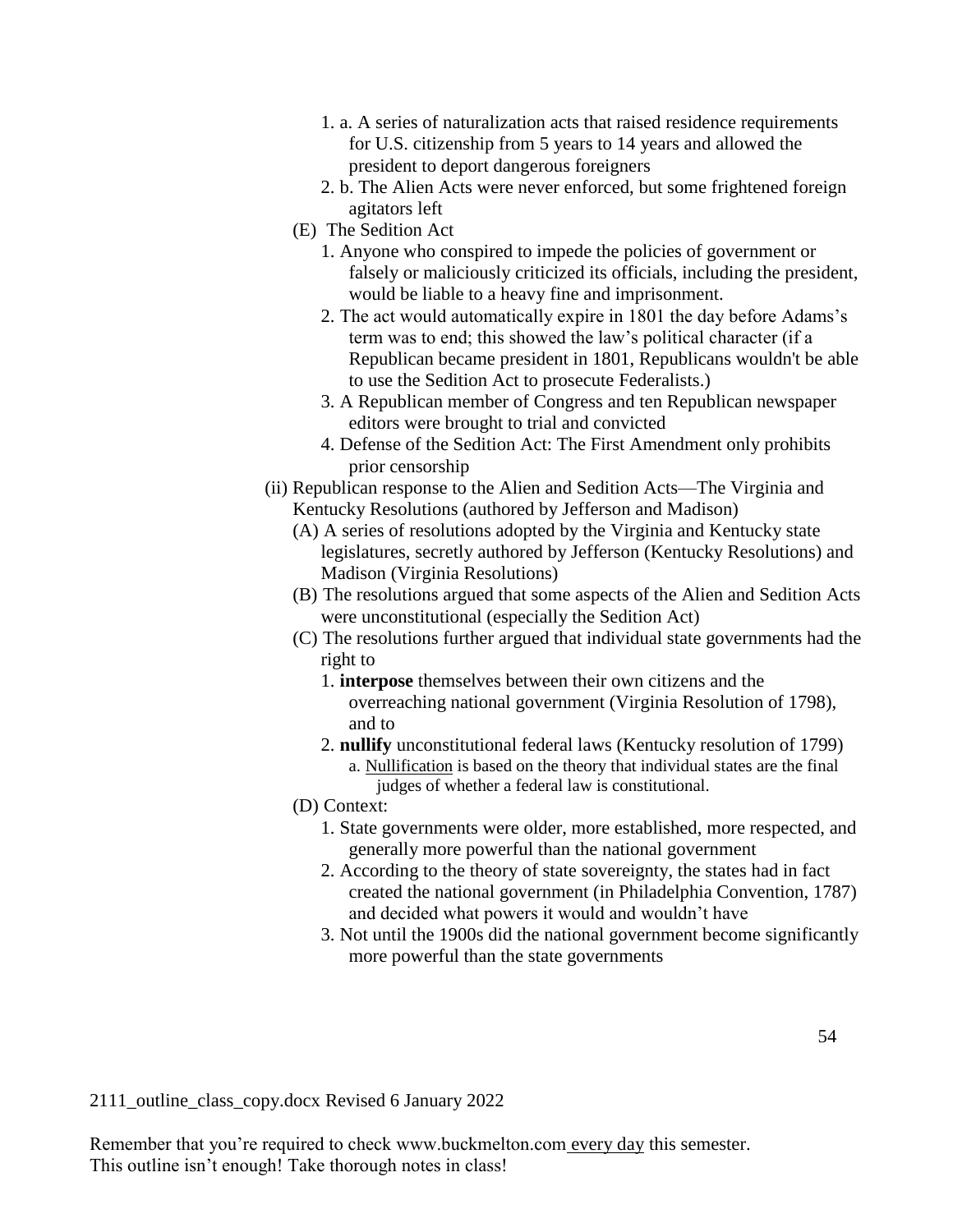- 4. The resolutions' purpose was not to break up the Union but to preserve it by protecting civil liberties from federal government overreach.
- (iii) Backlash against heavy-handed Federalist measures led to Jefferson's defeat of Adams in the 1800 presidential election and many congressional and state elections of 1800, bringing and end to the Federalist Era

# **PART XII. The Jeffersonian Era, 1801-1808 (Textbook Chapter 11 through page 496)**

**Central idea: Thomas Jefferson's inauguration signaled the first transfer of national power from one political party to another, as well as a change in the Republican Party to be more accepting of national power.**

**Legacy for modern America: Today we take peaceful transfer of the presidency from one party to another for granted; this legacy goes back to The Republicans' triumph in the election of 1800 and Jefferson's inauguration. Likewise, we see in the Republicans' shifting views of national power the basic idea that the party or interest that controls the machinery of power tends to want to maximize that power, while the party or interest out of power tends to want to minimize that power.**

# **A. Questions to think about:**

- **1. How did the Jeffersonians in power differ from the Federalists? Why?**
- **2. Why was the Louisiana Purchase of such major importance to the long-term future of the United States?**
- **B. Possible essay questions:**
	- **1. Discuss John Marshall and judicial nationalism.**
	- **2. Write a history of the Louisiana Purchase.**
- **C. Possible short answer/ID questions**
	- **1. The "Revolution of 1800"**
	- **2. John Marshall**
	- **3. Marbury v. Madison**
	- **4. McCulloch v. Maryland**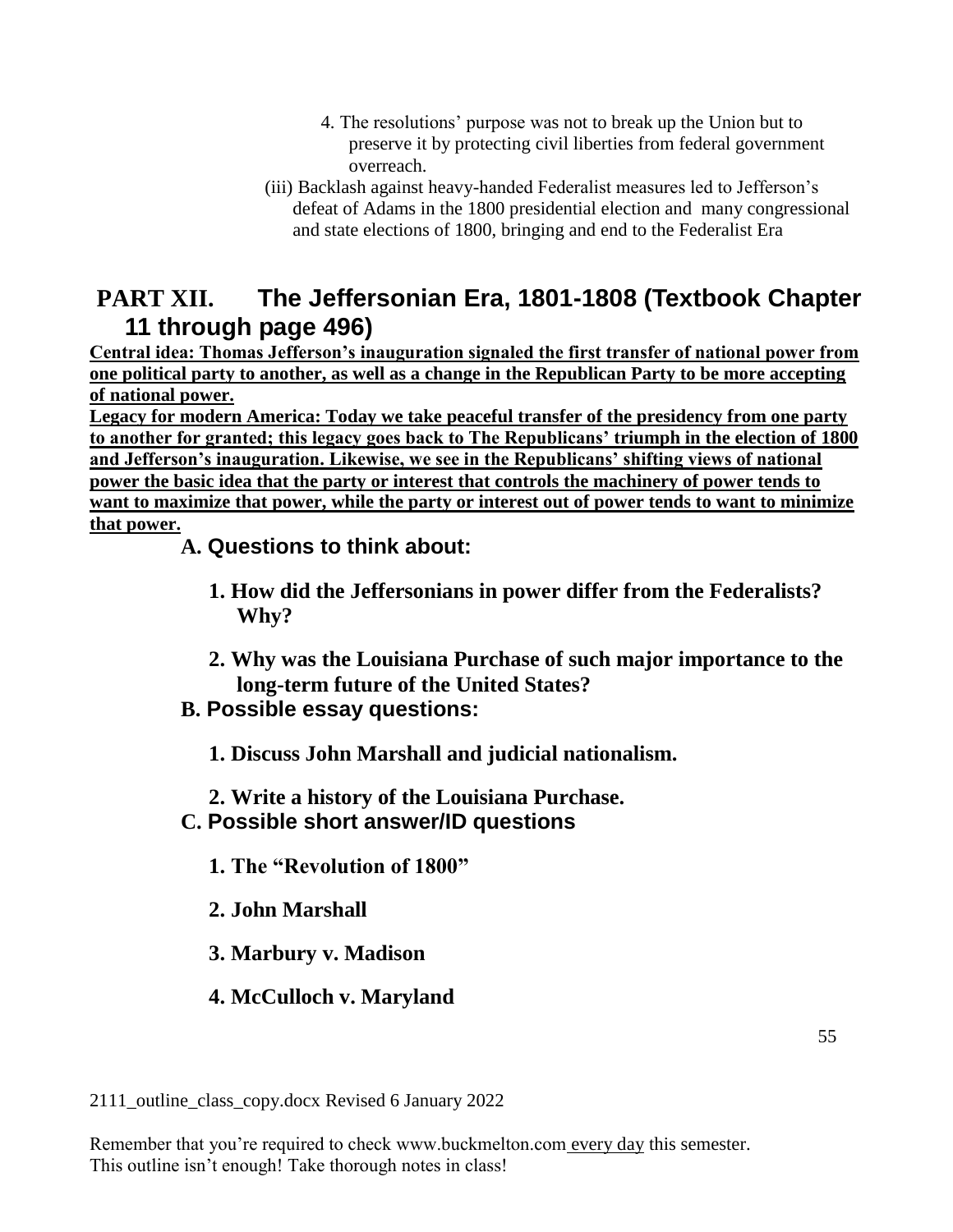## **5. Toussaint L'Ouverture**

### **6. The Louisiana Purchase**

### **D. Section outline**

## **1. [The Revolution of 1800](http://www.buckmelton.com/trump_obamas_1.jpg)**

- **a. The revolution is that no revolution takes place**
- **b. A peaceful transfer of power from one party to another occurs, setting the pattern for the future American experience**

### **2. [Republican about-face on national power](http://www.buckmelton.com/federalists_and_republicans_chart.pdf)**

### **a. The Republicans largely leave the Federalist program intact**

- (i) E.g., Bank of the United States continues to exist until its scheduled expiration in 1811
- **b. Republicans found U.S. Military Academy at West Point in 1802**
	- (i) Had viewed national military with suspicion as aristocratic, dangerous, and expensive
- **c. Nevertheless, Republicans still don't favor manufacturing and commerce over agrarianism**
	- (i) E.g., the Republicans don't pass the sort of high tariff that Hamilton had argued for ten years earlier

## **3. Federalism's Last Offensive: John Marshall and judicial nationalism**

### **a. John Marshall of Virginia**

- (i) Cousin of Thomas Jefferson
- (ii) A Hamiltonian Federalist: supports a strong central government and protection of property rights
- (iii) Appointed as Chief Justice of the U.S. Supreme Court in the final days of John Adams's presidency
- (iv) The most capable chief justice in history
- (v) One of the longest serving justices in history
- (vi) In practical terms, federal judges can hold their jobs for life: Marshall will thus continue the Federalist influence on the court until his death in 1835

### **b. Major cases:**

- (i) Marbury v. Madison (1803)
	- (A) Marshall, in a dispute with president Jefferson and Secretary of State Madison, will establish the federal courts' power to declare a law of Congress unconstitutional this is known as the doctrine of judicial review
- (ii) Fletcher v. Peck (1810)

2111\_outline\_class\_copy.docx Revised 6 January 2022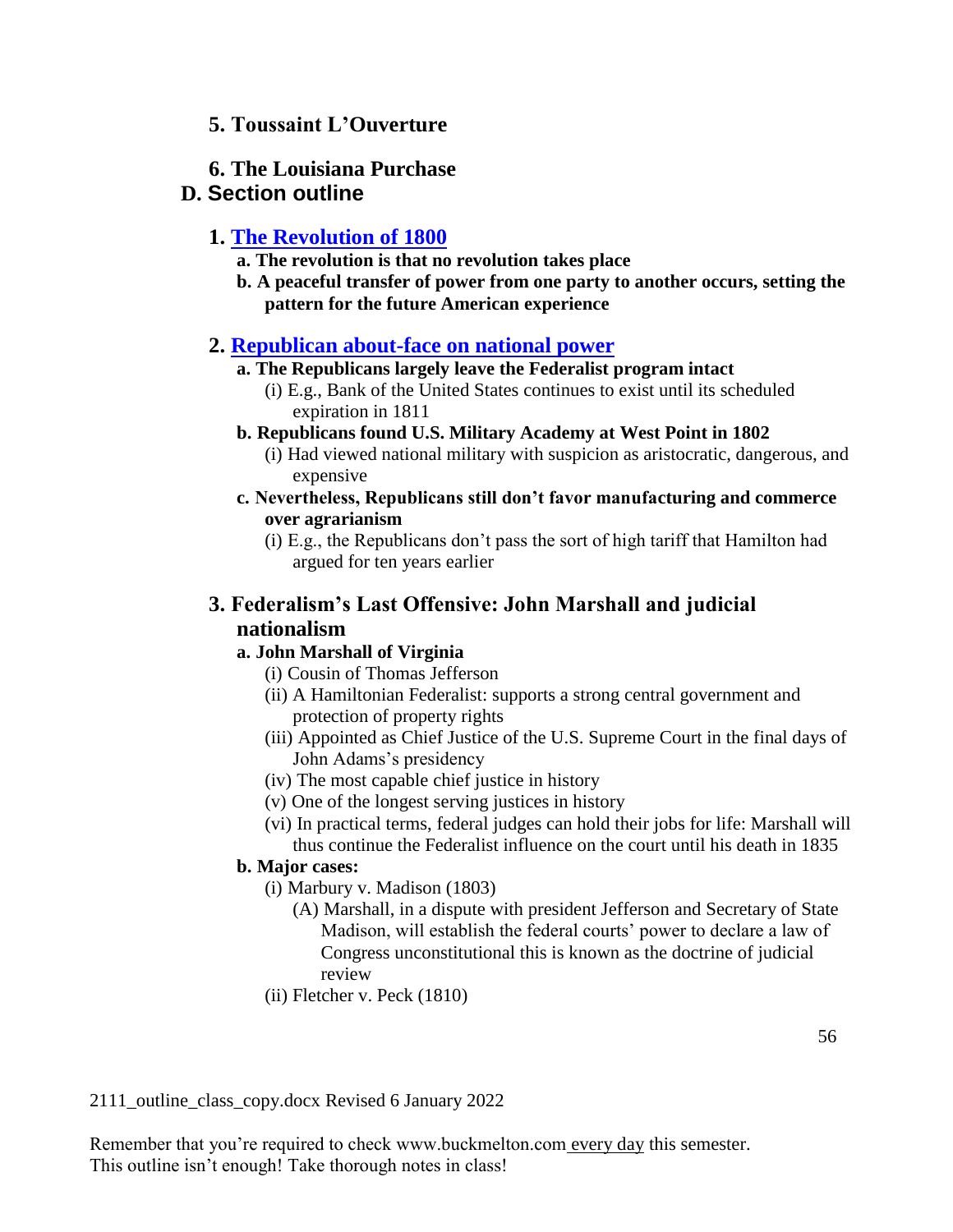- (A) The Supreme Court declares that federal courts can strike down state laws as violating the federal Constitution
- (iii) Fast forward: McCulloch v. Maryland (1819)
	- (A) The Supreme Court recognizes Hamilton's concept of implied powers, greatly expanding Congress's power to legislate

### **4. [The Barbary Wars](http://www.buckmelton.com/barbary_wars.jpg)**

- **a. The Barbary States of North Africa had long had a practice of piracy and demanding tribute (i.e., "protection money" for not seizing European merchant ships**
- **b. American ships protected by Royal navy until 1776 and French navy until 1783**

### **c. Jefferson objected to American payment of tribute**

- (i) Believed that payment only encouraged further transgressions
- (ii) As president, Jefferson sent a naval squadron to combat Barbary pirates
- (iii) Oversaw a naval build-up to allow projection of US force against the Barbary states
- (iv) Like the founding of West Point, this was something of a Republican reversal given navies' expense
- **d. First Barbary War took place from 1801 to 1805**
- **e. Second Barbary War occurred 1815-1816**
- **f. End result of wars was largely to end Barbary seizing of American ships and American payment of tribute**

### **5. The Louisiana Purchase, 1803**

- **a. [The strategic importance of New Orleans](http://www.buckmelton.com/Thomas_Jefferson_on_France_in_Louisiana.pdf)**
- **b. Spain withdraws Americans' right of deposit in New Orleans, threatening U.S. expansion into trans-Appalachian West**
- **c. Ca. 1800, Spain returns control of Louisiana to France (formal transfer 1803)**
- **d. Napoleon's plans frustrated: [Toussaint L'Ouverture](http://www.buckmelton.com/toussaint_louverture.jpg)** (i) The "Black Napoleon" of St. Dominigue
- **e. 1803, France sells all of Louisiana to the United States for \$15 million**
- **f. [Doubles the size of the U.S. overnight and gives it strategic control of the](http://www.buckmelton.com/Louisiana_Purchase.jpg)  [Mississippi River network](http://www.buckmelton.com/Louisiana_Purchase.jpg)**

### **6. The Lewis and Clark Expedition, 1804-06**

### **a. An expedition to:**

- (i) Discover a practical route to the Pacific coast and
- (ii) Claim far western land for the United States to prevent British claims

2111\_outline\_class\_copy.docx Revised 6 January 2022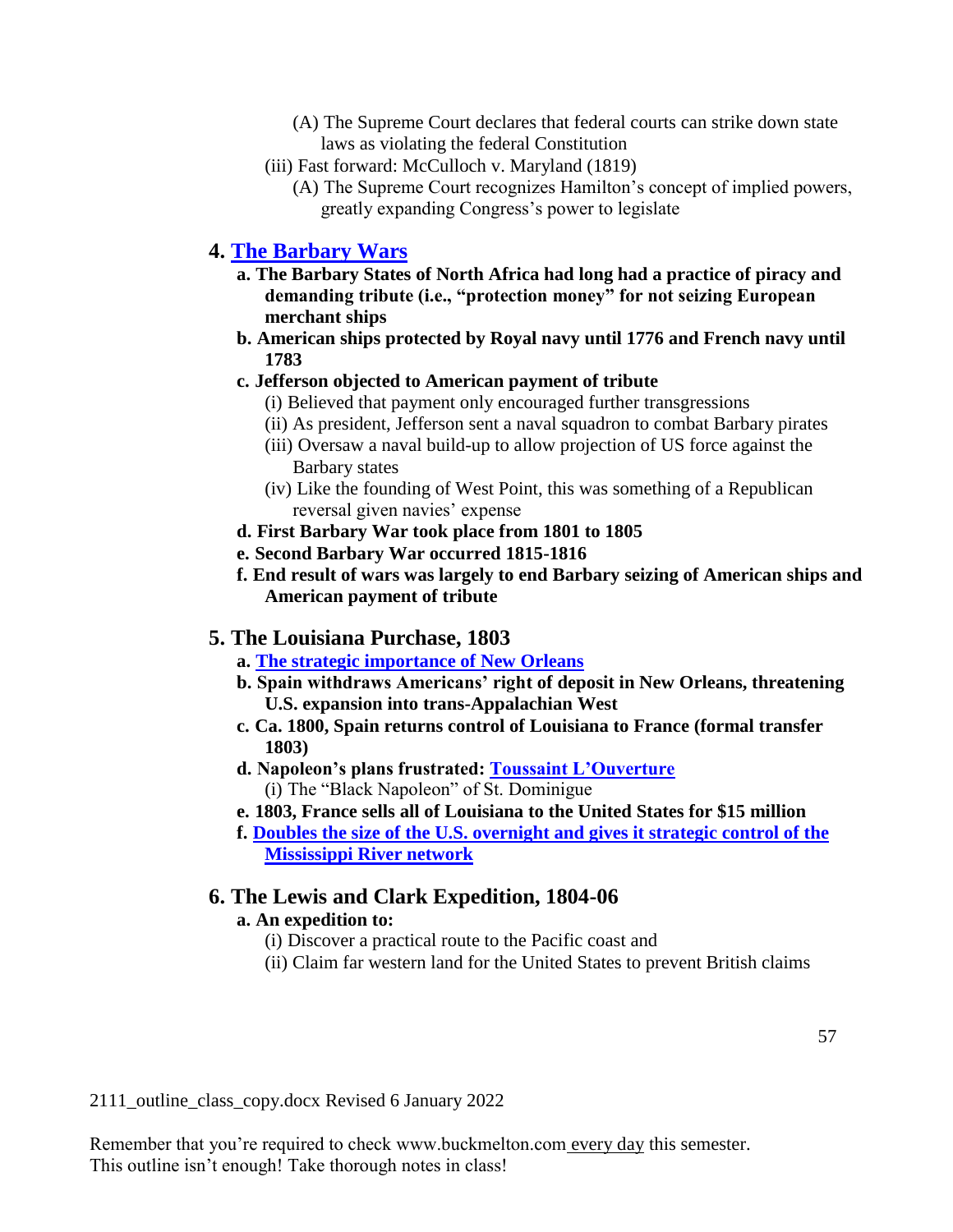# **PART XIII. The Coming of the War of 1812, ca. 1804-1812 (Textbook page 496 through page 502)**

**Central idea: The ongoing Napoleonic Wars placed the United States in a difficult economic and diplomatic position in which an excess of patriotism ultimately brought America into war. Legacy for modern America: Foreign affairs—military, diplomatic, and economic—can all have major impacts on the domestic aspects of American life. While there may often be a domestic call for military intervention, such intervention may or may not be wise and is often costly for the nation.**

**Questions to think about:**

- **1. What was America's main goal during the Napoleonic Wars?**
- **2. Why was this goal so difficult to achieve?**

**3. Why did the United States ultimately declare war on Great Britain? B. Possible essay questions:**

**1. Write a history of the events leading up to the War of 1812, beginning in 1803.**

## **C. Possible short answer/ID questions**

- **1. The Leopard/Chesapeake Affair**
- **2. The Embargo Act**
- **3. The Non-Intercourse Act**
- **4. Macon's Bill #2**

## **5. The War Hawks D. Section outline**

## **1. Overview of the problem**

During the war between Britain and France, each tried to strangle the other economically, through blockade and other restrictions on trade.

This economic warfare affected the U.S., which, as a growing commercial power, wished to carry on unrestricted trade with all parties. (The U.S. term for principle was "free ships make free goods," i.e., if goods are on a neutral state's ship, those goods aren't contraband and thus aren't subject to seizure by a state that's at war.)

2111\_outline\_class\_copy.docx Revised 6 January 2022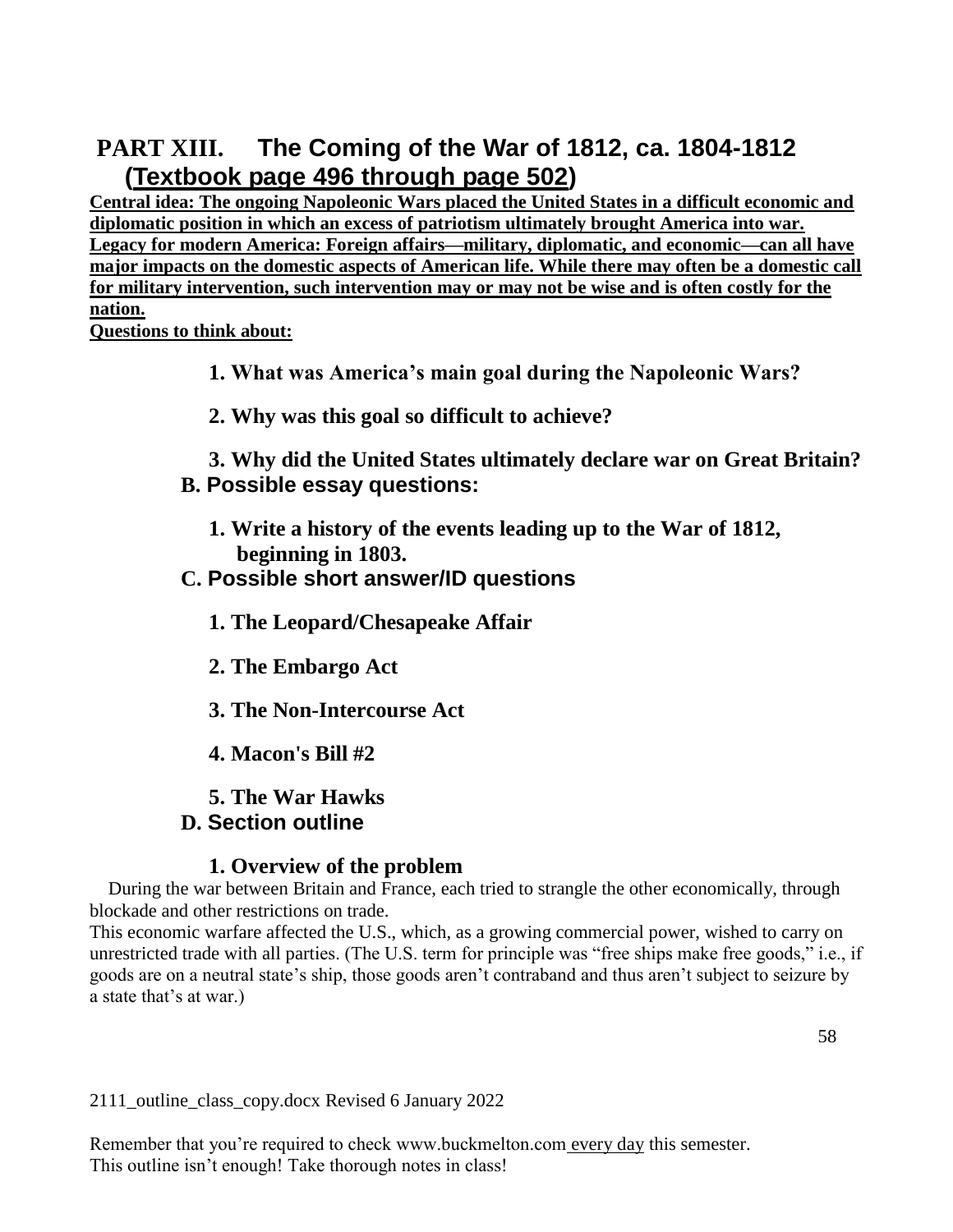But because U.S. trade could affect the Anglo-French war even though the U.S. was legally neutral, Britain and France didn't accept this principle. The result was English and French seizures of U.S. shipping, and British impressments of American sailors to man the Royal Navy.

- **2. War between France and Britain, renewed in 1803, leads to America's being caught in the middle.**
	- **a. America is neutral, and Americans want to trade with both sides in order to make money**
	- **b. France doesn't want Americans to trade with England because that helps the English war effort**
	- **c. England doesn't want Americans to trade with France because that helps the French war effort**
- **3. Each side takes steps to block American trade with the other side**
	- **a. 16 May 1806 - British Order-in-Council declares blockade of Europe from Brest to Elbe River.**
	- **b. 21 Nov 1806 - Napoleon issues Berlin Decree, declaring blockade of British Isles, forbidding all commerce with them, and authorizing seizure of vessels and cargo violating the blockade.**
	- **c. 7 Jan 1807 - British Order-in-Council — All shipping involved in coastal trade with France and her allies is prohibited.**
	- **d. 11 Nov 1807 - British Order-in-Council — only those ships which have passed through a British port, cleared, and paid duties would be permitted to call at still-open ports on the Continent.**
	- **e. 17 Dec 1807 - Napoleon's Milan Decree declares that all vessels searched by British or obeying the orders in council would be seized.**
- **4. Result of these conflicting positions means that whether or not American ships comply with Orders-in-Council, they will be in violation of either British or French policy and subject to seizure by one or the other**
	- **a. if they submit to British procedures, French will seize them**
	- **b. If they run British blockade without British clearance, British will seize them.**

## **5. 22 June 1807 - Leopard/Chesapeake Affair**

**a. British warship Leopard fires on U.S. warship Chesapeake off Virginia coast, killing or wounding 21 Americans and forcibly removing four alleged Royal Navy deserters from her.**

2111\_outline\_class\_copy.docx Revised 6 January 2022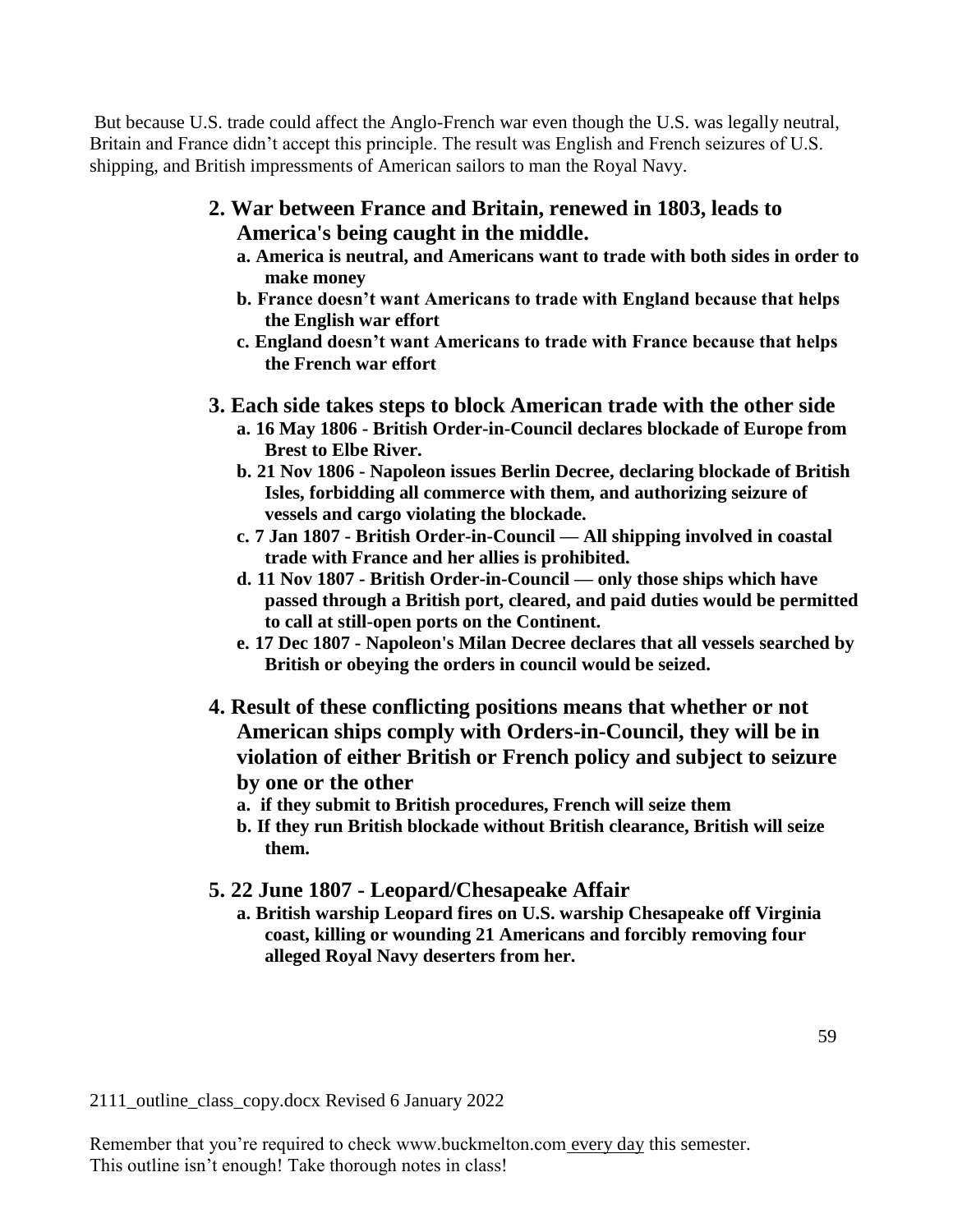- **6. American response: Since we're too weak to fight England or France, seek to hurt them economically in an effort to get them to respect our neutral trading rights**
	- **a. December 1807 – U.S. passes Embargo Act.**
		- (i) a. Bars all U.S. citizens from engaging in any trade with foreign ports.
		- (ii) b. Results:
			- (A) 1. Devastation of U.S., and particularly New England economy.
			- (B) 2. Damage to British economy—in effect, an American ratification of the Berlin Decree.

### **b. March 1809 – U.S. passes Non-Intercourse Act.**

- (i) a. Repeals Embargo Act.
- (ii) b. No trade with France or Great Britain.
- (iii) c. President may resume trade with either upon cessation of violations of neutral rights.
- (iv) d. Results:
	- (A) 1. Impossible to enforce.
	- (B) 2. Continued economic hardship on U.S. merchants.
	- (C) 3. Napoleon seizes American ships arriving in French harbors on pretext that they must be British, since under the Non-Intercourse Act, American ships can't legally be there.

### **c. May 1810 – U.S. passes Macon's Bill Number 2.**

- (i) a. Reopens trade with France and Britain.
- (ii) b. If either country revokes its edicts or ceases violations, U.S. will resume non-intercourse against the other.
- (iii) c. Results:
	- (A) Napoleon therefore claims in a diplomatic note to U.S. that he had made the requisite repeal of Berlin and Milan decrees
	- (B) Madison resumes non-intercourse with the British, but then Napoleon goes back on his promise

## **7. 1811-12, War Hawks come to power in Congress.**

### **a. War Hawks are predominately Western and Southern.**

(i) E.g., [Henry Clay,](http://www.buckmelton.com/henry_clay.jpg) Kentucky

- (ii) E.g., [John C. Calhoun,](http://www.buckmelton.com/calhoun_young.jpg) South Carolina
- **b. They are expansionist, and they resent incursions of Tecumseh and other British-backed Indians along the frontier.**
- **c. They argue for war against Great Britain in the name of the abstract rights of neutrality, free trade, and national honor.**
- **d. New England merchants and shippers, however, oppose war, which would be worse for them economically than trade that's subject to British seizure and impressments.**
- **e. e. 1811-12, Madison begins to defer to War Hawks.**

2111\_outline\_class\_copy.docx Revised 6 January 2022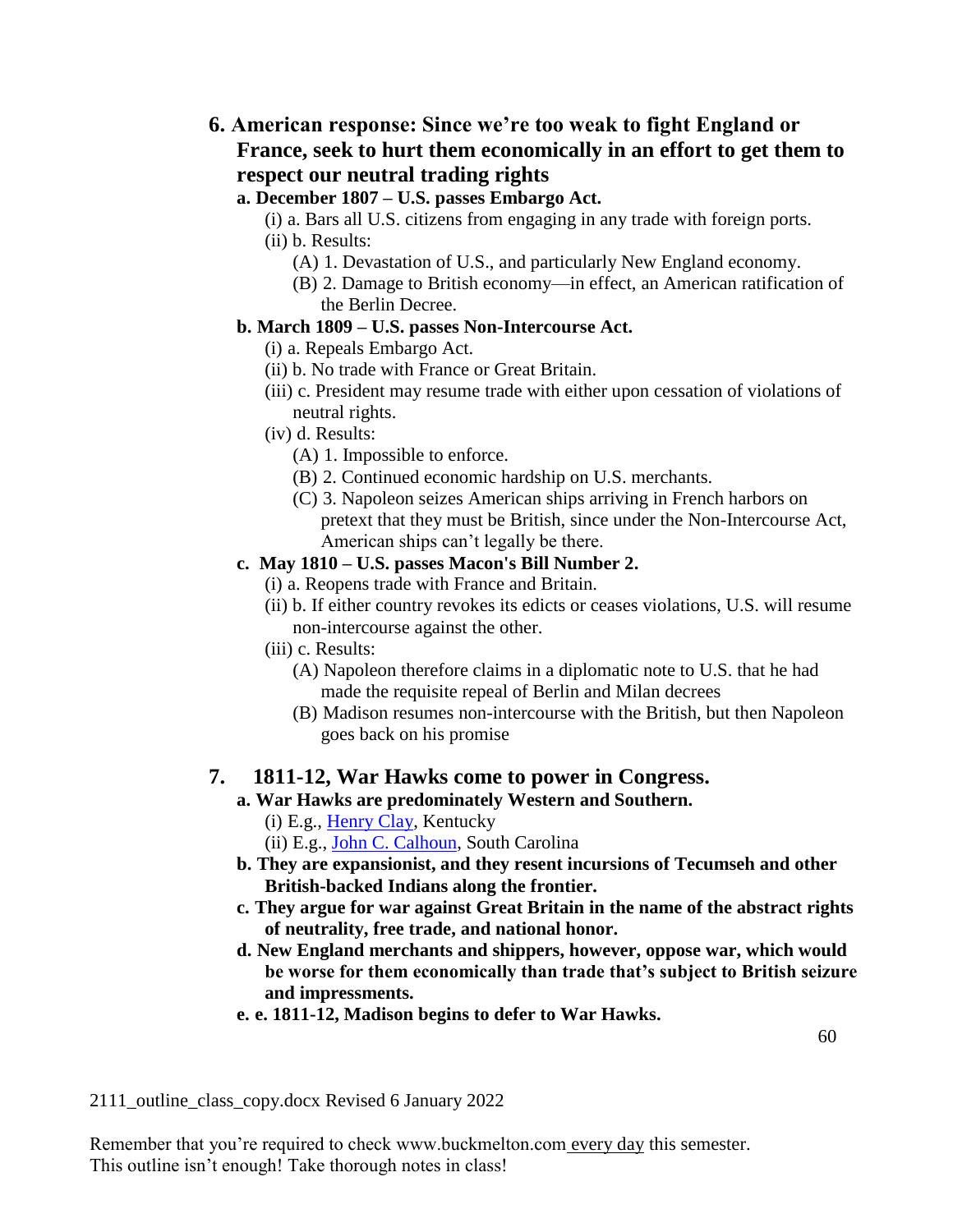- **8. 1 June 1812 - Madison requests declaration of war.**
- **9. 4 June 1812 - House passed declaration of war.**
- **10. 16 June 1812 – British, finally feeling great economic pressure from U.S. measures, announce suspension of Orders-in-Council.**
- **11. 18 June Senate, unaware of British actions, passed declaration of war. U.S. officially at war with British Empire.**

# **PART XIV. [The War of 1812,](http://www.buckmelton.com/war_of_1812_map.gif) 1812-1815 (Textbook pages 502 through page 510)**

**Central idea: Due to an overabundance of patriotism/nationalism, the United States in 1812 found itself in a war for which it was unprepared both militarily and economically. In the end, however, England's need to commit most of her resources to her war against Napoleon, together with the rise of "new blood" in the American military, led almost by accident to the avoidance of disaster and the final securing of American independence.** 

**Legacy for modern America: Wars are expensive and risky. In the case of the War of 1812, America's gamble, due to its basic unprepared ness, was a big one, but almost in spite of itself the gamble paid off. Has this been the case with America's recent wars? Will it be the case with the next war?**

**A. Questions to think about:**

- **1. Why is the War of 1812 sometimes called America's second war of independence?**
- **2. What is the meaning and importance of the phrase "America's advantage from Europe's distress?"**
- **3. What did the rise of Andrew Jackson mean for America's longterm political future?**
- **B. Possible essay questions:**
	- **1. Write a history of the War of 1812 beginning with the American declaration of war.**
- **C. Possible short answer/ID questions**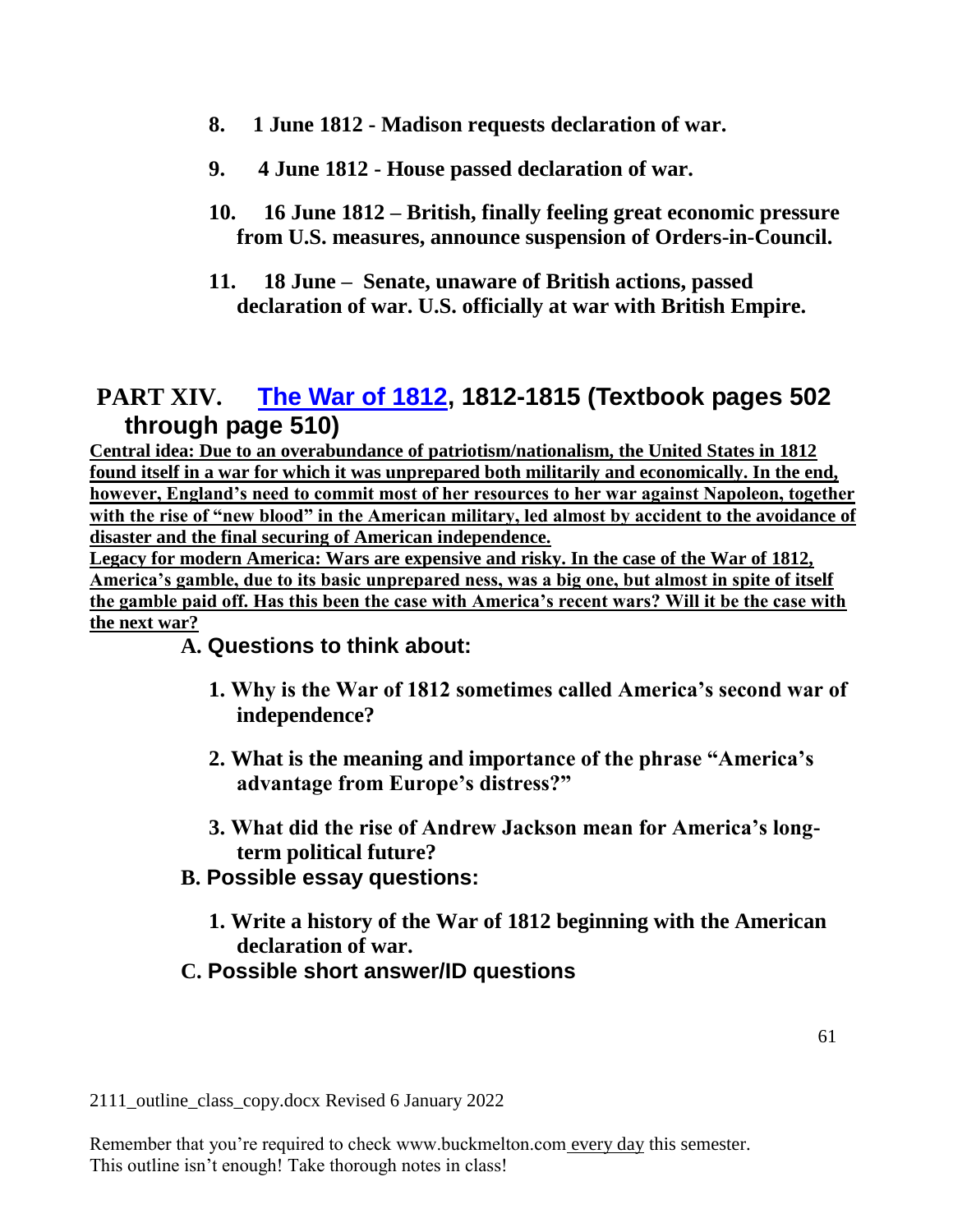## **1. The Battle of Horseshoe Bend**

## **2. The Battle of New Orleans**

**3. The Treaty of Ghent**

## **D. Section outline**

## **1. Weaknesses of the combatants**

## **2. The War**

### **a. Phase 1: 1812**

- (i) The Land War/Canadian Border
	- (A) U.S. incompetence and failure
- (ii) The Naval War
	- (A) "Feel good" U.S. victories

### **b. Phase 2: 1813:**

- (i) The Battle of Lake Erie
	- (A) Secures control of the northern border

### **c. Phase 3: 1814/15**

- (i) The British 3-Pronged Offensive
	- (A) Down the Hudson
		- 1. General Winfield Scott
	- (B) Up the Chesapeake/Washington, D.C.
	- (C) Retaliation for burning of York, 1813
	- (D) Up the Mississippi/ New Orleans
- (ii) The Rise of [Andrew Jackson](http://www.buckmelton.com/jackson.jpg.gif)
	- (A) [Jackson at 14](http://www.buckmelton.com/young-andrew-jackson-granger.jpg)
	- (B) Battle of Horseshoe Bend, 1814
	- (C) Battle of New Orleans, 1815
		- 1. [Jackson's smashing victory](http://www.buckmelton.com/Battle_of_New_Orleans.jpg) at New Orleans secures American control of the Mississippi Valley once and for all
		- 2. The Battle of New Orleans shows that America has finally become powerful enough to assure its independence permanently
		- 3. Jackson becomes America's first great popular hero overnight

# **3. The Treaty of Ghent, 1814**

## **a. Status quo antebellum**

- (i) Agreement to end the war
- (ii) Agreement to resolve all outstanding questions later
	- (A) These issues (impressment, ship seizures) are mooted by the fact that the Napoleonic Wars are over

2111\_outline\_class\_copy.docx Revised 6 January 2022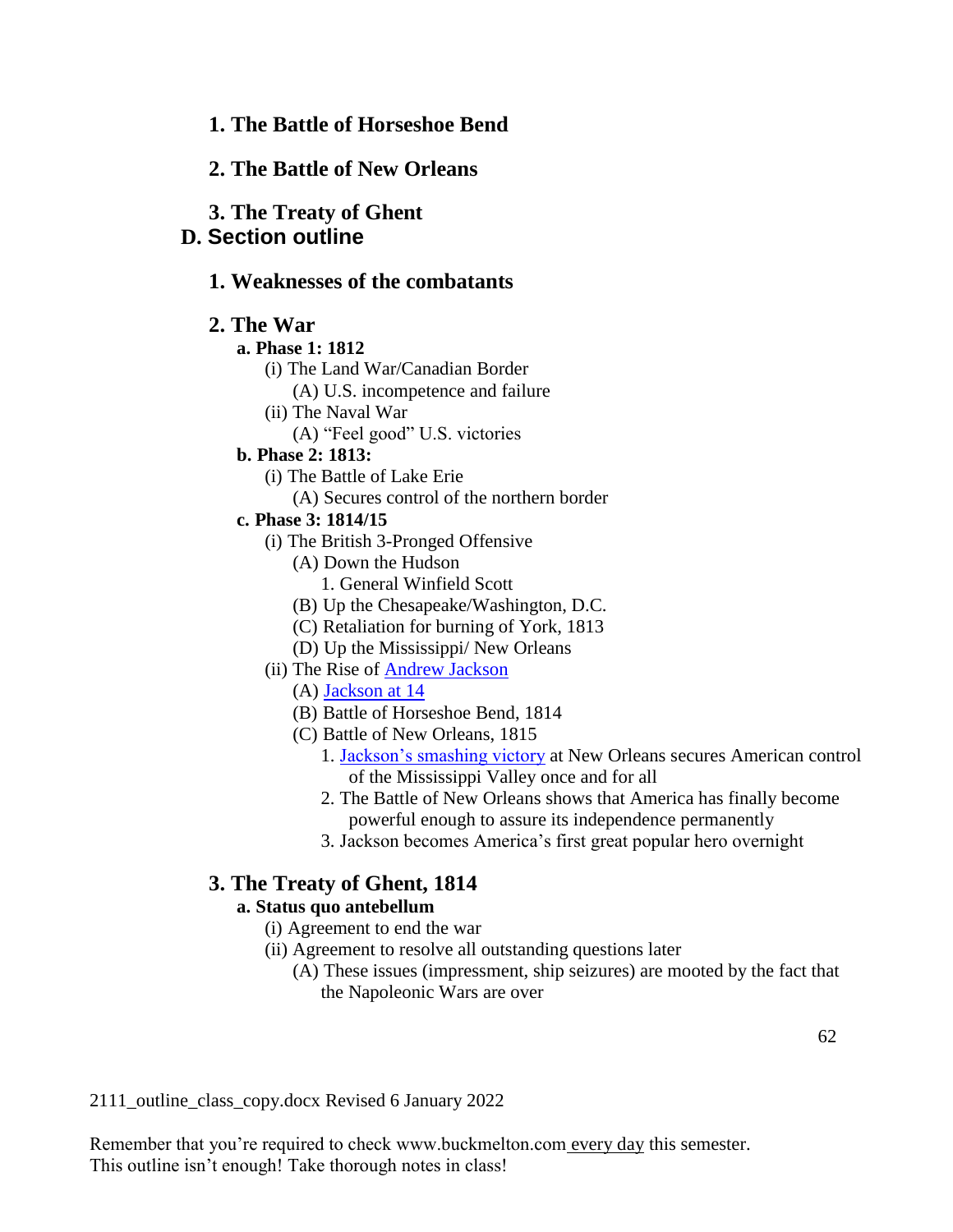## **4. Results of the War of 1812**

- **a. Andrew Jackson becomes the most wildly popular hero in American history thus far**
- **b. The War of 1812 is often referred to as the Second American Revolution/Second War of Independence**
	- (i) American independence was always somewhat in doubt until the Battle of New Orleans
	- (ii) But The Battle of New Orleans shows we are finally strong enough that we need no longer fear loss of our independence to England or France: Washington's prophecy fulfilled
- **c. The Anglo-French wars are at an end and Europe begins to focus less on the New World and more on rebuilding itself**
	- (i) Now America, its independence assured, may turn away from European affairs and begin developing itself and its resources into a growing world power

# **PART XV. The Foreign Policy Aftermath of the War of 1812, 1815-1823 (No textbook pages)**

**Central idea: From the 1750s to the 1810s, America had been buffeted almost non-stop by European wars and diplomatic crises It was only because of the long enmity between England and France that prevented Europe from venting its full fury on the new United States and allowed it to survive until 1815. By the time peace finally returned to Europe that year, the United States had had the breathing room to become firmly established as an independent nation. Over the next few years it regularized its relations with its neighbors and Europe through peaceable diplomatic arrangements.**

**Legacy for modern America: America has traditionally been insulated from the world by the Atlantic and Pacific oceans and either good relations with, or the lack of a serious military threat from, the nations on its borders. This fact, dating largely from the period 1815-1823, has allowed the United States to grow economically strong and to develop a strong tradition of property rights and civil liberties. Given 21st century technology (ICBMs, long-range aircraft, biological warfare, cyberwar), ideology (terrorism and religious extremism), and demographics (unsecured borders/mass illegal immigration), is this likely to last? What should we do about it?**

# **A. Questions to think about:**

**1. Why, between 1815 and 1823, could the United States begin concentrating more on domestic developments than on foreign policy?**

# **B. Possible essay questions:**

2111\_outline\_class\_copy.docx Revised 6 January 2022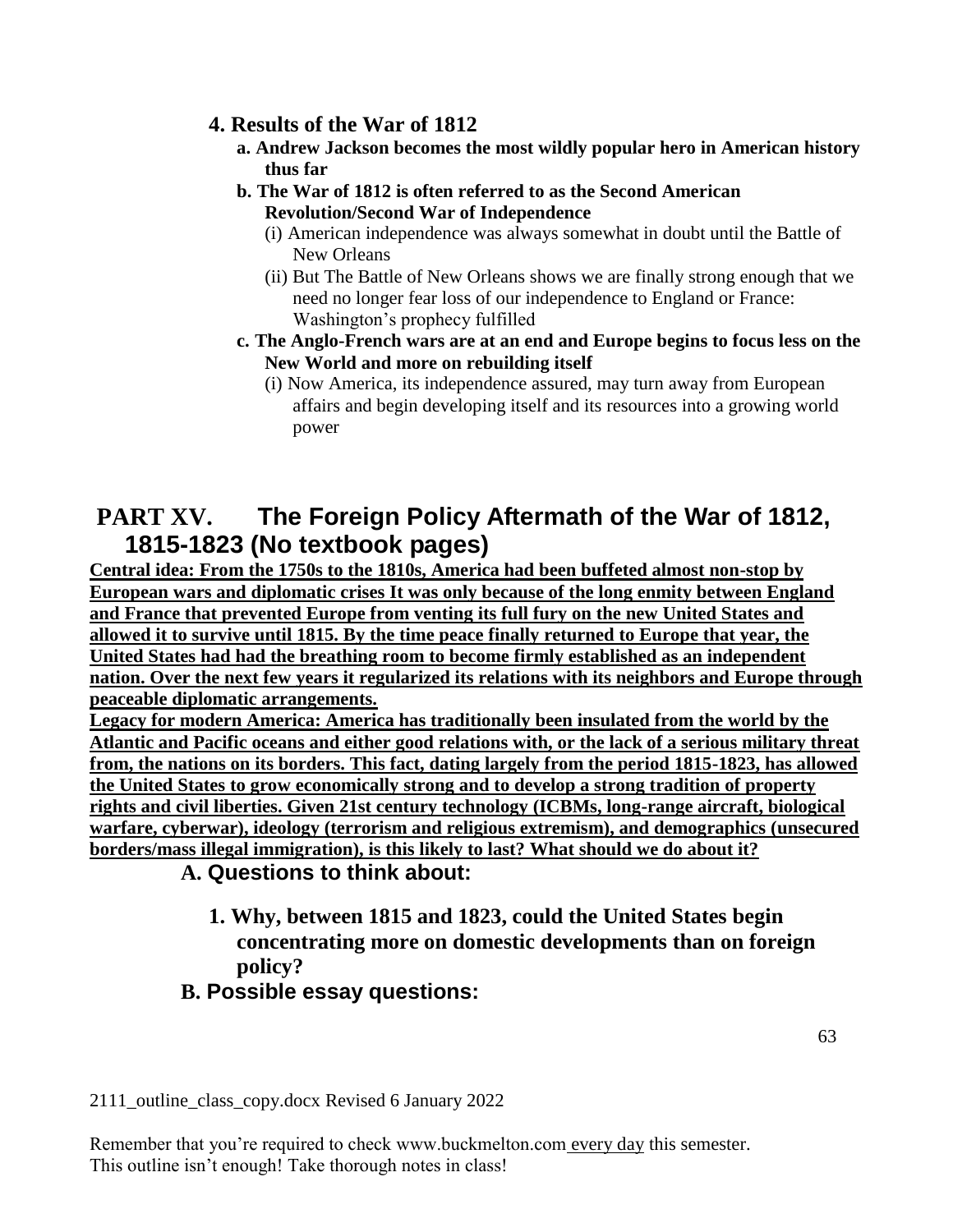**1. Write a history of the Era of Good Feelings, 1815-1824. Include both domestic developments and foreign policy developments.**

# **C. Possible short answer/ID questions**

- **1. The Anglo-American Convention of 1818**
- **2. The Rush–Bagot Treaty**
- **3. The Adams-Onis (Transcontinental) Treaty**
- **4. The Monroe Doctrine**

# **D. Section outline**

- **1. A shift from emphasis on foreign/European affairs to internal development and expansion**
	- **a. Results from**
	- **b. the end of the Anglo-French Wars**
	- **c. The exhaustion of Europe as a result of the wars and its need to recover, and**
	- **d. the withdrawal of European influence from much of the United States in the wars' wake**

## **2. [Adjusting borders and relations to the north](http://www.buckmelton.com/border_adjustment_post_1812.jpg)**

- **a. The Anglo-American Convention of 1818**
	- (i) Settles boundary between U.S. and Canada
	- (ii) Provides that neither the U.S. nor England will contest the others' presence in Oregon, giving the U.S. access to the Pacific coast
- **b. Rush–Bagot Treaty, 1818**
	- (i) Demilitarizes Great Lakes and U.S./Canadian border
	- (ii) Today, the U.S. /Canadian border is the longest demilitarized border in the world

# **3. [Adjusting borders and relations to the south](http://www.buckmelton.com/Viceroyalty_of_New_Spain_Location_1819_(without_Philippines).png)**

- **a. Jackson in Florida: John Quincy Adams plays "good cop, bad cop" with Spain**
- **b. The [Adams-Onis \(Transcontinental\) Treaty,](http://www.buckmelton.com/Viceroyalty_of_New_Spain_Location_1819_(without_Philippines).png) 1819**
	- (i) Spain gives up strong claims to Florida
	- (ii) U.S. gives up weak claims to Texas in determination of the border of the Louisiana Purchase

# **4. The Monroe Doctrine, 1823**

2111\_outline\_class\_copy.docx Revised 6 January 2022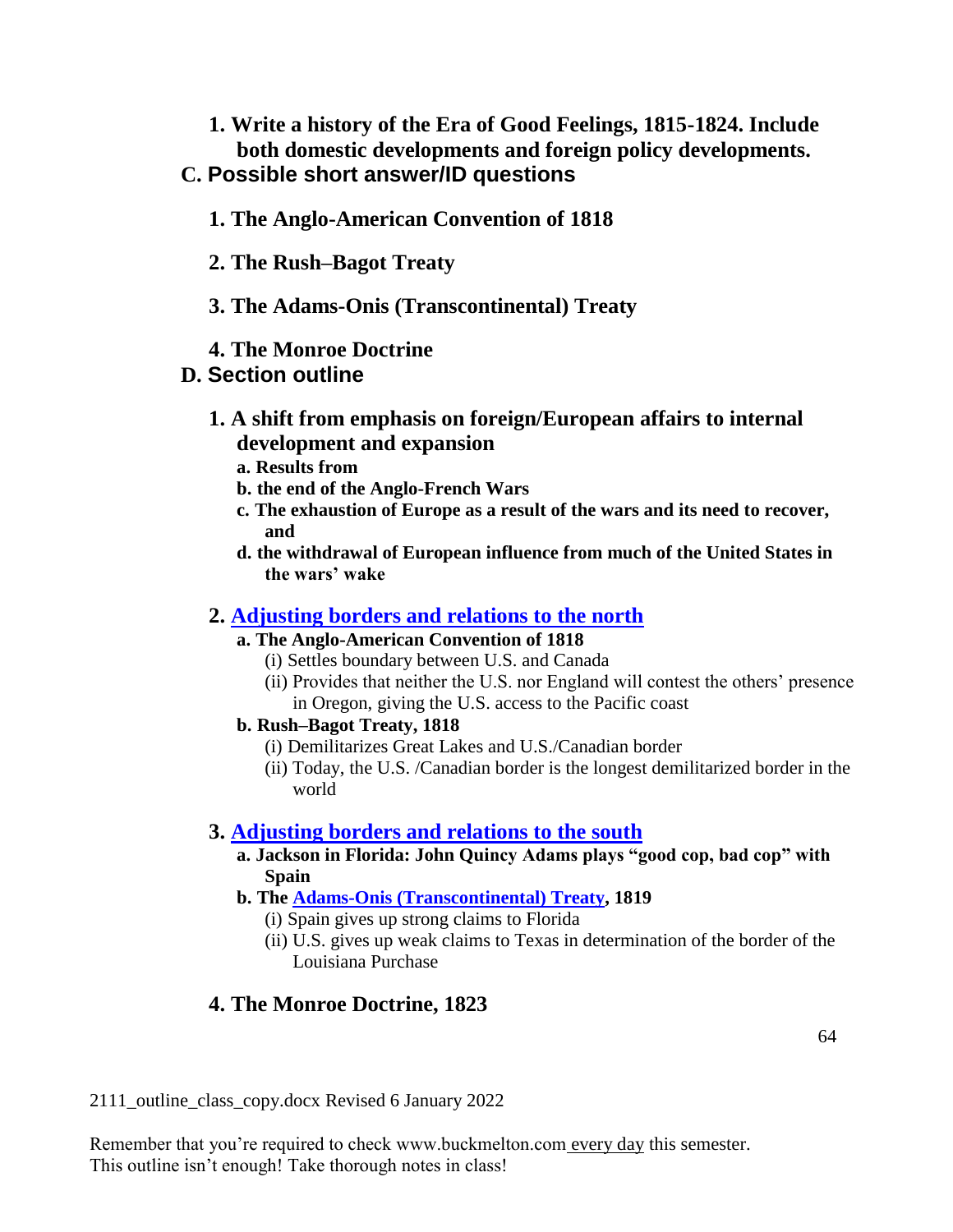- **a. Spanish colonies in Central and South America were establishing their independence from Spain**
- **b. U.S. and England feared that France and others would attempt to regain control of them**
- **c. England suggested a joint declaration with the United States opposing European interference in the New World**
- **d. President James Monroe (1817-1825) and Secretary of State John Quincy Adams decided to make a unilateral declaration instead, warning Europe not to try to establish new colonies in the New World:**
	- (i) "[T]he American continents, by the free and independent condition which they have assumed and maintain, are henceforth not to be considered as subjects for future colonization by any European powers."
	- (ii) "[W]e could not view any interposition … by any European power in any other light than as the manifestation of an unfriendly disposition toward the United States."
- **e. Enforced not by the United States but largely by the Royal Navy**
- **f. A basis of American policy towards Latin America for the next century and a half**
- **g. Symbolizes New American emphasis on development and expansion, as opposed to international dealings with the Old World**

# **PART XVI. The Era of Good Feelings, 1816-1824 (Textbook page 510 through page 541)**

**Central idea: The end of a half-century of European/foreign crisis inaugurated a decades-long period in which America concerned itself mainly with domestic development and expansion. The new wave of nationalism that had surfaced just before the War of 1812 and bolstered by the Battle of New Orleans at first produced a strong sense of national unity, but with the decline of the Federalist Party Republican leaders, lacking a common enemy, began to fall out among themselves, paving the way for the rise of a new party system.**

**Legacy for modern America: What unites Americans? What divides Americans? Is national unity of the sort we see during the Era of Good feelings possible today? Why or why not? How could it be achieved?**

## **A. Questions to think about:**

- **1. What brought about the final collapse of the Federalist Party?**
- **2. How and why did the Republican Party begin behaving somewhat like the Federalists originally had?**

2111\_outline\_class\_copy.docx Revised 6 January 2022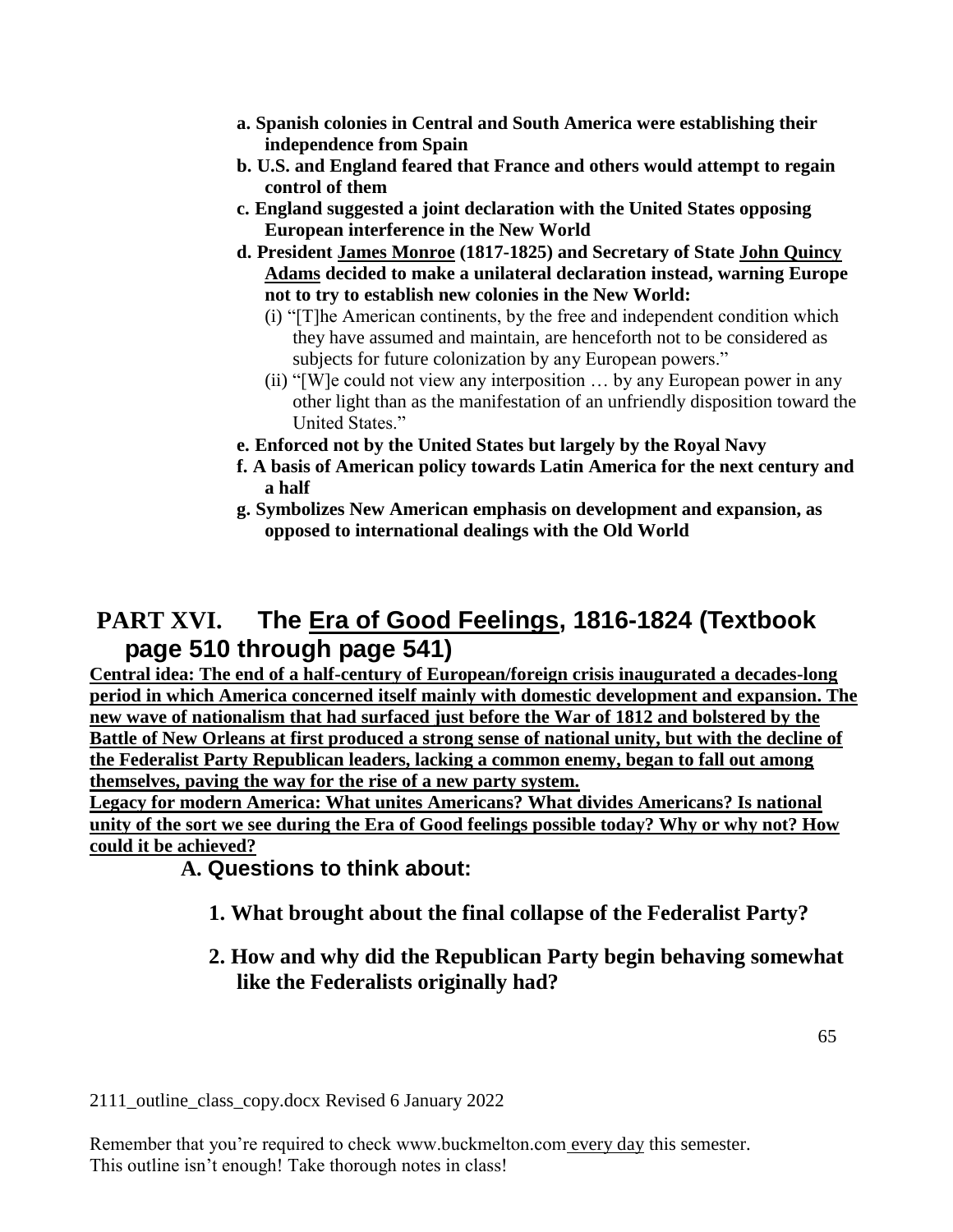- **3. Why did the Era of Good Feelings come to an end?**
- **4. Why do we call the Missouri Crisis a "crisis?" What was its longterm significance?**
- **5. Why did Thomas Jefferson believe the Missouri Crisis to be "a fire bell in the night?"**
- **B. Possible essay questions:**
	- **1. Write a history of the Era of Good Feelings, 1815-1824. Include both domestic developments and foreign policy developments.**

## **C. Possible short answer/ID questions**

**1. The Hartford Convention**

**2. The American System**

**3. McCulloch v. Maryland**

**4. The Missouri Compromise**

**5. The Election of 1824**

**6. The "Corrupt Bargain"**

## **D. Section outline**

- **1. Prelude: Adams and Jefferson, the final chapter**
- **2. The Hartford Convention and the Death of the Federalist Party a. Federalist merchants devastated by the embargo and the War of 1812**
	- **b. Two dozen delegates from the new England States met in Hartford, Connecticut, late 1814**
		- (i) Proposed several constitutional amendments to limit national power
		- (ii) Note that Federalists, being a regional minority, had now adopted a states' rights position
		- (iii) States' rights is the usual position of a national minority
	- **c. Some delegates discussed the idea of secession from the Union**
	- **d. Three delegates arrived in Washington to discuss the proposals immediately after news of the Battle of New Orleans**

(i) This timing made the Federalists appear to be secessionists and disloyal

2111\_outline\_class\_copy.docx Revised 6 January 2022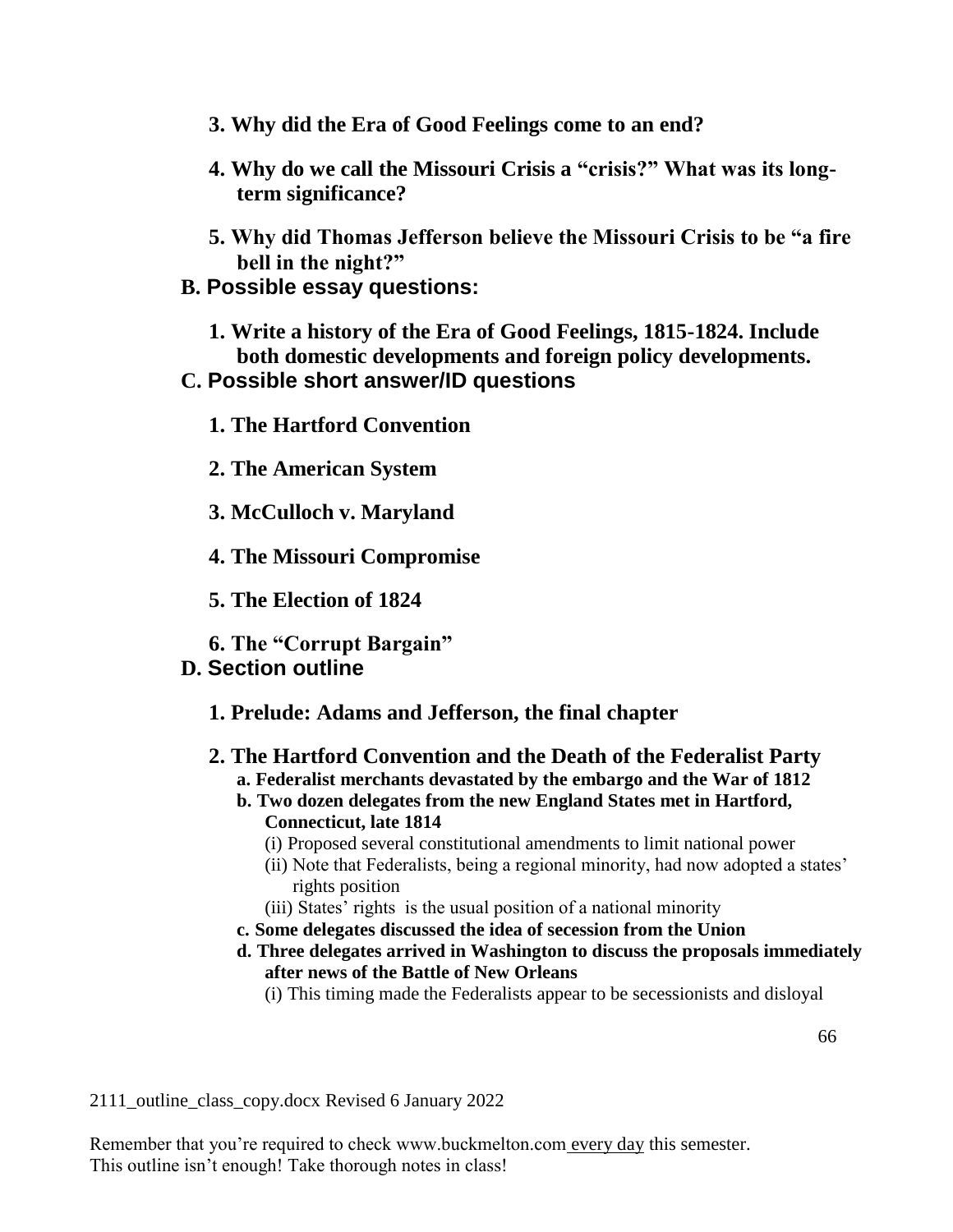(ii) The result was the collapse of the Federalist Party by 1820, leaving the Republicans the only national party—hence, "The Era of Good Feelings" with no more partisan strife

## **3. Postwar nationalism**

**a. In the wake of the War of 1812, a new wave of support for national development swept the country**

## **b. Republicans, in a role reversal, adopted a Hamiltonian financial program**

- **c. Henry Clay's "American System":**
	- (i) Supported by Clay, John Quincy Adams, and others
	- (ii) Proposed the following:
		- (A) High tariffs to protect and help the development of American industry
		- (B) A new Bank Of The United States
		- (C) Federal funding for internal improvements (roads, canals, bridges) to improve domestic trade and economy

## **d. Resulted in the following:**

- (i) New high tariff of 1816 (Hamilton's high tariff is finally achieved)
- (ii) Second Bank of the United States chartered in 1816 for 20 years
	- (A) John Marshall upholds the constitutionality of the Second Bank of the United States in McCulloch v. Maryland (1819) (implied powers doctrine)

## **4. Good feelings begin to subside**

## **a. 1819-1820: The Missouri Crisis and Compromise**

- (i) 1819, Missouri petitions for statehood
- (ii) U.S. representative James Tallmadge of New York offers the Tallmadge Amendment (proposed amendment to a law of Congress, not an amendment to the Constitution)
	- (A) A plan for gradually ending slavery in Missouri
	- (B) In exchange for statehood, Missouri agrees to emancipate all blacks born henceforth at age 25
	- (C) Tallmadge Amendment produces the first straight sectional North/South vote in Congress, with all slave states voting against it
	- (D) This reveals a major disagreement between North and South over the slavery issue
		- 1. Southerners believed that the Amendment was an unconstitutional intrusion into state sovereignty
		- 2. Southerners also perceived a major threat to the institution of slavery and thus the southern economy as well as southern society
	- (E) Why does the Tallmadge Amendment frighten white southerners so badly?

2111\_outline\_class\_copy.docx Revised 6 January 2022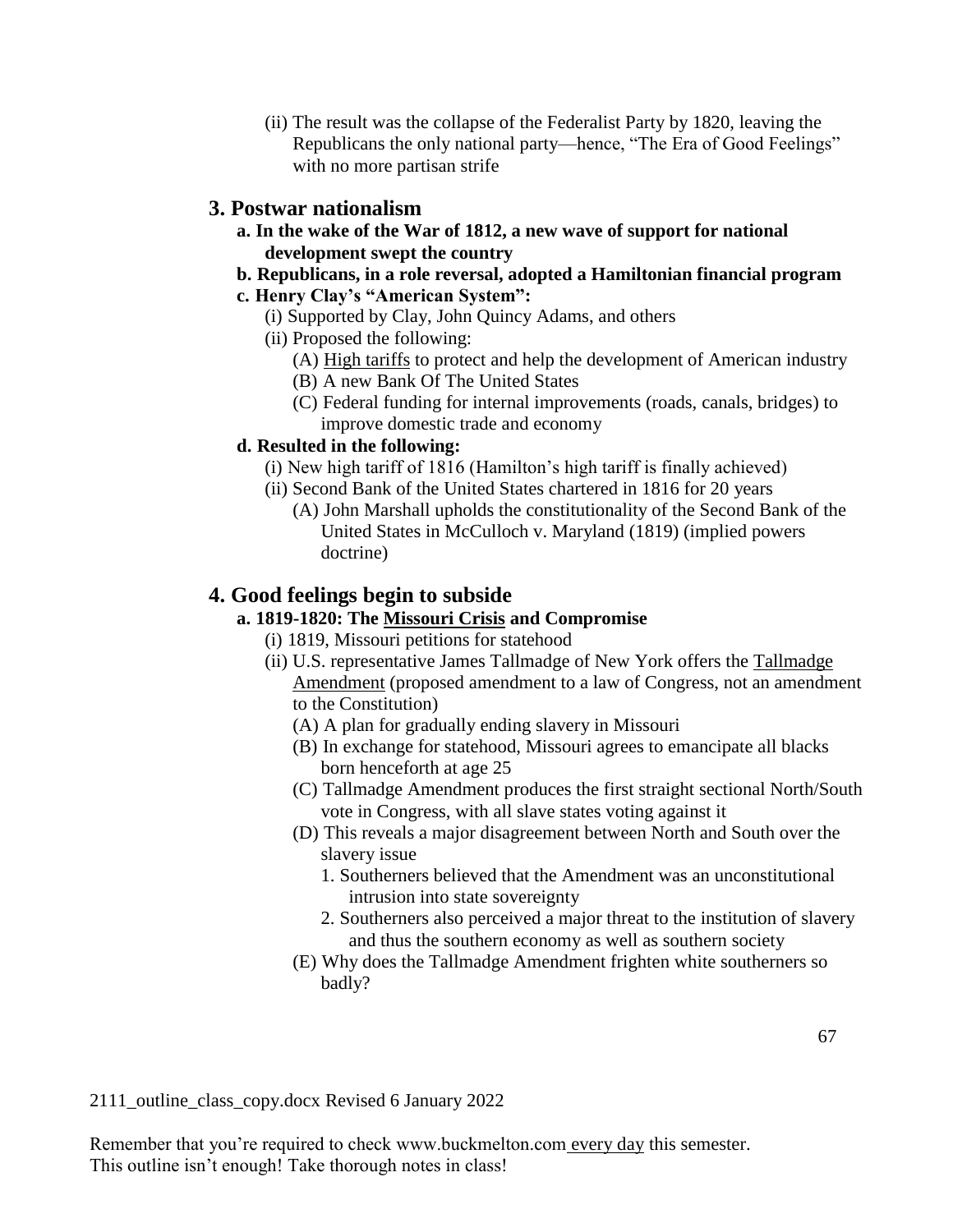- 1. Because it raises the specter of a nationwide ban on slavery at some point on the future, which would destroy the southern economy and upend race relations in the South
	- a. What is the only way a nationwide ban on slavery could occur and how does it involve the Tallmadge Amendment? [Class exercise](http://www.buckmelton.com/amendment_process.pdf)
- (iii) Result: [The Missouri Compromise](http://www.buckmelton.com/missouri_compromise.jpg)
	- (A) Missouri is admitted to the Union as a slave state (i.e. without the Tallmadge Amendment limitations)
	- (B) Maine is admitted to the Union as a free state
	- (C) The remainder of Louisiana territory is divided at the 36°30′ line, with no slavery allowed in the federal territory north of the line
- (iv) The crisis ends as quickly as it arose
- (v) But fills the elderly Jefferson and others with a sense of foreboding for the future

### **b. The Election of 1824**

- (i) Lack of opposition from another party leads to shattering of the old Republican party and several regional candidates seeking the presidency, among them
	- (A) General Andrew Jackson
	- (B) Secretary of State John Quincy Adams
	- (C) Representative Henry Clay
	- (D) Secretary of War John C. Calhoun
	- (E) Others
- (ii) Jackson wins the plurality of the popular vote and electoral vote; nobody wins the majority of the electoral vote
- (iii) House of Representatives gets to decide among the top three electoral votegetters: Jackson, Adams, and William Crawford of Georgia
- (iv) The "Corrupt Bargain"
	- (A) Clay with his American System hates Jackson with his common man support (reminiscent of Hamilton versus Jefferson)
		- 1. Clay on Jackson: "I cannot believe that killing 2,500 Englishmen at New Orleans qualifies for the various, difficult, and complicated duties of the Chief Magistracy."
	- (B) Clay, Speaker of the House, throws his support to Adams, enabling Adams to beat Jackson
	- (C) Adams then makes Clay his Secretary of State
	- (D) Jackson supporters are outraged
	- (E) Charge that Adams and Clay made a "corrupt bargain" to steal the election from Jackson
	- (F) This leads to the formation of a new party dedicated to electing Jackson in 1828: the Democratic Party
		- 1. The direct ancestor of today's Democratic Party

2111\_outline\_class\_copy.docx Revised 6 January 2022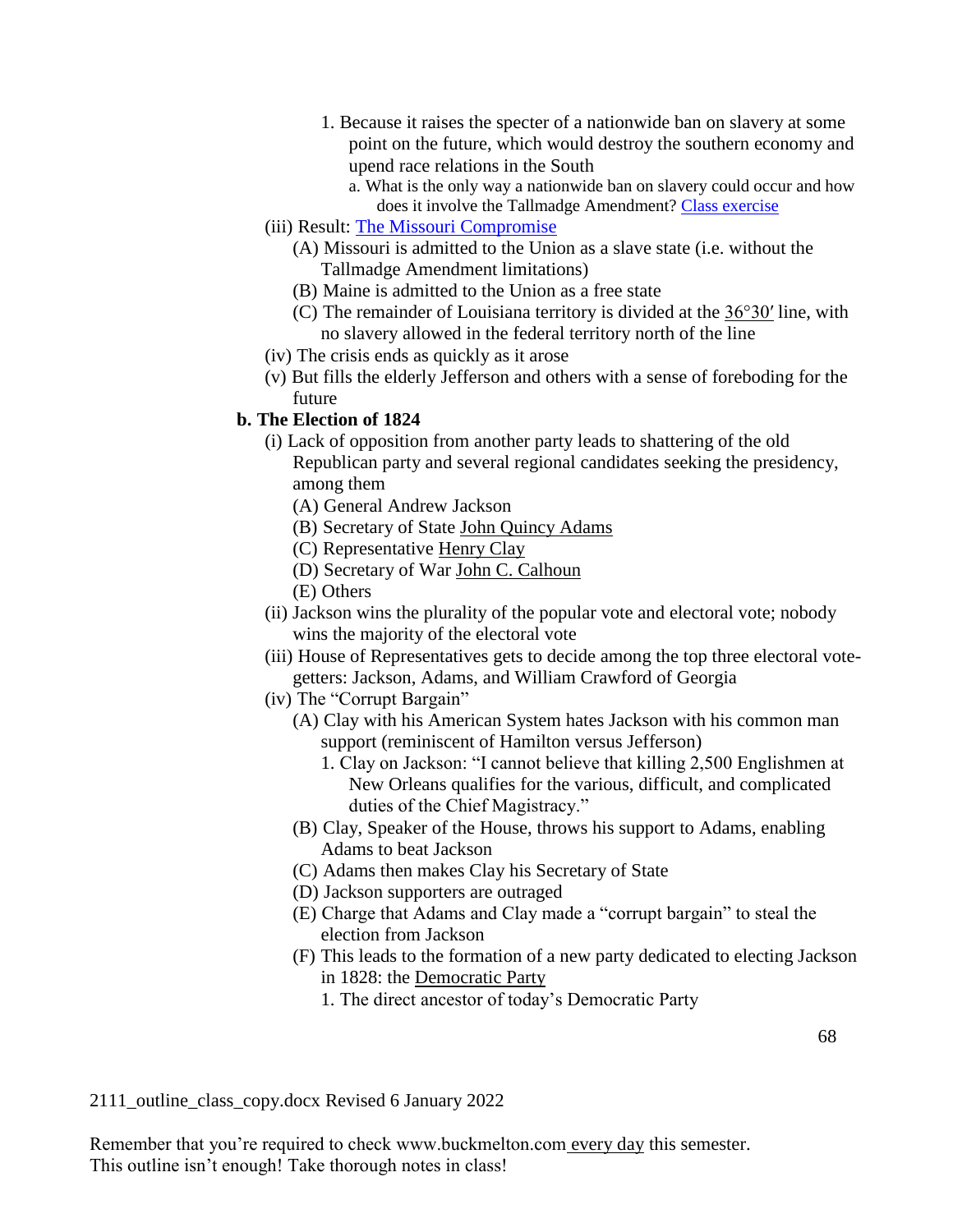- 2. Opposed to privilege
- 3. Supports the common man (farmers, laborers) as opposed to merchants and big business
- 4. Opposed to the American System

# **PART XVII. The Age of Jackson, 1824-1840 (Textbook page 541 through end of Chapter 12)**

**Central idea: In order to elect to the presidency America's first true popular hero, his supporters created a new government based on broad-based popular rule, in which neither education nor an economic stake in society required qualification to vote. This massive expansion of the franchise gave rise to mass democracy in America for the first time.**

**Legacy for modern America: Is mass democracy good or bad? Is it about equality and government by the people, or does it instead produce a "race to the bottom" that panders to ignorance and values only the lowest common denominator? What sort of alternatives, if any, would be preferable?**

## **A. Questions to think about:**

- **1. In what ways did the Jacksonian Democrats change the basic nature of American politics? What effects do these changes still have today?**
- **2. How did Jackson himself change the nature of the American presidency? What effects do these changes still have today?**
- **3. What other "fire bells in the night" sounded during Jackson's presidency? Why?**

## **B. Possible essay questions:**

**1. Write a history of the Jacksonian Era, 1824-1840.**

## **2. Write a history of the Nullification Crisis, 1828-1833. C. Possible short answer/ID questions**

- **1. The Election of 1828**
- **2. The Trail of Tears**

## **3. The Force Bill**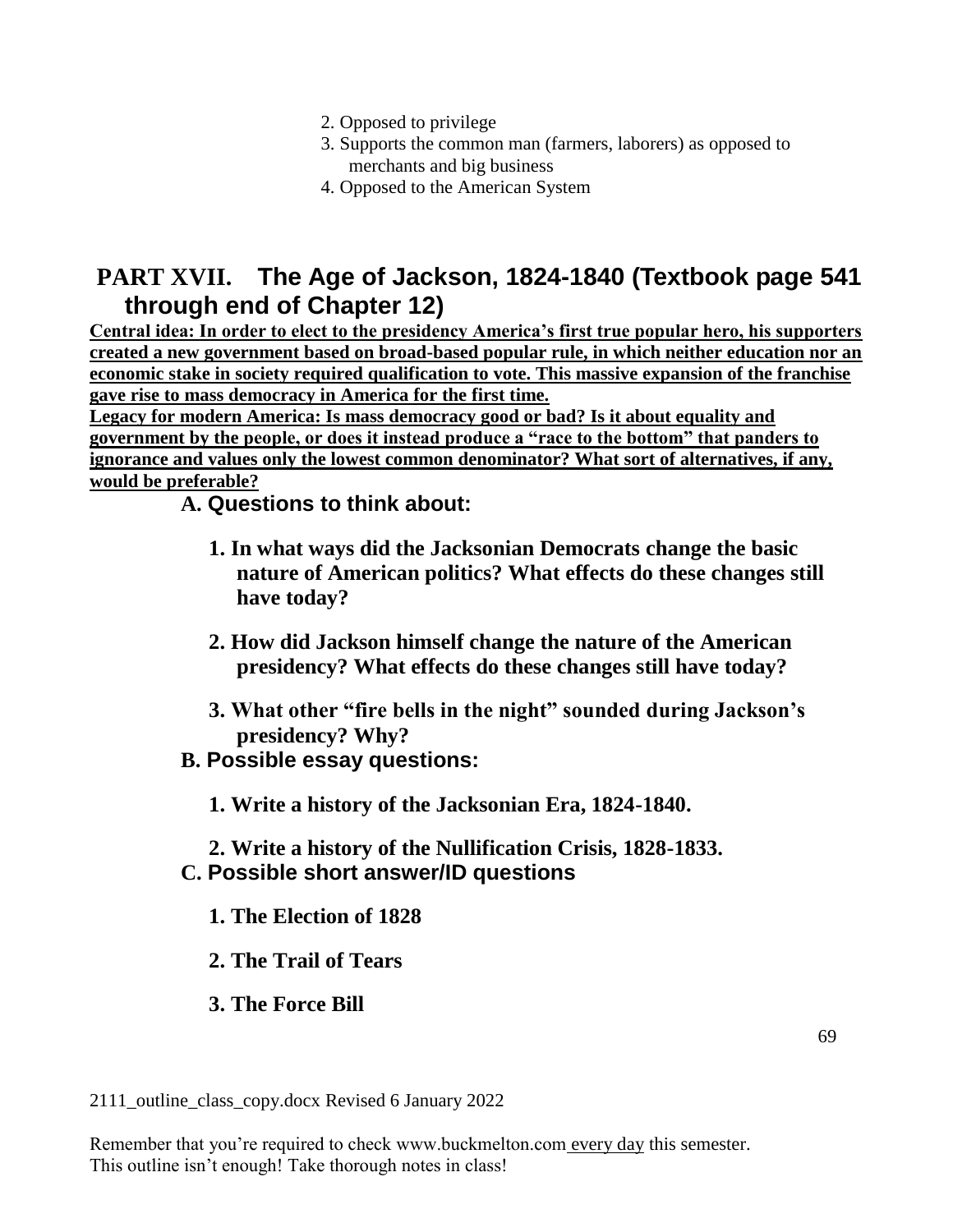- **4. William Lloyd Garrison**
- **5. The Liberator**
- **6. The Whig Party**
- **7. Jackson's Bank Veto**
- **8. The Specie Circular**

### **D. Section outline**

### **1. The Election of 1828**

- **a. Modern Campaigning**
- **b. "Lowest Common Denominator" Mass Voting**
- **c. Feel, Don't Think**
- **d. Jackson Triumphant**
- **e. "King Mob"**

### **2. Jackson's Program**

### **a. Active/Strong Presidency**

- (i) President as the Representative of the People
- (ii) Heavy Use of the Veto Power
- (iii) The Eaton Affair and the Kitchen Cabinet
	- (A) 1829 Marriage of Secretary of War to Peggy Timberlake, a woman of questionable virtue who is then snubbed by the other Cabinet members' wives (and Vice President Calhoun's wife)
	- (B) Rejection of Peggy Eaton stirs Jackson's memory of Rachel, provoking his anger
	- (C) Results:
		- 1. Jackson forces most Cabinet members to resign
			- a. Vice President Calhoun falls out of Jackson's good graces
			- b. Secretary of State Martin Van Buren, a widower, remains in Jackson's good graces and replaces Calhoun as Jackson's likely successor
		- 2. Jackson relies heavily on unofficial advisors—the Kitchen Cabinet rather than the new, replacement Cabinet officers

### **b. Indian Removal**

- (i) The Five Civilized Tribes of the South
	- (A) Creek
	- (B) Cherokee
	- (C) Choctaw
	- (D) Chickasaw
	- (E) Seminole

2111\_outline\_class\_copy.docx Revised 6 January 2022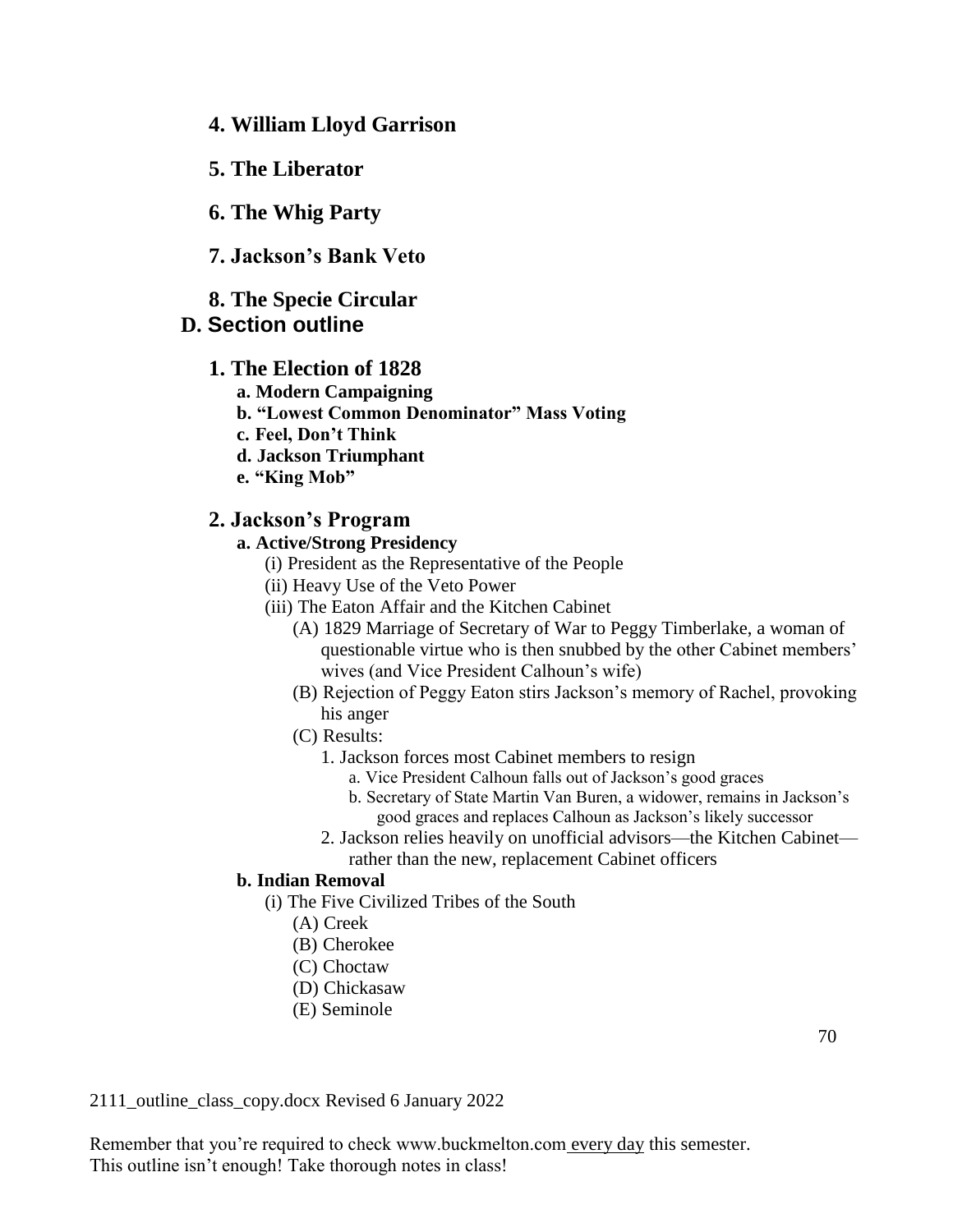- (ii) [Indian Removal Act,](http://www.buckmelton.com/trails_of_tears_en.png) 1830
	- (A) Authorizes federal treaties with the five civilized tribes of the south requiring them to surrender their tribal lands east of the Mississippi in exchange for lands west of the Mississippi
- (iii) [The Trail of Tears](http://www.buckmelton.com/trails_of_tears_en.png)
- (iv) Worcester v. Georgia (1832)
	- (A) U.S. Supreme Court rules against Georgia/in favor of Cherokee sovereignty in North Georgia
	- (B) Jackson refuses to enforce the ruling

### **c. [The Nullification Crisis](http://www.buckmelton.com/nullification_crisis.pdf)**

- (i) The Tariff of Abominations, 1828
- (ii) The South Carolina Exposition and Protest, 1828
	- (A) Authored by Calhoun
	- (B) Similar to but more elaborate than the Virginia and Kentucky Resolutions
	- (C) Sets forth a constitutional theory designed to protect states rights from federal overreaching
	- (D) The concept of nullification and secession fully explained
- (iii) The Webster-Hayne debate, 1830
	- (A) Debates in the U.S. Senate on the nature of the Union, i.e., whether secession is possible
- (iv) The Jefferson Day face-off, 1830
- (v) The Tariff of 1832
	- (A) An even higher tariff then that of 1828
- (vi) South Carolina nullifies the Tariff of 1832
- (vii) The Force Bill
- (viii) The Compromise Tariff of 1833
- (ix) Parting shot: South Carolina nullifies the Force Bill
- (x) The Nullification crisis seemed to be about the tariff, but was also about slavery
	- (A) 1831, the publication of William Lloyd Garrison's abolitionist newspaper The Liberator had shown southerners northern hostility to slavery
	- (B) 1831, The Nat Turner Slave revolt in Virginia had terrified white southerners

### **d. Jackson and the Bank of the United States**

- (i) The rise of the Whig Party, 1833-40
	- (A) Leaders: Henry Clay, Daniel Webster
	- (B) Based on the American System: pro-Bank, pro-commerce, pro-tariff
	- (C) Clay runs for president against Jackson, 1832 as a "National Republican"
- (ii) The Bank Veto, 1832

2111\_outline\_class\_copy.docx Revised 6 January 2022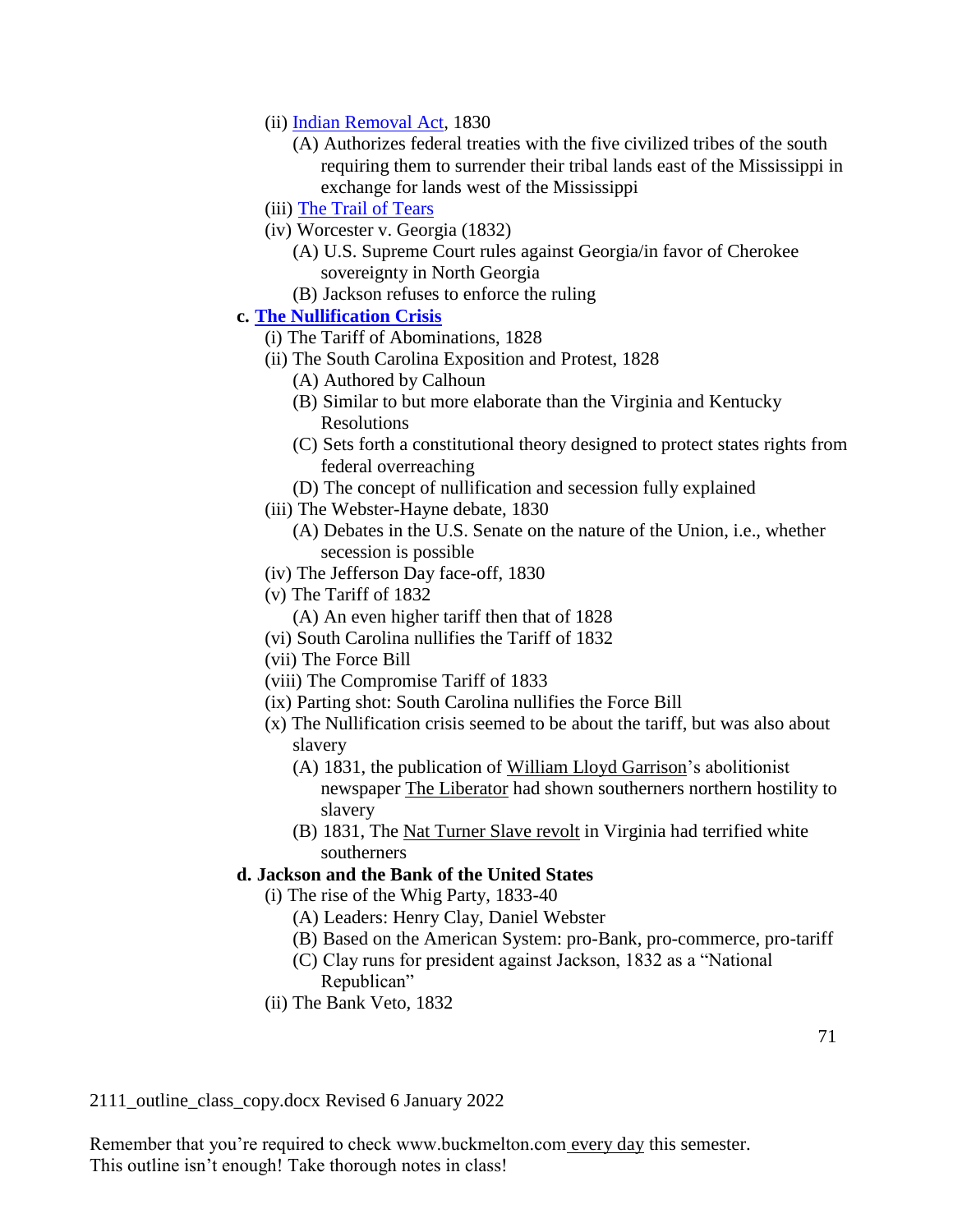- (A) Clay's strategy: Go ahead and recharter the Bank of the United States prior to the election
- (B) Either Jackson will veto the bank and lose the election to Clay, or Jackson will be forced to sign the bank bill and assure its continued existence
- (C) Backfire: Jackson vetoes the Bank and wins re-election anyway
- (iii) Jackson and the Pet Banks
- (iv) Inflation, the Specie Circular, and the Panic of 1837

## **3. The Van Buren presidency and the election of 1840**

- **a. Jackson hand-picks Van Buren as his successor; Van Buren wins election in 1836**
- **b. Becomes president just in time to catch the blame for the Panic of 1837**
- **c. In the election of 1840, the Whigs use the same mass democratic campaign tactics against Van Buren that the Democrats had invented and used against Adams in 1828**
- **d. Result: Van Buren loses the 1840 election to the Whig candidate (William Henry Harrison)**

# **PART XVIII. The Old South, Slavery, and the Abolitionists, 1790-1860 (No textbook pages)**

**Central idea: After 1790, southern cotton was of massive value to all geographic sections of America; that cotton required slavery for its production. Destruction of slavery not only would have severely damaged the American economy but would have destroyed a social structure that southern whites demanded, yet some northerners began to call for an end to slavery. The stage was being set for a major cultural and political clash.**

**Legacy for modern America: Just because something is legal, is it automatically moral or right? Do individuals have the legal right to behave immorally? Can morality be legislated? Should it? Is it hypocritical to buy products made in Far Eastern or Latin American sweat shops while condemning poor treatment of workers?**

## **A. Questions to think about:**

- **1. What made cotton so important to America, North as well as South?**
- **2. Why is slavery called "the peculiar institution?" What does "peculiar" mean in this context?**

2111\_outline\_class\_copy.docx Revised 6 January 2022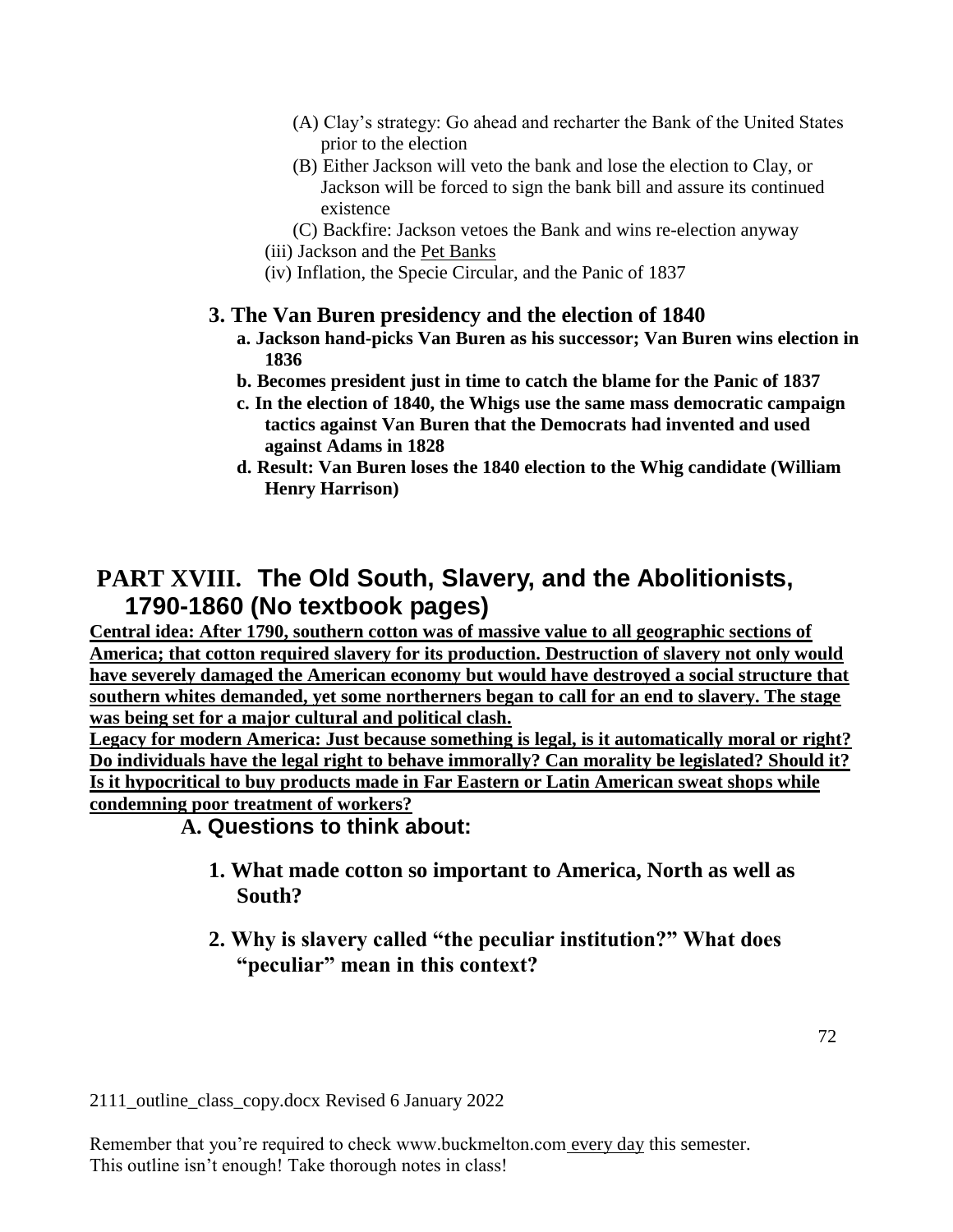**3. How does this help lead to potential conflict between North and South?**

# **B. Possible essay questions:**

**1. Write a history of Abolitionism.**

**2. Write a history of the Old South, the cotton economy, and slavery. C. Possible short answer/ID questions**

**1. The Cotton Gin**

**2. William Lloyd Garrison**

- **3. The Liberator**
- **4. Frederick Douglass**
- **5. Nat Turner**

# **D. Section outline**

# **1. The Old South and the rise of "King Cotton"**

- **a. Prior to 1793, the Southern economy was weak: depressed prices, unmarketable products, overcropped lands, and an unprofitable slave system. — Some leaders, such as Jefferson (who freed 10% of his slaves), spoke of freeing their slaves and of slavery gradually dying; "We have a wolf by the ears"**
- **b. Eli Whitney's [Cotton Gin](http://www.buckmelton.com/cotton_gin.jpg) (1793)**
	- (i) Impact: Cotton production now profitable; 50 times more effective than deseeding cotton by hand.
		- (A) Tobacco, rice, and sugar eventually eclipsed in production
		- (B) Most significantly, slavery reinvigorated
	- (ii) [Cotton Kingdom](http://www.buckmelton.com/cotton-kingdom-picture1.jpg) developed into a huge agricultural factory
		- (A) Western expansion into lower gulf states resulted (Louisiana, Mississippi, Alabama)
		- (B) Slaves brought into new regions to cultivate cotton.

### **c. Trade**

- (i) Cotton exported to England; money from sale of cotton used to buy northern goods — Britain heavily dependent on cotton to feed its textile factories (80% came from U.S.)
- (ii) For a time, prosperity of both North and South thus rested on slave labor (A) [Cotton accounted for](http://www.buckmelton.com/cotton_value.jpg) 50% of all American exports after 1840.

2111\_outline\_class\_copy.docx Revised 6 January 2022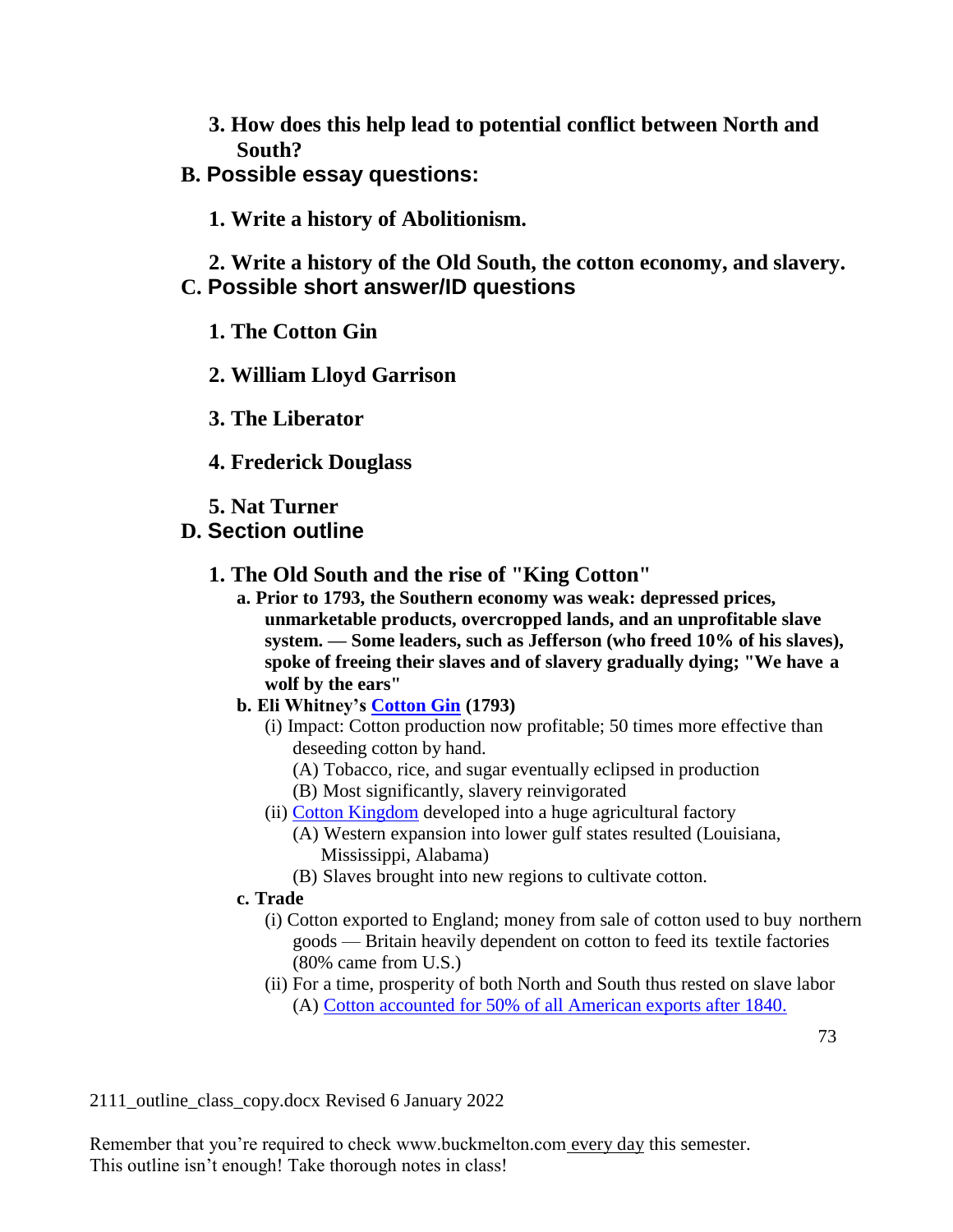(iii) South produced 75% of world's cotton.

### **2. Slavery**

### **a. Definitions:**

- (i) Involuntary arrangement entitling person A to assets/labor/body of person B, backed up by legal or illegal coercion
- (ii) Slavery has been very common throughout history
	- (A) Sometimes but not usually race-based
	- (B) Usually based on conquest
- (iii) Some countries had legal slavery well into 20th century
	- (A) Last country to end slavery was [Mauritania in 1981,](http://www.cnn.com/interactive/2012/03/world/mauritania.slaverys.last.stronghold/index.html) but it still exists there and elsewhere on a de facto basis
- (iv) Different varieties (examples)
	- (A) Serfdom
		- 1. Inheritable bonding to the land
	- (B) Debt bondage/wage slavery
		- 1. The person himself as collateral for a loan
	- (C) Sex slavery/human trafficking
	- (D) Forced marriage
	- (E) Chattel slavery
		- 1. System in which a human being is treated as an article of property

### **b. Slavery in the United States**

- (i) Nature of U. S. slavery
	- (A) Race-based chattel slavery
	- (B) Source of slaves: African tribal war
	- (C) The Middle Passage
	- (D) The Caribbean connection
- (ii) Statistics
	- (A) By 1860, 4 million slaves in southern U.S.
	- (B) only 1/4 of white southerners owned slaves or belonged to slaveowning families
		- 1. Over 2/3 of these slave owners owned less than ten slaves each.
		- 2. Small slaveowners made up a majority of masters.
			- a. 75% of white southerners owned no slaves at all.
			- b. Located predominantly in the backcountry and the mountain valleys.
			- c. Mostly subsistence farmers; didn't participate in market economy.
			- d. 3. Raised corn, hogs
- (iii) Nevertheless, most white southerners fiercely defended slavery for racial and economic reasons
	- (A) Poor whites took comfort that they were "equal" to wealthy neighbors

2111\_outline\_class\_copy.docx Revised 6 January 2022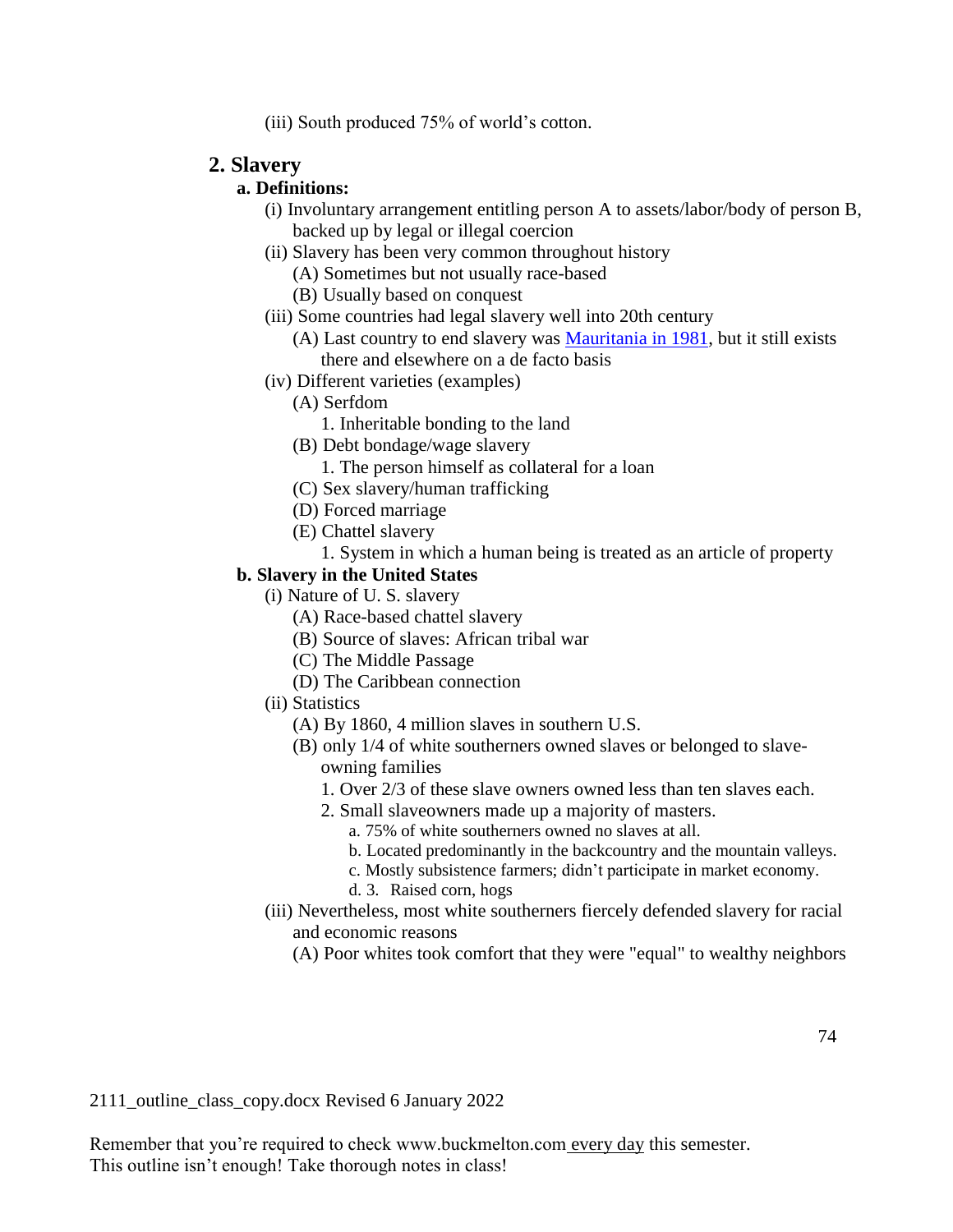- (B) Social status was determined by how many slaves one owned: poor Southern whites someday hoped to own slaves and realize the "American dream."
- (C) Slavery proved effective in controlling blacks; ending slavery might result in the mixing of the races and black competing with whites for work.

# **3. Discrimination in the North**

- **a. Northern blacks numbered about 250,000**
- **b. Anti-black feeling frequently stronger in the North than in the South**
- **c. Some states forbade their entrance or denied them public education**
- **d. Most states denied them suffrage**
- **e. Some states segregated blacks in public facilities.**
- **f. Especially hated by Irish immigrants with whom they competed with for jobs.**
- **g. Much of Northern sentiment against spread of slavery into new territories due to intense race prejudice, not humanitarianism.**

# **4. The Abolitionists**

# **a. Definitions**

- (i) "Anti-slavery" generally means opposition to the spread of slavery into new areas, not to slavery itself
- (ii) "Abolitionism" means the ending of all slavery everywhere in America
- (iii) Generally, there were far fewer abolitionists than anti-slavery proponents

### **b. Early Abolitionism**

- (i) First abolitionist movements began around the time of the Revolution esp. Quakers — Some of these movements focused on transporting blacks back to Africa.
- (ii) Possible solutions:
	- (A) Send slaves "back to Africa"
		- 1. American Colonization Society
			- a. Founded in 1817 to create practical solution vis-à-vis free blacks if slavery was ended. — Recolonization was the solution: supported by many prominent Northerners and Southerners who were afraid that manumission would create a surplus of free blacks in American society.
			- b. Republic of Liberia established W. African Coast for former slaves in 1822.
			- c. 15,000 freed blacks transported over next four decades
			- d. Problems with this approach:
				- i. By 1860, virtually all southern slaves were native-born Americans

2111\_outline\_class\_copy.docx Revised 6 January 2022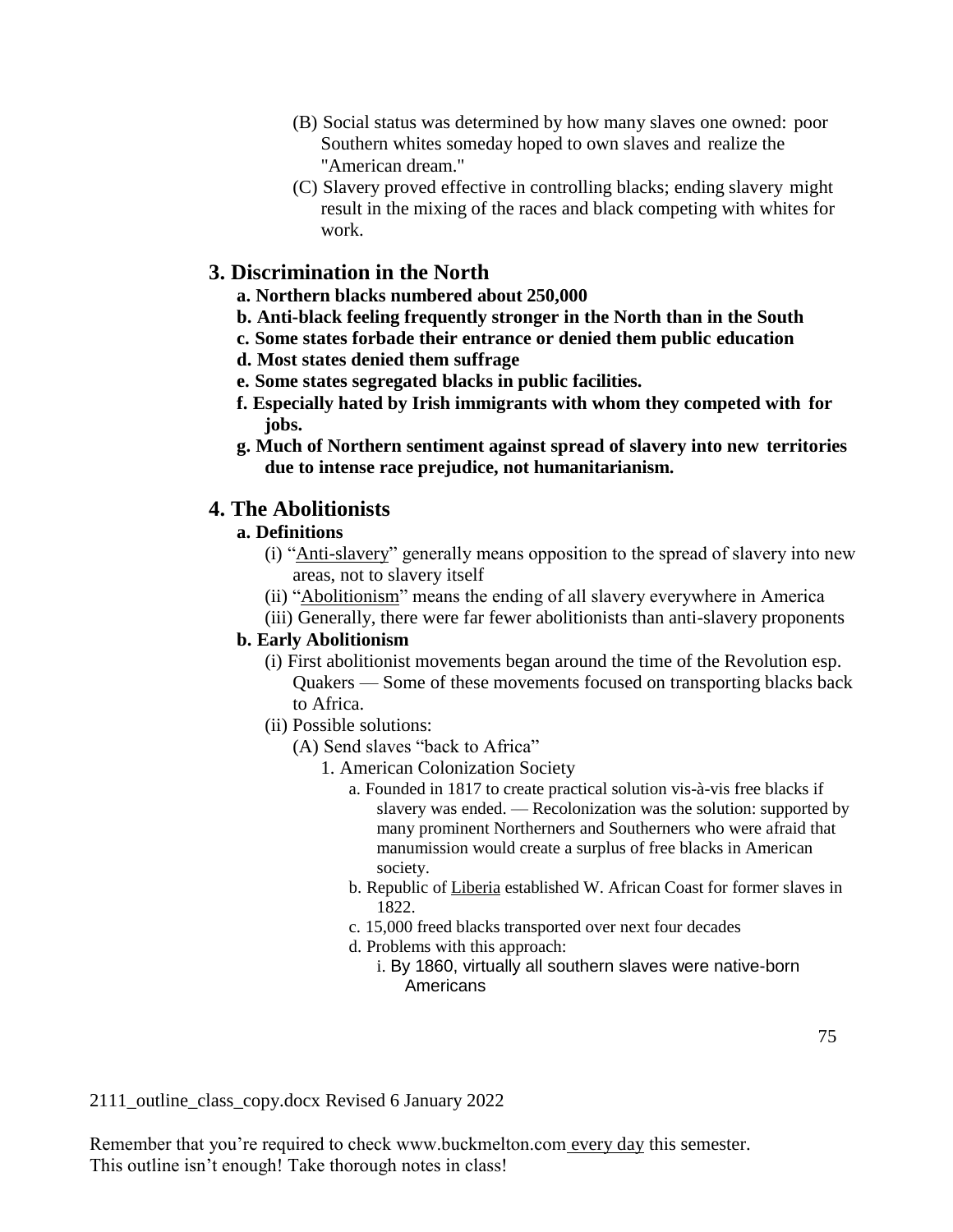- ii. Most blacks did not wish to be transplanted in an unfamiliar environment
- iii. Believed they were part of America's growth; had American culture
- iv. Cost and logistical difficulties of transporting millions of people to another continent was prohibitive
	- In the 1820s approximately 60,000 immigrants traveled to U.S.
	- by 1830 2 million slaves would have had to be moved by ship to Africa
- (B) Simply free all slaves
	- 1. A slave was a major investment for a slaveowner, who would have no incentive to lose his money by simply freeing the slave a. Average slave cost \$800 (\$23,000 in 2014 dollars)
	- 2. Freed slaves would have no property or education
- (C) Federal government could buy all slaves from slaveowners and free them
	- 1. 1860, slaves were worth about \$3.2 billion—more valuable than any other asset in America except for real estate
	- 2. 1860, total federal revenue was \$5.6 million
	- 3. Thus, to buy all slaves from slaveowners, the federal government would have had to increase taxes by 57 times
	- 4. Freed slaves would have no property or education

### **c. Radical Abolitionism 1830s-1860s**

- (i) A much more extreme version of abolitionism
- (ii) Generally opposed to compromise on the issue of slavery
- (iii) But offered few practical suggestions for ending it
- (iv) Resulted from several forces
	- (A) Second Great Awakening convinced abolitionists of the sin of slavery.
	- (B) Abolitionists inspired that Britain emancipated their slaves in the West Indies in 1833
- (v) Leading abolitionists
	- (A) [William Lloyd Garrison](http://www.buckmelton.com/garrison.jpg)
		- 1. Published 1st issue of his paper The [Liberator,](http://www.pbs.org/wgbh/aia/part4/4h2928t.html) a militant antislavery newspaper in Boston in1831
		- 2. Denounced the Constitution (which protected and recognized slavery) as "a Covenant with Death, an Agreement with Hell
		- 3. Called for immediate abolition, but criticized by even some of his followers for offering no solution.
	- (B) Frederick Douglass
		- 1. Greatest of the black abolitionists Published The North Star, his own abolitionist newspaper.
		- 2. Former slave who escaped slavery at age 21.

2111\_outline\_class\_copy.docx Revised 6 January 2022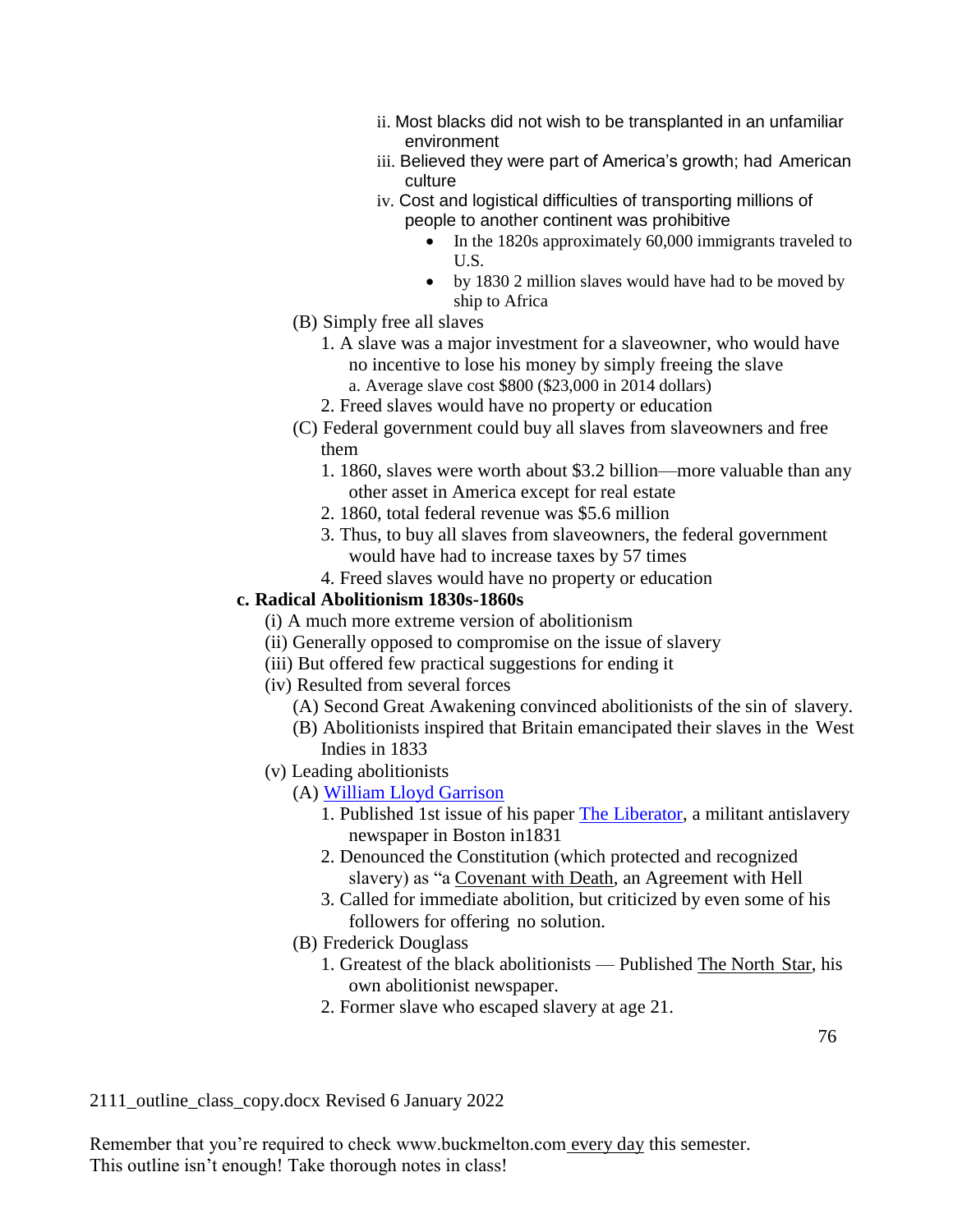- 3. Narrative of the Life of Frederick Douglass Depicted his life as a slave, his struggle to read & write & his escape to North.
- **d. Abolitionist impact in the North.**
	- (i) Abolitionists, especially Garrison, were unpopular in many parts of the North.
		- (A) Northerners were brought up to revere the Constitution; slavery was protected and part of a lasting bargain.
		- (B) North dependent on the South for economic well-being
			- 1. Northern bankers owed by southern planters; about \$300 million
			- 2. New England mills fed by southern cotton.
	- (ii) Ambitious politicians avoided abolitionists (e.g., Lincoln) abolitionism was political suicide
	- (iii) Nevertheless, by 1850, abolitionism had had a deep effect on the Northern psyche.
		- (A) Many saw slavery as unjust, undemocratic, and barbaric.
		- (B) Many opposed extending slavery to the newly acquired territories. —
		- (C) "Free-soilers" swelled their ranks during the 1850s

### **e. Southern reaction to radical abolitionism**

- (i) In the 1820s, southern antislavery societies outnumbered northern ones.
- (ii) After 1830s , white southern abolitionism was silenced
- (iii) Causes of southern concern
	- (A) Nat Turner's revolt coincided with Garrison's Liberator and southern whites saw a link between the two
		- 1. Increasing abolitionist literature flooded southern mails.
		- 2. Gave southerners haunting fears of northern federally supported abolitionist radicals inciting wholesale murder in the South.
		- 3. South sensed a northern conspiracy and called Garrison a terrorist.
		- 4. Abolitionist literature banned in the Southern mails Federal government ordered southern postmasters to destroy abolitionist materials and to arrest federal postmasters who did not comply.
	- (B) Pro-slavery whites responded by launching a massive defense of slavery as a positive good.
		- 1. It was good for barbarous Africans who were civilized and Christianized
		- 2. Master-slave relationships resembled those of a "family."
		- 3. George Fitzhugh most famous of pro-slavery apologists
			- a. Contrasted happiness of their slaves with the overworked northern wage slaves.
			- b. Fresh air in the south as opposed to stuffy factories
			- c. Full employment for blacks
			- d. Slaves cared for in sickness and old age unlike northern workers.

2111\_outline\_class\_copy.docx Revised 6 January 2022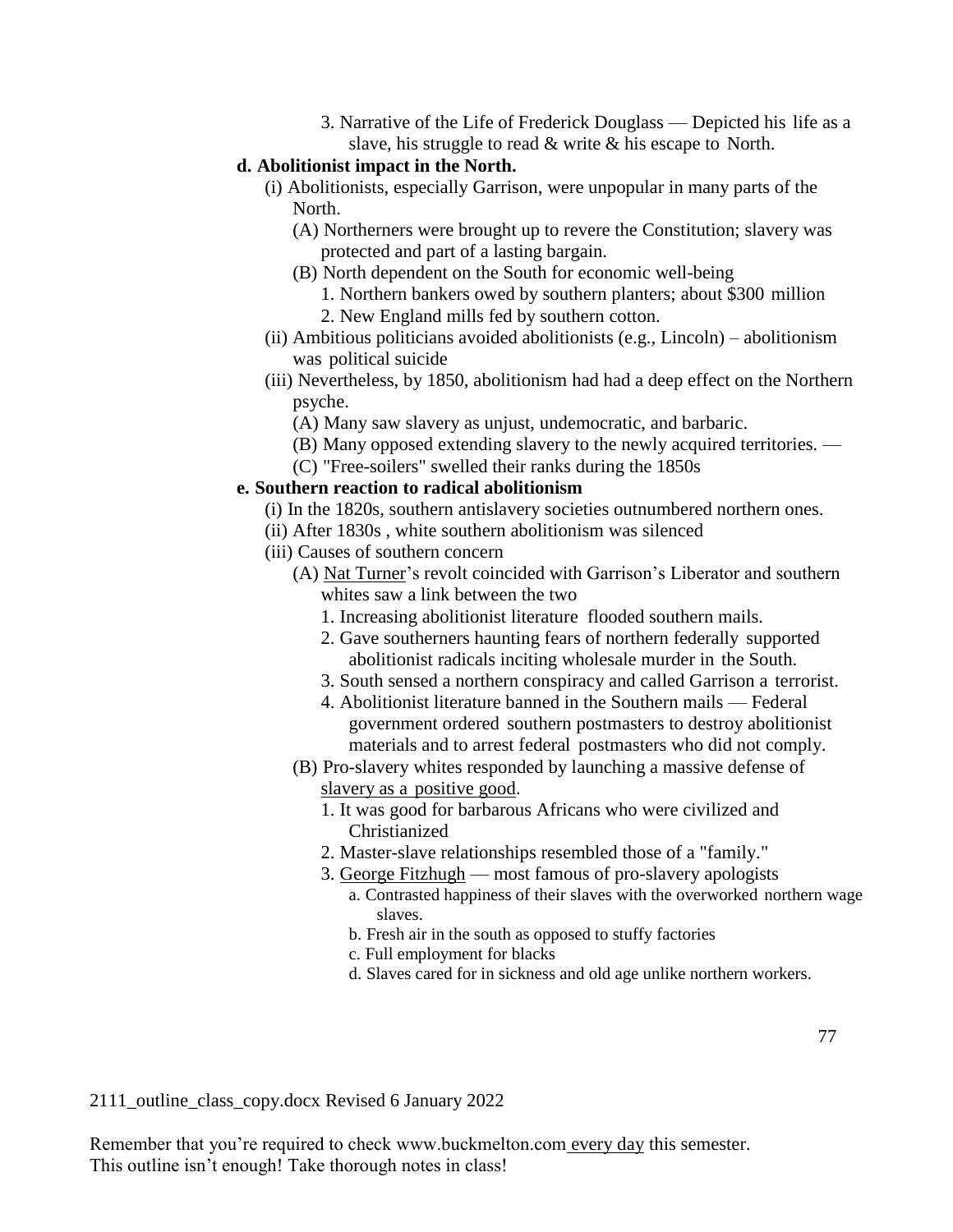# **PART XIX. Manifest Destiny, 1820-1850 (Textbook Chapter 14 and Chapter 15 through page 660)**

**Central idea: As America rushed to expand west, often without regard for claims of other nations, it began to develop the basis for its emergence in the late nineteenth century as a world power; at the same time, its expansion raised the question of whether slavery, too, would expand, bringing the United States to the verge of a crisis.**

**Legacy for modern America: Today America is heavily involved in world affairs. Every major foreign policy decision may result, ultimately, in either a stronger nation or a more vulnerable one. How can we understand which decisions are best? What effect might these decisions have at home? Should we export American culture to other regions, even if these regions disagree with that culture?**

# **A. Questions to think about:**

- **1. What were the forces that caused Americans to seek westward expansion after 1820?**
- **2. How and why was westward expansion involved with the issue of slavery?**
- **3. How did the country seek to defuse the slavery issue as westward expansion continued?**
- **B. Possible essay questions:**
	- **1. Write a history of Manifest Destiny, 1820-1850.**
	- **2. Write a history of the events leading up to the Mexican War, together with a military history of that war.**
	- **3. Write a detailed description of the Compromise of 1850 beginning with California's petition for statehood.**
- **C. Possible short answer/ID questions**
	- **1. Manifest Destiny**
	- **2. The Battle of San Jacinto**
	- **3. James K. Polk**

2111\_outline\_class\_copy.docx Revised 6 January 2022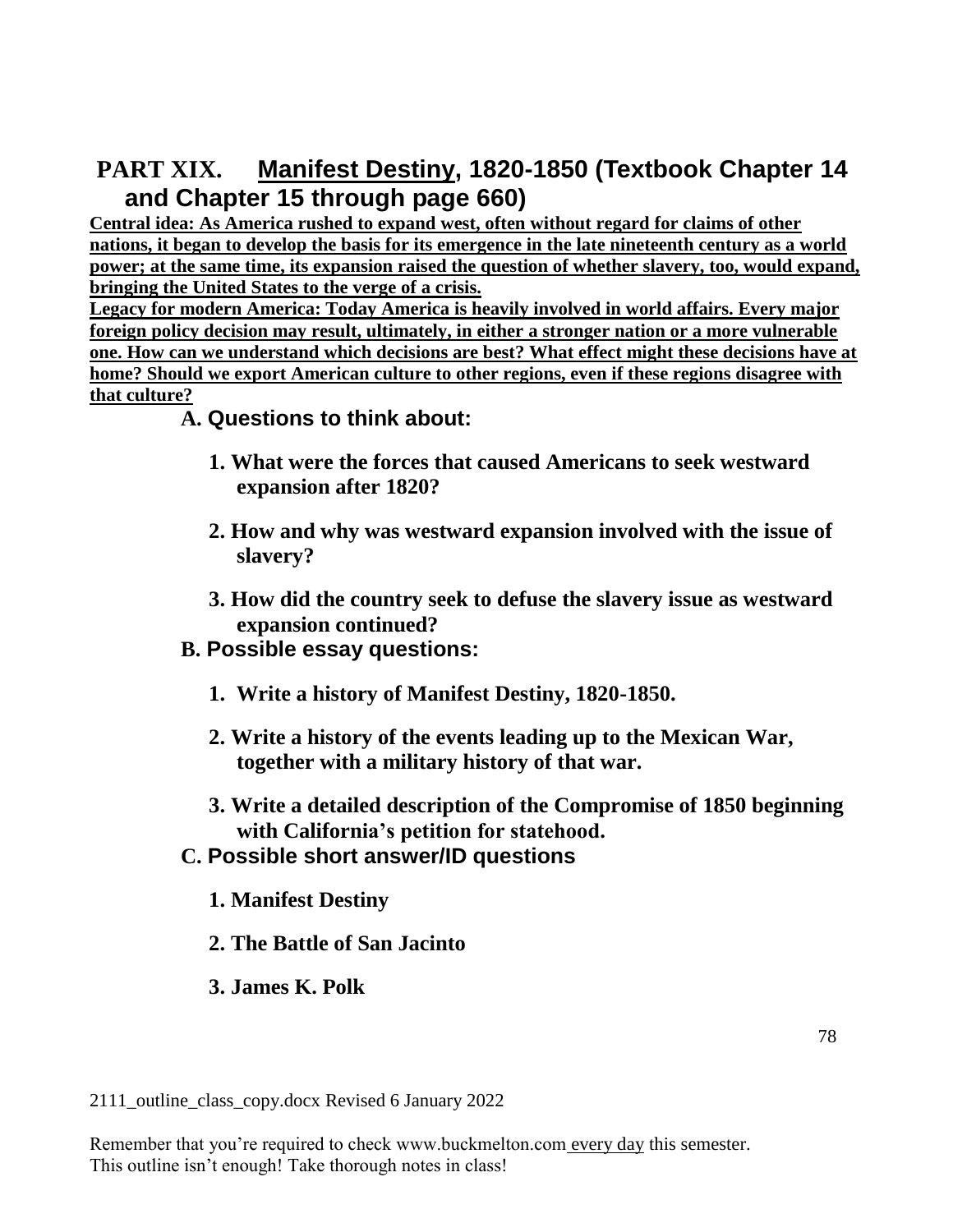- **4. Fifty-four Forty or Fight**
- **5. The Spot Resolutions**
- **6. The Treaty of Guadalupe Hidalgo**
- **7. The Wilmot Proviso**
- **8. Popular sovereignty**
- **9. The Gold Rush**

# **D. Section outline**

- **1. The Nature of Manifest Destiny**
	- **a. An Outgrowth of American Exceptionalism: The special virtues of the American people and their institutions**
	- **b. An inevitable, or Divinely-ordained, duty to redeem and remake the west in the image America**
	- **c. The phrase was coined by journalist John L. O'Sullivan in 1845:**
		- (i) It is "our manifest destiny to overspread and to possess the whole of the continent which Providence has given us for the development of the great experiment of liberty and federated self-government entrusted to us."

### **2. The Causes of Manifest Destiny**

- **a. Growing Population**
- **b. Growing Immigration**
- **c. Exhaustion of soil of Cotton Lands in the East—required acquisition of new cotton land in west**
- **d. Mounting Pressure for Western Expansion**

### **3. The Dangers of Manifest Destiny**

- **a. The only way to abolish slavery nationwide at one stroke was by amending the Constitution**
- **b. A constitutional amendment requires the approval of three-fourths of the states**
- **c. Southerners feared that if slavery didn't expand west as new states joined the Union, then at some point slave states would be fewer than one-fourth of all the states and thus unable to block an emancipation amendment**
- **d. Thus, every time westward expansion took place, it was likely to turn into a major battle over slavery, as it had during the Missouri crisis**

2111\_outline\_class\_copy.docx Revised 6 January 2022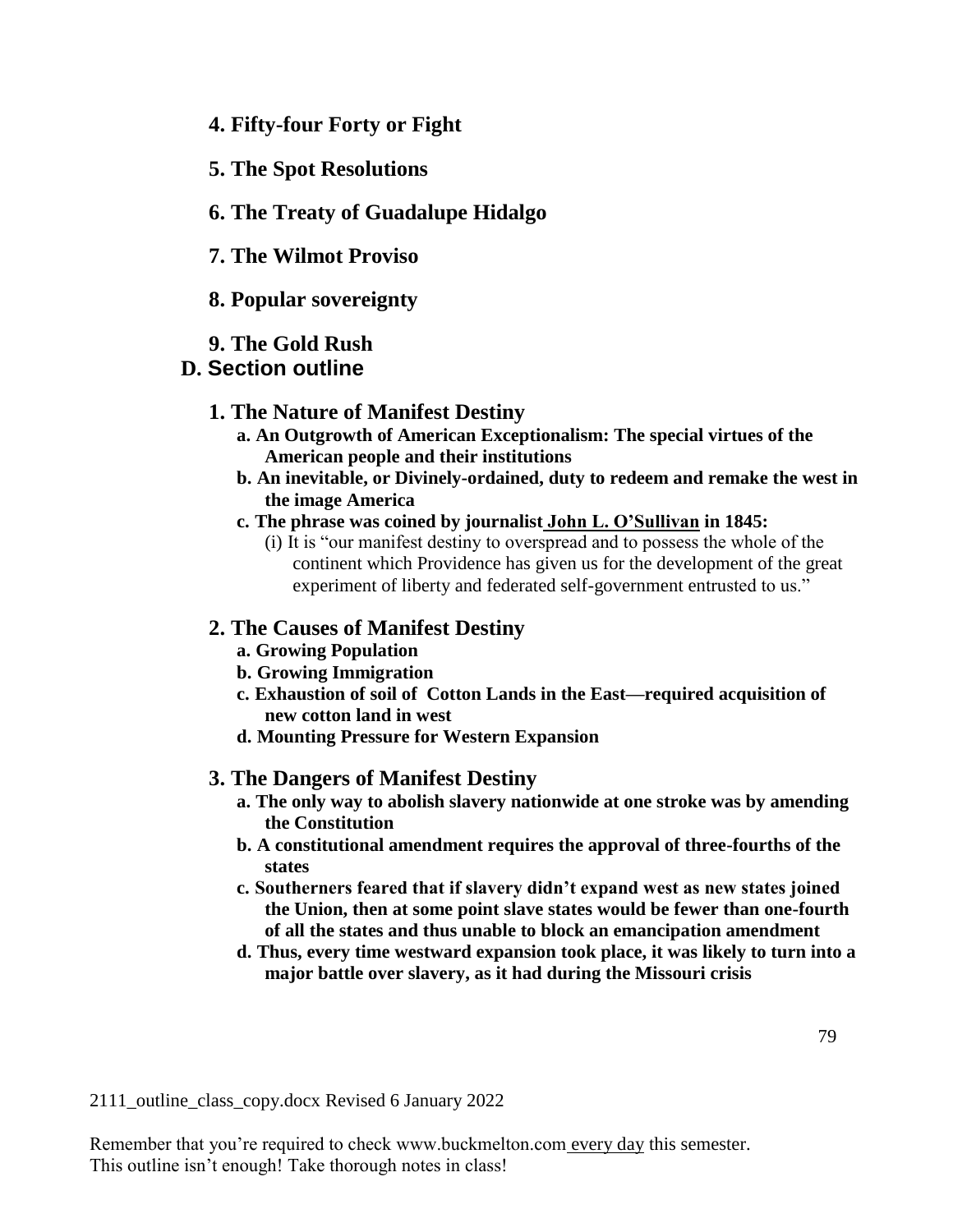# **4. Episodes**

# **a. The Birth of Texas**

- (i) Americans coveted vast expanse of Texas Had abandoned it to Spain when acquiring Florida in 1819 [\(Adams-Onis Treaty\)](http://www.buckmelton.com/border_adjustment_post_1812.jpg)
- (ii) 1823, a newly independent Mexico granted Stephen Austin what is today Texas.
	- (A) Immigrants were to be Catholic
	- (B) Mexico emancipated its slaves in 1830 and prohibited importation into Texas.
	- (C) Restrictions were largely ignored by Americans
		- 1. Texans refused to abide by Mexico's decree—Kept slaves and new American settlers continued to bring slaves.
- (iii) In 1835, Mexican dictator Santa Anna erased all local rights and raised an army to suppress Texans.
- (iv) Texas declared its independence in early 1836 Sam Houston, commander in chief
	- (A) Santa Anna headed a 6,000 man army and swept through Texas.
		- 1. Killed 342 American volunteers at Goliad who surrendered.
		- 2. Trapped and killed all Americans at the Alamo (including Davy Crockett & James Bowie)
		- 3. Americans outraged: "Remember the Alamo", "Remember Goliad", "Death to Santa Anna."
- (v) Houston's army victorious at Battle of San Jacinto
	- (A) Santa Anna signed two treaties: withdraw Mexican troops & recognize Rio Grande as Texas' southern border (Nueces had been original border)
	- (B) Santa Anna repudiated treaties upon his release.
- (vi) Jackson's dilemma
	- (A) To recognize Texas was to touch off explosive slavery issue at a time he was supporting his hand-picked successor Martin Van Buren for president.
	- (B) Recognized Texas the day before he left office in 1837.
	- (C) Texas officially petitioned to be annexed
		- 1. Antislavery crusaders in the North opposed it.
		- 2. Southerners welcomed idea of annexation.

# **b. Election of 1844 an expression of Manifest Destiny**

- (i) Expansionist Democrats supported "Young Hickory" James K. Polk
	- (A) Polk a Jacksonian (historians often extend Jacksonian democracy through Polk)
	- (B) Called for "the acquisition of all of Texas and all of Oregon to 54°40′ line ("Fifty-four Forty or Fight")

2111\_outline\_class\_copy.docx Revised 6 January 2022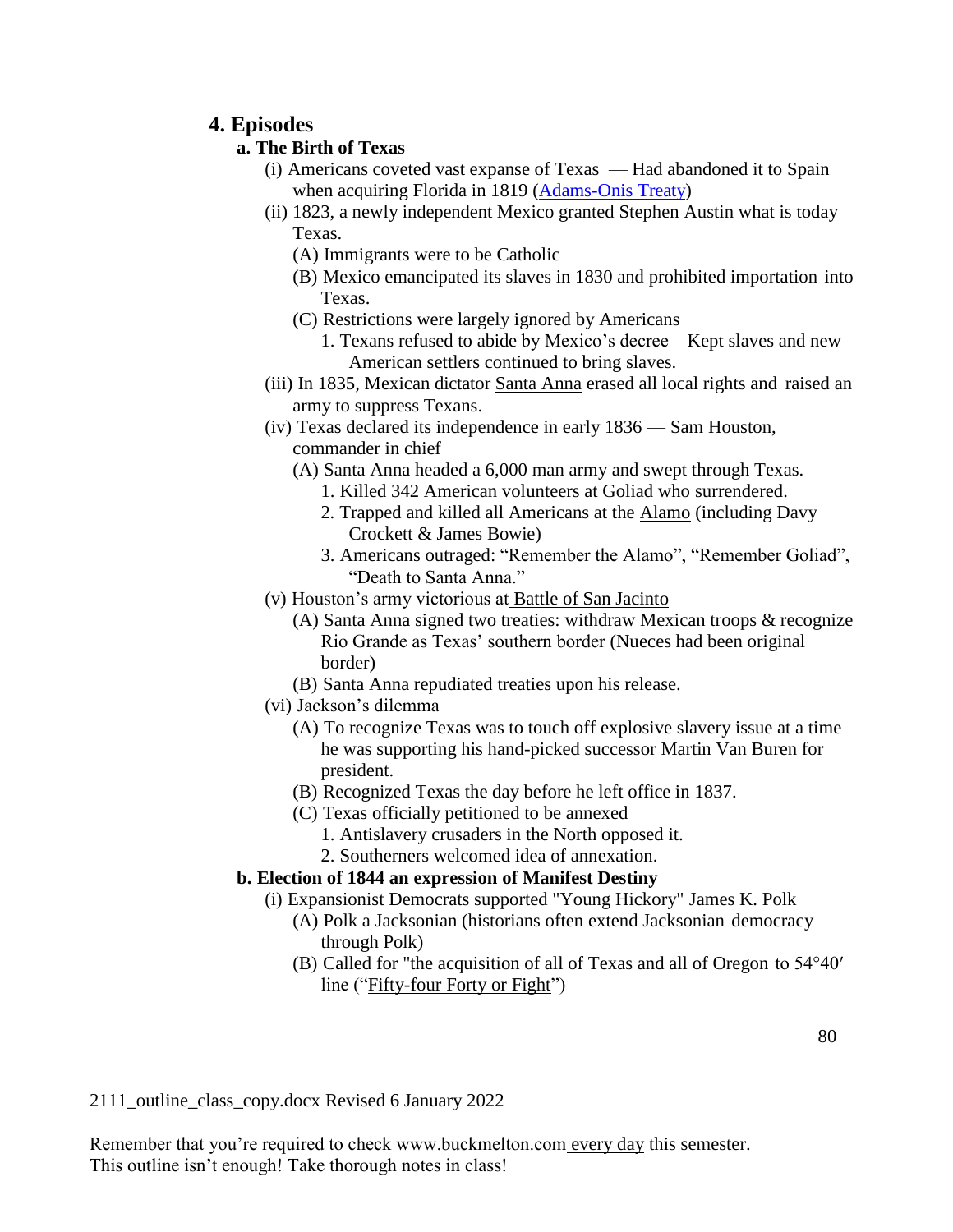- (ii) Polk's victory caused Democrats to claim a mandate for annexation; moot with Tyler's annexation of Texas
- **c. [Oregon](http://www.buckmelton.com/oregon-map.jpg) Treaty (1846)**
	- (i) Oregon Trail: 1840's: flood of pioneers with came to Oregon on a trail blazed initially by Jedediah Smith.
		- (A) 2,000 mile trail; 17 deaths a mile for men, women, and children Trail began at Independence, Missouri or Council Bluffs, Iowa
		- (B) By 1846, 5,000 settlers south of Columbia River; British only 700 north of river
	- (ii) British eager to negotiate in face of U.S. migration into region
		- (A) Disputed area between Columbia River and 49th parallel.
		- (B) Proposed compromise of 49th parallel initially refused by Britain
		- (C) Polk abandoned campaign pledge of a 54°40′ boundary; "54°40′ or fight!"
			- 1. Didn't want to ruin fragile north-south political balance with new additional northern states.
			- 2. Southerners in face of Texas annexation  $&$  election accepted the 49<sup>th</sup> parallel
		- (D) Early in 1846, Britain came around and proposed 49th parallel
			- 1. Senate ratified 49th parallel offer by Britain; U.S. received Oregon territory south of 49th parallel

### **d. The coming of The Mexican War, 1845-46**

- (i) Mexico refused to recognize Texas independence since 1836.
- (ii) Threatened war if U.S. should try annexation
- (iii) 1844, Texas joins the Union
	- (A) Leading issue in 1844 campaign
		- 1. Opponents feared expansion of slavery into new region.
		- 2. Southerners strongly supported annexation
	- (B) In light of Polk's 1844 victory, Congress agreed to annex Texas
	- (C) Mexico charged U.S. had unjustly taken Texas; refused to recognize annexation
- (iv) Polk sought to buy California from Mexico but tensions prevented such a purchase
	- (A) California was seen as gateway to the Pacific
	- (B) Texas' annexation issue caused Mexico to sever diplomatic relations with U.S.
- (v) Boundary dispute: [Original boundary was the northerly Nueces](http://www.buckmelton.com/nueces.png) River;
	- (A) Texans claimed southerly Rio Grande
		- 1. Polk felt compelled to honor Texas' boundary
		- 2. Mexicans less concerned over boundary, wanted Texas back

2111\_outline\_class\_copy.docx Revised 6 January 2022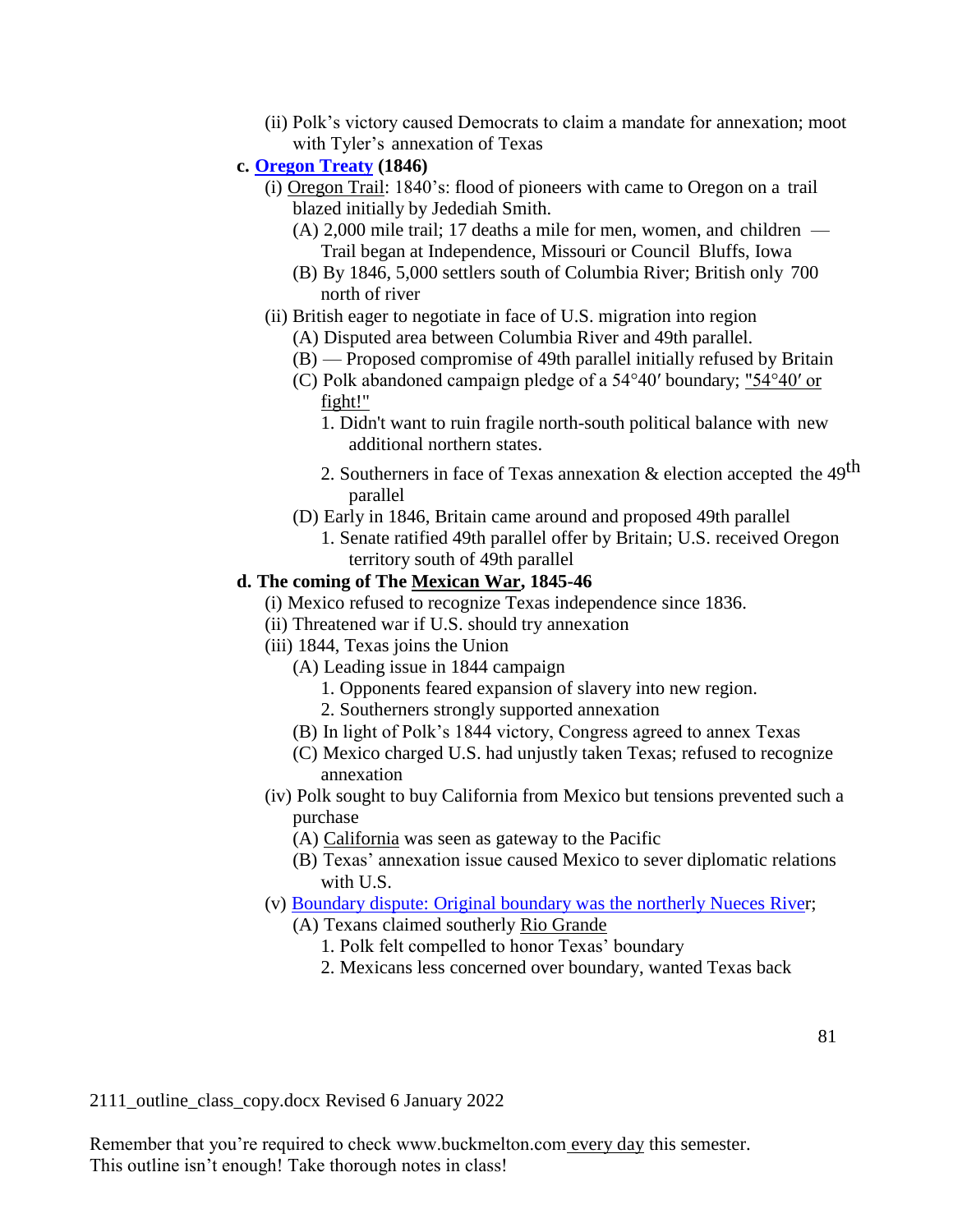- (B) Jan. 1846 Polk orders Gen. Zachary Taylor to march from Nueces River to Rio Grande, and orders naval forces in the Gulf of Mexico and California coast to get ready. — Polk was prepared to force a showdown but none occurred
- (C) April 25 Mexican troops crossed the Rio Grande and attacked Taylor; 16 casualties
	- 1. Mexico hoped U.S. involvement with Britain over Oregon would erupt into war — Wanted to humiliate U.S. for Texas issue a. Settlement of the Oregon question meant that Mexico miscalculated
- (D) Polk sent war message to Congress
	- 1. "Mexico has passed the boundary of the United States, has invaded our territory, and shed American blood upon the American soil"
- (E) Congress overwhelmingly voted for declaration of war
	- 1. Southern expansionists eager to take more Mexican territory, hoping it would be good land for cotton and slavery.
	- 2. Some Whigs, however, questioned if blood was spilled on U.S. territory
		- a. Spot Resolutions: Representative Abraham Lincoln sought the exact spot where American blood had been shed on American soil

### **e. [The Mexican War,](http://www.buckmelton.com/newmaps/mexican_war_main.pdf) 1846-48**

- (i) U.S. initiated 3-pronged attack; Polk sought a limited war
	- (A) California, 1846-47
		- 1. 1846 Gen. Stephen W. Kearny captured Santa Fe and moved into California
		- 2. Commodore John D. Sloat seized Monterey & San Francisco.
	- (B) Northern Mexico, 1846-47
		- 1. Gen. Zachary Taylor victorious at Monterey and later at Buena Vista
		- 2. Taylor an overnight hero (became pres. in 1848)
	- (C) Mexico City Campaign, 1847-48
		- 1. Gen. Winfield Scott captures Vera Cruz by amphibious assault
		- 2. Then pushed inland from Vera Cruz and captured Mexico City
		- 3. This campaign prompted the Duke of Wellington to call Scott "the greatest living soldier"
- (ii) Treaty of Guadalupe Hidalgo (Feb.2, 1848)
	- (A) Expansionists in South clamored for all of Mexico
	- (B) State Dept. clerk Nicholas Trist, negotiated treaty with Mexico despite being recalled by Polk
	- (C) Provisions:
		- 1. U.S. gained California, and modern-day New Mexico, Arizona, Utah, and Nevada
	- (D) Treaty approved by Senate 38-14 despite bitter debate

2111\_outline\_class\_copy.docx Revised 6 January 2022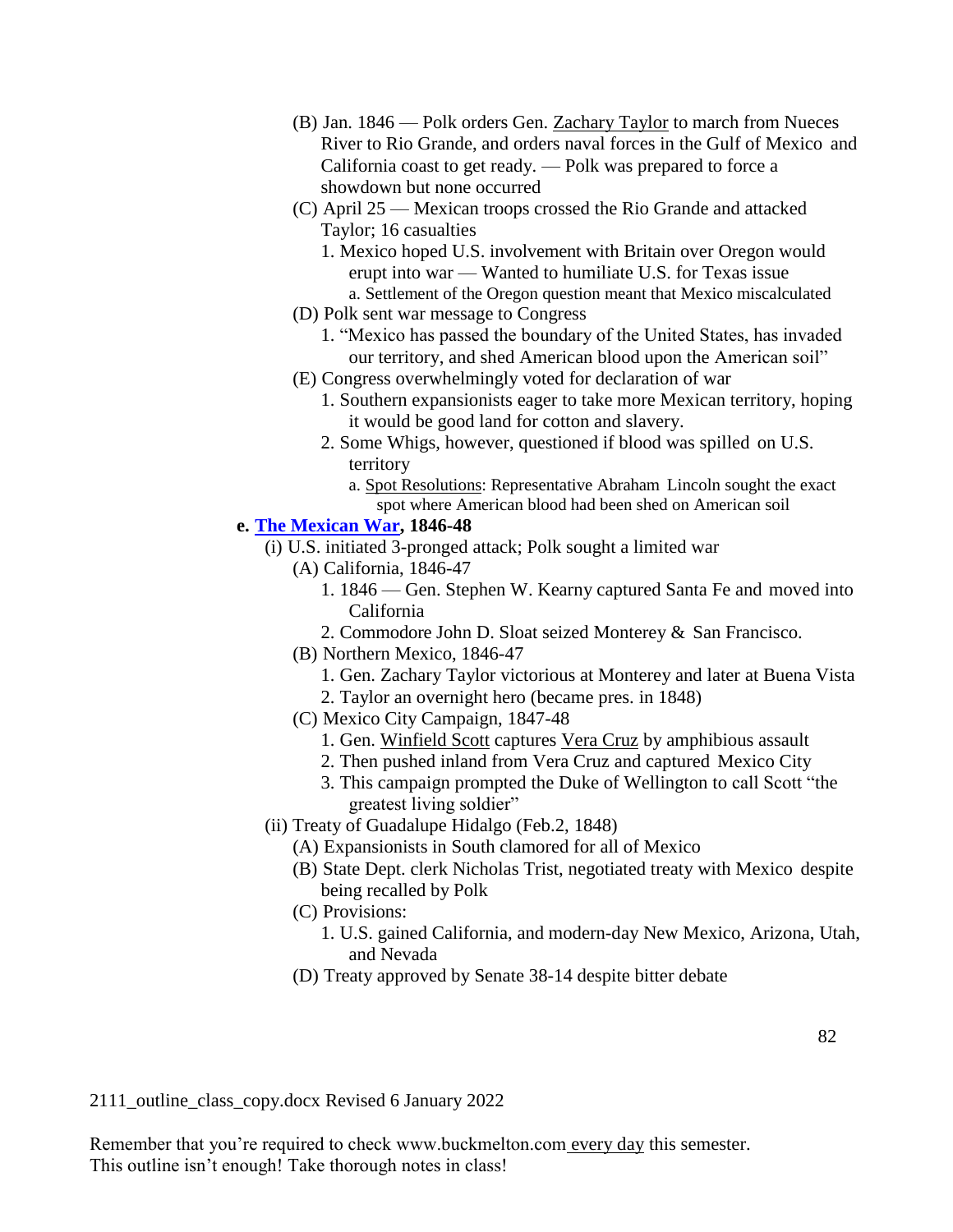- 1. Many northern Whigs disapproved of war & even threatened to cut off supplies to U.S. forces in Mexico;
- (E) Results of war
	- 1. U.S. territory increased [by 1/3 \(including Texas\)](http://www.buckmelton.com/mexicancessiontreatylandsmap.jpg) Bigger than Louisiana Purchase
	- 2. Ugly turning point in U.S. relations with Latin America; "Colossus of the North"
	- 3. U.S. forces gain experienced in war; will effect scope of Civil War
	- 4. Most significantly, slavery issue aroused; Slavery or not in new territories?

### **f. The Wilmot Proviso, California, and the slavery crisis**

- (i) The Wilmot Proviso
	- (A) An addition to an appropriations bill first introduced by U.S. Representative David Wilmot of Pennsylvania in 1846
		- 1. Provided that, "neither slavery nor involuntary servitude shall ever exist in any … territory [gained from Mexico]" as a result of the war.
	- (B) The proviso enraged southerners
		- 1. Would prevent any slavery expansion as a result of the war
		- 2. Was the first open northern attack on slavery since the Tallmadge Amendment
	- (C) Brought the long-deferred debate on the issue of slavery in the territories into the open and made it the all-consuming issue
	- (D) Democratic leaders responded with the concept of popular sovereignty
		- 1. The policy of letting the residents of a territory decide for themselves whether or not to have slavery
		- 2. This policy was designed to get Washington politicians out of the hot seat
- (ii) California and the Compromise of 1850
	- (A) 1848, gold discovered in California
	- (B) by 1849, the Gold Rush had drawn 60,000 Americans to California, which asked for statehood that year as a free state
	- (C) This provoked a major showdown between pro-slave and free soil forces in Congress
	- (D) Result: The Compromise of 1850
	- (E) Major provisions
		- 1. California enters the Union as a free state
		- 2. Rejection of the Wilmot Proviso: Popular sovereignty in the newlycreated Utah and New Mexico Territories
		- 3. Banning of the slave trade in the District of Columbia
		- 4. Passage of a tough new fugitive slave law

2111\_outline\_class\_copy.docx Revised 6 January 2022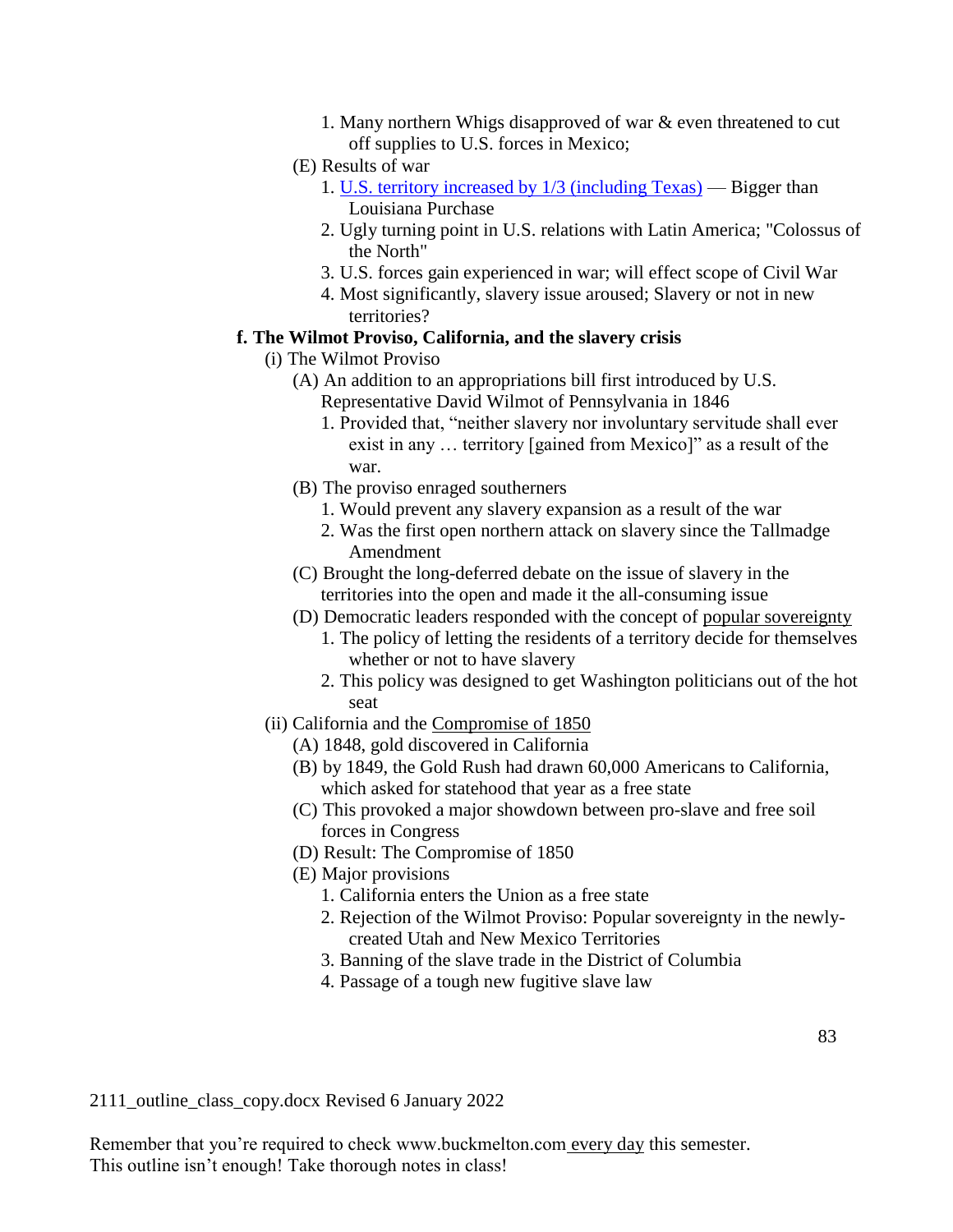- 5. Adjustment of the Texas Border, enlarging Utah and New Mexico territories
- (F) Initial attempt to pass the compromise, orchestrated by Henry Clay, fails
- (G) Second attempt, by rising Democratic star [Stephen A. Douglas](http://www.buckmelton.com/stephen_a_douglas.jpg) of Illinois, succeeds
	- 1. Douglas engineers separate votes on each provision
- (H) Compromise is hailed as having saved the Union and resolved the slavery issue forever
- (I) In reality, the following decade is largely the story of how the compromise unravels

# **PART XX. The 1850s and the Coming of the Civil War (Textbook page 660 through end of Chapter 15)**

**Central idea: Political compromise, indispensable for the Union since 1787, began to break down in the 1850s in the face of the slavery issue. By 1860, a sizeable minority of the population favored its cultural ideas over the continued existence of the Union. The election of the first Republican president instigated the long-delayed crisis of secession.**

**Legacy for modern America: How easily can two (or more) radically different cultures/world views coexist within the same nation, if they can do so at all? If they can't, then what should be done about it? Who is to say which culture is "right?" If the answer to that is "the majority," then isn't anything the majority want therefore automatically right? How far may the majority go in constraining a minority?**

**A. Questions to think about:**

**1. Why did the Compromise of 1850 fail to solve the slavery issue? B. Possible essay questions:**

**1. Write a history of the United States from early 1850 to early 1861. C. Possible short answer/ID questions**

**1. Personal liberty laws**

**2. The Fugitive Slave Act of 1850**

**3. Uncle Tom's Cabin**

**4. Stephen A. Douglas**

2111\_outline\_class\_copy.docx Revised 6 January 2022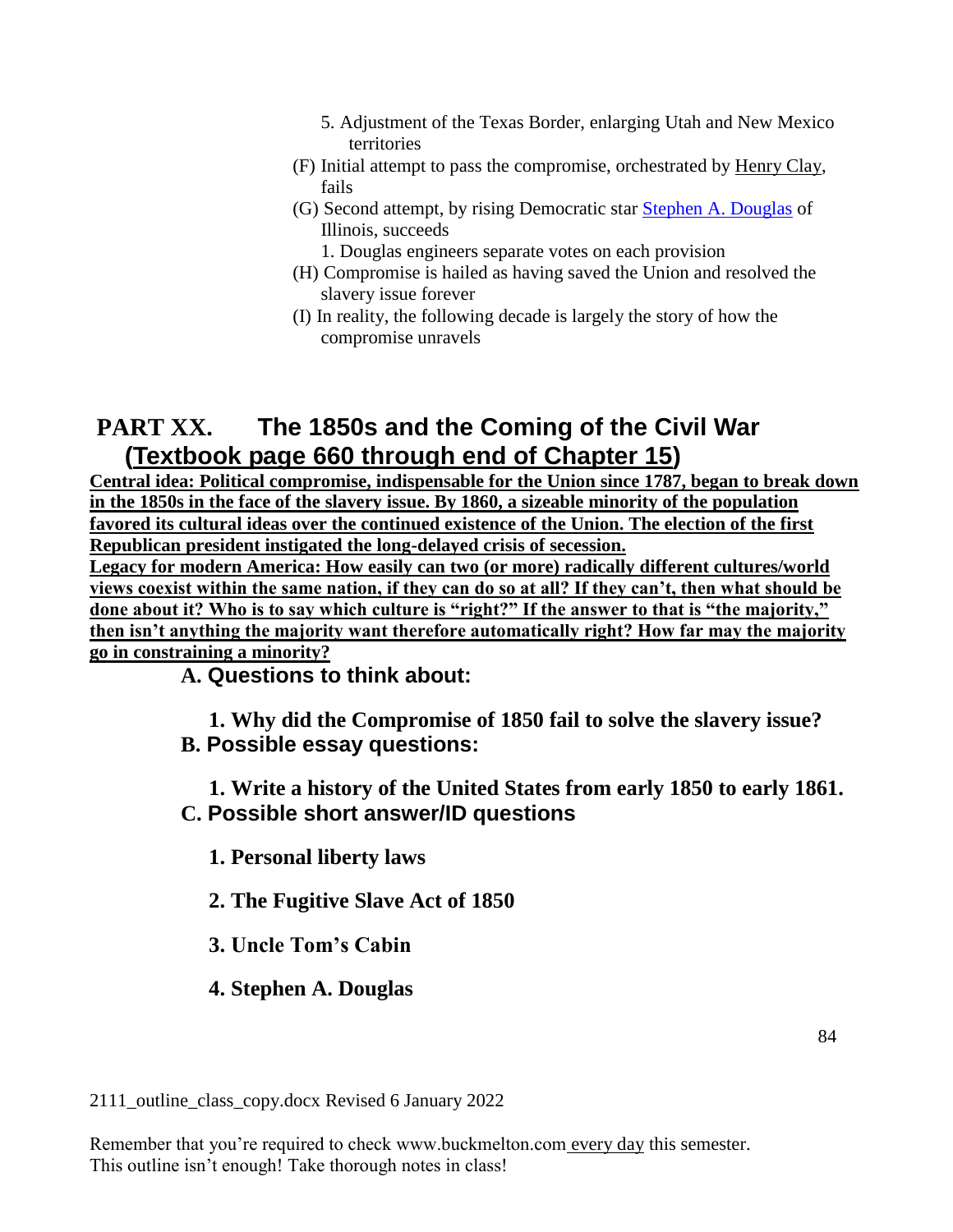- **5. The Kansas-Nebraska Act**
- **6. The Brooks-Sumner Affair**

**7. Pottawatomie Massacre**

**8. The Dred Scott Case**

### **9. The Lincoln-Douglas Debates**

### **10. Harpers Ferry**

# **D. Section outline**

### **1. The Fugitive Slave Act of 1850**

### **a. The Fugitive Slave Clause**

- (i) Found in Article IV, Section 2 of the Constitution
- (ii) Stated that "No person held to service or labour in one state, under the laws thereof, escaping into another, shall, in consequence of any law or regulation therein, be discharged from such service or labour, but shall be delivered up on claim of the party to whom such service or labour may be due."
- **b. Fugitive Slave Act of 1793 left enforcement/return of fugitive slaves mainly in the hands of the state governments**
	- (i) Prior to 1850, northern states could interfere in the return of fugitive slaves by requiring jury trials for alleged fugitive slaves and other safeguards, as specified in northern states' "personal liberty laws"
	- (ii) This angered southern slaveowners
- **c. The 1850 Fugitive Slave Act, passed as part of the Compromise of 1850, placed enforcement in hands of national government**
	- (i) allowed slaveowners and their agents (slavecatchers) to claim fugitives in proceedings before federal commissioners
		- (A) federal marshals must arrest alleged slaves on ex parte claim of master
		- (B) alleged fugitive could not testify on his own behalf
		- (C) alleged fugitive had no right to jury trial
		- (D) commissioners were awarded \$10 for finding that the alleged fugitive was a slave and returning him to his owner
		- (E) commissioners were awarded only \$5 for finding that the alleged fugitive was a free black and setting him free
		- (F) state interference in this process was rendered more difficult
	- (ii) The 1850 Fugitive Slave Act resulted in a Northern outcry against it and greatly aided the abolitionist cause

2111\_outline\_class\_copy.docx Revised 6 January 2022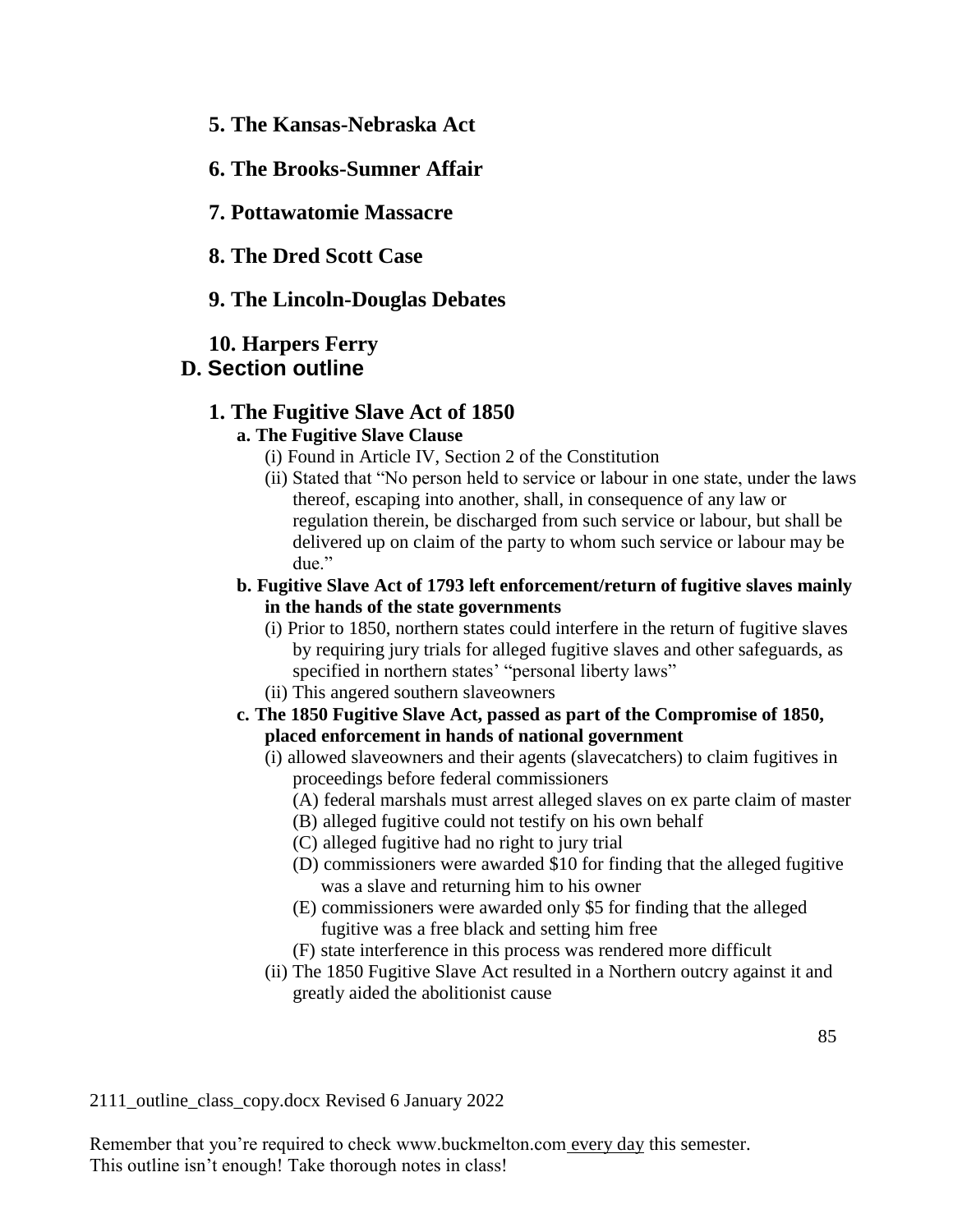(iii) Some northern states applied the principle of nullification to attempt to interfere with federal enforcement of the law, with limited success

# **2. 1852: Uncle Tom's Cabin**

- **a. A novel published in 1852 by abolitionist Harriet Beecher Stowe**
- **b. [Sensationalized the plight of runaway slaves](http://www.buckmelton.com/Eliza-Crossing-the-Ice-Morgan-1881.jpg) under the Fugitive Slave Act of 1852 as well as other slaves**
- **c. Vilified slavery more than southerners (Simon Legree, an abusive Louisiana slaveowner who is one of the novel's biggest villains, is originally from the North).**
- **d. Also established black stereotypes (mammies, pickaninnies, etc.)**
- **e. Sold hundreds of thousands of copies (rivaled only by the sale of Bibles) and greatly influenced northern public opinion against slavery**

# **3. The Collapse of National Institutions**

### **a. Religious splits**

- (i) Protestantism
	- (A) 1845, northern and southern Methodists split over the issue of slavery into separate denominations
	- (B) 1845, northern and southern Baptists split over the issue of slavery into separate denominations
- (ii) Catholicism
	- (A) 1839, Pope Gregory XVI denounces slavery and the slave trade in the papal bull In Supremo Apostolatus
	- (B) Southern Catholics (principally in Maryland) downplay or ignore the denunciation
	- (C) Northern Catholics tended to be antislavery or even abolitionist

# **b. The Collapse of the Whig Party, 1852-1856**

- (i) Greatly weakened by an internal split on the slavery issue
- (ii) Had dispensed little patronage (i.e., spoils system) due to having elected only a few presidents
- (iii) Major leaders (Webster and Clay) were dead by early 1850s
- (iv) Lost by a huge margin to the Democratic candidate (Franklin Pierce) in the election of 1852
- (v) Effectively gone by 1856
- (vi) The death of the Whig party leaves the Democratic Party as the only national political institution in the United States

# **4. 1854: [The Kansas-Nebraska Act](http://www.buckmelton.com/kansas_nebraska_map.jpg)**

2111\_outline\_class\_copy.docx Revised 6 January 2022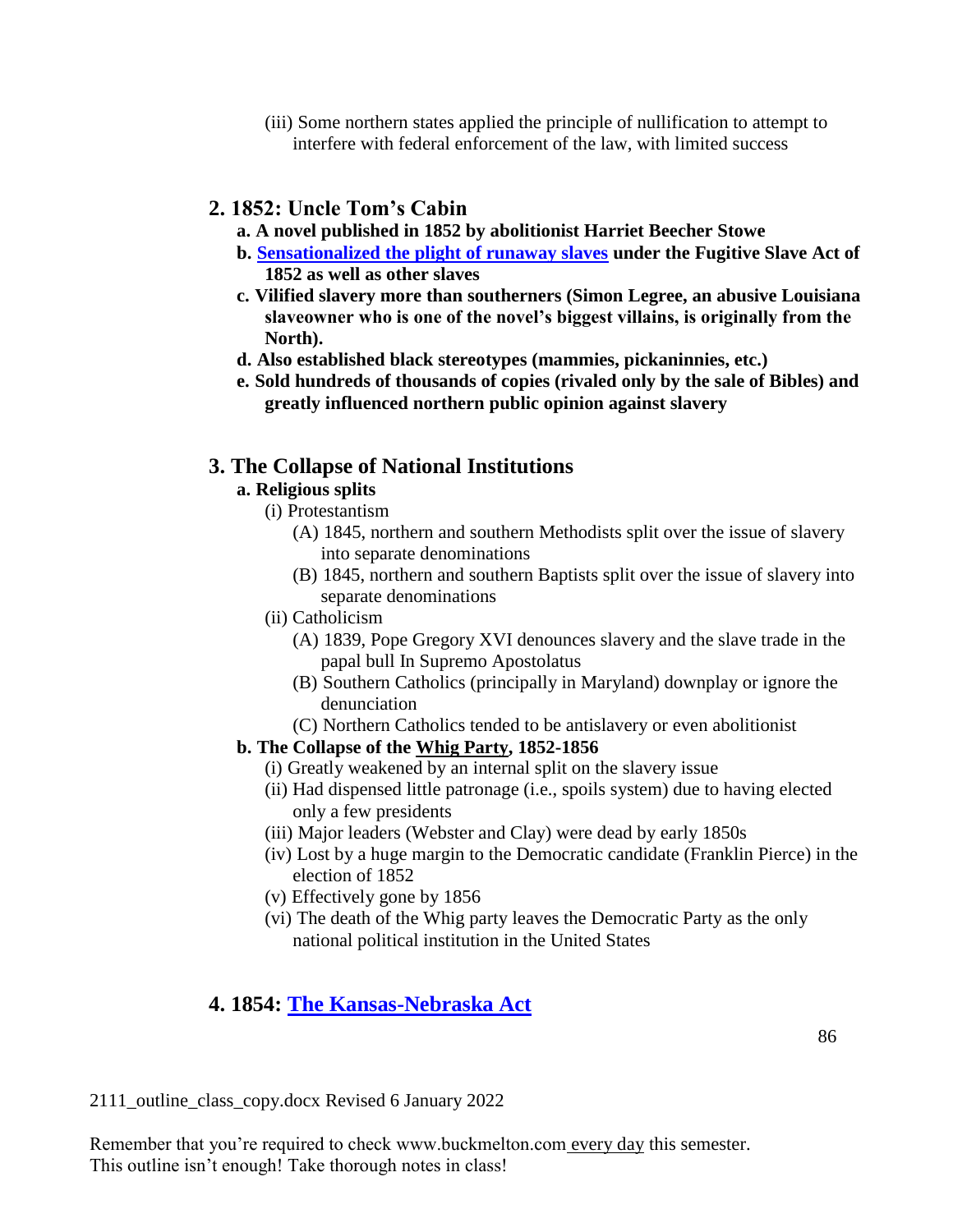- **a. Sponsored by Democrat Stephen A. Douglas of Illinois**
- **b. Designed to help bring about the construction of a transcontinental railroad from the Atlantic to California**
- **c. Repeals the Missouri Compromise Line of 36°30′**
- **d. Organizes two new territories: Kansas and Nebraska**
- **e. Applies principle of popular sovereignty to the new territories**
- **f. Results:**
	- (i) Denounced by antislave forces as a capitulation to slavery since it allowed slavery into an area north of  $36^{\circ}30'$
	- (ii) Led to a stampede of proslavery forces into Kansas
	- (iii) Brought about a bloody war between free soil and proslavery factions in Kansas ("Bleeding Kansas") that would continue until Appomattox, ten years later
	- (iv) The Brooks-Sumner Affair, 1856
		- (A) Senator Charles Sumner, an abolitionist from Massachusetts, defies senatorial courtesy and grossly insults the absent Senator Andrew Pickens Butler of South Carolina
			- 1. Sumner states that Butler "has chosen a mistress to whom he has made his vows, and who, though ugly to others, is always lovely to him; though polluted in the sight of the world, is chaste in his sight—I mean the harlot, slavery."
				- a. This statement is an insinuation that Butler rapes his slaves
			- 2. Sumner also makes fun of the elderly Butler's speech infirmity/drooling
			- 3. Butler's nephew, South Carolina Representative Preston Brooks, responds by beating Sumner unconscious with a cane in the Senate chamber while another South Carolina representative covers him with a pistol to prevent interference from other senators
			- 4. Brooks later stated that a duel wouldn't have been fitting since Sumner was no gentleman
			- 5. The Brooks-Sumner affair shows the dangerous increase of hostility over the slavery issue and the decreasing likelihood of compromise; afterwards many congressmen regularly arm themselves
	- (v) [John Brown](http://www.buckmelton.com/John_Brown_daguerreotype_c1856.png)
		- (A) A violent abolitionist
		- (B) Possibly mentally unstable; certainly a zealot
		- (C) Pottawatomie Massacre, 1856
			- 1. Brown and his party kill five proslavery men in Kansas with broadswords as part of a terrorist campaign

2111\_outline\_class\_copy.docx Revised 6 January 2022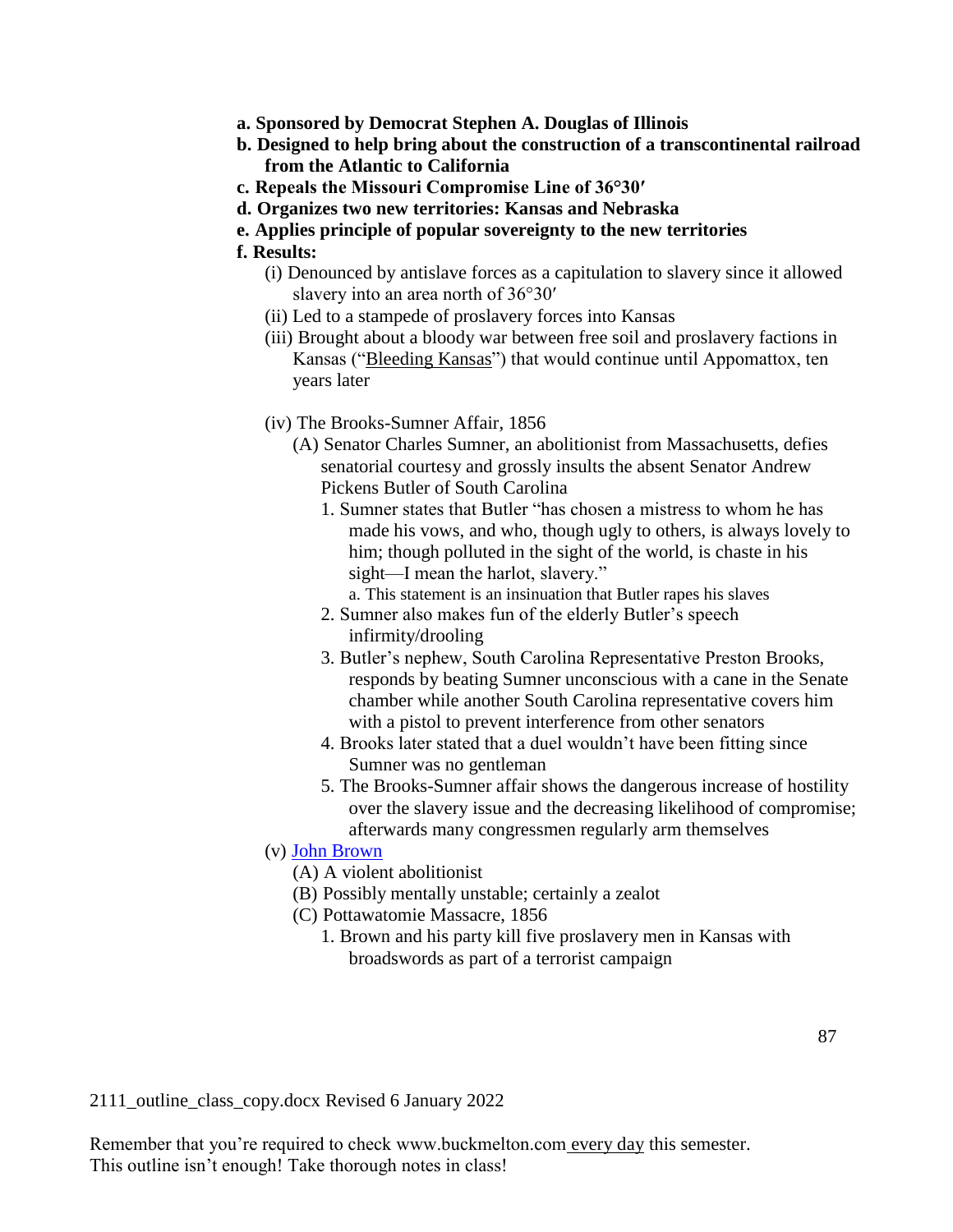### **5. 1854-56: The Rise of the Republican Party**

- **a. Begins forming by 1854**
- **b. The direct ancestor of today's Republican Party**
- **c. Formed by antislavery former Whigs and free soil Democrats in response to the Kansas-Nebraska Act**
- **d. Major unifying idea is opposition to slavery, ranging from antislave to allout abolitionist**
- **e. Also tends to have whiggish/Hamiltonian ideas, but, this is secondary to its position on slavery**
- **f. Is greatly strengthened by events relating to Bleeding Kansas**
- **g. Unlike the Democratic Party, it is NOT a national party: is purely sectional, being limited to the north and northwest; it has no support in the slaveholding South**
- **h. Nevertheless, does very respectably in the 1856 elections, barely two years after its formation**

**i. Seen as a major threat by the South because of its antislavery position j.**

### **6. 1857: The Dred Scott Case (Scott v. Sandford (1857))**

- **a. One of the most notorious Supreme Court decisions in history**
- **b. [Dred Scott,](http://www.buckmelton.com/dred_scott.jpg) a slave, was taken by his master north of 36°30′ prior to the repeal of the Missouri Compromise**
- **c. Scott later files lawsuit, claiming that going to a place where Congress had outlawed slavery had made him free**
- **d. The Supreme Court retroactively sides with Scott's master**
	- (i) The Court retroactively declares the Missouri Compromise to have been unconstitutional because it illegally denied slaveowner's property rights
	- (ii) The Court states that blacks have "no rights which the white man [is] bound to respect"
	- (iii) The Court thus indicates that Congress can never ban slavery in the territories—apparently a massive victory for the South

### **7. 1858: The Lincoln-Douglas Debates**

### **a. A series of debates that take place during a race in Illinois for the U.S. Senate, 1858**

**b. Candidates are:**

- (i) Democrat [Stephen A. Douglas,](http://www.buckmelton.com/stephen_a_douglas.jpg) the country's best-known politician, and
- (ii) [Abraham Lincoln,](http://www.buckmelton.com/abraham_lincoln.jpg) a Republican who isn't very well-known

# **c. The Dred Scott ruling becomes a centerpiece of the debates**

2111\_outline\_class\_copy.docx Revised 6 January 2022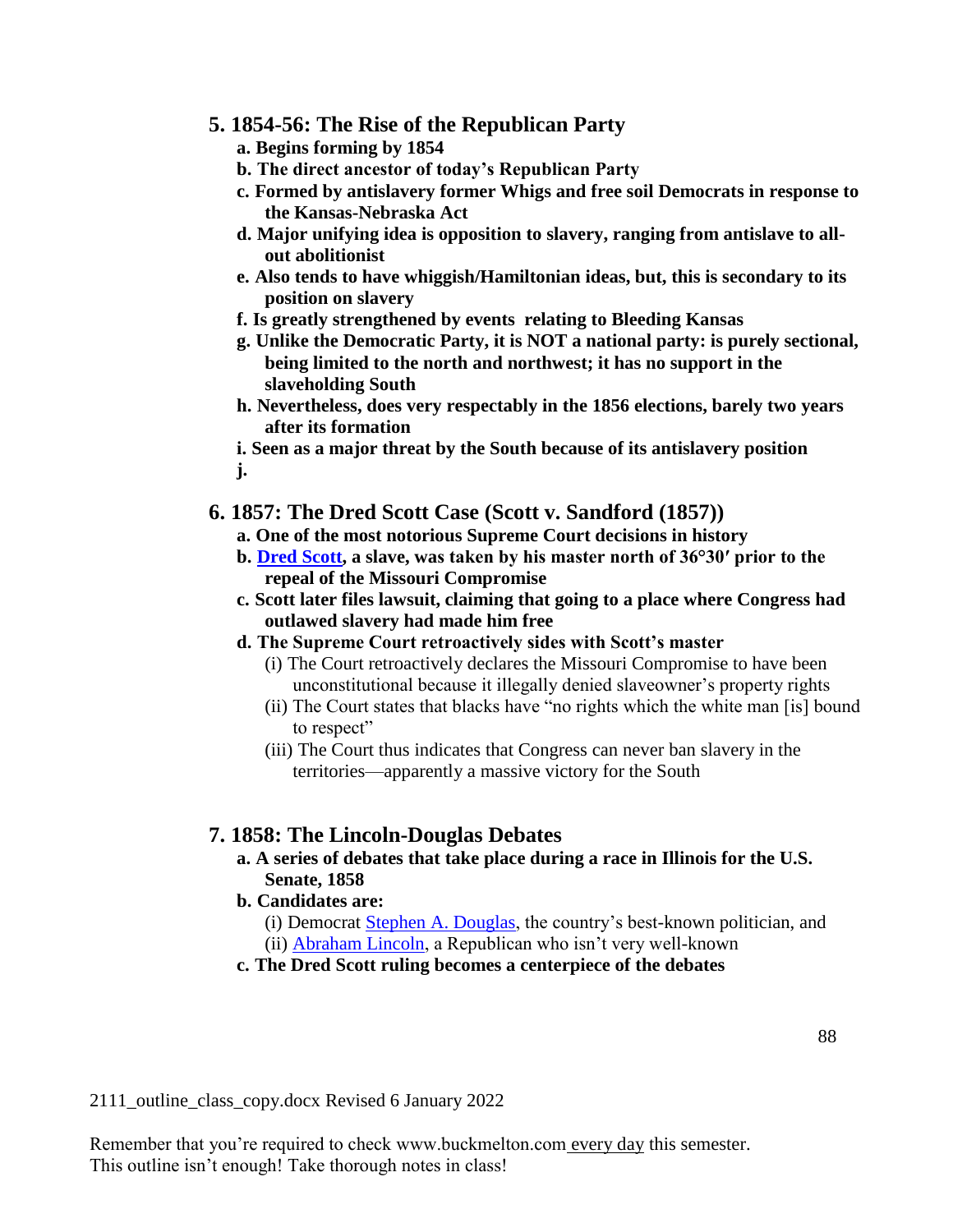- **d. Douglas, hoping to be elected president in 1860, has to find a position on slavery in the territories that both northern and southern Democrats will accept**
	- (i) Waffles by arguing that just because Dred Scott prevents Congress from outlawing slavery in the territories doesn't mean that local communities in the territories must pass pro-slavery laws (the Freeport Doctrine)
- **e. Lincoln, on the other hand, states clearly and simply that the Supreme Court wrongly decided the Dred Scott case and that slavery itself is wrong**
- **f. Lincoln loses the race, but the debates turn him into a major national figure and leading antislavery/Republican spokesman**

# **8. 1859: John Brown's Raid on [Harpers Ferry](http://www.buckmelton.com/Harpers_Ferry.jpg)**

- **a. Backed in secret by several prominent and respectable abolitionists, Brown and a small band of followers attacks a federal government arsenal in Harpers Ferry, Virginia (today West Virginia)**
- **b. Brown believes that when word of the raid spreads, blacks will flock to Harpers Ferry, arm themselves, and begin a slave revolt/war of black liberation**
- **c. The slave uprising doesn't occur**
- **d. Closest U.S. military forces, based in Washington, U.S. marines, commanded by U.S. army officers Robert E. Lee and J.E.B. Stuart, go to Harpers Ferry and capture Brown's party**
- **e. About 20 deaths and 10 injuries**
- **f. Brown tried, convicted, and hanged by Virginia for treason**
	- (i) During his trial, Brown appears sane and reasonable, scaring white southerners into believing that the entire north is made up of Browns
	- (ii) [Some abolitionists praise Brown](http://www.buckmelton.com/)
		- (A) E.g., Ralph Waldo Emerson calls Brown "the new saint awaiting his martyrdom, and who, if he shall suffer, will make the gallows glorious like the cross."
	- (iii) This reaction further scares the South into believing that huge numbers of northern whites support forcible abolition and even race war
	- (iv) In response to the raid, southern militia units begin drilling much more seriously: this is the beginning of the Confederate army

# **9. [The Presidential Election of 1860](http://www.buckmelton.com/The_Presidential_Election_of_1860.pdf)**

- **a. The most important election in American history**
- **b. Will see the breakdown of compromise and the splitting of the Democratic Party, the last remaining national political institution**

2111\_outline\_class\_copy.docx Revised 6 January 2022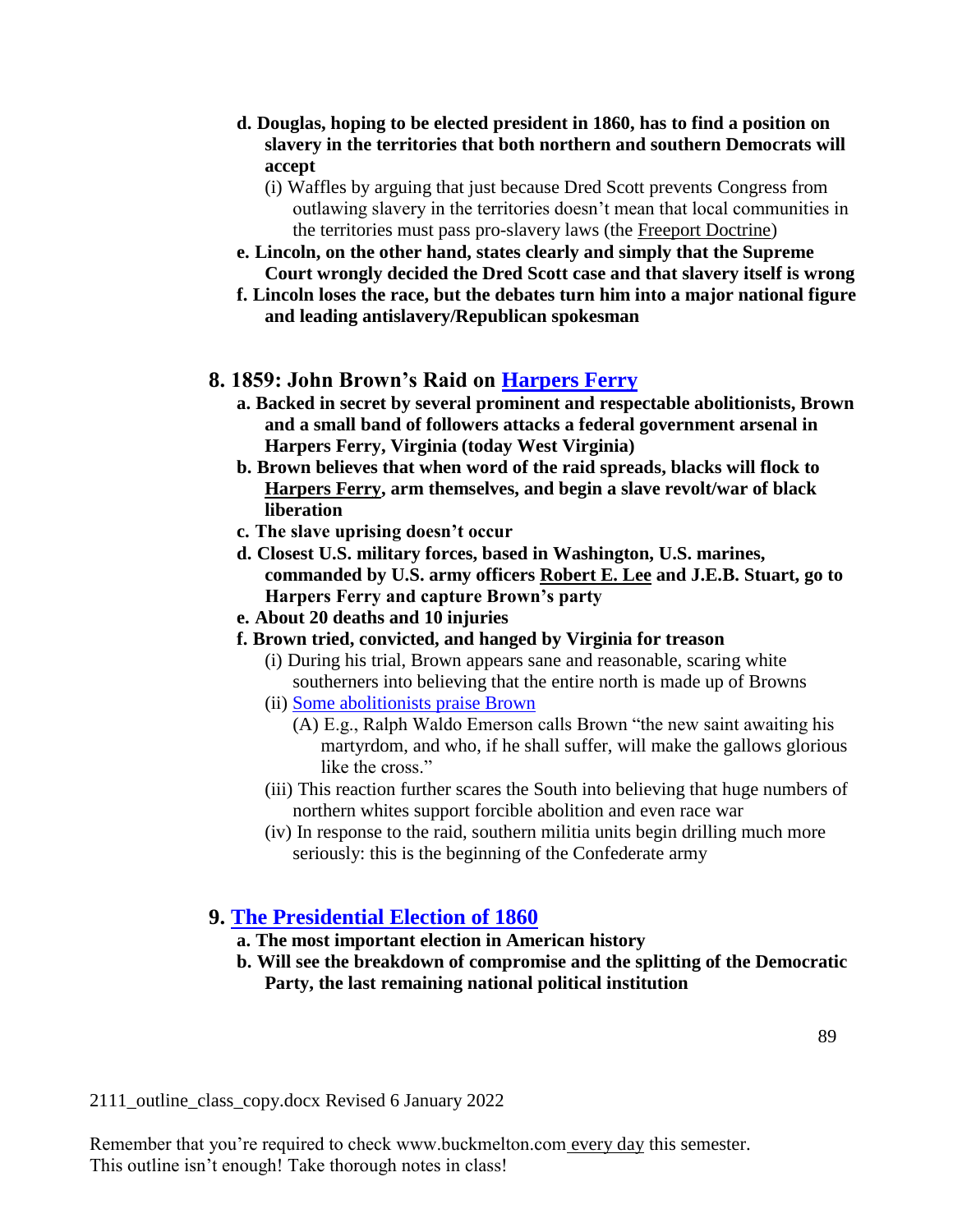- **c. Democratic National Convention, Charleston, South Carolina, summer 1860**
	- (i) Douglas seeks the nomination
	- (ii) Southern Democrats:
		- (A) See Douglas's Freeport Doctrine as waffling on Dred Scott
		- (B) Demand a proslavery platform plank explicitly endorsing Dred Scott
	- (iii) Northern Democrats:
		- (A) Refuse to accept a proslavery platform plank
	- (iv) Result: Southern Democrats walk out of the convention
- **d. Northern Democrats adjourn and later reconvene in Baltimore, where they nominate Douglas**
- **e. Southern Democrats nominate their own candidate, Kentucky Senator John C. Breckinridge, with an explicit proslavery platform**
- **f. Republicans nominate Lincoln with an explicit antislave platform**
	- (i) Lincoln remains silent during campaign, leading southern whites to imagine/fear the worst about him (i.e. that he will prove to be another John Brown)
- **g. A "third party," the Constitutional Union Party, nominates John Bell of Tennessee with a plea for compromise to save the Union**

### **h. Results:**

- (i) Lincoln wins
- (ii) Republican victory is due to Democratic split and decreased Democratic turnout
- (iii) Lincoln doesn't get a single vote in the southern states; is not even on the ballot in most of them
- **i. The election signals to the southern states that antislavery forces have achieved dominance in the federal government and that secession is now the only way to protect slavery**
- **j. [South Carolina passes ordinance of secession](http://www.buckmelton.com/union_dissolved.jpg) in December 1860; other states of the Deep South secede in the following weeks**

# **PART XXI. The Civil War, 1861-1865 (Textbook Chapter 16)**

**Central idea: in 1861 the direct clash of two irreconcilable points of view—state sovereignty/secession and perpetual Union—produced the bloodiest war in American history before or since. Because no compromise between the two was possible, the war's outcome would shape the United States in fundamental ways that profoundly effect the country's future in terms of race relations, economy, politics, and many other ways. In the end, the United Stales emerged as a truly united sovereignty for the first time, poising it for a dramatic rise to world power in the following century.**

2111\_outline\_class\_copy.docx Revised 6 January 2022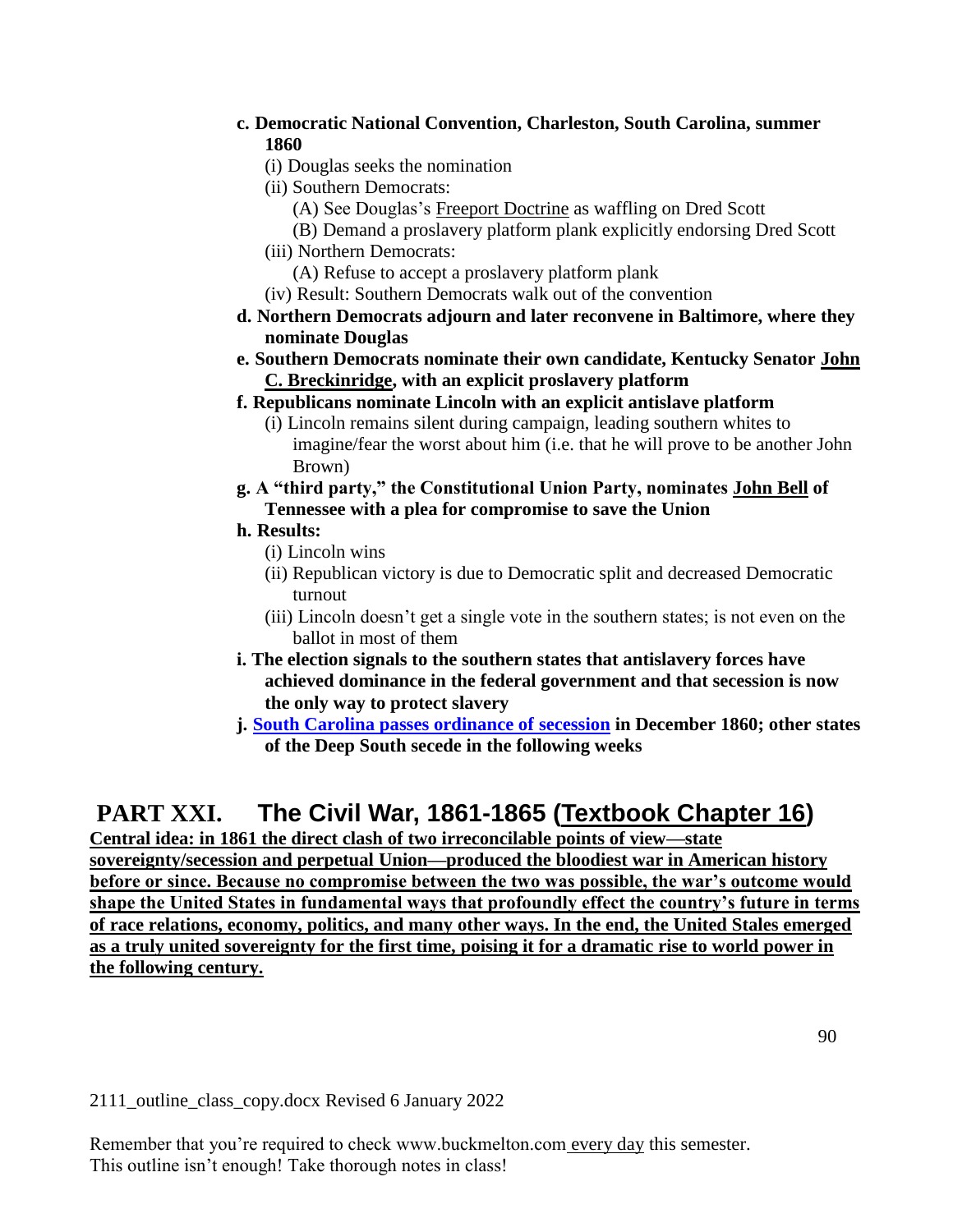**Legacy for modern America: Wars and societal conflicts are expensive in economic and human terms, and people often stumble into them thinking that they won't be nearly as bad as they turn out to be. What is worth the use of force in modern America? What good and bad social effects might it have? What are the irreconcilable ideas in today's United States and how should we handle them? Have we learned from history at all?**

**A. Questions to think about:**

- **1. Why did attempts at further compromise fail in 1861?**
- **2. Why did the South fight?**
- **3. Why did the North fight?**
- **4. Why did the North beat the South?**
- **5. What were the immediate and long-term results of the war and the northern victory?**
- **B. Possible essay questions:**
	- **1. Write a history of the election of 1860 and its aftermath down to the attack on Fort Sumter.**
	- **2. Write a history of the Civil War, 1861-1865.**
	- **3. Write a detailed discussion of the Battle of Antietam (Sharpsburg). Why was it fought? What did Robert E. Lee hope to accomplish? What were the actual results?**
- **C. Possible short answer/ID questions**
	- **1. Lincoln's First Inaugural Address**
	- **2. The Anaconda Plan**
	- **3. The First Battle of Bull Run (First Battle of Manassas)**
	- **4. The Emancipation Proclamation**
	- **5. The Battles of Vicksburg and Gettysburg**
	- **6. Appomattox**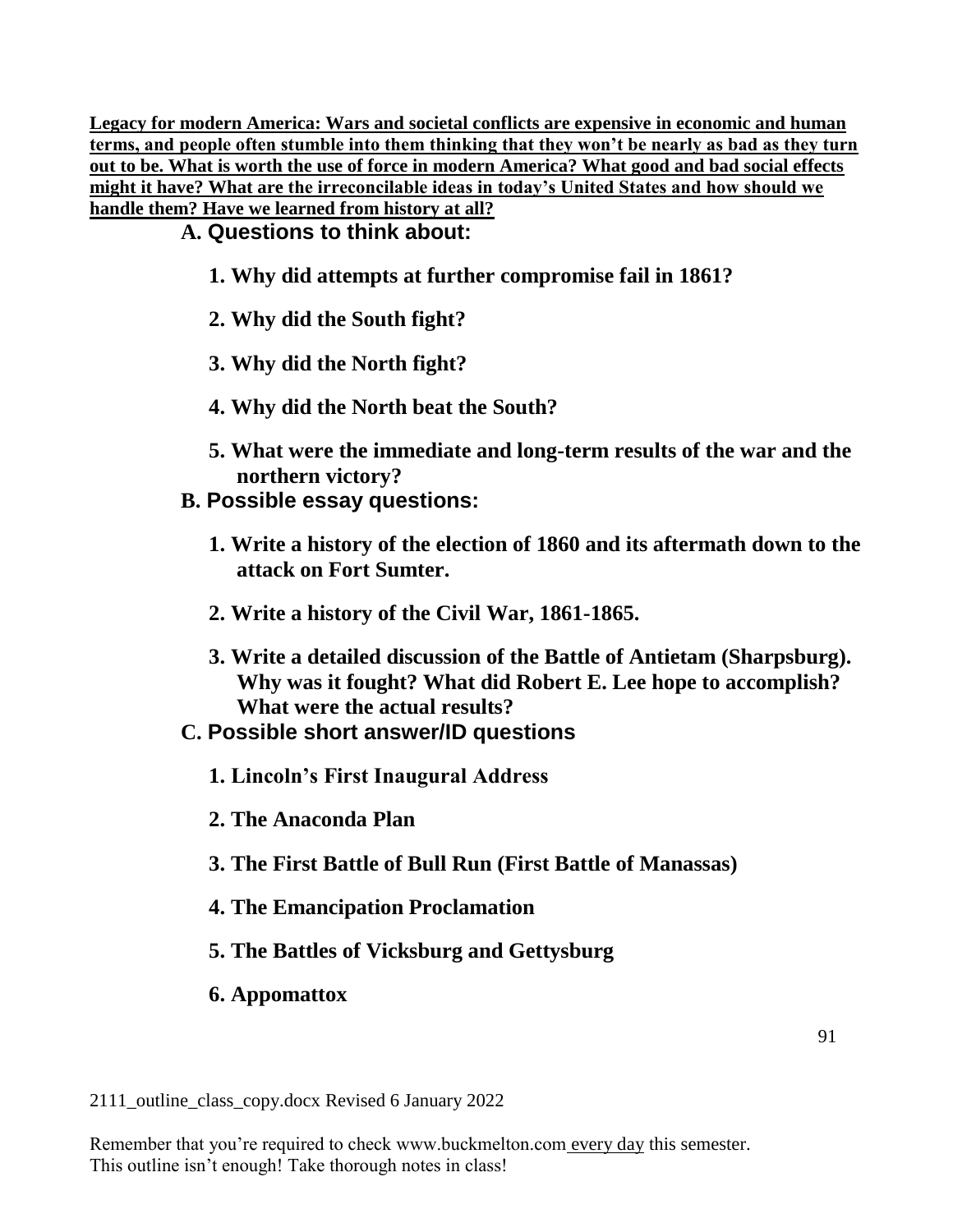**D. Advance reading assignment: Before class, carefully read [Lincoln's First Inaugural Address](http://avalon.law.yale.edu/19th_century/lincoln1.asp) at http://avalon.law.yale.edu/19th\_century/lincoln1.asp (link is on course web page)**

# **E. Section outline**

# **1. Prelude to War, December 1860-April 1861**

- **a. Secession [and the formation of the Confederacy](http://www.buckmelton.com/csa_states.gif)**
	- (i) Secession occurs in two broad waves: the Deep South (Lower South) and the Upper South
	- (ii) December 1860, the first wave begins when South Carolina secedes from the Union
	- (iii) January and February, 1861: The other states of the Lower South Secede (Mississippi, Florida, Alabama, Georgia, Louisiana, and Texas)
	- (iv) By the time Lincoln becomes president, seven southern states have seceded and the first wave of secession is complete
	- (v) February 1861: representatives from the seceded states meet in Montgomery, Alabama and form the Confederate States of America
	- (vi) The new country adopts a constitution extremely similar to the United States Constitution, with some major differences:
		- (A) Unlike the United States Constitution, the Confederate Constitution explicitly endorses state sovereignty/state supremacy
		- (B) Unlike the United States Constitution, the Confederate Constitution requires the Confederate national government to protect slavery in the territories

### **b. Attempts at compromise**

- (i) Several attempts at compromise take place from December 1860 to February 1861
	- (A) Crittenden Compromise: In the Senate, John J. Crittenden proposes a constitutional amendment reinstating and extending the Missouri Compromise line
	- (B) Other plans suggest a constitutional amendment permanently protecting slavery in the states where it already exists
- (ii) All of the compromise attempts fail for lack of support
	- (A) Lincoln refuses to back compromise efforts
	- (B) The seceded states already have what they want—a new national government dedicated to protection of slavery—and the proposed compromises offer them nothing better

# **c. Lincoln's First Inaugural Address, March 1861**

- (i) Secession is an impossibility
- (ii) The Southern States are still in the Union

2111\_outline\_class\_copy.docx Revised 6 January 2022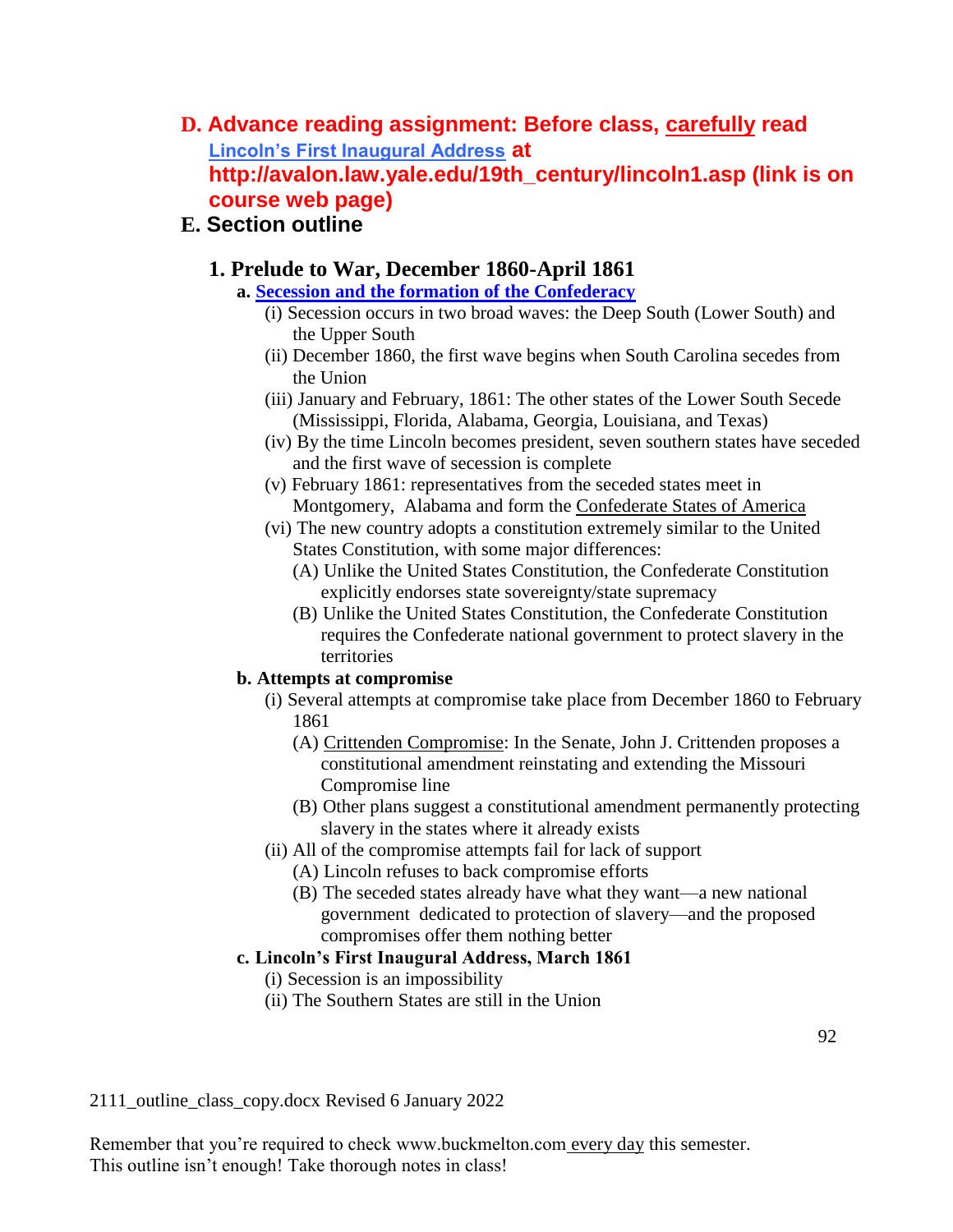- (iii) There is no Confederate States of America
- (iv) Lincoln has the constitutional duty to enforce federal law throughout the United Sates (including in the supposedly seceded states of the South)
- (v) This duty extends to the laws of slavery (i.e., Lincoln states that he has no plan to interfere with slavery laws)
- (vi) The duty also extends to the defense of federal property and military installations (e.g., Fort Sumter)
- (vii) Lincoln appeals for union and patient deliberation
- **d. [Fort Sumter](http://www.buckmelton.com/Charleston_Harbor_1861.png)**
	- (i) Between December 1860 and February 1861, southern forces occupy federal military installments in the Confederacy
	- (ii) Fort Sumter, in Charleston Harbor, refuses to surrender
		- (A) Federal forces in Fort Sumter only have enough supplies to last until mid-April: after that, they will have to vacate the fort
		- (B) Late March, Lincoln decides to send ships to re-supply Fort Sumter, but only with provisions, not troops, weapons, or ammunition
		- (C) Jefferson Davis, president of the Confederacy, believes that he has the constitutional duty to use force to protect the Confederacy
		- (D) On 12 April 1861, shortly before arrival of the relief expedition, Southern units begin a three-day bombardment of Fort Sumter, which end with the Union troops ' surrender on 14 April
	- (iii) Mobilization: As a result of the attack on Fort Sumter, Lincoln calls for 75,000 volunteers to subdue the South
		- (A) LINCOLN'S GOAL IS MERELY REUNIFICATION OF THE NATION—NOT THE DESTRUCTION OF SLAVERY
		- (B) (cf. southern position is that is no longer part of the USA; it is an independent country, the CSA)
		- (C) Kentucky, North Carolina, and other non-seceded slave states immediately refuse to supply troops
	- (iv) [Second wave of secession:](http://www.buckmelton.com/csa_states.gif) Between April and June, four slave states in the Upper South secede in response to Lincoln's call for troops (Virginia, Arkansas, North Carolina, and Tennessee)
		- (A) These states promptly join the Confederacy, and the Confederate capital moves to Richmond, Virginia
		- (B) [Compare secession in 1860-61 with the actions of the Thirteen Colonies](https://www.youtube.com/watch?v=0YrFKVWozN4&index=3&list=PLBeAtDe5MEHrDjNY7T1Jm3I8lC95cPjF0)  [in July 1776.](https://www.youtube.com/watch?v=0YrFKVWozN4&index=3&list=PLBeAtDe5MEHrDjNY7T1Jm3I8lC95cPjF0) How is it similar? How is it different?
	- (v) [Some slave states remain in the Union](http://www.buckmelton.com/statesmap_civilwar.png) (Maryland, Missouri, Kentucky, and Delaware,) although there is strong pro-Confederate sentiment in the first three, and factions in both Missouri and Kentucky claim to secede and join the Confederacy

2111\_outline\_class\_copy.docx Revised 6 January 2022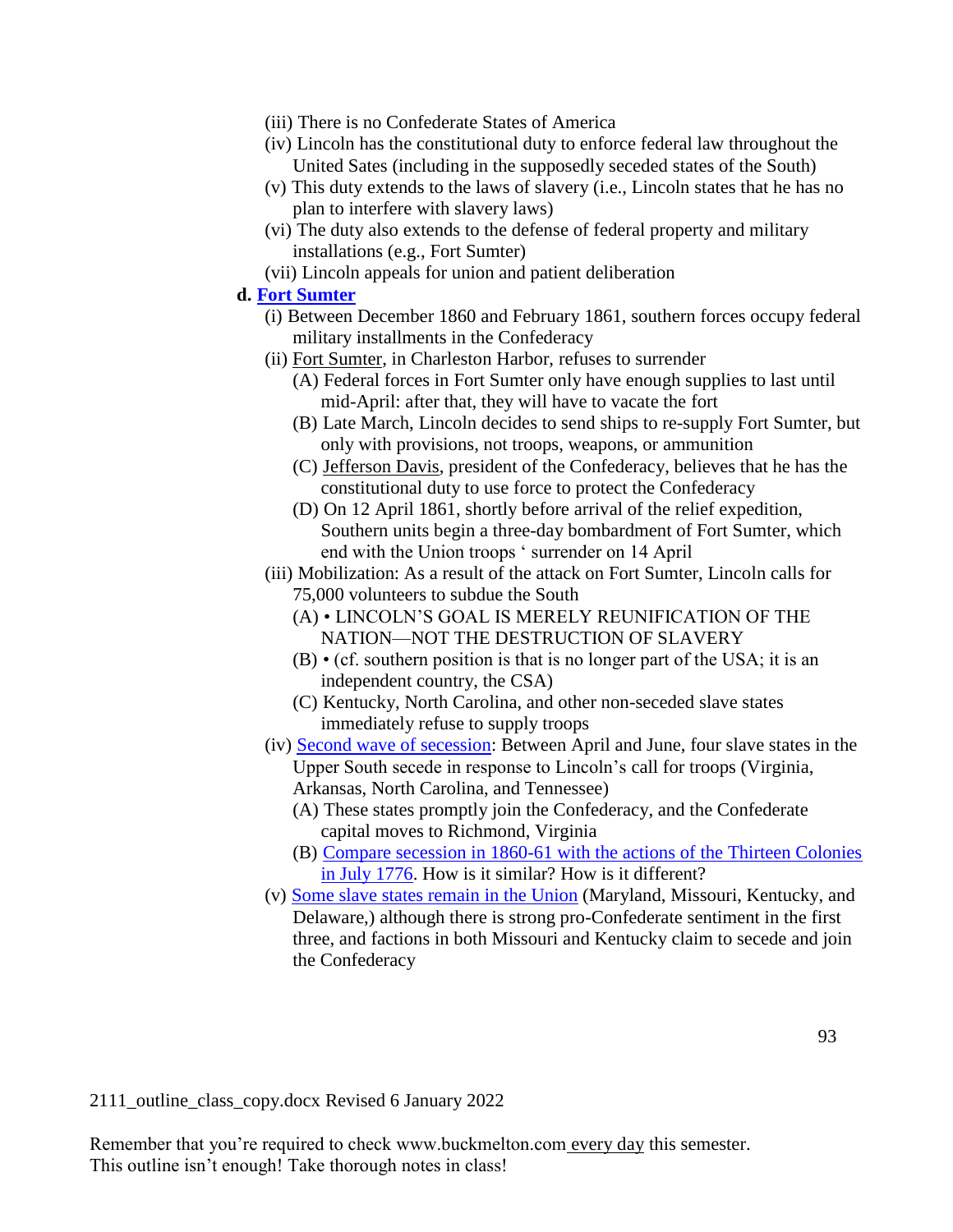# **2. Overview of resources and strategy**

- **a. No compromise is possible: war will win either with Southern independence or with reunion**
- **b. North:**
	- (i) [Advantages](https://www.youtube.com/watch?v=2xaRBgAGIWI&index=6&list=PLBeAtDe5MEHrDjNY7T1Jm3I8lC95cPjF0)
		- (A) Resources: North has overwhelming resource advantages: more (sometimes far, far more) of all of the following
			- 1. Population
			- 2. Industry
			- 3. Money
			- 4. Railroads
			- 5. Nearly all of the navy
	- (ii) Disadvantages
		- (A) The North isn't on a war footing, so the above resource advantages are potential rather than actual; if the South wins the war quickly, the resources won't come into play
		- (B) The North is in the same position England was in the war of Independence: it has to achieve the positive goal of beating the **Confederacy**

### **c. South**

- (i) Advantages
	- (A) The South has a disproportionately high number of good military leaders
	- (B) The South is in the same position as the U.S. was in the War of Independence: while the North has to win, the South merely has to survive until the North gives up
- (ii) Disadvantages
	- (A) The South is large, with long borders, easy to invade (especially in the west)
		- 1. In the War of Independence, England was fighting the U.S. from across 3000 miles of ocean; in the present war, the enemy is merely across the Potomac and the Ohio Rivers

# **d. Northern strategy: [The Anaconda Plan](http://www.buckmelton.com/anaconda.jpg)**

- (i) Designed by Gen. Winfield Scott, USA, just before he retires
- (ii) Designed to take advantage of North's greater resources
	- (A) Blockade entire Southern coastline
	- (B) Seize Mississippi River
	- (C) These steps will seal off the South from outside resources and crush it the way an anaconda crushes its prey
	- (D) But this plan will take a few years to have full effect, and Northern public is clamoring for immediate action
- **e. [Two main areas, or theaters, of operations](http://www.buckmelton.com/civil_war_battles_chart.pdf)**

2111\_outline\_class\_copy.docx Revised 6 January 2022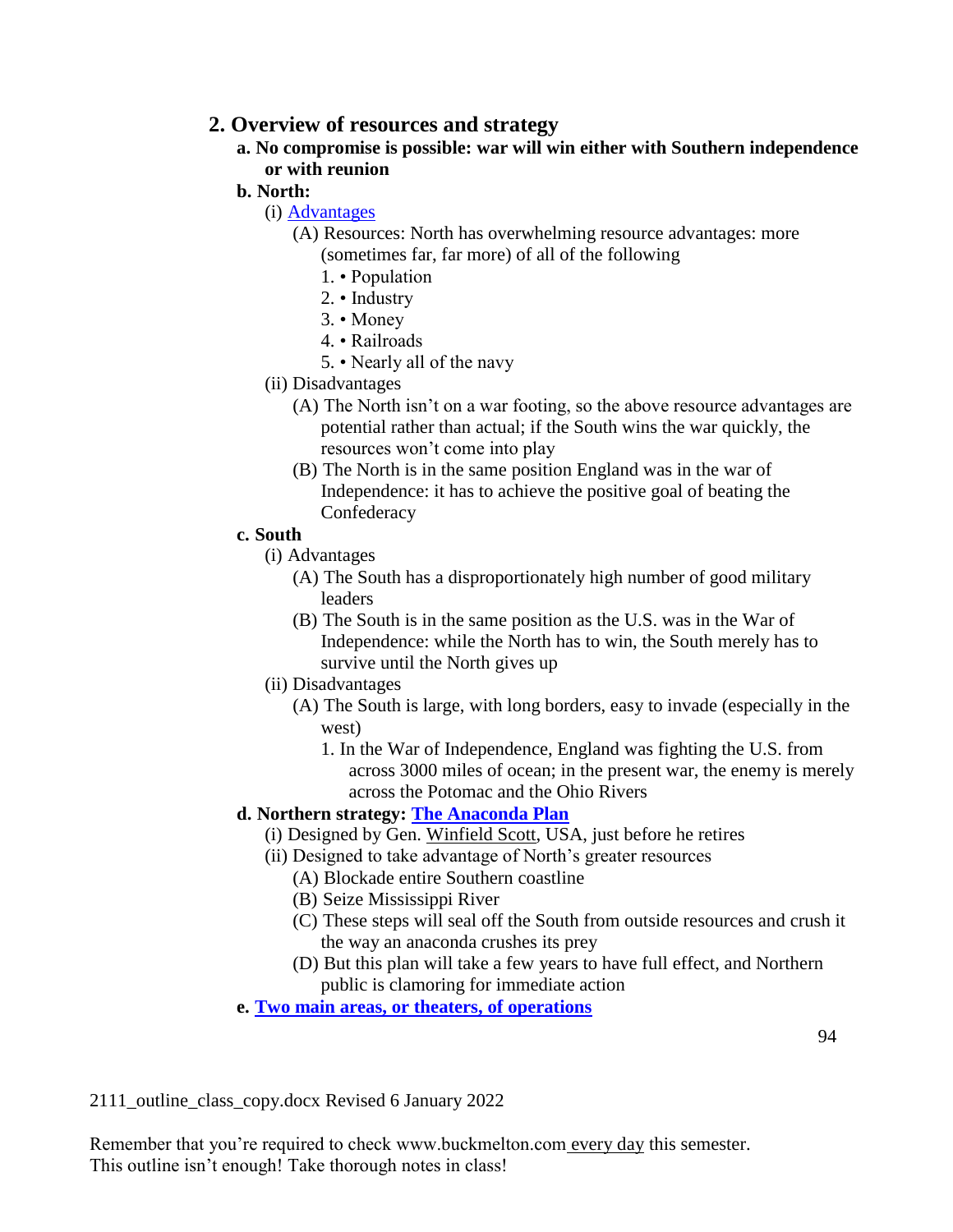### (A) [Western Theater,](http://www.buckmelton.com/ACW_Western_Theater_December_1862_-_September_1863.png) between Mississippi River and Appalachians

- 1. Open spaces, good for maneuver
- 2. Big sources of Southern supplies
- (B) [Eastern Theater,](http://www.buckmelton.com/Map_of_the_Eastern_Theater_of_Operations__1862___large.jpg) from Appalachians to Atlantic Ocean
	- 1. Narrower, especially in Va., Md., and Pa., where mountains come closer to the ocean—less maneuvering room
	- 2. Both capitals but both hard to get at by direct assault because of intervening rivers—flanking attacks are easier

# **3. 1861: opening gambits: the shock of war**

### **a. • Eastern Theater: "On to Richmond" (not)**

- (i) July 1861: First Bull Run (First Manassas) CS victory
	- (A) Union army moves to capture important rail junction in Va. just south of DC as a preliminary to moving towards confederate capital of Richmond—Confederate army moves to block it
	- (B) First major battle of the war
	- (C) Chaotic—"a clash of two armed mobs"
	- (D) CS wins but both armies in a shambles; CS unable to finish off US forces
	- (E) Size of battle and number of casualties make both North and South realize for the first time that this will be a major war

# **4. 1862: The war turns serious**

### **a. • Western Theater: Union victories; Anaconda begins to tighten**

- (i) Feb. 1862: Forts Henry and Donelson US victory
	- (A) US forces under [Ulysses S. Grant](http://www.buckmelton.com/ulysses_grant.jpg) capture important river forts in Tennessee, forcing CS forces out of Nashville. Grant's star begins rising.
- (ii) April 1862: Shiloh US victory
	- (A) Large CS attempt to destroy Grant's ultimately fails, but not before causing frightful casualties on both sides
	- (B) More combat casualties at Shiloh than in all previous US wars combined—and Shiloh will be relatively small in terms of later Civil War battles
- **b. Eastern Theater: US tries in vain to capture Richmond while beating off Southern offensives**
	- (i) • [Peninsula Campaign/Seven Days Battles](http://www.buckmelton.com/Peninsula_Campaign_March_17_-_May_31,_1862.png)
		- (A) April-June: Peninsula Campaign

2111\_outline\_class\_copy.docx Revised 6 January 2022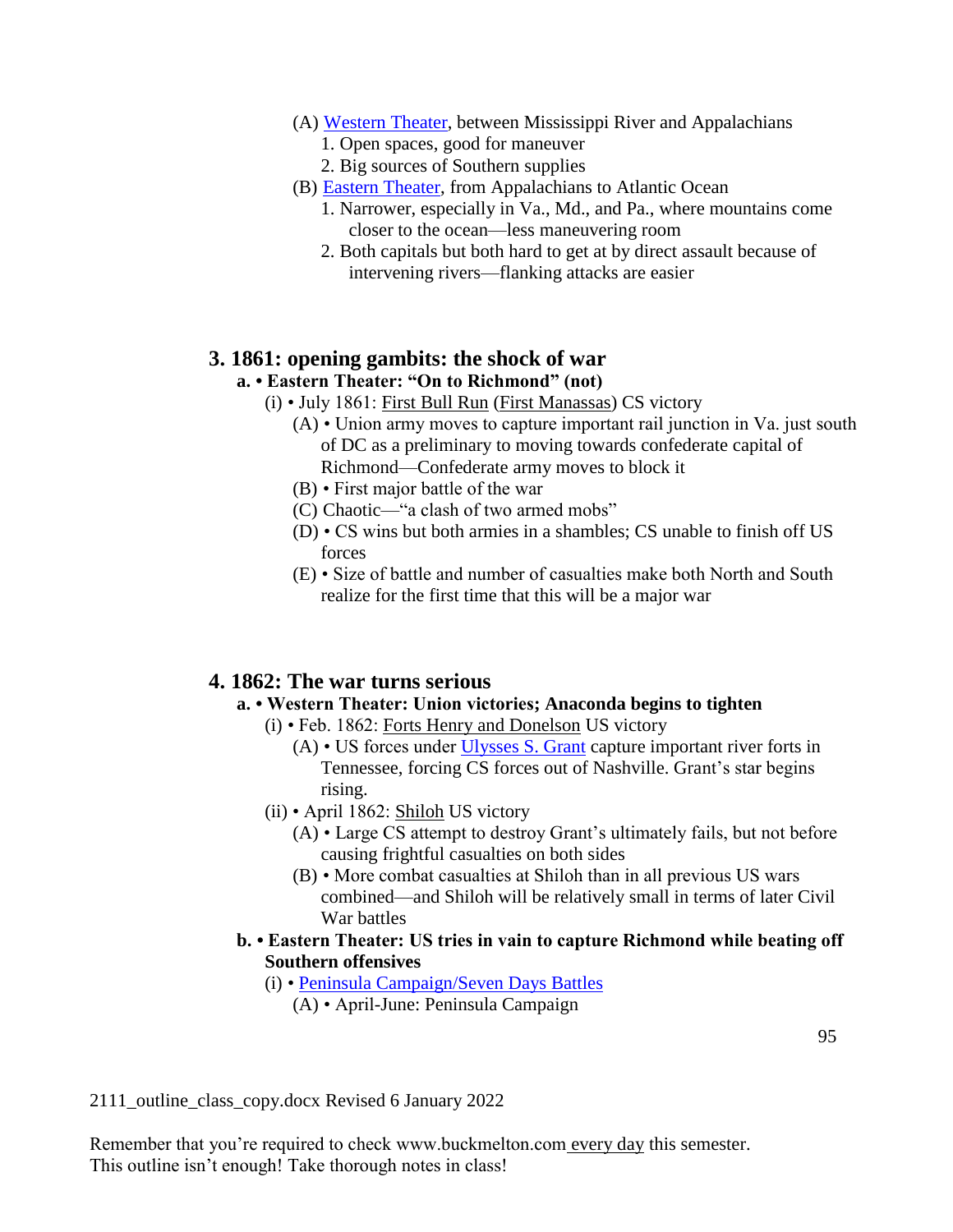- 1. Gen. [George B. McClellan,](http://www.buckmelton.com/George_B_McClellan_-_retouched.jpg) commander of all Union armies and field commander of the Army of the Potomac  $(100,000 + \text{men})$ , advances up the Virginia Peninsula from Atlantic Ocean towards Richmond; opposed by Army of Northern Virginia (ANV), 75,000 men
- 2. McClellan constantly drags his feet and asks for more troops, but does manage to come within a few miles of Richmond
- 3. 31 May: Gen. Joseph E. Johnston, commander of ANV, wounded
- 4. 1 June: [Robert E. Lee](http://www.buckmelton.com/lee.jpg) takes command of ANV
- 5. [Lee's background](https://www.youtube.com/watch?v=a01p0phI8iY&index=5&list=PLBeAtDe5MEHrDjNY7T1Jm3I8lC95cPjF0)
- (B) June: Seven Days' Battles CS victory
- (ii) September: Antietam (Sharpsburg) tactical draw but US strategic victory
	- (A) Lee invades Maryland, threatening Washington, and thus luring the Army of the Potomac into a position where he can destroy it
	- (B) Lee's goals:
		- 1. Move war away from Virginia to give farmers the chance to get their crops in
		- 2. Draw support of Maryland and encourage secession there
		- 3. Influence mid-term U.S. Congressional elections
		- 4. Win a decisive battle on Northern soil that will convince England to recognize the Confederacy
	- (C) McClellan forces Lee to retreat without achieving any of these goals, but ANV still intact afterward
	- (D) The bloodiest single day of the war: 25,000 casualties
	- (E) Lincoln finally fires McClellan for chronic refusal to be more aggressive
	- (F) Major diplomatic and domestic results
		- 1. Lee's broken-off invasion fails to become the Confederate "Saratoga"—Great Britain continues to wait for a truly decisive southern victory before recognizing the CSA, and as things turn out, that victory will never occur
		- 2. The respectable performance of the Army of the Potomac heartens northern voters; in the 1862 elections, they tend to vote against northern candidates favoring peace
		- 3. Lincoln seizes this lukewarm northern victory as the occasion for issuing the Emancipation Proclamation, which would have looked like pure desperation if McClellan had lost outright
			- a. The Emancipation Proclamation announces the freeing of all slaves in the rebelling areas as of January 1863
				- i. Question: Approximately how many slaves does this free?
				- ii. Question: Where does Lincoln get the authority to do this?

2111\_outline\_class\_copy.docx Revised 6 January 2022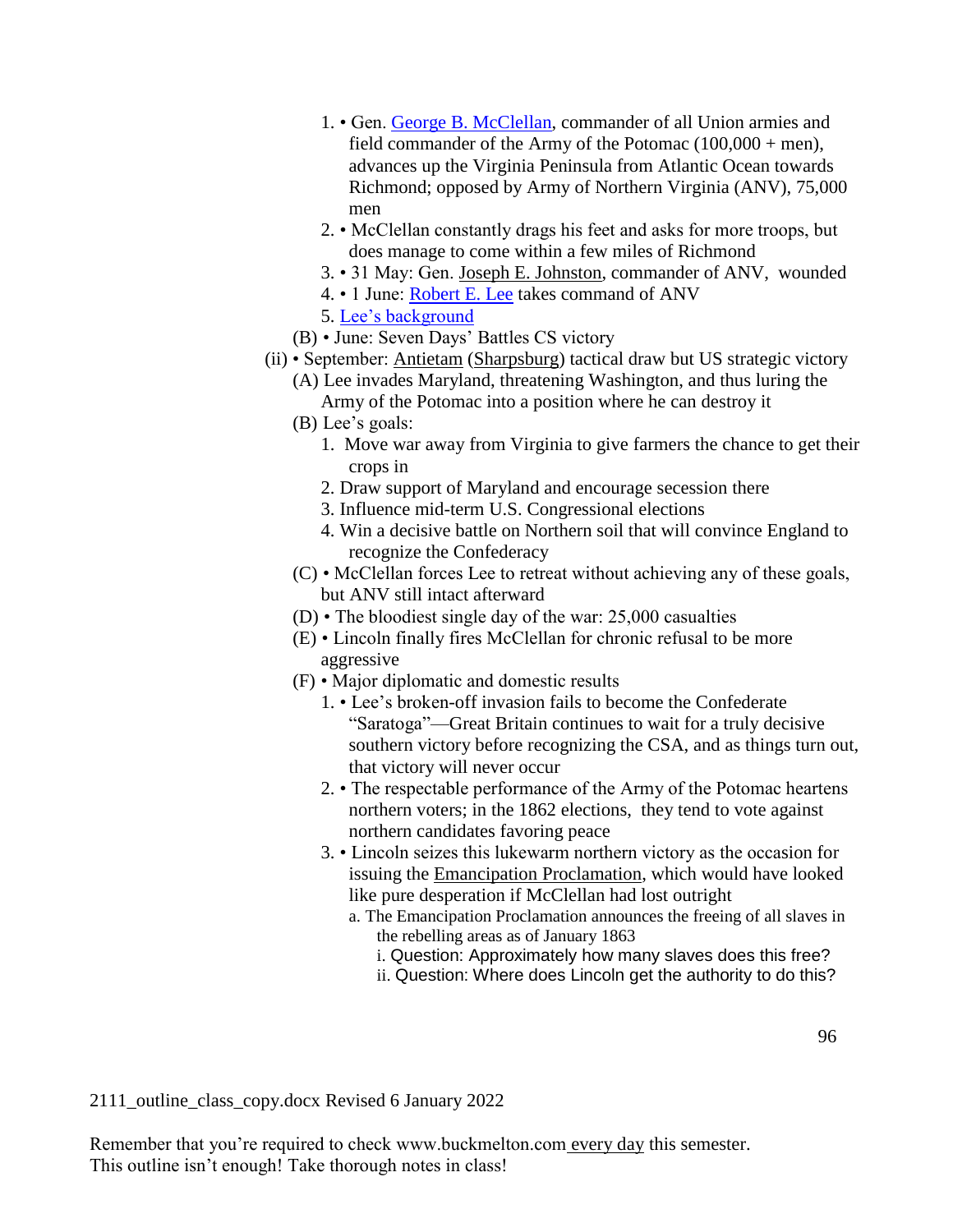- b. THE EMANCIPATION PROCLAMATION MEANS THAT THE NORTHERN GOAL IS NOW REUNIFICATION OF THE NATION AND THE DESTRUCTION OF SLAVERY
- **5. 1863: The high tide of the Confederacy: the Union effort hits its stride**

### **a. • Western Theater: Completion of the Anaconda Plan**

- (i) 4 July: Vicksburg US victory
	- (A) by early 1863, Vicksburg, Mississippi is the only place on the Mississippi River that US forces don't yet control
	- (B) Capture of Vicksburg would thus cut the Confederacy in two and be huge step towards completion of the Anaconda Plan
	- (C) mid-1863, Grant conducts masterful maneuvers in Tenn. and Miss. that bring his army to outskirts of Vicksburg despite fierce CS resistance
	- (D) May, Grant lays siege to Vicksburg
	- (E) On 4 July, with Vicksburg starving, CS forces there surrender to Grant

### **b. • Eastern Theater**

- (i) 1-3 July: Gettysburg CS loss
	- (A) The bloodiest battle of the war: 50,000 casualties in three days of fighting
	- (B) Lee invades Pennsylvania to gather supplies for his army and threaten Washington, hoping to force Army of the Potomac into a decisive battle
	- (C) 3 July, Lee tries to split the Union center and destroy the Army of the Potomac with a massive frontal assault (Pickett's Charge); the assault fails, killing and wounding 7,500 of the South's finest soldiers, who can't be replaced due to lower southern population
	- (D) ANV still capable of strong resistance, but no longer has offensive capability; from here on out, ANV will be totally on the strategic defensive

# **6. 1864: The beginnings of modern American warfare**

### **a. • New Union strategy: the "blunt instrument" approach**

- (i) Beat and bleed southern armies and war effort to death with superior numbers of men, superior weaponry, and better supply
- (ii) Coordinate large-scale offensives in Western and Eastern Theaters
- (iii) Grant becomes General-in-chief of all Union armies; travels with and directs Meade and Army of the Potomac in Va. personally

97

2111\_outline\_class\_copy.docx Revised 6 January 2022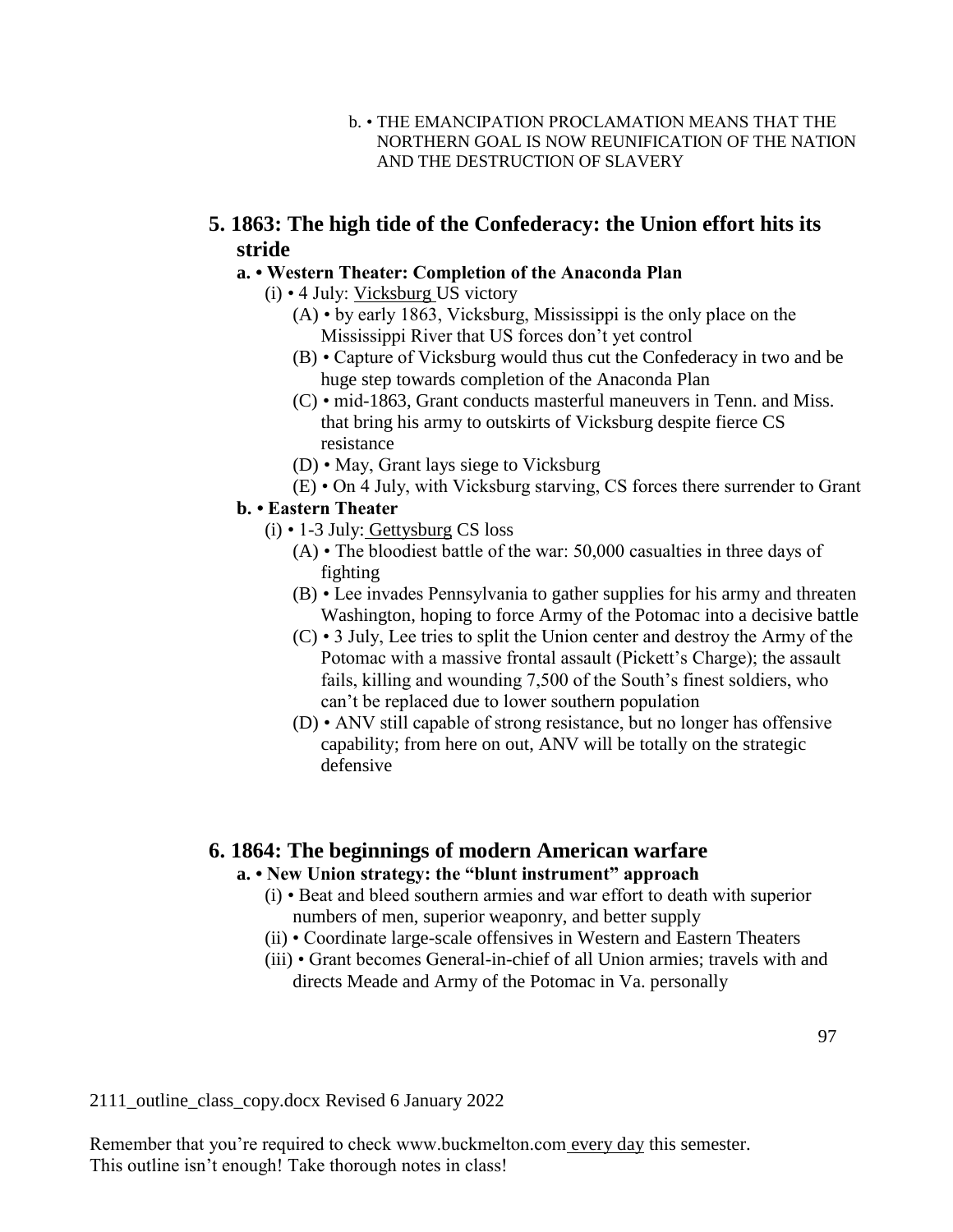- (iv) Grant replaced in Western theater by his main lieutenant, [Gen. William](http://www.buckmelton.com/general-william-tecumseh-sherman.jpg)  [Tecumseh Sherman](http://www.buckmelton.com/general-william-tecumseh-sherman.jpg)
- (v) Spring 1864, Grant carries out the [Overland Campaign](http://www.buckmelton.com/overland-campaign-map.jpg) against Lee's army and Richmond
- **b. Eastern Theater: bloodbath—the Overland Campaign**
	- (i) Grant repeatedly attacks Lee, who must take losses he can't replace or afford in order to protect Richmond
		- (A) May 1864: The Wilderness CS victory
		- (B) May: Spotsylvania Court House CS victory
		- (C) June: Cold Harbor CS victory
		- (D) Petersburg:
			- 1. A town just south of Richmond, protecting the only remaining rail line into the capital—ANV must hold it or Richmond will fall
			- 2. Grant lays siege to the ANV in Petersburg—and settles down to wait. Meanwhile . . .
- **c. Western Theater: the emergence of modern total war**
	- (i) Spring 1864, Gen. William T. Sherman, commanding the Army of the Cumberland, sets out from Tennessee, [marching towards the major](http://www.buckmelton.com/400px-Atlanta_campaign.svg.png)  [east/west rail junction of Atlanta](http://www.buckmelton.com/400px-Atlanta_campaign.svg.png)
		- (A) Confederate hope: to forestall capture of Atlanta until after 1864 elections in hopes that the growing peace party in the North will vote Lincoln out of office
	- (ii) August: Army of the Cumberland captures Atlanta
	- (iii) November-December: [The March to the Sea](http://www.buckmelton.com/shermans-march-map.png)
		- (A) Sherman and the Army of the Cumberland make a cross-country march from Atlanta to Savannah, living off the land and destroying all food, supplies, and dwellings they encounter in an attempt to weaken the confederate war effort and demoralize southern civilians.
		- (B) December, Sherman captures Savannah and offers it to Lincoln as a Christmas present
- **d. TOGETHER, GRANT'S AND SHERMAN'S CAMPAIGNS SHOW THE BEGINNING OF THE MODERN AMERICAN MILITARY DOCTRINE OF ANNIHILATION: USE OF OVERWHELMING FIREPOWER (NOT COMPLEX MANEUVER) AND WARFARE AGAINST ALL OF AN ENEMY'S RESOURCES (NOT MERELY ITS ARMY) TO BRING ABOUT A DECISIVE DEFEAT-THIS IS THE FIRST TRUE EXPERIENCE OF TOTAL WAR IN US, AND POSSIBLY WESTERN, HISTORY**

# **7. 1865: Coda—Union victory**

2111\_outline\_class\_copy.docx Revised 6 January 2022